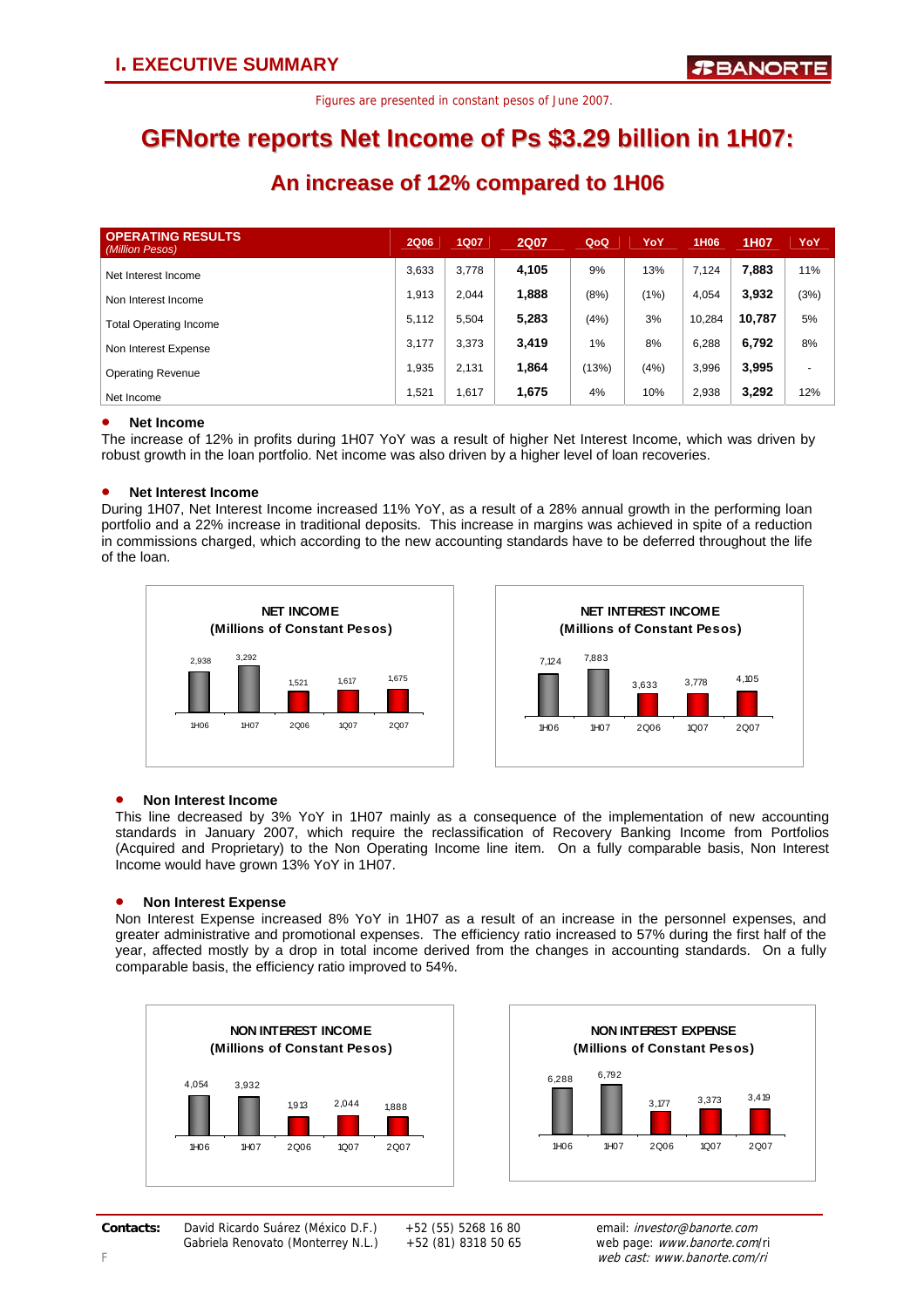### **I. EXECUTIVE SUMMARY**

*R***BANORTE** 

### Figures are presented in constant pesos of June 2007.

*\* NOTE: Careful consideration should be taken when comparing 1H07 results vs previous periods as new accounting standards and regulations issued by the National Banking and Securities Commission (CNBV) in 2006 went into effect in January of this year. Reported 1H07 figures are not fully comparable with previous periods. Where applicable, GFNorte has provided pro-forma comparisons.* 

| <b>INCOME STATEMENT AND BALANCE SHEET</b><br><b>HIGHLIGHTS - GFNorte</b><br>(Million Pesos) | <b>2Q06</b> | <b>1Q07</b> | <b>2Q07</b> | QoQ  | YoY   | 1H06    | 1H07    | YoY    |
|---------------------------------------------------------------------------------------------|-------------|-------------|-------------|------|-------|---------|---------|--------|
| <b>Income Statement</b>                                                                     |             |             |             |      |       |         |         |        |
| NII after REPOMO                                                                            | 3,653       | 3,715       | 4.128       | 11%  | 13%   | 7,069   | 7,843   | 11%    |
| Non Interest Income                                                                         | 1,913       | 2,044       | 1,888       | (8%) | (1%)  | 4,054   | 3,932   | (3%)   |
| <b>Total Operating Income</b>                                                               | 5,566       | 5,759       | 6,016       | 4%   | 8%    | 11,123  | 11,775  | 6%     |
| Non Interest Expense                                                                        | 3,177       | 3,373       | 3,419       | 1%   | 8%    | 6,288   | 6,792   | 8%     |
| <b>Operating Revenue</b>                                                                    | 2,389       | 2,386       | 2,597       | 9%   | 9%    | 4.835   | 4,983   | 3%     |
| Provisions (1)                                                                              | 454         | 254         | 733         | 188% | 62%   | 839     | 987     | 18%    |
| Non Operating Income (Expense)                                                              | 55          | 336         | 595         | 77%  | 991%  | 60      | 931     | 1,462% |
| <b>Taxes</b>                                                                                | 741         | 900         | 842         | (6%) | 14%   | 1,472   | 1,742   | 18%    |
| Subsidiaries & Minority Interest                                                            | 273         | 50          | 58          | 16%  | (79%) | 354     | 108     | (70%)  |
| Net Income                                                                                  | 1,521       | 1,617       | 1,675       | 4%   | 10%   | 2,938   | 3,292   | 12%    |
|                                                                                             |             |             |             |      |       |         |         |        |
| <b>Balance Sheet</b>                                                                        |             |             |             |      |       |         |         |        |
| Assets Under Management                                                                     | 467,893     | 571,983     | 582,893     | 2%   | 25%   | 467,893 | 582,893 | 25%    |
| <b>Total Assets</b>                                                                         | 212,410     | 241,707     | 261,629     | 8%   | 23%   | 212,410 | 261,629 | 23%    |
| Perfoming Loans                                                                             | 129,252     | 151,248     | 164,655     | 9%   | 27%   | 129,252 | 164,655 | 27%    |
| Past Due Loans                                                                              | 2,045       | 2,224       | 2,497       | 12%  | 22%   | 2,045   | 2,497   | 22%    |
| <b>Total Loans</b>                                                                          | 131,297     | 153,472     | 167,151     | 9%   | 27%   | 131,297 | 167,151 | 27%    |
| Total Loans (Net)                                                                           | 131,785     | 154,226     | 167,564     | 9%   | 27%   | 131,785 | 167,564 | 27%    |
| <b>Total Liabilities</b>                                                                    | 187,280     | 212,724     | 230,808     | 9%   | 23%   | 187,280 | 230,808 | 23%    |
| <b>Demand Deposits</b>                                                                      | 83.871      | 92,341      | 97,701      | 6%   | 16%   | 83,871  | 97,701  | 16%    |
| <b>Time Deposits</b>                                                                        | 65,802      | 77,297      | 78,135      | 1%   | 19%   | 65,802  | 78,135  | 19%    |
| Stockholder's Equity                                                                        | 25,130      | 28,983      | 30,822      | 6%   | 23%   | 25,130  | 30,822  | 23%    |

1) The amount of loan loos and sharing provisions created during the 1Q07 are net of the reversal of 4Q06's excess reserves of Ps 464 million derived from the new accounting standards and regulations<br>issued by the National

| <b>FINANCIAL RATIOS - GFNorte</b>  | <b>2Q06</b> | <b>1Q07</b> | <b>2Q07</b> | QoQ        | YoY         | 1H <sub>06</sub> | 1H07   | YoY.        |
|------------------------------------|-------------|-------------|-------------|------------|-------------|------------------|--------|-------------|
| <b>Profitability:</b>              |             |             |             |            |             |                  |        |             |
| Net Interest Margin (NIM)          | 7.7%        | 7.1%        | 7.5%        | $0.4$ pp   | $(0.2)$ pp  | 7.6%             | 7.3%   | $(0.3)$ pp  |
| NIM after Provisions(2)            | 6.7%        | 6.5%        | 6.2%        | $(0.3)$ pp | $(0.5)$ pp  | 6.6%             | 6.3%   | $(0.3)$ pp  |
| ROE(3)                             | 25.8%       | 24.0%       | 23.6%       | $(0.4)$ pp | $(2.2)$ pp  | 25.7%            | 23.8%  | $(1.9)$ pp  |
| ROA(4)                             | 2.9%        | 2.7%        | 2.7%        | ۰          | $(0.2)$ pp  | 2.9%             | 2.7%   | $(0.2)$ pp  |
|                                    |             |             |             |            |             |                  |        |             |
| Operation:                         |             |             |             |            |             |                  |        |             |
| Efficiency Ratio (5)               | 57.4%       | 58.0%       | 57.0%       | $(1.4)$ pp | $(0.8)$ pp  | 56.3%            | 57.5%  | 1.2 pp      |
| Efficiency Ratio (8)               | 57.4%       | 53.5%       | 54.2%       | $0.7$ pp   | $(3.4)$ pp  | 56.3%            | 53.8%  | $(2.5)$ pp  |
| Operating Efficiency Ratio (6)     | 6.0%        | 5.6%        | 5.4%        | $(0.2)$ pp | $(0.6)$ pp  | 6.1%             | 5.5%   | $(0.6)$ pp  |
| Liquidity Ratio (7)                | 63.3%       | 59.4%       | 55.3%       | $(4.1)$ pp | $(8.0)$ pp  | 63.3%            | 55.3%  | $(8.0)$ pp  |
|                                    |             |             |             |            |             |                  |        |             |
| <b>Asset Quality (9):</b>          |             |             |             |            |             |                  |        |             |
| Past Due Loan Ratio (w/o Fobaproa) | 1.6%        | 1.4%        | 1.5%        | $0.1$ pp   | $(0.1)$ pp  | 1.6%             | 1.5%   | $(0.1)$ pp  |
| Coverage Ratio                     | 174.0%      | 148.7%      | 140.7%      | $(8.0)$ pp | $(33.3)$ pp | 174.0%           | 140.7% | $(33.3)$ pp |

1) NIM= Annualized Net Interest Margin before REPOMO / Average Earnings Assets.<br>2) NIM= Annualized Net Interest Margin adjusted by Loan Loss Provisions / Average E<br>3) Annualized earnings as a percentage of the average of g 2) NIM= Annualized Net Interest Margin adjusted by Loan Loss Provisions / Average Earnings Assets.

3) Annualized earnings as a percentage of the average of quarterly assets over the period. 4) Annualized earnings as a percentage of the average of quarterly equity over the period

5) Non Interest Expense / (Total Operating Income – Repomo Margin + Loan Loss Provisions)<br>6) Annualized Administrative and Promotion Expenses / Average Total Assets.<br>7) Liquid Assets / Liquid Liabilities (Liquid Assets = C organizations with immediate call option + short term loans from banks. 8) With out the new accounting standards.

9) The amount of loan loss and sharing provisions created during the 1Q07 are net of the reversal of 4Q06's excess reserves of Ps 464 million derived from the new accounting standards and regulations<br>issued by the National

*Second Quarter 2007.* 2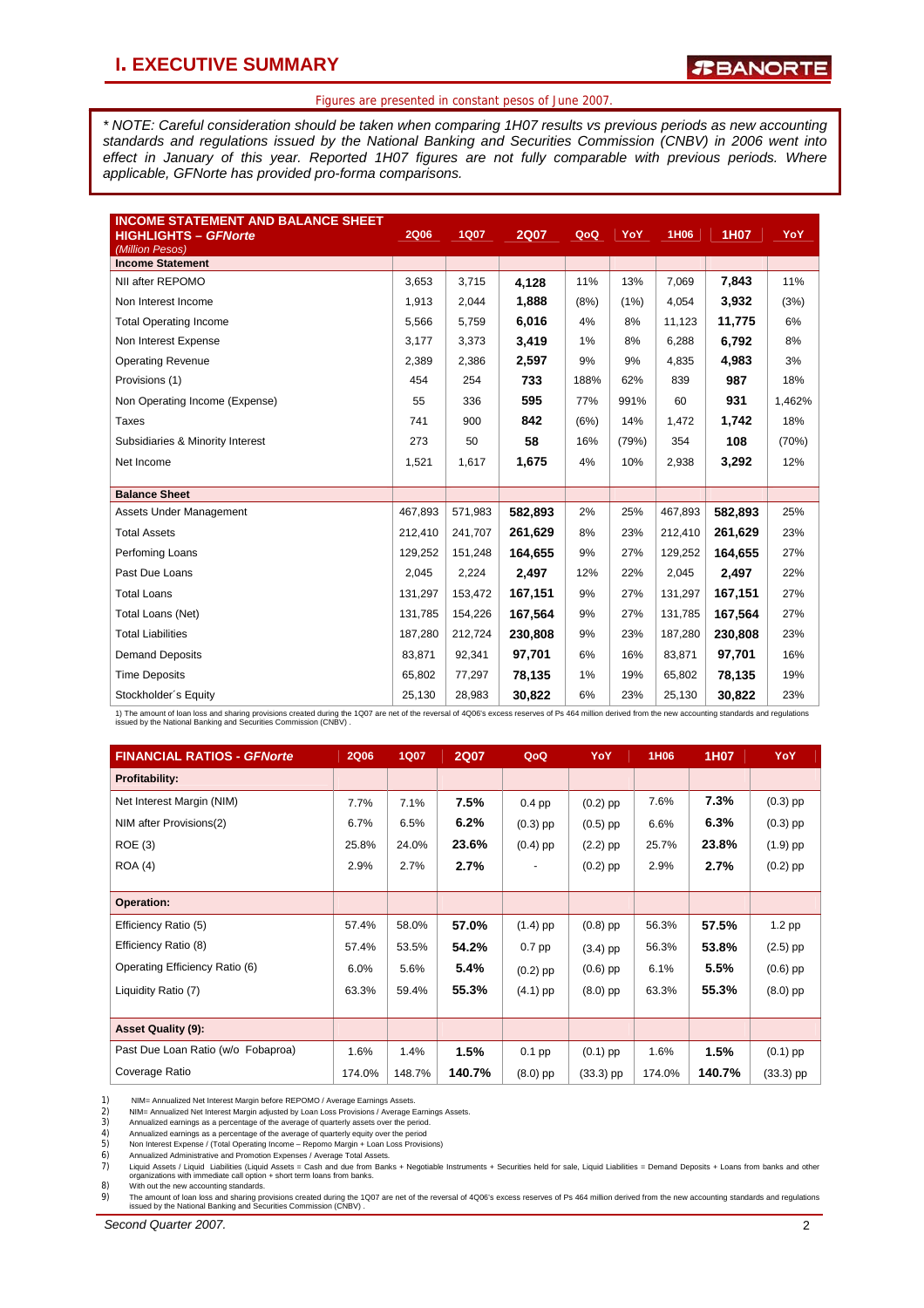### **I. EXECUTIVE SUMMARY**

|  |  |  |  |  |  | Figures are presented in constant pesos of June 2007. |
|--|--|--|--|--|--|-------------------------------------------------------|
|--|--|--|--|--|--|-------------------------------------------------------|

| <b>SUBSIDIARIES</b><br>(Million Pesos) | 2Q06                     | <b>1Q07</b> | <b>2Q07</b>    | QoQ   | YoY            | 1H06  | <b>1H07</b> | YoY    |
|----------------------------------------|--------------------------|-------------|----------------|-------|----------------|-------|-------------|--------|
| <b>Banking Sector</b>                  | 1,150                    | 1,348       | 1.424          | 6%    | 24%            | 2,317 | 2,772       | 20%    |
| Banco Mercantil del Norte (1)          | 831                      | 1,348       | 1,424          | 6%    | 71%            | 1,515 | 2.772       | 83%    |
| Banco del Centro                       | 320                      |             |                | ٠     |                | 801   |             |        |
|                                        |                          |             |                |       |                |       |             |        |
| <b>Brokerage House</b>                 | 37                       | 61          | 62             | 1%    | 66%            | 77    | 122         | 59%    |
|                                        |                          |             |                |       |                |       |             |        |
| <b>Long Term Savings</b>               | 259                      | 128         | 122            | (5%)  | (53%)          | 408   | 250         | (39%)  |
| Retirement Funds (Afore)               | $\overline{\phantom{a}}$ | 25          | $\overline{7}$ | (73%) | N.C.           | 45    | 32          | (29%)  |
| Insurance                              | 46                       | 45          | 29             | (35%) | (36%)          | 107   | 74          | (31%)  |
| Annuities                              | 213                      | 57          | 86             | 49%   | $(60\%)$       | 256   | 143         | (44%)  |
|                                        |                          |             |                |       |                |       |             |        |
| <b>Other Finance Companies</b>         | 71                       | 71          | 73             | 4%    | 3%             | 130   | 144         | 10%    |
| Leasing                                | 33                       | 34          | 41             | 22%   | 24%            | 63    | 75          | 20%    |
| Factoring                              | 27                       | 23          | 28             | 22%   | 6%             | 50    | 52          | 4%     |
| Warehousing                            | 3                        | 4           | 3              | (25%) | (3%)           | 6     | 7           | 26%    |
| Bonding                                | $\overline{7}$           | 9           |                |       | $\blacksquare$ | 12    | 9           |        |
|                                        |                          |             |                |       |                |       |             |        |
| <b>Microlending (Pronegocio)</b>       | 5                        | (1)         | (8)            | N.C.  | (262%)         | 9     | (9)         | (197%) |
|                                        |                          |             |                |       |                |       |             |        |
| <b>Holding</b>                         | (1)                      | 11          | $\overline{2}$ | (80%) | N.C.           | (4)   | 13          | N.C.   |
|                                        |                          |             |                |       |                |       |             |        |
| <b>Total Net Income</b>                | 1,521                    | 1,617       | 1,675          | 4%    | 10%            | 2,938 | 3,292       | 12%    |

1) 96.11% owned by GFNorte as of 2Q06. Since 3Q06 97.06% owned by GFNorte. On August of 2006 Banorte merged Bancen. N.C. = Not Comparable

| <b>SHARE DATA</b>                | <b>2Q06</b> | 1Q07    | <b>2Q07</b> | QoQ                      | YoY    | 1H <sub>06</sub> | 1H07    | YoY                      |
|----------------------------------|-------------|---------|-------------|--------------------------|--------|------------------|---------|--------------------------|
| Earnings per Share (Pesos)       | 0.75        | 0.80    | 0.83        | 4%                       | 10%    | 1.46             | 1.63    | 12%                      |
| Book Value per Sahre (1) (Pesos) | 11.90       | 13.62   | 14.49       | 6%                       | 22%    | 11.90            | 14.49   | 22%                      |
| Shares Outstanding (Millons      | 2.018.3     | 2.018.3 | 2.018.3     | $\overline{\phantom{0}}$ | $\sim$ | 2.018.3          | 2.018.3 | $\overline{\phantom{a}}$ |
| Price (Pesos)                    | 26.25       | 52.30   | 49.58       | (5%)                     | 89%    | 26.25            | 49.58   | 89%                      |
| P/BV (Times)                     | 2.21        | 3.84    | 3.42        | $(11\%)$                 | 55%    | 2.21             | 3.42    | 55%                      |
| Market Cap (Millions of Dollars) | 4.660       | 9.562   | 9,209       | (4%)                     | 98%    | 4,660            | 9,209   | 98%                      |

1) Excluding Minority holdings. 2) The shares outstanding increased from 504.6 millions to 2,018.6 millions in 4Q05 as a result of a stock dividend of 4 new shares for each one outstanding.

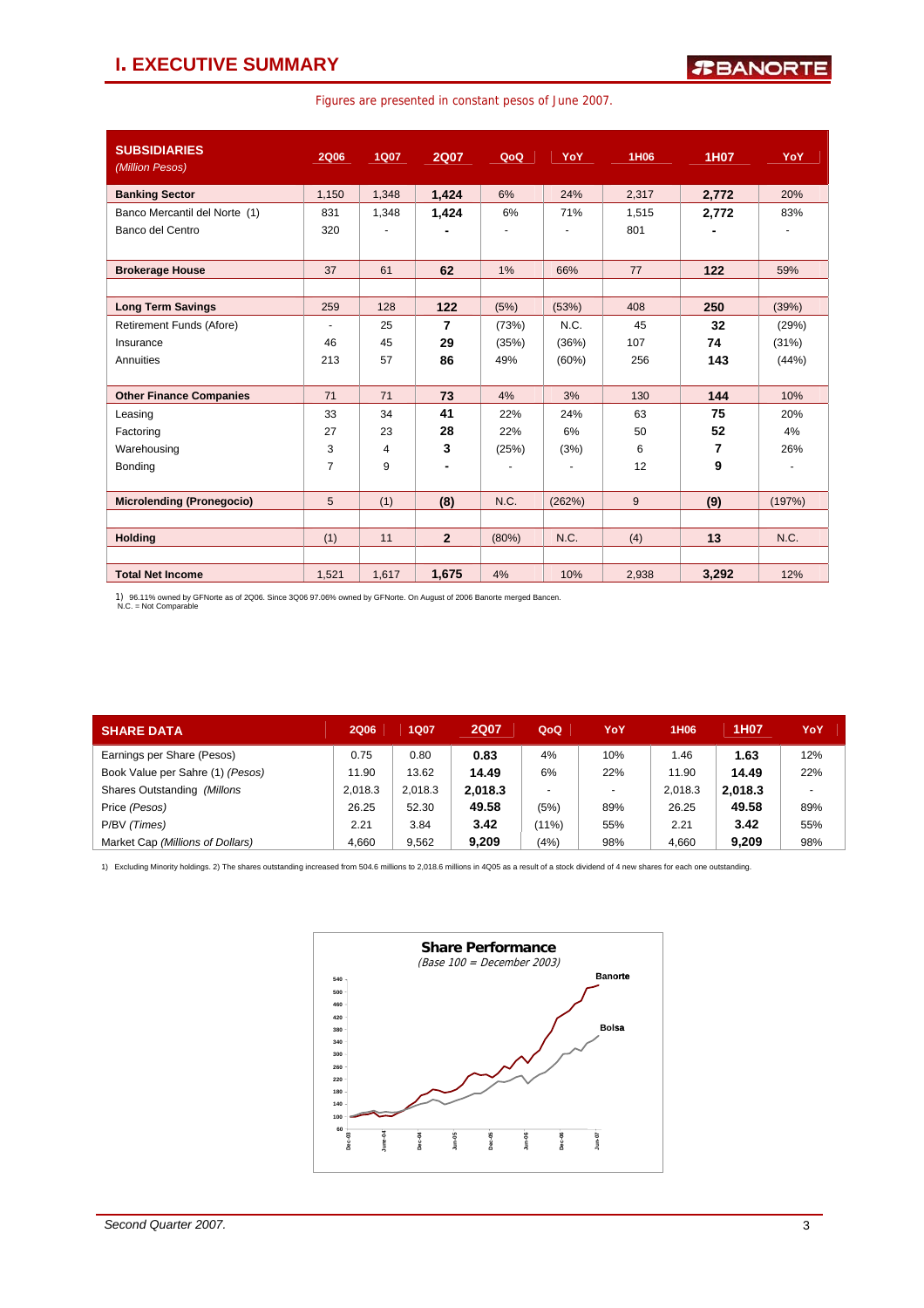# **RECENT EVENTS**

### • **New Mortgage Plan**

In July, Banorte launched a new 20-year plan that offers one of the lowest initial monthly payment scheduled in the market. The initial interest rate on this product is 10.3% and it increases by 0.3% per year, but the monthly payment only increases 3.5% per year during the life of the loan. The loan, which is offered in pesos, is aimed at the traditional home market and low to middle income housing with Infonavit backing, with a minimum value of Ps 350,000. This mortgage offers very attractive conditions versus other mortgage plans in the market, since capital is amortized from the first payment, there is no refinancing of interest, the amount of the loan never exceeds the original amount and the customer knows from day 1 the exact amount of each monthly payment throughout the life of the loan.

### • **Banorte – Casas Geo Agreement**

In July, Banorte formalized a commercial alliance with Casas Geo in order to promote the purchase of low, middle income and residential housing throughout the country. The goal is to provide 5,000 new mortgages to Geo clients in the next 12 months using Banorte's special financing conditions through the bank's wide array of mortgage products.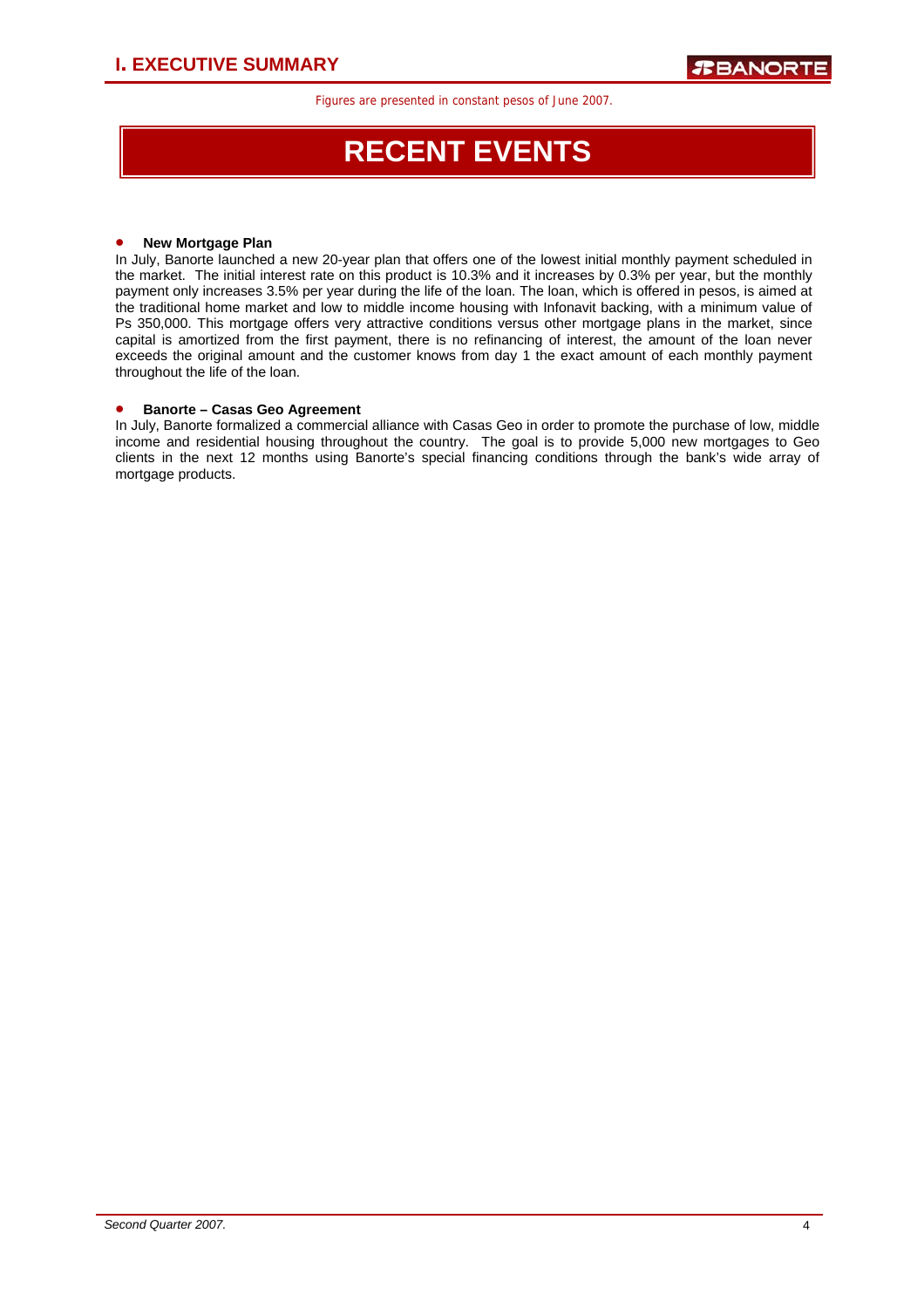# **GRUPO FINANCIERO BANORTE**

| <b>NET INTEREST INCOME</b><br>(Million Pesos) | <b>2Q06</b> | <b>1Q07</b>              | <b>2Q07</b>    | QoQ                      | YoY        | 1H <sub>06</sub> | 1H07           | YoY        |
|-----------------------------------------------|-------------|--------------------------|----------------|--------------------------|------------|------------------|----------------|------------|
| Intrest Income                                | 8.459       | 8.826                    | 9.485          | 7%                       | 12%        | 17.390           | 18.311         | 5%         |
| <b>Interest Expense</b>                       | 4.986       | 5.070                    | 5.424          | 7%                       | 9%         | 10.540           | 10.494         |            |
| Loan Fees Charged                             | 199         | 23                       | 44             | 93%                      | (78%)      | 353              | 67             | (81%)      |
| Fees Paid (2)                                 | 39          | $\overline{\phantom{a}}$ | $\blacksquare$ | $\overline{\phantom{a}}$ | $(100\%)$  | 79               | $\blacksquare$ | (100%)     |
| Net Interest Income                           | 3,633       | 3.778                    | 4.105          | 9%                       | 13%        | 7.124            | 7.883          | 11%        |
| <b>Average Earning Assets</b>                 | 189,697     | 212,304                  | 219.978        | 4%                       | 16%        | 187,822          | 217.570        | 16%        |
| Net Interest Margin (1)                       | 7.7%        | 7.1%                     | 7.5%           | $0.4$ pp                 | $(0.2)$ pp | 7.6%             | 7.3%           | $(0.3)$ pp |

1) NIM= Annualized Net Interest Margin before REPOMO / Average Earnings Assets<br>2) Fees Paid, as a result of new accounting standards by the CNByV that went into effect as of January 2007 these fees were reclasificated int

#### • **Net Interest Income**

 During 1H07 NII increased 11% YoY, as a result of a 28% YoY growth in the performing loan portfolio excluding the portfolio managed by the Recovery Banking and a 22% increase in traditional deposits. This growth was achieved even considering the negative effects of the new accounting standards, effective as of January 2007, which requires fees charged on loan originations to be deferred during the life of the loan, instead of being fully reflected at the time they are originated. On a comparable basis, NII rose 15% YoY during 1H07. NII also showed an increase of 9% QoQ versus 1Q07, given the solid growth in all the lines of the loan portfolio.

Meanwhile, NIM decreased from 7.6% in 1H06 to 7.3% YoY in 1H07 due to the following factors: 1) Incorporation of the INB portfolio which has a lower margin than Banorte's; 2) Deferral of loan origination fees required by the new accounting regulations; 3) Higher origination of corporate and government loans which have lower margins, but provide new opportunities to cross sell higher margin products in the future; and 4) A 27 basis point reduction in market interest rates (the average Cetes rate decreased from 7.36% in 1H06 to 7.09% in 1H07).

Nevertheless, on a QoQ basis, NIM increased from 7.1% in 1Q07 to 7.5% in 2Q07 mainly due to: 1) More calendar days in 2Q07; 2) Greater volume of earning assets driven by the strength in loan originations during the quarter; and 3) The 25bp increase in Banco de Mexico's funding rate on April 27 which had a positive effect in both, the returns from investing demand deposits as well as higher interest rates charged on variable-rate loans.

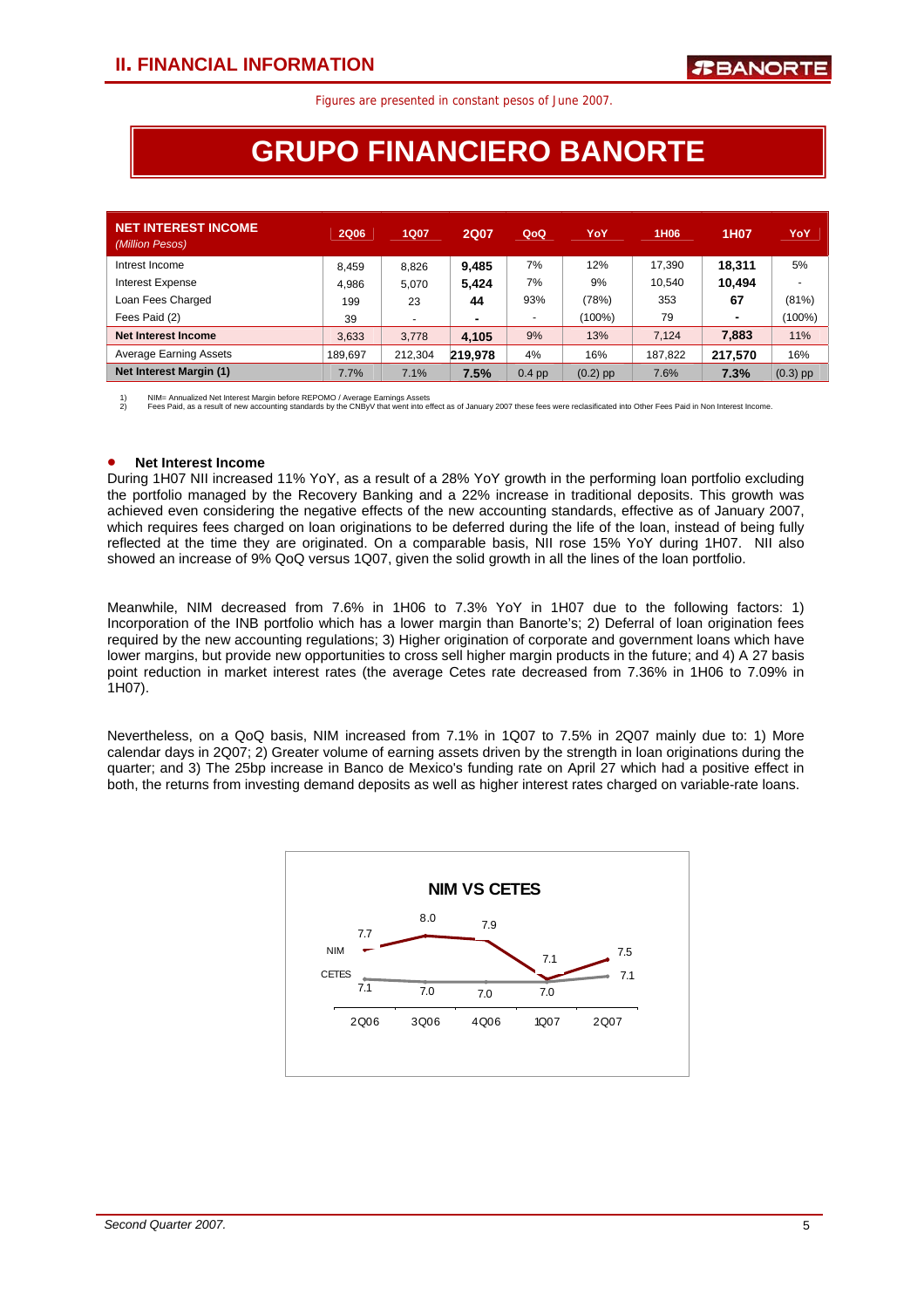### **II. FINANCIAL INFORMATION**

| <b>NON INTEREST INCOME</b><br>(Million Pesos) | 2Q06           | <b>1Q07</b> | <b>2Q07</b> | QoQ       | YoY       | 1H06  | 1H07           | YoY       |
|-----------------------------------------------|----------------|-------------|-------------|-----------|-----------|-------|----------------|-----------|
| <b>Fees charged on Services</b>               | 1,902          | 1,733       | 1,803       | 4%        | (5%)      | 3,956 | 3,536          | (11%)     |
| <b>Fund Transfers</b>                         | 59             | 58          | 56          | (4%)      | (5%)      | 113   | 114            | 1%        |
| <b>Account Management Fees</b>                | 241            | 235         | 234         |           | (3%)      | 474   | 469            | (1%)      |
| Fiduciary                                     | 66             | 62          | 63          | 2%        | (4%)      | 124   | 125            | 1%        |
| Income from Real Estate Portfolio (3)         | 445            | 112         | 175         | 56%       | (61%)     | 1,068 | 287            | (73%)     |
| <b>Electronic Banking Services</b>            | 201            | 207         | 222         | 7%        | 11%       | 383   | 429            | 12%       |
| <b>Credit Card Fees</b>                       | 366            | 464         | 488         | 5%        | 33%       | 706   | 952            | 35%       |
| Fees from IPAB (1)                            | $\overline{7}$ | 1           |             | $(100\%)$ | $(100\%)$ | 16    | 1              | (95%)     |
| Fees charged by Afore                         | 203            | 262         | 192         | (27%)     | (5%)      | 518   | 454            | (12%)     |
| Other Fees Charged (2)                        | 315            | 333         | 372         | 12%       | 18%       | 555   | 705            | 27%       |
| <b>Fees Paid on Services</b>                  | 432            | 242         | 245         | 1%        | (43%)     | 850   | 488            | (43%)     |
| <b>Fund transfers</b>                         | $\overline{4}$ | 5           | 4           | $(11\%)$  | 5%        | 8     | 9              | 10%       |
| Other Fees Paid                               | 177            | 238         | 241         | 1%        | 36%       | 346   | 479            | 39%       |
| Expenses from real Estate Portfolio (3)       | 250            | ٠           |             |           | $(100\%)$ | 496   | $\blacksquare$ | $(100\%)$ |
|                                               |                |             |             |           |           |       |                |           |
| <b>Net Fees</b>                               | 1,470          | 1,491       | 1,558       | 5%        | 6%        | 3,106 | 3.048          | (2%)      |
|                                               |                |             |             |           |           |       |                |           |
| <b>Trading Income</b>                         | 442            | 553         | 330         | (8%)      | (1%)      | 948   | 884            | (3%)      |
| Foreign Exchange                              | 99             | 90          | 132         | 46%       | 33%       | 220   | 222            | $1\%$     |
| Securities - Realizad Gains                   | 183            | 496         | (76)        | (115%)    | (142%)    | 743   | 419            | (44%)     |
| Securities - Unrealized Gains                 | 160            | (33)        | 275         | 945%      | 71%       | (15)  | 242            | 1,668%    |
| Non Interest Income                           | 1,913          | 2,044       | 1,888       | (8%)      | (1%)      | 4,054 | 3,932          | (3%)      |

Figures are presented in constant pesos of June 2007.

1) Includes Fees received by Recovery Banking and by the Bank.

2) It includes fees from letters of credit, from transactions with pension funds, warehousing services, financial advisory sevices and securities trading by the Brokerage House, among other.<br>3) Since 1Q07, it only reflects

### • **Non Interest Income**

During 1H07 this line decreased 3% YoY. This change was due to the following factors:

| NON INTEREST INCOME<br>(Million Pesos) | <b>2Q06</b> | 1Q07  | <b>2Q07</b> | QoQ   | YoY   | 1H <sub>06</sub> | 1H07  | YoY   |
|----------------------------------------|-------------|-------|-------------|-------|-------|------------------|-------|-------|
| Services                               | .270        | .378  | 1.383       | $-$ % | 9%    | 2.519            | 2,760 | 10%   |
| Recovery                               | 201         | 113   | 175         | 55%   | (13%) | 587              | 288   | (51%) |
| Foreign Exchange                       | 99          | 90    | 132         | 46%   | 33%   | 220              | 222   | $1\%$ |
| Trading                                | 343         | 463   | 198         | (57%) | (42%) | 727              | 661   | (9%)  |
| Non Interest Income                    | 1.913       | 2.044 | 1.888       | (8%)  | (1%)  | 4,054            | 3,932 | (3%)  |

### • **Service Fees**

This line increased 10% YoY in 1H07, driven by 35% YoY growth in Credit Card fees which was mostly volume driven (320,000 cards were placed in 1H07 vs. 179,000 in 1H06). During 1H07, fees from Electronic Banking Services also grew as a result of higher volumes of transactions through ATMs, internet and POS terminals.

### • **Recovery**

During 1H07, this line decreased 51% YoY, mainly impacted by the reclassification of income from Portfolios Acquired from this line item into the Non Operating Income line item, keeping only the Recoveries from Real Estate Portfolios. The decline is also explained by the fact that during 1H07 we no longer recorded Net Fees from the Serfin portfolio, as IPAB sold this portfolio through an auction process carried out in 1Q06. On a quarterly basis, this line grew 55% versus 1Q07 due to the income generated by recoveries in Acquired Real Estate Portfolios.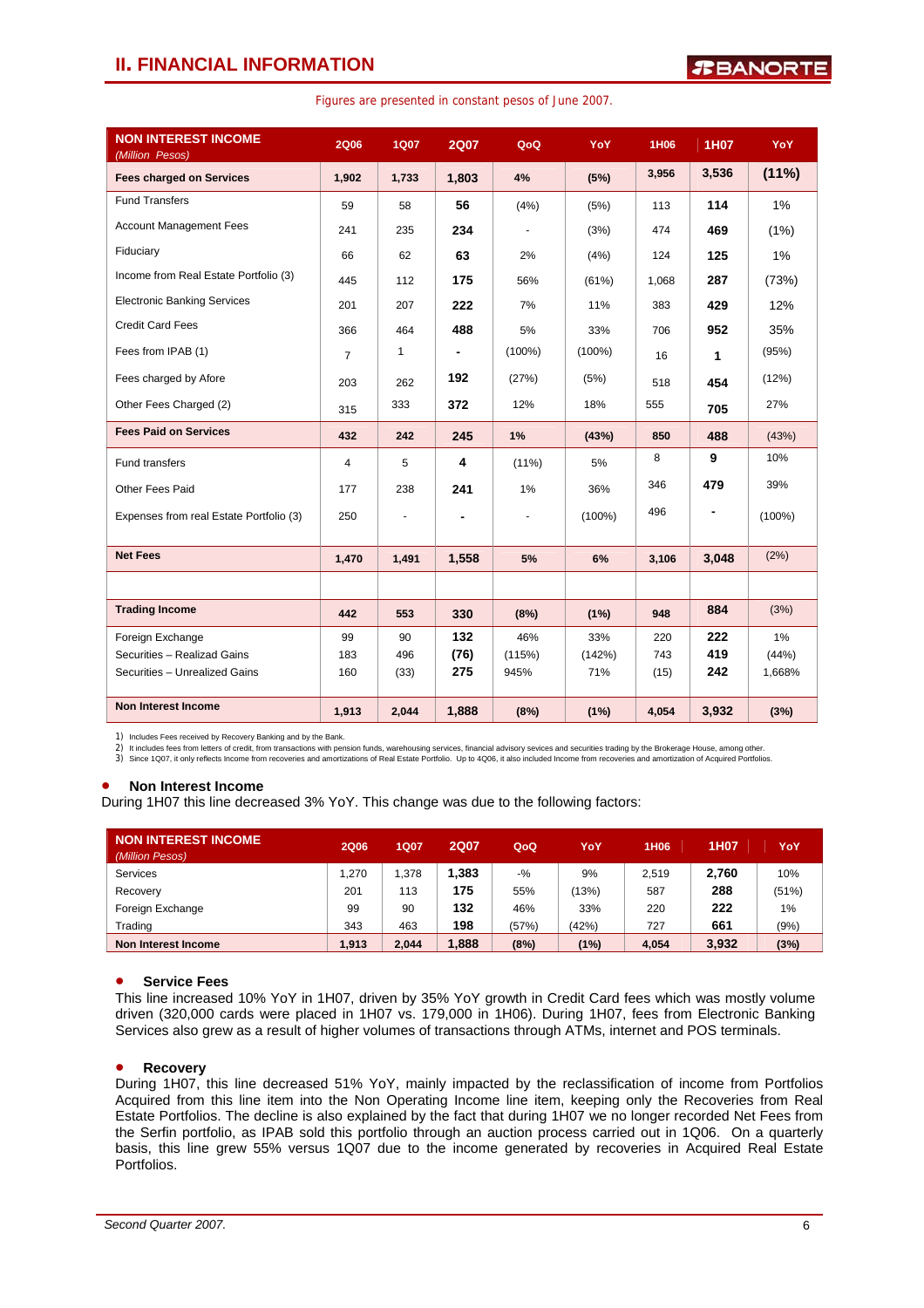### • **Foreign Exchange**

Figures are presented in constant pesos of June 2007.

During 1H07, FX revenues rose 1% YoY due to more volume of transactions with customers.

#### • **Trading**

Trading Income fell 9% YoY in 1H07 due to the high comparison base from 1H06, when trading positions and valuations benefitted from a declining interest rate environment. On a QoQ basis, Trading declined 57% when compared to 1Q07, mostly as a result of the unexpected 25bp increase in Banco de Mexico's funding rate on April 27, 2007, which caused a full upward shift in the yield curve, generating losses in money market positions.

| <b>Non Interest Expense</b>            | 2Q06  | <b>1Q07</b> | <b>2Q07</b> | QoQ                      | YoY  | 1H <sub>06</sub> | 1H07  | YoY   |
|----------------------------------------|-------|-------------|-------------|--------------------------|------|------------------|-------|-------|
| (Million Pesos)                        |       |             |             |                          |      |                  |       |       |
| <b>Personnel Expenses</b>              | .308  | .369        | 1.377       | 1%                       | 5%   | 2.558            | 2.746 | 7%    |
| +Professional Fees                     | 202   | 225         | 199         | (12%)                    | (2%) | 415              | 425   | 2%    |
| +Administrative and Promotion Expenses | 951   | .068        | 1.124       | 5%                       | 18%  | 1.829            | 2.191 | 20%   |
| +Rents, Depreciation & Amortization    | 422   | 391         | 393         | $\overline{\phantom{0}}$ | (7%) | 869              | 784   | (10%) |
| +Taxes other than income tax           | 125   | 150         | 141         | (6%)                     | 12%  | 285              | 291   | 2%    |
| +Contributions to IPAB                 | 169   | 170         | 186         | 10%                      | 10%  | 332              | 355   | 7%    |
| = Non Interest Expense                 | 3.177 | 3.373       | 3.419       | 1%                       | 8%   | 6.288            | 6.792 | 8%    |

#### • **Non Interest Expense**

The 8% YoY growth of Non Interest Expense during 1H07 was mainly due to a 20% increase in Administration and Promotional Expenses. This increase was the result of higher spending on advertising campaigns related to the promotion of deposit products, and higher expenses stemming from the expansion of the Credit Card business, such as the purchase of cards with safety chips and the costs of point redemptions by our clientele related to our loyalty program. Personnel Expenses rose 7% due to the annual adjustments in employee's salaries of 3.0% in average for the personnel, the staffing of new branches and the extension of service hours in strategic branches. Professional Fees Paid rose 2% due to expenses related to loan collections in legal processes. Leases, Depreciations and Amortizations fell 10% due to the full amortization of the Banorte-Bancrecer integration project. Other Taxes grew 2% given a higher payment of Value Added Tax. Contributions to IPAB increased 7% YoY, driven by the higher level of lending activity.

| <b>NON OPERATING INCOME (EXPENSE)</b><br>(Million Pesos) | <b>2Q06</b> | <b>1Q07</b> | <b>2Q07</b> | QoQ       | YoY       | 1H06  | 1H07  | YoY    |
|----------------------------------------------------------|-------------|-------------|-------------|-----------|-----------|-------|-------|--------|
| <b>Non Operting Income</b>                               | 287         | 679         | 666         | (2%)      | 132%      | 605   | 1.345 | 122%   |
| <b>Other Revenues</b>                                    | 65          | 137         | 193         | 41%       | 197%      | 124   | 329   | 165%   |
| Foreign Exchange                                         |             |             |             |           |           |       |       |        |
| Recoveries                                               | 137         | 429         | 474         | 10%       | 245%      | 288   | 903   | 213%   |
| Repomo - Other Revenues                                  |             | 6           | (1)         | (109%)    | 120%      | 4     | 5     | 39%    |
| Warehousing                                              | 85          | 107         |             | $(100\%)$ | $(100\%)$ | 189   | 108   | (43%)  |
|                                                          |             |             |             |           |           |       |       |        |
| <b>Non Operating Expense</b>                             | (233)       | (343)       | (71)        | (79%)     | (69%)     | (546) | (414) | (24%)  |
| Other Expenses                                           | (153)       | (101)       | (119)       | 18%       | (22%)     | (258) | (219) | (15%)  |
| Foreign Exchange                                         |             |             |             |           |           |       |       |        |
| Repomo - Other Expenses                                  | 5           | (135)       | 49          | 136%      | 905%      | (100) | (87)  | (13%)  |
| Warehousing                                              | (84)        | (107)       | (1)         | $(100\%)$ | $(100\%)$ | (188) | (108) | (43%)  |
|                                                          |             |             |             |           |           |       |       |        |
| Non Operating Income (Expense), net                      | 55          | 336         | 595         | 77%       | 991%      | 60    | 931   | 1,462% |

### • **Non Operating Income (Expense)**

The amount reported in 1H07 of Ps 931 million compared with Ps 60 million in 1H06 was a result of several factors:

- ¾ *Other Revenues:* the increase in this item is mainly due to the reclassification of Ps 280 million from recoveries in Loan Portfolios Acquired that were previously classified as Non Interest Income, the recovery of Ps 310 million in previously written off loans and the cancellation of Ps 55 million of creditors.
- ¾ *Other Expenses:* the contraction resulted from lower requirements of contingency reserves and a 43% decline in expenses related to inventories of the Warehousing Company´s clients.

On a comparable basis, the Net Non Operating Income dropped 23% YoY during 1H07.

On a QoQ basis, Net Non Operating Income increased by 77% as a result of greater recoveries of written-off loans, as well as the positive impact in REPOMO from having two months of deflation during the quarter.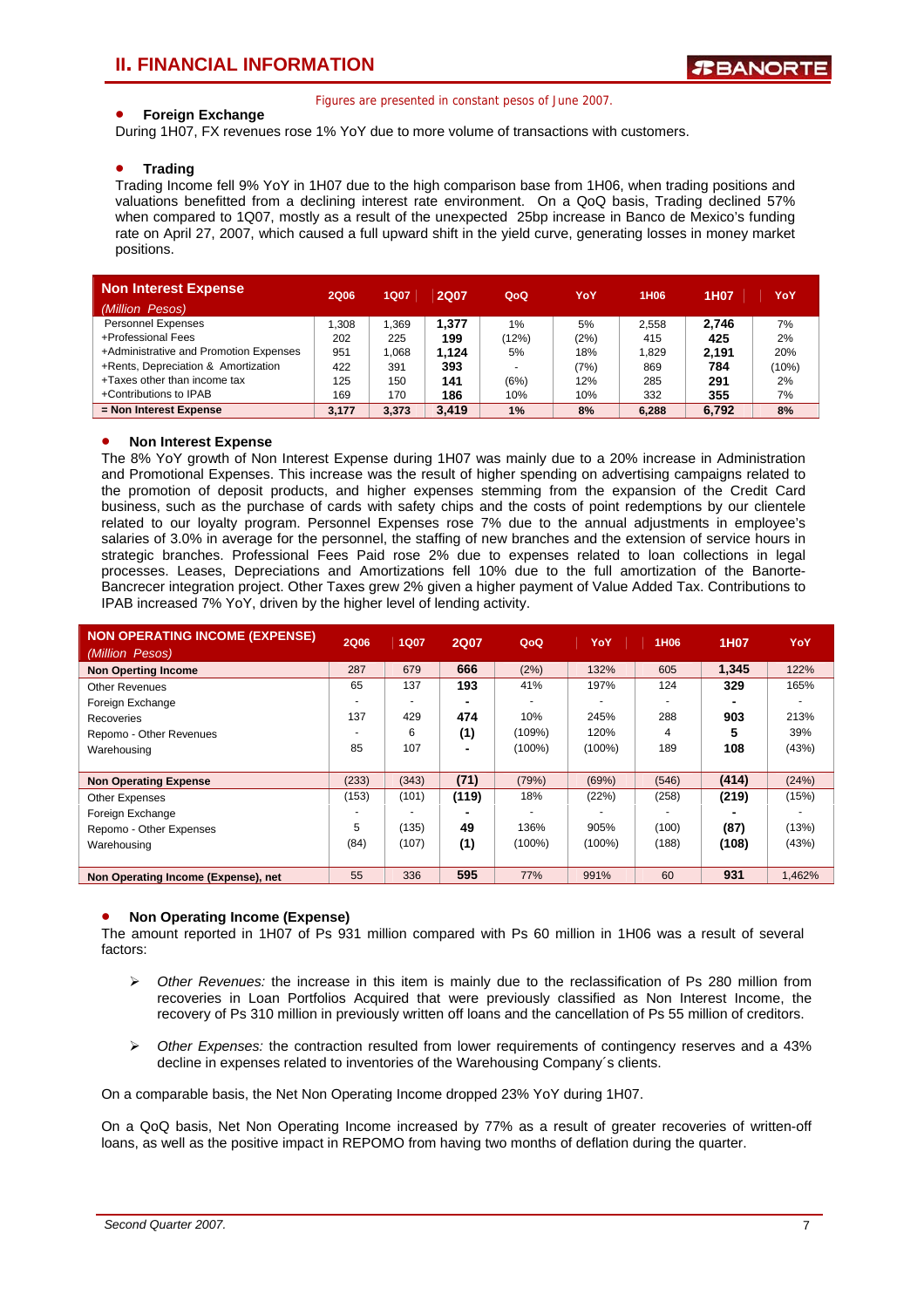### **II. FINANCIAL INFORMATION**

### Figures are presented in constant pesos of June 2007.

| <b>CAPITALIZATION</b><br>(Million Pesos) | <b>2Q06</b> | 3Q06    | 4Q06    | 1Q07    | <b>2Q07</b> | QoQ        | YoY      |
|------------------------------------------|-------------|---------|---------|---------|-------------|------------|----------|
| <b>Tier 1 Capital</b>                    | 21,153      | 22.444  | 21,691  | 20.813  | 22.644      | 9%         | 7%       |
| Tier 2 capital                           | 4,256       | 4,124   | 9,086   | 9,426   | 8,984       | (5%)       | 111%     |
| <b>Net Capital</b>                       | 25,409      | 26,568  | 30,776  | 30,239  | 31,627      | 5%         | 24%      |
| Credit risk assets                       | 125.914     | 126.897 | 127.981 | 130.423 | 145.128     | 11%        | 15%      |
| Net Capital/ Credit Risk Assets          | 20.2%       | 20.9%   | 24.0%   | 23.2%   | 21.8%       | $(1.4)$ pp | $1.6$ pp |
| Total risk assets (1)                    | 166,802     | 178,773 | 177,384 | 189,710 | 207.714     | 9%         | 25%      |
| Tier 1                                   | 12.7%       | 12.6%   | 12.2%   | 11.0%   | 10.9%       | $(0.1)$ pp | (1.8) pp |
| Tier 2                                   | 2.6%        | 2.3%    | 5.1%    | 4.9%    | 4.3%        | $(0.6)$ pp | 1.8 pp   |
| <b>Capitalization Ratio</b>              | 15.2%       | 14.9%   | 17.4%   | 15.9%   | 15.2%       | $(0.7)$ pp | $-pp$    |

(1) Includes Market Risks. Without inter-company eliminations. (\*) The capitalization ratio of the last period reported is estimated.

### • **Capitalization**

The Banking Sector's capitalization ratio for 2Q07 was 15.2% considering credit and market risks, and 21.8% considering only credit risk. The Tier 1 ratio was 10.9% and the Tier 2 ratio was 4.3%. It remained at the same level registered in 2Q06, and 70 bp below the one reported in 1Q07 as a consequence of the growth in Total Risk Assets.

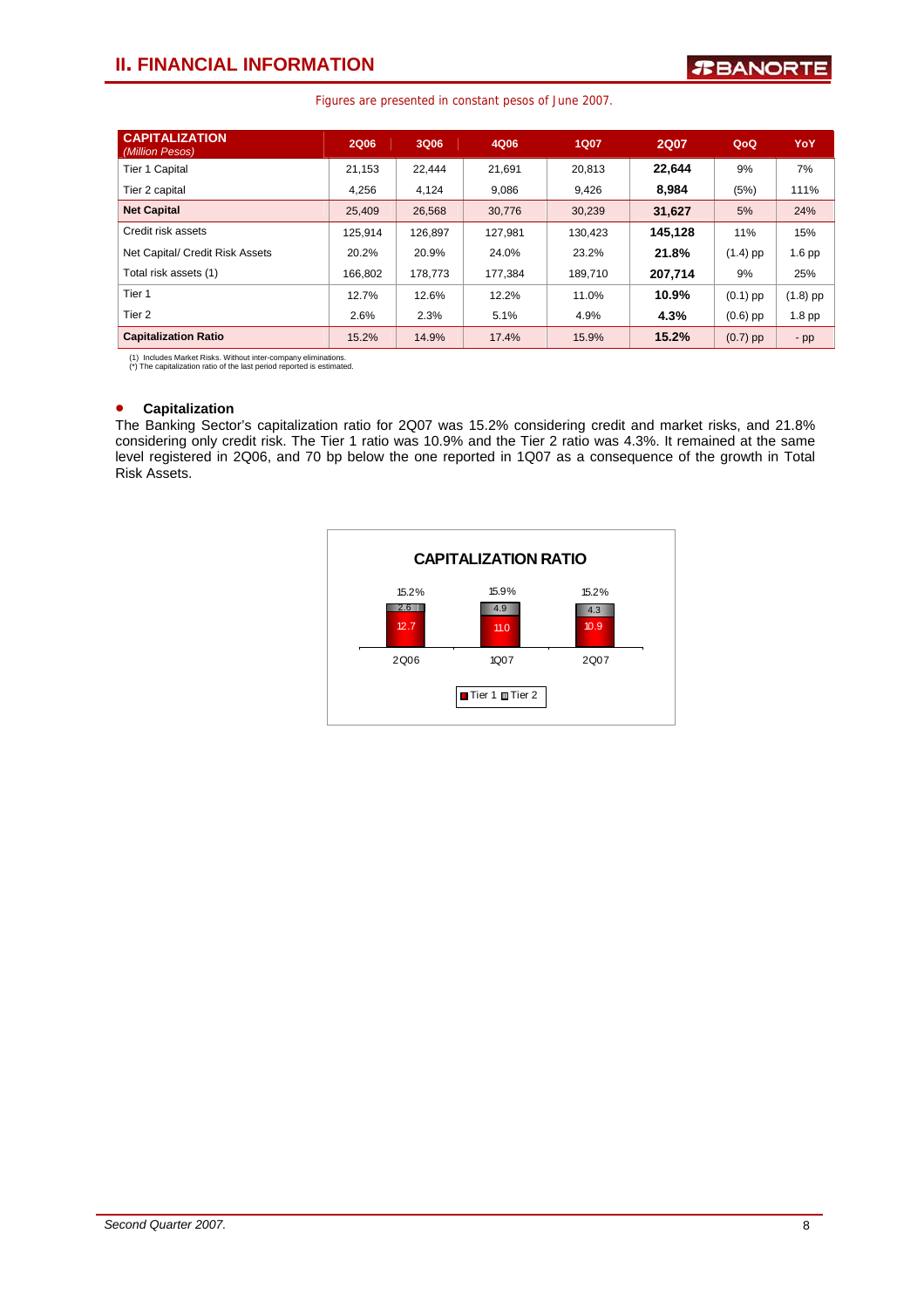| <b>DEPOSITS</b><br>(Million Pesos)     | <b>2Q06</b> | <b>1Q07</b> | <b>2Q07</b> | QoQ    | YoY  |
|----------------------------------------|-------------|-------------|-------------|--------|------|
| Demand Deposits - w/o Interest         | 30.879      | 33.966      | 37.085      | 9%     | 20%  |
| Demand Deposits - with Interest (2)    | 51,887      | 58.391      | 60.640      | 4%     | 17%  |
| <b>Demand Deposits (1)</b>             | 82,766      | 92.357      | 97.725      | 6%     | 18%  |
| Time Deposits - Retail                 | 45.581      | 55.382      | 58.241      | 5%     | 28%  |
| <b>Core Deposits</b>                   | 128,347     | 147.740     | 155.966     | 6%     | 22%  |
| Money Market (3)                       | 20,330      | 22,020      | 20,150      | (8%)   | (1%) |
| <b>Banking Sector's Total Deposits</b> | 148,677     | 169.760     | 176.116     | 4%     | 18%  |
| <b>GFNorte's Total Deposits (4)</b>    | 148.514     | 169.627     | 175.826     | 4%     | 18%  |
| Off Balance Trading                    | 139.472     | 160.671     | 153,982     | (4%)   | 10%  |
| <b>Assets Under Management</b>         | 288.149     | 330.431     | 330,098     | $-9/2$ | 15%  |

(1)) Excludes IPAB cash management checking accounts for loan portfolios managed from Banpaís and Bancen.The balances of these accounts in<br>2006. 1006 and 2007 were Ps 1,160 million, Ps 10 million and Ps 10 million, respect

### • **Total Deposits**

Total Deposits grew 18% YoY during 2Q07, driven by a 22% growth in Core Deposits and by the incorporation of INB. On a fully comparable basis (ie - excluding deposits from INB), Total Deposits grew by 8% and Core Deposits by 10%.

### • **Demand and Time Deposits**

During 1H07 Banorte's deposits grew higher than the industry average as a result of the important promotional campaigns that we implemented aimed at driving growth in both Demand and Time Deposits highlighting the incorporation of new attractive features to our product offering. These initiatives were successful across our deposit product base but especially in our Pagamás promissory note time deposit.

#### • **Money Market Deposits**

Money Market Deposits declined 1% YoY as a consequence of a shift in demand towards mutual fund products, especially for individuals, as well as lower funding requirements resulting from the liquidation of the IPAB notes.

### • **Third Party Deposits**

Third Party Deposits grew 10% YoY during 2Q07.

#### • **Assets Under Management**

During 1H07, Assets under Management reached a balance of Ps 330 billion, 15% higher than in 2Q06, driven by an increase in deposits.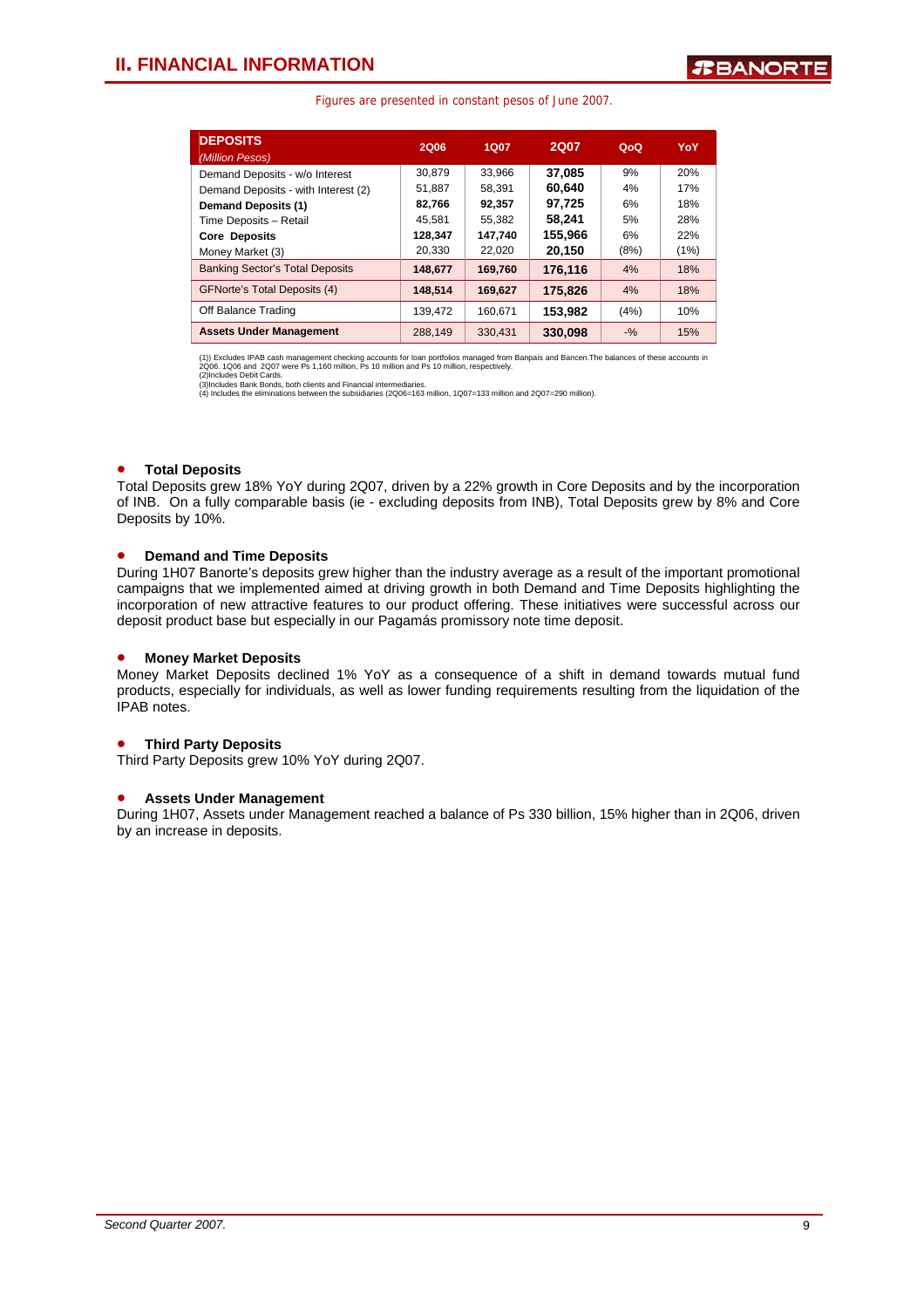| <b>PERFORMING LOAN PORTFOLIO</b><br>(Million Pesos) | <b>2Q06</b> | <b>1Q07</b> | <b>2Q07</b> | QoQ  | YoY   |
|-----------------------------------------------------|-------------|-------------|-------------|------|-------|
| Commercial                                          | 46,240      | 59,802      | 62.580      | 5%   | 35%   |
| Consumer                                            | 46.087      | 49,996      | 54,068      | 8%   | 17%   |
| Corporate                                           | 22.096      | 25,347      | 30,041      | 19%  | 36%   |
| Government                                          | 13.396      | 14,818      | 16,743      | 13%  | 25%   |
| <b>Sub Total</b>                                    | 127,819     | 149,963     | 163,432     | 9%   | 28%   |
| Recovery Banking                                    | 1.434       | 1,285       | 1.223       | (5%) | (15%) |
| <b>Total</b>                                        | 129,252     | 151.248     | 164.655     | 9%   | 27%   |

| <b>PERFORMING CONSUMER PORTFOLIO</b><br>(Million Pesos) | <b>2Q06</b> | 1Q07   | <b>2Q07</b> | QoQ | YoY |
|---------------------------------------------------------|-------------|--------|-------------|-----|-----|
| Mortgages                                               | 27.341      | 27.999 | 30,242      | 8%  | 11% |
| Car Loans                                               | 6.381       | 6.504  | 6.720       | 3%  | 5%  |
| Credit Cards                                            | 7.972       | 10.477 | 11.566      | 10% | 45% |
| Payroll                                                 | 4.393       | 5.015  | 5.540       | 10% | 26% |
| <b>Consumer Loans</b>                                   | 46.087      | 49.996 | 54.068      | 8%  | 17% |

| (Million Pesos)        | <b>2T06</b>              | <b>1T07</b> | 2T07           | Var. vs<br><b>1T07</b> | Var. vs<br><b>2T06</b>   |
|------------------------|--------------------------|-------------|----------------|------------------------|--------------------------|
| <b>IPAB Notes</b>      | $\overline{\phantom{0}}$ | ٠           | $\blacksquare$ | ۰                      | $\overline{\phantom{0}}$ |
| Past Due Loans         | 2.045                    | 2,224       | 2.497          | 12%                    | 22%                      |
| Loan Loss reserves     | 3.559                    | 3,308       | 3,513          | 6%                     | (1%)                     |
| <b>Acquired Rights</b> | 4.046                    | 4.062       | 3,926          | (3%)                   | (3%)                     |

### • **Performing Loan Portfolio**

 driven by a higher credit demand industrywide and the bank's efforts to improve its array of products. The The Performing Loan Portfolio increased 27% YoY in 2Q07 from Ps 129,252 million to Ps 164,655 million, and 28% excluding the portfolio managed by the Recovery Banking. All of its components posted vigorous growth, incorporation of INB's loan portfolio helped offset other one offs that were disclosed in 2006 and are addressed in each relevant category below.

¾ **Commercial:** This portfolio increased 35% YoY in 2Q07 due to the origination of new loans to SMEs and the incorporation of the INB portfolio in 4Q06. Excluding INB, annual growth was 19%.

- ¾ **Consumer:** The 17% YoY growth in 2Q07 of this portfolio was driven by several factors:
	- **Mortgage Loans:** Grew by 11% YoY due to the origination of 16,428 new loans in the last 12 months. Excluding the extraordinary events of 2006, the annual growth rate was 25%. These one offs were: Prepayment by FOVISSSTE of Ps 2.7 billion, securitization of 8% of the total mortgage portfolio of Ps 2 billion and the incorporation of the INB portfolio of Ps 766 million.
	- ⋅ *Credit Cards:* Loan portfolio expanded by 45% YoY, driven by a greater origination of cards through different distribution channels (telemarketing and direct mail), the branch network and the acquisition of balances through the transfer balance program.
	- **Payroll Loans:** Increased by 26% YoY as a result of 246,881 new loans, which were driven by an expansion in the number of payroll deposit clients in the bank. Personal Loans, which are classified in this line, also had a favorable performance, with 29,346 new loans over the last year.
	- Car Loans: Expanded 5% YoY due to the origination of 34,666 new loans, as a result of the new features added to this product in 2006 and the promotional campaigns carried out in order to increase penetration in this segment.

¾ **Corporate:** The portfolio grew 36% YoY due to new strategies to attract clients, the origination of some large bridge loans during the quarter and a greater demand for this type of loans industrywide.

¾ **Government:** The portfolio increased 25% YoY, driven by the efforts to attract new customers and the reactivation of credit demand as a result of new federal, state and local administrations taking office.

¾ **IPAB Notes:** The notes were fully amortized in 2Q06 with the last payment received of P 173 million.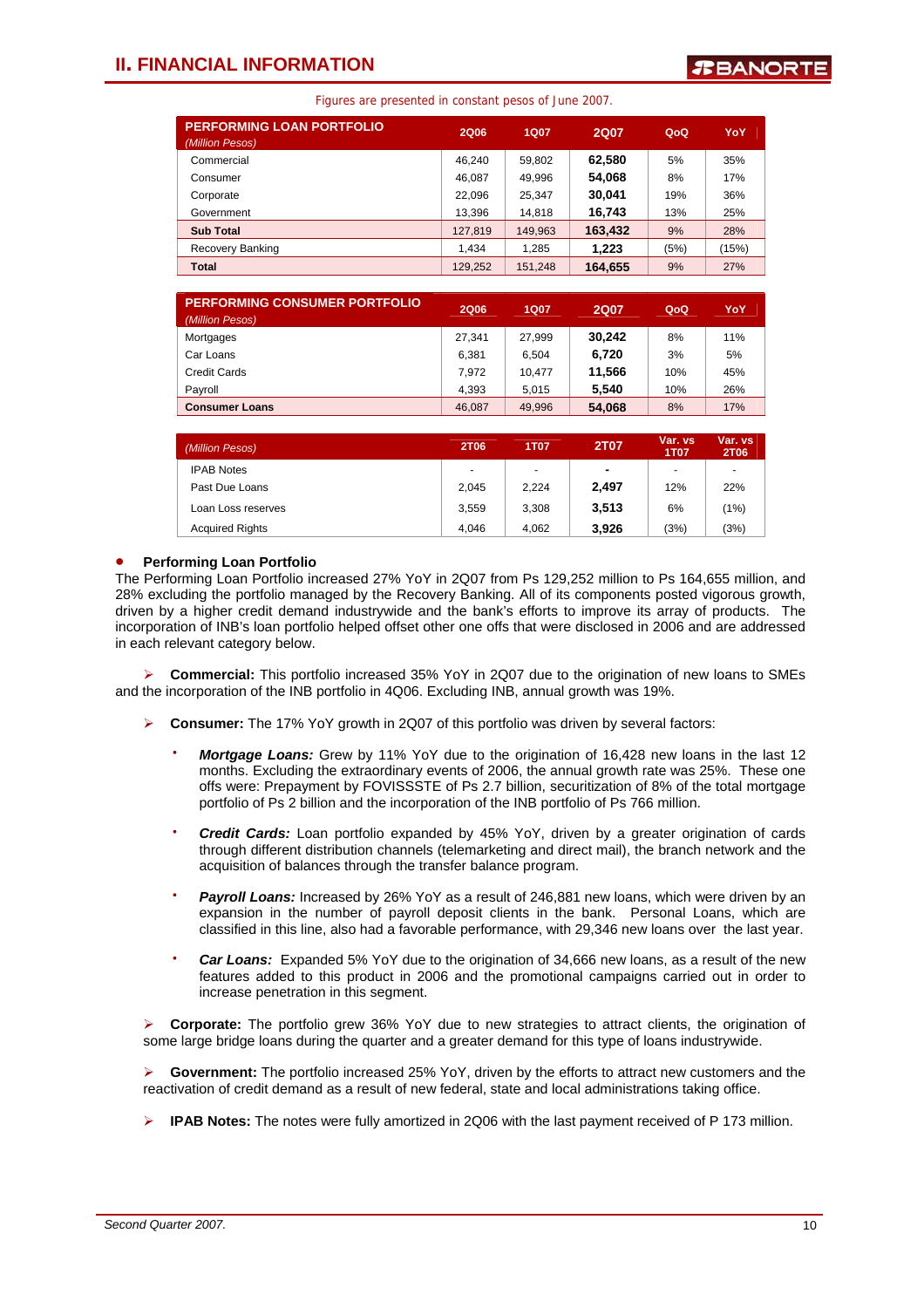### • **Past Due Loans**

The PDL ratio in 2Q07 was 1.5%, a slight increase from the 1.4% registered in 1Q07, but lower than the 1.6% of 2Q06. The past due loans was a 22% higher than last year. The spike in delinquencies is a consequence of the strategy to provide loans with higher risk, such as credit cards, which are also more profitable. Despite the increase in credit card delinquencies, asset quality remains contained and the PDL ratio of this segment is among the lowest in the industry.

|                                 | <b>PAST DUE LOAN VARIATIONS</b>                |       |
|---------------------------------|------------------------------------------------|-------|
| <b>Balance as of March 2007</b> |                                                | 2,233 |
|                                 | Transfer of Performing loans to Past due loans | 1,611 |
|                                 | Renewals                                       | (5)   |
|                                 | <b>Cash Collections</b>                        | (299) |
|                                 | <b>Discounts</b>                               | (2)   |
|                                 | Charge Offs                                    | (480) |
|                                 | Foreclosures                                   | (6)   |
|                                 | Transfer of Past due loans to Performing loans | (551) |
|                                 | Foreign Exchange Adjustments                   | (4)   |
| Balance as of June 2007         |                                                | 2,497 |

| <b>RISK RATING OF PERFORMING LOANS - GFNorte</b><br>(Million Pesos)                                                           |                                                                                             |                                                             |                          |                        |                                                                        |  |  |
|-------------------------------------------------------------------------------------------------------------------------------|---------------------------------------------------------------------------------------------|-------------------------------------------------------------|--------------------------|------------------------|------------------------------------------------------------------------|--|--|
| <b>LOAN LOSS RESERVES</b>                                                                                                     |                                                                                             |                                                             |                          |                        |                                                                        |  |  |
| <b>CATEGORY</b>                                                                                                               | <b>LOANS</b>                                                                                | <b>COMMERCIAL</b>                                           | <b>CONSUMER</b>          | <b>MORTGAGES</b>       | <b>TOTAL</b>                                                           |  |  |
| A<br>A <sub>1</sub><br>A2<br>B<br><b>B1</b><br>B <sub>2</sub><br>B <sub>3</sub><br>C<br>C <sub>1</sub><br>C <sub>2</sub><br>D | 50,899<br>61,595<br>40,374<br>3,992<br>11,158<br>2,330<br>409<br>791<br>356<br>115<br>1,076 | ۰.<br>278<br>388<br>۰<br>197<br>110<br>60<br>83<br>47<br>66 | 109<br>137<br>263<br>527 | 102<br>93<br>64<br>172 | 211<br>278<br>388<br>230<br>197<br>110<br>60<br>327<br>83<br>47<br>765 |  |  |
| E<br><b>Total</b>                                                                                                             | 523<br>173,618                                                                              | 239                                                         | 68                       | 213                    | 520                                                                    |  |  |
| Not Classified                                                                                                                | (91)                                                                                        |                                                             |                          |                        |                                                                        |  |  |
| Exempted                                                                                                                      | 276                                                                                         | -                                                           |                          | ۰                      |                                                                        |  |  |
| <b>Total</b>                                                                                                                  | 173,803                                                                                     | 1,468                                                       | 1,104                    | 644                    | 3,216                                                                  |  |  |
| <b>Reserves</b><br><b>Surplus (Deficit)</b>                                                                                   |                                                                                             |                                                             |                          |                        | 3,513<br>297                                                           |  |  |

**Votes:**<br>
1. The rating of loans and the reserves created correspond to the last day referred in the Balance Sheet up to June 30<sup>th</sup>, 2007.<br>
2. The loan portfolio is rated according to the rules issued by the Ministry of F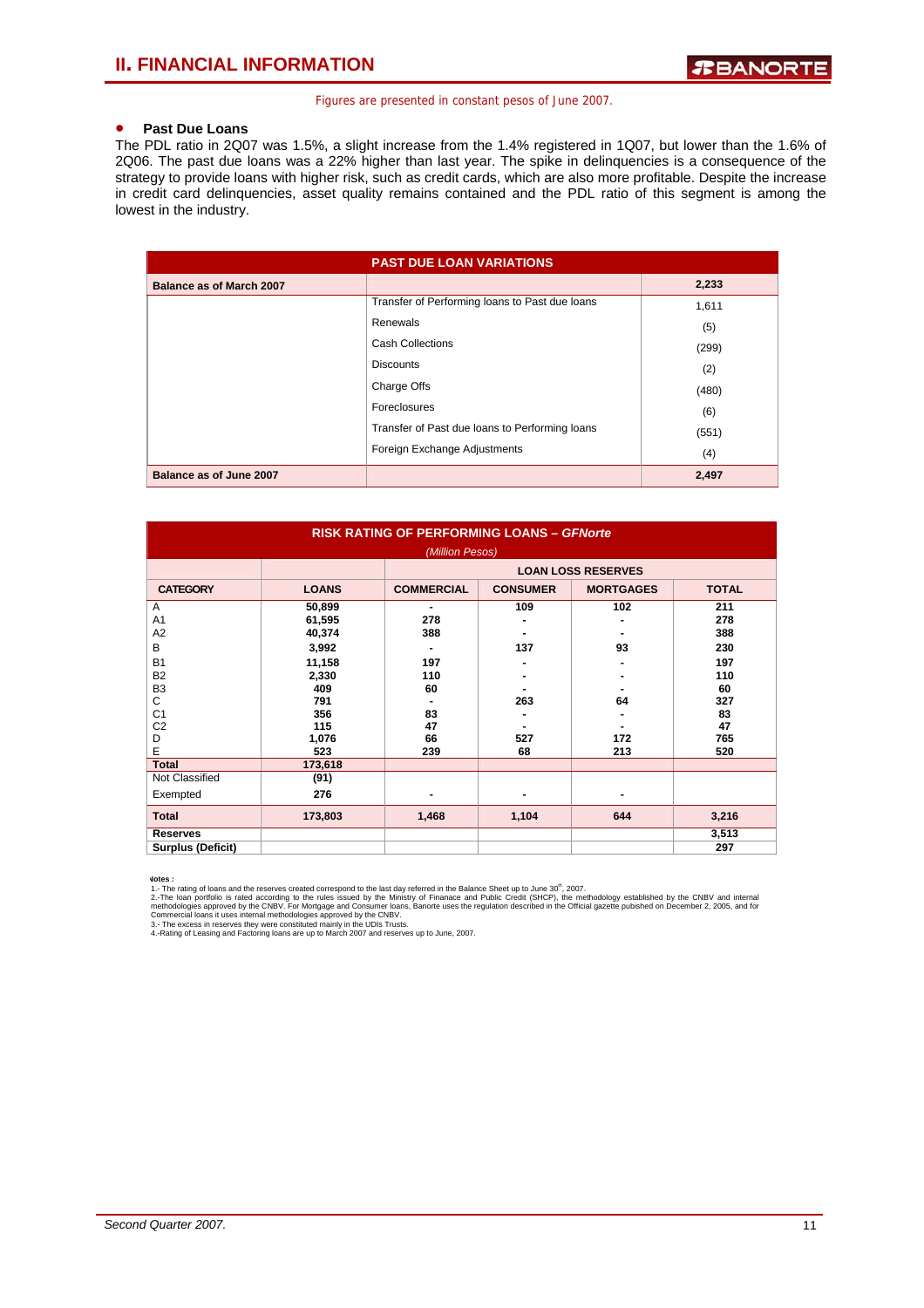| <b>LOAN LOSS RESERVES</b>          | <b>2Q07</b> |
|------------------------------------|-------------|
| (Million Pesos)                    |             |
| <b>Previous Period End Balance</b> | 3,308       |
| Provision taken in the period      | 733         |
| <b>UDIS</b> trusts                 | (20)        |
| Charge offs and discounts:         |             |
| Commercial Portfolio               | (59)        |
| Consumer Portfolio                 | (343)       |
| Mortgage Portfolio                 | (91)        |
| Foreclosed assets                  | (7)         |
|                                    | (500)       |
| Cost of debtors support programs   | (13)        |
| Valuation and Others               | 5           |
| Loan Loss Reserves at Period End   | 3.513       |

### • **Loan Loss Reserves**

The balance in this item at the end of 2Q07 was Ps 3.5 billion. The change from 1Q07 is explained by an increase of Ps 733 million in provisions for the period, as well as the use of Ps 500 million in charge-offs and discounts.

### • **Requirements for Loan Loss Reserves**

The increased Requirements for Loan Loss Reserves was driven by a higher growth in the loan book given the initial reserves required by the authorities for these loans. Also, there has been an increase of past due loan of the consumer loan portfolio, particularly in credit cards, which has negatively impacted the level of provisions. Nonetheless, the evolution in the credit card portfolio remains within acceptable risk paramenters for this product.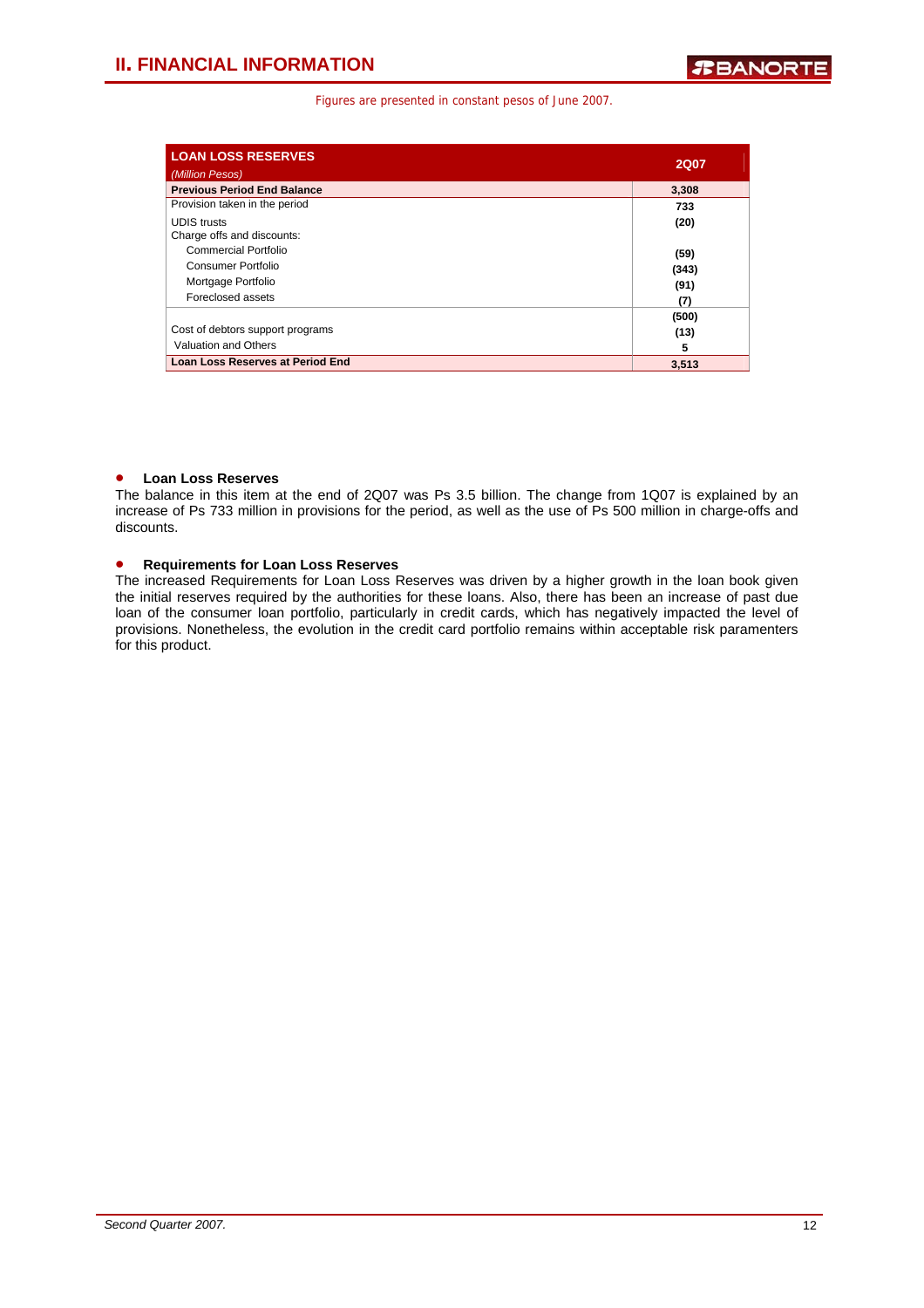# **BANKING SECTOR**

| <b>2Q06</b> | <b>1Q07</b> | <b>2Q07</b> | QoQ  | YoY  | 1H <sub>06</sub> | 1H07    | <b>YoY</b> |
|-------------|-------------|-------------|------|------|------------------|---------|------------|
|             |             |             |      |      |                  |         |            |
| 3,530       | 3,699       | 3,941       | 7%   | 12%  | 6,884            | 7,640   | 11%        |
| 448         | 243         | 721         | 197% | 61%  | 830              | 964     | 16%        |
| 1,514       | 1,484       | 1,505       | 1%   | (1%) | 3,162            | 2,989   | (5%)       |
| 2,799       | 3,027       | 3,063       | 1%   | 9%   | 5,582            | 6,090   | 9%         |
| 58          | 313         | 612         | 96%  | 950% | 55               | 925     | 1,586%     |
| 1,855       | 2,225       | 2,275       | 2%   | 23%  | 3,689            | 4,500   | 22%        |
| 1,184       | 1,415       | 1,474       | 4%   | 25%  | 2,423            | 2,889   | 19%        |
|             |             |             |      |      |                  |         |            |
| 124,914     | 146,143     | 159,090     | 9%   | 27%  | 124,914          | 159,090 | 27%        |
|             | 169,769     | 176,126     | 4%   | 18%  | 149,769          | 176,126 | 18%        |
|             |             | 149,843     |      |      |                  |         |            |

1) The amount of loan loos and sharing provisions created during the 1Q07 are net of the reversal of 4Q06's excess reserves of Ps 464 million derived from the new accounting standards and regulations<br>issued by the National

### • **Net Interest Income**

Net Interest Income increased 11% YoY with respect to 1H06 due to the 27% growth in total performing loans and a 22% increase in traditional deposits. This increase in margins was achieved in spite of a reduction in commissions charged, which according to the new accounting standards have to be deferred throughout the life of the loan.

### • **Non Interest Income**

Non Interest Income dropped 5% YoY in 1H07 due to a 51% reduction in Recovery Banking Fees resulting from a reclassification of recoveries from acquired portfolios to Non Operating Income of recoveries from loan portfolios acquired according to the new accounting standards that came into effect in January 2007.

### • **Non Interest Expense**

Non Interest Expenses increased 9% versus 1H06 due to the following factors: higher Personnel, Promotion and Advertising Expenses, as a result of the branch expansion program and the extension of service hours in some branches; an increase in the volume of transactions and the marketing efforts carried out in order to place a larger number of products.

### • **Non Operating Income**

Non Operating Income increased YoY in 1H07 due mainly to the reclassification of recoveries from acquired loan portfolios from Non-Interest Income to Non-Operating Income according to new accounting standards that came into effect in January 2007.

### • **Net Income**

The Banking Sector's accumulated profits (including the Afore Pension Fund through participation method) totaled Ps 2.9 billion in 1H07, 19% higher YoY, driven mainly by the expansion in interest margins.

### • **Loan Loss Reserves**

Loan loss provisions were 16% greater YoY in 1H07 as a result of the growth in the loan portfolio and an increase in past-due loans in consumer loans, especially in credit cards.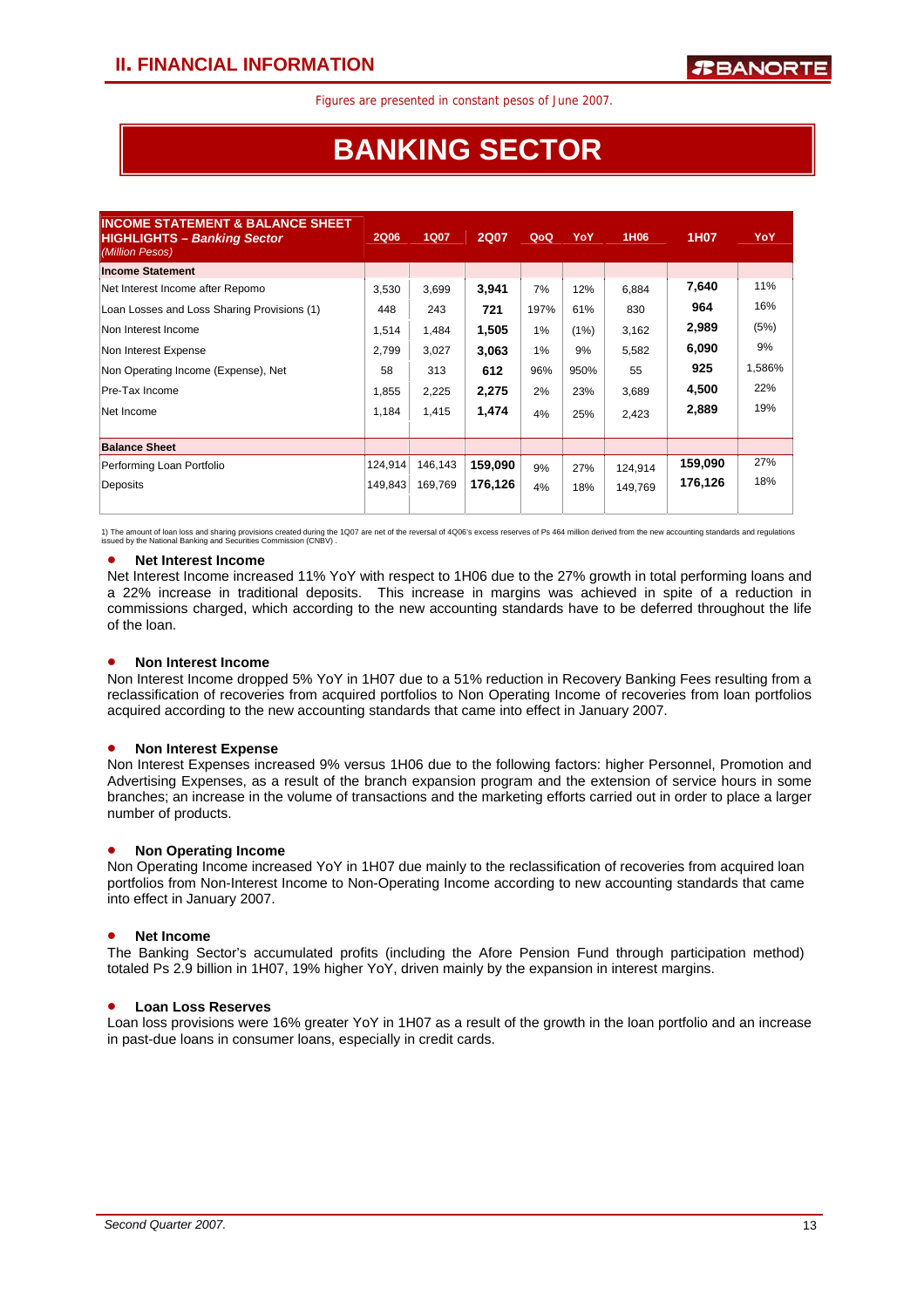### **II. FINANCIAL INFORMATION**

|  |  | Figures are presented in constant pesos of June 2007. |
|--|--|-------------------------------------------------------|
|--|--|-------------------------------------------------------|

| <b>FINANCIAL RATIOS - Banking Sector</b><br>(Million Pesos) | <b>2Q06</b> | <b>1Q07</b> | <b>2Q07</b> | QoQ                      | YoY               | 1H06   | <b>1H07</b> | YoY                |
|-------------------------------------------------------------|-------------|-------------|-------------|--------------------------|-------------------|--------|-------------|--------------------|
| Profitability                                               |             |             |             |                          |                   |        |             |                    |
| NIM(1)                                                      | 7.6%        | 7.2%        | 7.4%        | $0.2$ pp                 | $(0.2)$ pp        | 7.6%   | 7.3%        | $(0.3)$ pp         |
| ROE(2)                                                      | 22.6%       | 23.2%       | 23.2%       | $\overline{\phantom{a}}$ | $0.6$ pp          | 23.3%  | 23.1%       | $(0.2)$ pp         |
| ROA (3)                                                     | 2.3%        | 2.4%        | 2.4%        | $\blacksquare$           | $0.1$ pp          | 2.4%   | 2.4%        | $\overline{a}$     |
| <b>Operation</b>                                            |             |             |             |                          |                   |        |             |                    |
| Efficiency Ratio (4)                                        | 55.7%       | 58.0%       | 56.4%       | $(1.6)$ pp               | 0.7 pp            | 55.4%  | 57.2%       | 1.8 <sub>pp</sub>  |
| Operation Efficiency Ratio (5)                              | 5.5%        | 5.3%        | 5.1%        | $(0.2)$ pp               | $(0.4)$ pp        | 5.6%   | 5.1%        | $(0.5)$ pp         |
| Liquidity Ratio (6)                                         | 64.2%       | 60.5%       | 56.4%       | $(4.1)$ pp               | $(7.8)$ pp        | 64.2%  | 56.4%       | $(7.8)$ pp         |
| <b>Asset Quality (10)</b>                                   |             |             |             |                          |                   |        |             |                    |
| Past Due Loan Ratio (w/o Fobaproa)                          | 1.6%        | 1.4%        | 1.5%        | $0.1$ pp                 | $(0.1)$ pp        | 1.6%   | 1.5%        | $(0.1)$ pp         |
| Coverage Ratio                                              | 175.7%      | 152.7%      | 145.6%      | $(7.1)$ pp               | $(30.1)$ pp       | 175.7% |             | 145.6% $(30.1)$ pp |
| Growths (7)                                                 |             |             |             |                          |                   |        |             |                    |
| Performing Loans (w/o Fobaproa/IPAB) (8)                    | 26%         | 24%         | 28%         | 4.0 <sub>pp</sub>        | 2.0 <sub>pp</sub> | 26%    | 28%         | 2.0 <sub>pp</sub>  |
| <b>Traditional Deposits</b>                                 | 16%         | 21%         | 22%         | 1.0 <sub>pp</sub>        | $6.0$ pp          | 16%    | 22%         | 6.0 <sub>pp</sub>  |
| <b>Total Deposits</b>                                       | 13%         | 17%         | 18%         | 1.0 <sub>pp</sub>        | 5.0 pp            | 13%    | 18%         | 5.0 pp             |
| Capitalization                                              |             |             |             |                          |                   |        |             |                    |
| Net Capital/ Credit Risk Assets (9)                         | 20.2%       | 23.2%       | 21.8%       | $(1.4)$ pp               | 1.6 pp            | 20.2%  | 21.8%       | 1.6 pp             |
| Total Capitalization Ratio (9)                              | 15.2%       | 15.9%       | 15.2%       | $(0.7)$ pp               | $-pp$             | 15.2%  | 15.2%       | $-pp$              |

1) MIM= Annualized entinters Margin before REPOMO / Average Earnings Assets.<br>2) Annualized earnings as a percentage of the average of quarterly equity over the period<br>3) Annualized earnings as a percentage of the average o

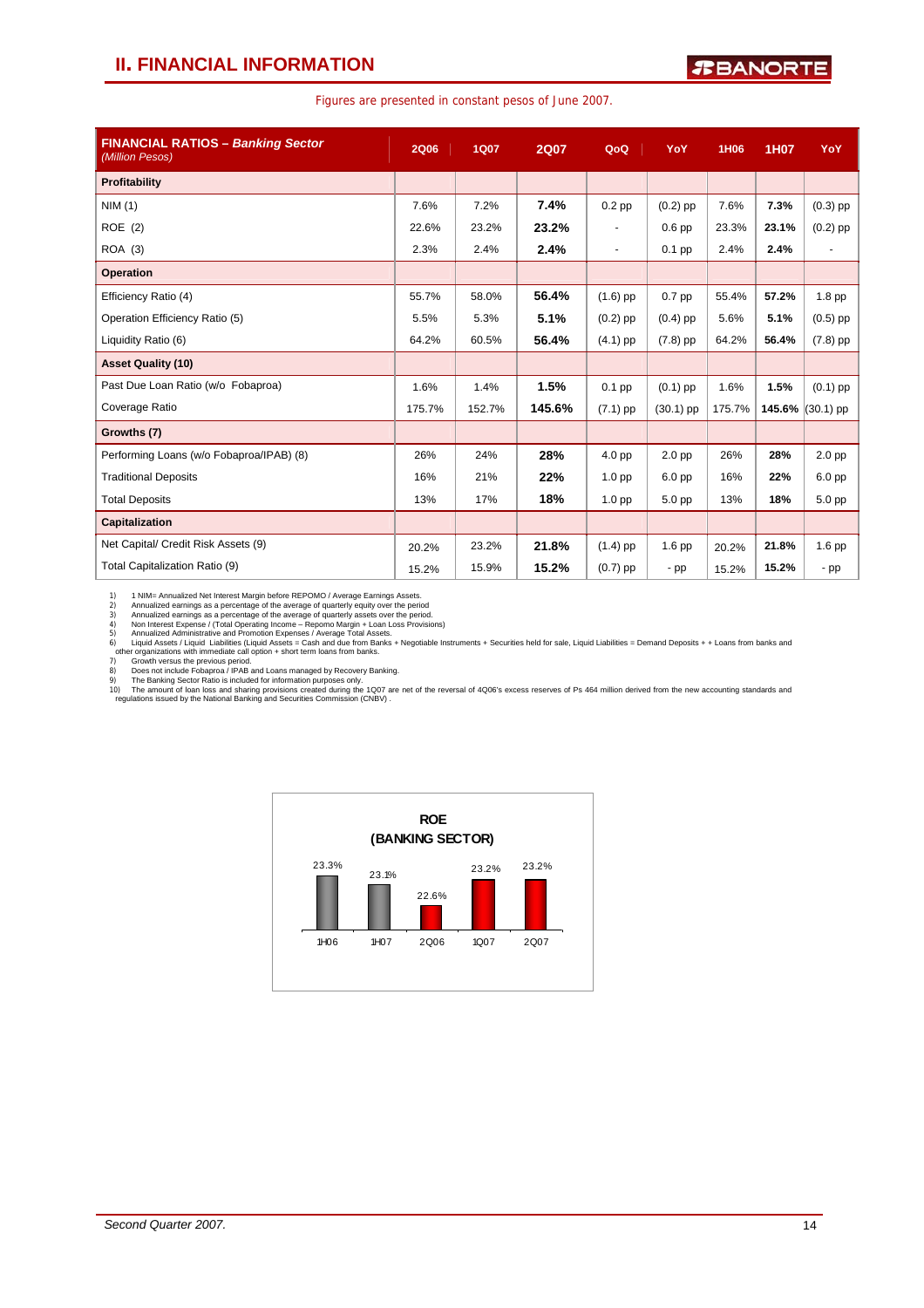# **RECOVERY BANKING**

| <b>INCOME STATEMENT HIGHLIGHTS - Recovery</b><br><b>Banking</b><br>(Million Pesos) | 1H <sub>06</sub> | 1H <sub>0</sub> 7 | YoY       |
|------------------------------------------------------------------------------------|------------------|-------------------|-----------|
| Net Interest Income                                                                | (46)             | (86)              | 87%       |
| Loan Loss Provisions                                                               | (18)             | (30)              | 74%       |
| Non Interest Income                                                                | 779              | 727               | (3%)      |
| Non Interest Expense                                                               | 276              | 369               | 39%       |
| Non Operating Income (Expense), net                                                |                  | 226               | 100%      |
| Pre-tax Icncome & Subsidiaries                                                     | 436              | 468               | 11%       |
| Income Tax & Profit Sharing                                                        | (99)             | (155)             | 57%       |
| Undistributed Earnings of Subsidiaries                                             | 69               |                   | $(100\%)$ |
| <b>Net Income</b>                                                                  | 406              | 313               | (20%)     |

(1) As of 1Q07, the financial information of Sólida Administradora de Portafolios is consolidated in Banorte as per the new accounting standards that went into effect in January 2007.

| <b>ASSETS UNDER MANAGEMENT</b>              | <b>2Q07</b> | <b>ACCOUNTING IN THE</b>               | <b>ACCOUNTING IN THE</b>               |  |  |  |  |
|---------------------------------------------|-------------|----------------------------------------|----------------------------------------|--|--|--|--|
| (Millones de Pesos)                         |             | <b>BALANCE SHEET</b>                   | <b>INCOME STATEMENT</b>                |  |  |  |  |
| <b>Fobaproa-IPAB Portfolios:</b>            |             |                                        |                                        |  |  |  |  |
| <b>Banking Sector</b>                       | 1,396       | Off balance trusts                     | Fees charged to FOBAPROA               |  |  |  |  |
| Serfin                                      |             | Serfin Trust                           | Fiduciary                              |  |  |  |  |
| Repossesed assets                           | 149         | Off balance trusts                     | Fees charged to Fobaproa and Fiduciary |  |  |  |  |
|                                             | 1,545       |                                        |                                        |  |  |  |  |
| Loans purchased to IPAB and to Other Banks: |             |                                        |                                        |  |  |  |  |
|                                             | 38,583      | Sólida Asset Management and<br>Banorte | Non Interest Income (Banorte)          |  |  |  |  |
| <b>Banking Sector Portfolio:</b>            |             |                                        |                                        |  |  |  |  |
| <b>Banking Sector</b>                       | 9,025       |                                        |                                        |  |  |  |  |
| Repossesed assets                           | 7,362       | Banorte's Portfolio                    | Net Interest Income                    |  |  |  |  |
|                                             | 16,387      | Banorte's Repossesed assets            | Other Revenues and Expenses            |  |  |  |  |
| <b>Total</b>                                | 56,514      |                                        |                                        |  |  |  |  |

• During 2Q07, there were no asset acquisitions by the Recovery Banking business.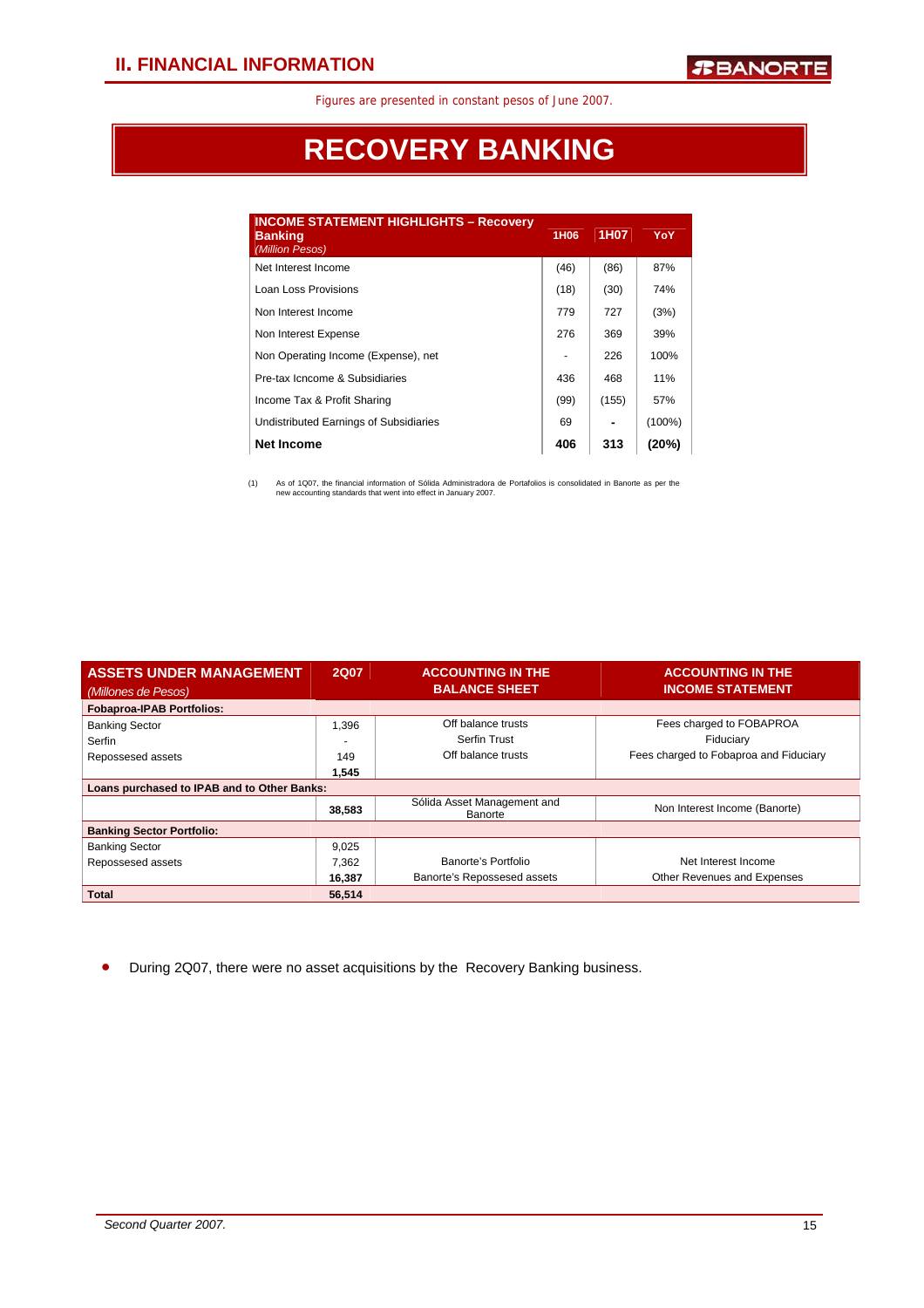# **BROKERAGE SECTOR**

| <b>BROKERAGE SECTOR</b><br>(Million Pesos) | <b>2Q06</b> | <b>1Q07</b> | <b>2Q07</b> | QoQ        | YoY    | 1H06    | 1H07    | YoY                      |
|--------------------------------------------|-------------|-------------|-------------|------------|--------|---------|---------|--------------------------|
| <b>Brokerage House</b>                     |             |             |             |            |        |         |         |                          |
| Net Income                                 | 37          | 61          | 62          | 1%         | 66%    | 77      | 122     | 59%                      |
| Stockholder's Equity                       | 629         | 774         | 836         | 8%         | 33%    | 629     | 836     | 33%                      |
| Assets Under Management                    | 130.164     | 174,380     | 183,087     | 5%         | 41%    | 130,164 | 183,087 | 41%                      |
| <b>Total Assets</b>                        | 830         | 1,036       | 1,109       | 7%         | 34%    | 830     | 1,109   | 34%                      |
| <b>ROE</b>                                 | 24.3%       | 32.7%       | 30.6%       | $(2.1)$ pp | 6.3 pp | 25.7%   | 31.6%   | 5.9 pp                   |
| <b>Net Capital</b>                         |             |             |             |            |        |         |         |                          |
| Tier 1 Capital                             | 515         | 680         | 737         | 8%         | 43%    | 515     | 737     | 43%                      |
| Tier 2 Capital                             |             |             | ۰           |            |        |         |         | $\overline{\phantom{0}}$ |
| Net Capital                                | 515         | 680         | 737         | 8%         | 43%    | 515     | 737     | 43%                      |

#### • **Brokerage House**

#### **Net Income**

The Brokerage House reported a 59% YoY increase in Net Income to Ps 122 million in 1H07, due to higher client activity, a shift in client portfolios towards higher margin structured products and the positive effect of valuations in the money market desk resulting from the downward shift in the yield curve during May and June. Investment banking income continued to show a favorable performance given Banorte's higher market share in various debt and capital market transactions, especially the issuance and intermediation of derivative products. Also, the equities desk had a favorable performance, driven by the positive evolution of the stock market.

### **Mutual funds**

At the end of the quarter, mutual funds continued to peform positively, driven by attractive returns, strong advertising campaigns and a wider distribution through the bank´s network. At the end of 2Q07, AUM of fixed income funds rose 27% YTD, while equities rose 118% YTD.

### **Portfolio in Custody**

At the close of 2Q07, the portfolio under custody reached Ps 183 billion, a 41% YoY increase , as a result of the positive performance of all the the business units in the brokerge house.

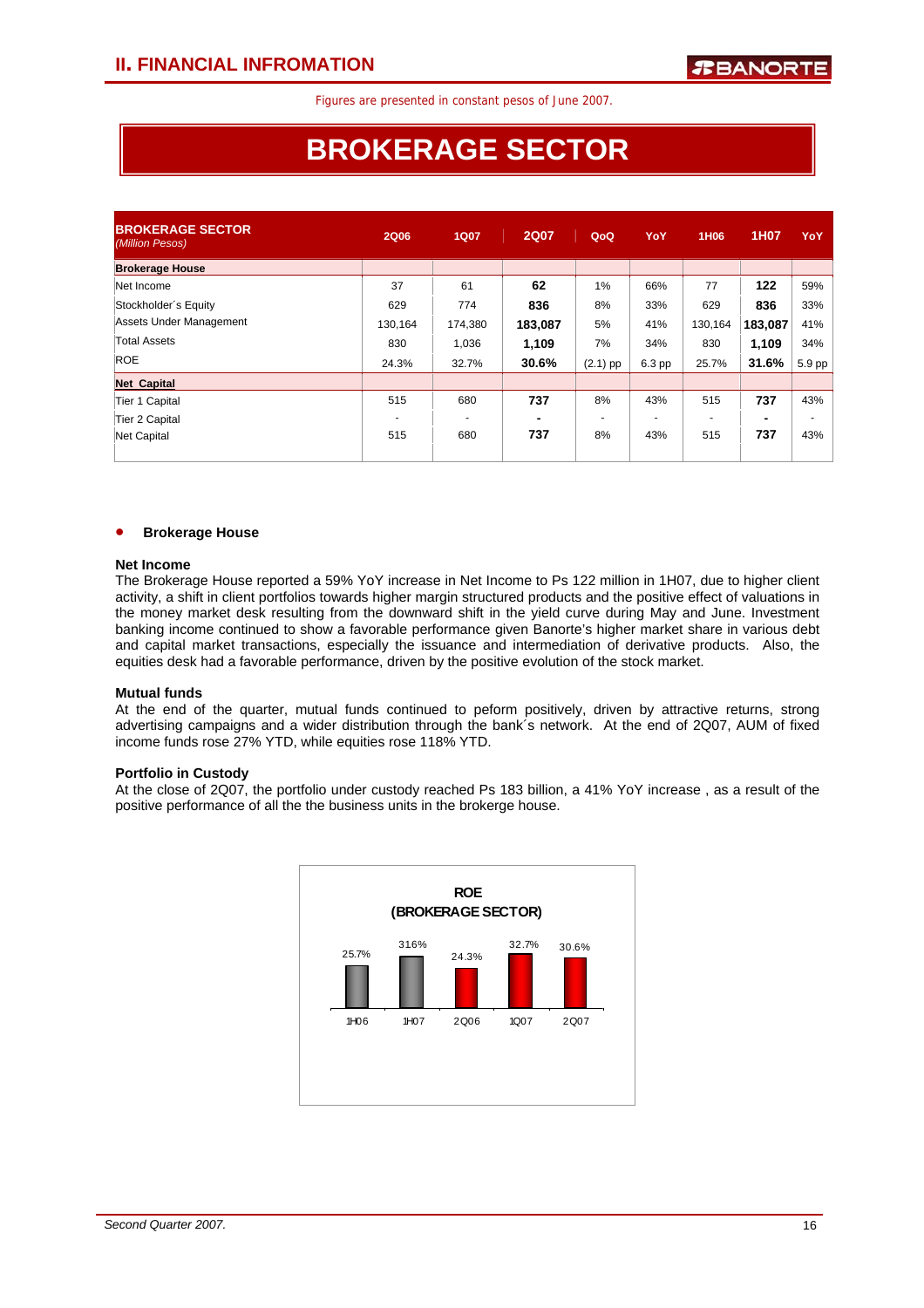# **LONG TERM SAVINGS**

| <b>LONG TERM SAVINGS</b><br>(Million Pesos) | <b>2Q06</b> | <b>1Q07</b> | <b>2Q07</b> | QoQ         | YoY         | 1H06   | 1H07   | <b>YoY</b>   |
|---------------------------------------------|-------------|-------------|-------------|-------------|-------------|--------|--------|--------------|
| Afore                                       |             |             |             |             |             |        |        |              |
| Net Income                                  | (1)         | 51          | 14          | (73%)       | 1,685%      | 88     | 64     | (26%)        |
| Equity                                      | 973         | 1,037       | 1,051       | 1%          | 8%          | 973    | 1,051  | 8%           |
| <b>Total Assets</b>                         | 1,126       | 1,135       | 1,152       | 1%          | 2%          | 1,126  | 1,152  | 2%           |
| AUM (SIEFORE)                               | 43,172      | 54,668      | 55,627      | 2%          | 29%         | 43,172 | 55,627 | 29%          |
| <b>ROE</b>                                  | (0.4%       | 20.1%       | 5.2%        | $(14.9)$ pp | 4.8 pp      | 18.6%  | 12.6%  | $(6.0)$ pp   |
| <b>Insurance</b>                            |             |             |             |             |             |        |        |              |
| Net Income                                  | 91          | 88          | 58          | (35%)       | (36%)       | 211    | 146    | (31%)        |
| Equity                                      | 1,417       | 1,653       | 1,397       | (15%)       | (1%)        | 1,417  | 1,397  | (1%)         |
| <b>Total Assets</b>                         | 7,308       | 9,675       | 9,689       |             | 33%         | 7,308  | 9,689  | 33%          |
| <b>Technical Reserves</b>                   | 4,995       | 6,775       | 6,975       | 3%          | 40%         | 4,995  | 6,975  | 40%          |
| Premiums sold                               | 1,809       | 2,803       | 1,788       | (36%)       | (1%)        | 3,674  | 4,591  | 25%          |
| <b>ROE</b>                                  | 26.2%       | 22.0%       | 15.1%       | (6.9) pp    | $(11.1)$ pp | 31.5%  | 19.0%  | $(12.5)$ pp  |
| <b>Annuities</b>                            |             |             |             |             |             |        |        |              |
| Net Income                                  | 418         | 113         | 168         | 49%         | (60%)       | 502    | 281    | (44%)        |
| Equity                                      | 839         | 1,063       | 1,111       | 5%          | 32%         | 839    | 1,111  | 32%          |
| <b>Total Assets</b>                         | 7,994       | 9,070       | 9,818       | 8%          | 23%         | 7,994  | 9,818  | 23%          |
| <b>Technical Reserves</b>                   | 7,130       | 7,844       | 8,352       | 6%          | 17%         | 7,130  | 8,352  | 17%          |
| Premiums sold                               | 268         | 323         | 557         | 72%         | 108%        | 442    | 880    | 99%          |
| <b>ROE</b>                                  | 265.3%      | 44.8%       | 126.6%      | 81.8 pp     | (138.7) pp  | 188.8% | 83.7%  | $(105.1)$ pp |

#### • **Afore**

The reduction of 26% in Net Income with respect to 1H07 is explained by the combination of a reduction in commissions and higher cost of sales resulting from a commercial war to attract more balances through transfers.

At the end of 2Q07, there were 3,112,706 affiliates, 1% higher than that of 2Q06, with a market share of 10.6% in certified accounts.

Banorte registered a 34% annual growth rate (between June 2007 and June 2006) in Assets Under Management (AUM), which compares favorably with a 27% increase industrywide, and places Banorte in the top position in terms of annual growth. At the end of June 2007, Banorte's market participation in AUM stood at 7%. Banorte ranks fifth in terms of industry market share measured by AUM.

It is important to note that Banorte carried out four downward adjustments to its commission structure during 2006, effectively reducing fees by 28%. In 2Q07, Afore Banorte made important changes to its commission structure by practically eliminating the commission on bi-monthly inflows into each individual account and increasing the commission on individual balances. This change has been well received by industry regulators which have subsequently announced that starting in March 2008 all Afores must eliminate all commissions on bi-monthly infows.

### • **Insurance**

Net profits obtained in 1H07 were Ps 146 million (51% correspond to Banorte), 31% lower than those registered in 1H06. The reduction is explained by a combination of a difficult pricing environment and higher costs of claims.

The premiums underwritten increased by 25% with respect to 1H06, amounting to Ps 4,591 million, as a result of an increase in traditional business lines and the sale of insurance products through the branch network.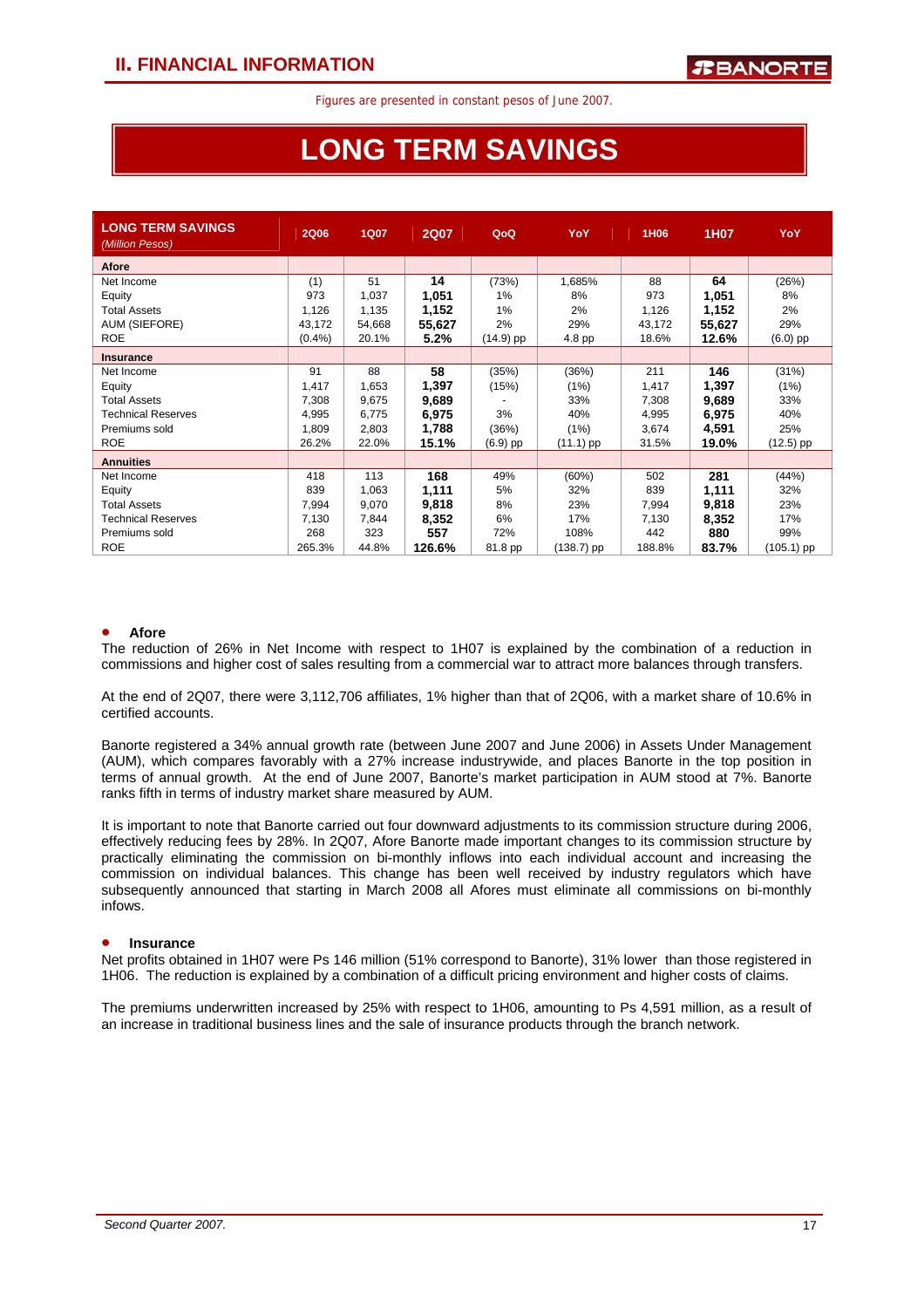### • **Annuities**

Net Income reported for 1H07 was Ps 281 million (51% corresponds to Banorte), 44% lower than 1H06 as a consequence of the gains of Ps 490 million registered in the first half of last year from the sale of positions held to maturity. Profits were also affected by the total use of of tax loss credits in 1H06. In 1H07, there were also some gains in the sale of fixed income positions; nonetheless, a total of Ps 196 million of additional income taxes were registered this year.





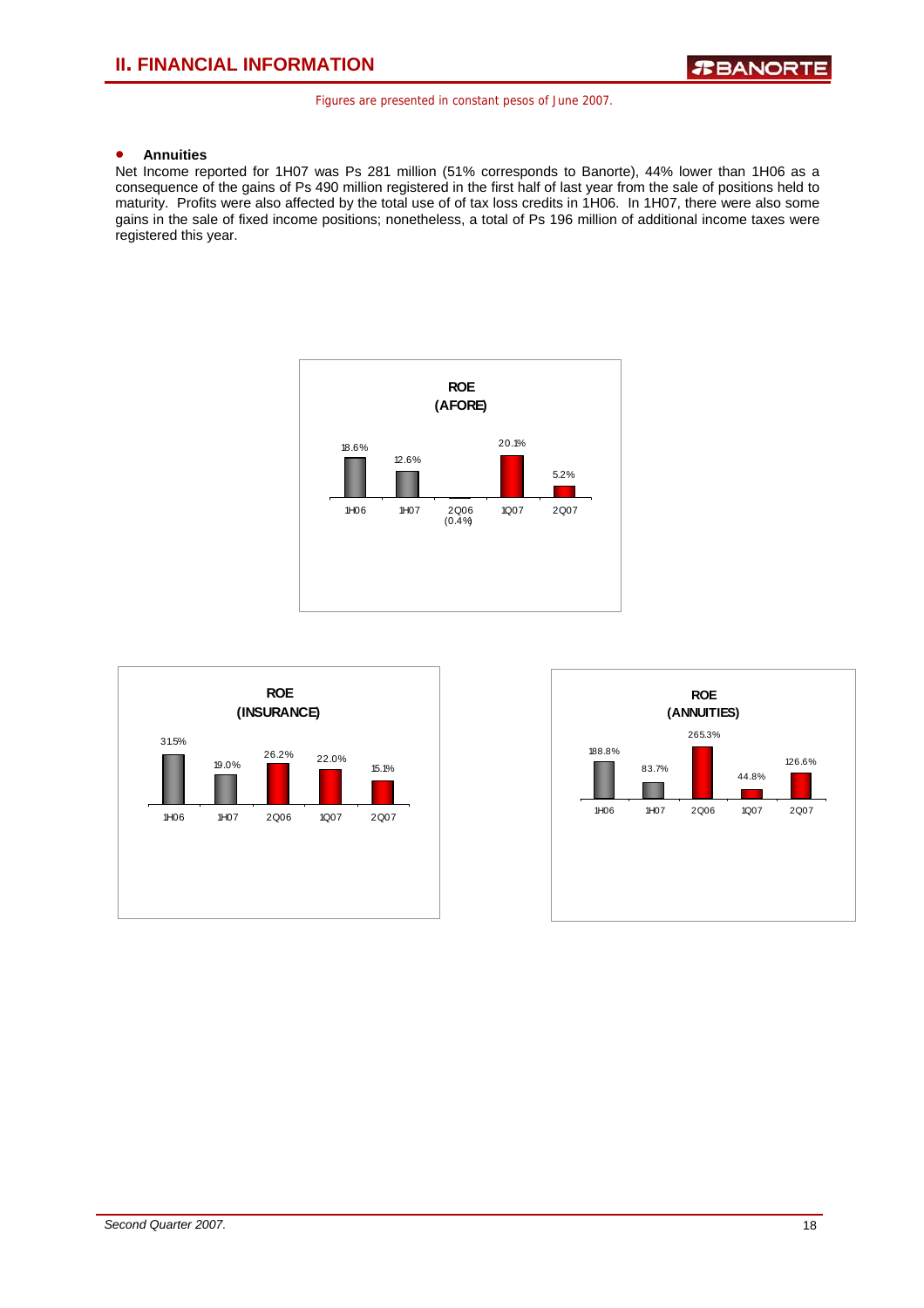# **FINANCIAL INTERMEDIARIES**

| <b>OTHER FINANCE COMPANIES</b><br>(Million Pesos) | <b>2Q06</b> | <b>1Q07</b> | <b>2Q07</b> | QoQ        | YoY        | 1H06  | 1H07  | YoY        |
|---------------------------------------------------|-------------|-------------|-------------|------------|------------|-------|-------|------------|
| Leasing                                           |             |             |             |            |            |       |       |            |
| Net Income                                        | 33          | 34          | 41          | 22%        | 24%        | 63    | 75    | 20%        |
| Equity                                            | 351         | 443         | 485         | 9%         | 38%        | 351   | 485   | 38%        |
| Loan Portfolio (1)                                | 3,131       | 3,358       | 3,454       | 3%         | 10%        | 3,131 | 3,454 | 10%        |
| Past Due Loans                                    | 20          | 21          | 17          | (18%)      | (12%)      | 20    | 17    | (12%)      |
| Loan Loss Reserves                                | 44          | 37          | 20          | (46%)      | (55%)      | 44    | 20    | (55%)      |
| <b>Total Assets</b>                               | 3,130       | 3,346       | 3,457       | 3%         | 10%        | 3,130 | 3,457 | 10%        |
| <b>ROE</b>                                        | 39.8%       | 31.9%       | 35.8%       | 3.9 pp     | $(4.0)$ pp | 39.3% | 33.9% | $(5.4)$ pp |
| <b>Factoring</b>                                  |             |             |             |            |            |       |       |            |
| Net Income                                        | 27          | 23          | 28          | 22%        | 6%         | 50    | 52    | 4%         |
| Equity                                            | 393         | 456         | 484         | 6%         | 23%        | 393   | 484   | 23%        |
| Loan Portfolio                                    | 3,875       | 4,453       | 4,949       | 11%        | 28%        | 3,875 | 4,949 | 28%        |
| Past Due Loans                                    | 30          | 18          | 18          | 2%         | (40%)      | 30    | 18    | (40%)      |
| Loan Loss Reserves                                | 42          | 26          | 24          | (7%)       | (43%)      | 42    | 24    | (43%)      |
| <b>Total Assets</b>                               | 3,858       | 4,449       | 4,952       | 11%        | 28%        | 3,858 | 4,952 | 28%        |
| <b>ROE</b>                                        | 28.2%       | 21.1%       | 24.2%       | 3.1 pp     | (4.0) pp   | 27.1% | 22.7% | $(4.4)$ pp |
| Warehousing                                       |             |             |             |            |            |       |       |            |
| Net Income                                        | 3           | 4           | 3           | (25%)      | (3%)       | 6     | 7     | 26%        |
| Equity                                            | 115         | 122         | 125         | 3%         | 9%         | 115   | 125   | 9%         |
| Inventories                                       |             |             |             |            |            |       |       | $-9/6$     |
| <b>Total Assets</b>                               | 149         | 156         | 156         | (1%)       | 4%         | 149   | 156   | 4%         |
| <b>ROE</b>                                        | 11.6%       | 14.1%       | 10.3%       | $(3.8)$ pp | $(1.3)$ pp | 10.5% | 12.2% | 1.7 pp     |

(1) Includes the portfolio of assets under pure leasing registered in property, plant and equiqpment.

### • **Leasing**

The 20% YoY increase in net profits during 1H07, was mostly due to a 10% growth in the loan portfolio as well as to the sale of equipment derived from the completion of pure leasing contracts.

The Past Due Loan ratio was 0.5% at the end of 2Q07 and the Coverage ratio was 113%. This company currently ranks  $2<sup>nd</sup>$  out of 27 leasing companies in terms of loan portfolio size.

### • **Factoring**

The 4% YoY increase in net income during 1H07 was mainly due to an increase in the loan portfolio and the liberation of reserves from the collection of past-due loans. The balance of its loan portfolio at the end of 2Q07 was MXP 4.9 billions.

Past Due Loans rose to Ps 18 million, resulting in a ratio of 0.4% and a Coverage ratio of 133% at the end of 2Q07. It currently ranks first out of 10 factoring companies in the industry in terms of volume.

#### • **Warehousing**

During 1H07 Net Income amounted to Ps 7 million, 26% higher YoY. This growth was due to an increase in warehousing services, which has opened the possibility for Banorte to issue certificates of deposit which are used as guarantees for some loans.

The company currently ranks  $9<sup>th</sup>$  out of 20 warehousing companies in terms of certification volume.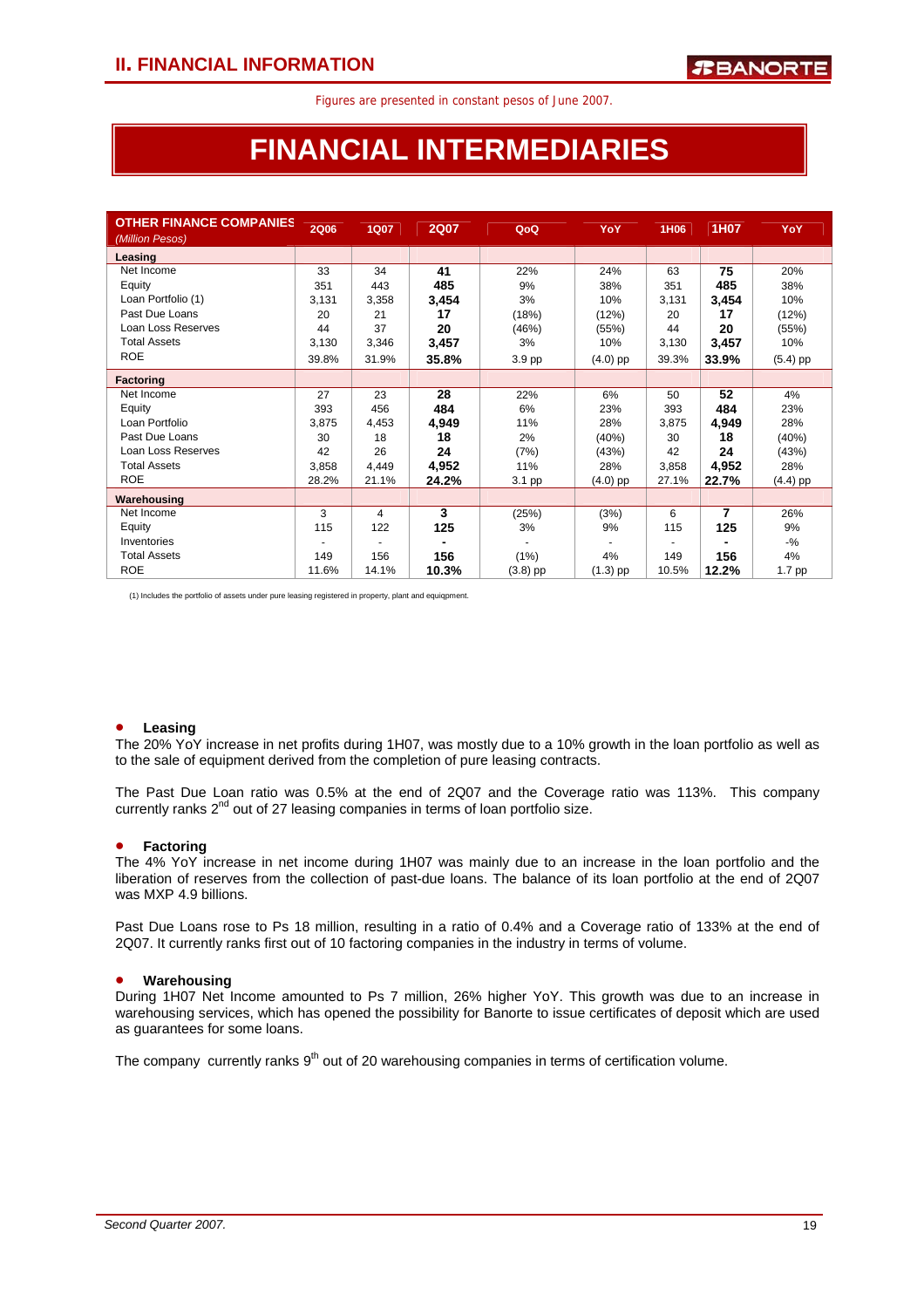



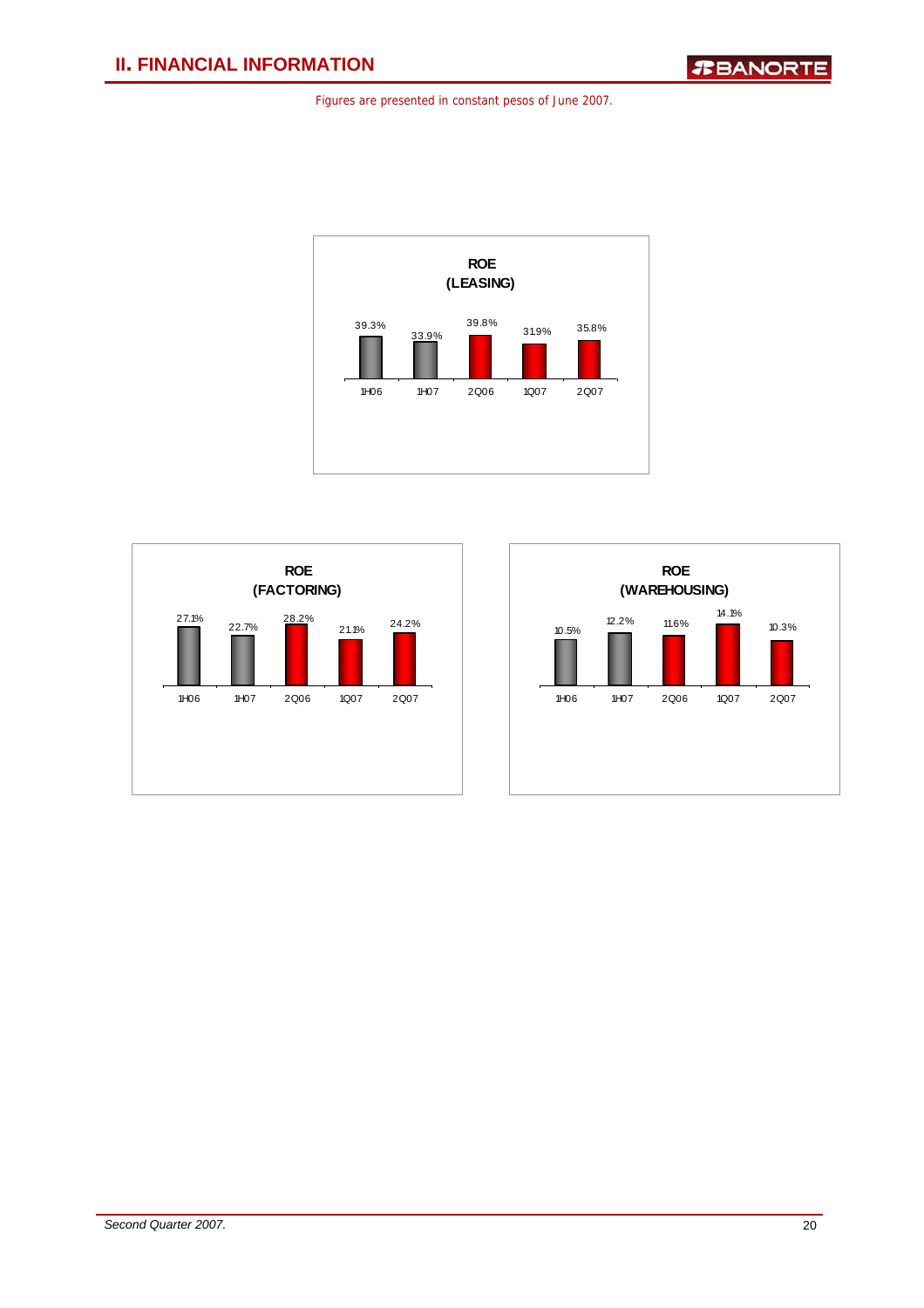# **SOFOL PRONEGOCIO**

| <b>MICROLENDING-</b><br><b>PRONEGOCIO</b><br>(Million Pesos) | <b>2Q06</b> | <b>1Q07</b> | <b>2Q07</b> | QoQ         | oY        | 1H06  | 1H07    | YoY         |
|--------------------------------------------------------------|-------------|-------------|-------------|-------------|-----------|-------|---------|-------------|
| Net Income                                                   | 5           | (1)         | (8)         | 521%        | (262%)    | 9     | (9)     | (197%)      |
| Equity                                                       | 66          | 77          | 69          | (10%)       | 6%        | 66    | 69      | 6%          |
| Loan Portfolio                                               | 494         | 655         | 724         | 10%         | 47%       | 494   | 724     | 47%         |
| Non Performing Loans                                         | 25          | 75          | 101         | 35%         | 296%      | 25    | 101     | 296%        |
| Loan Loss Reserves                                           | 12          | 24          | 31          | 33%         | 158%      | 12    | 31      | 158%        |
| <b>Total Assets</b>                                          | 500         | 699         | 761         | 9%          | 52%       | 500   | 761     | 52%         |
| <b>ROE</b>                                                   | 30.0%       | $(6.4\%)$   | (42.1%)     | $(48.5)$ pp | (72.1) pp | 30.3% | (23.9%) | $(54.2)$ pp |

### • **Pronegocio**

During 1H07 Pronegocio posted a Net Loss of Ps 1 million compared to a Ps 5 million gain in 1H06. The loss is mainly due to the requirement of higher reserves resulting from asset quality deterioration and to higher expenses associated with the expansion of branches, hiring of personnel and the efforts to reduce employee turnover.

The balance of Past Due Loans at the end of 2Q07 was Ps 101 million, which translates into a PDL ratio of 13.9% and a Coverage ratio of 31% (equivalent to 153% due to the 80% guarantee on the value of each loan provided by Nafin). At the end of 2Q07, Pronegocio had 93 branches.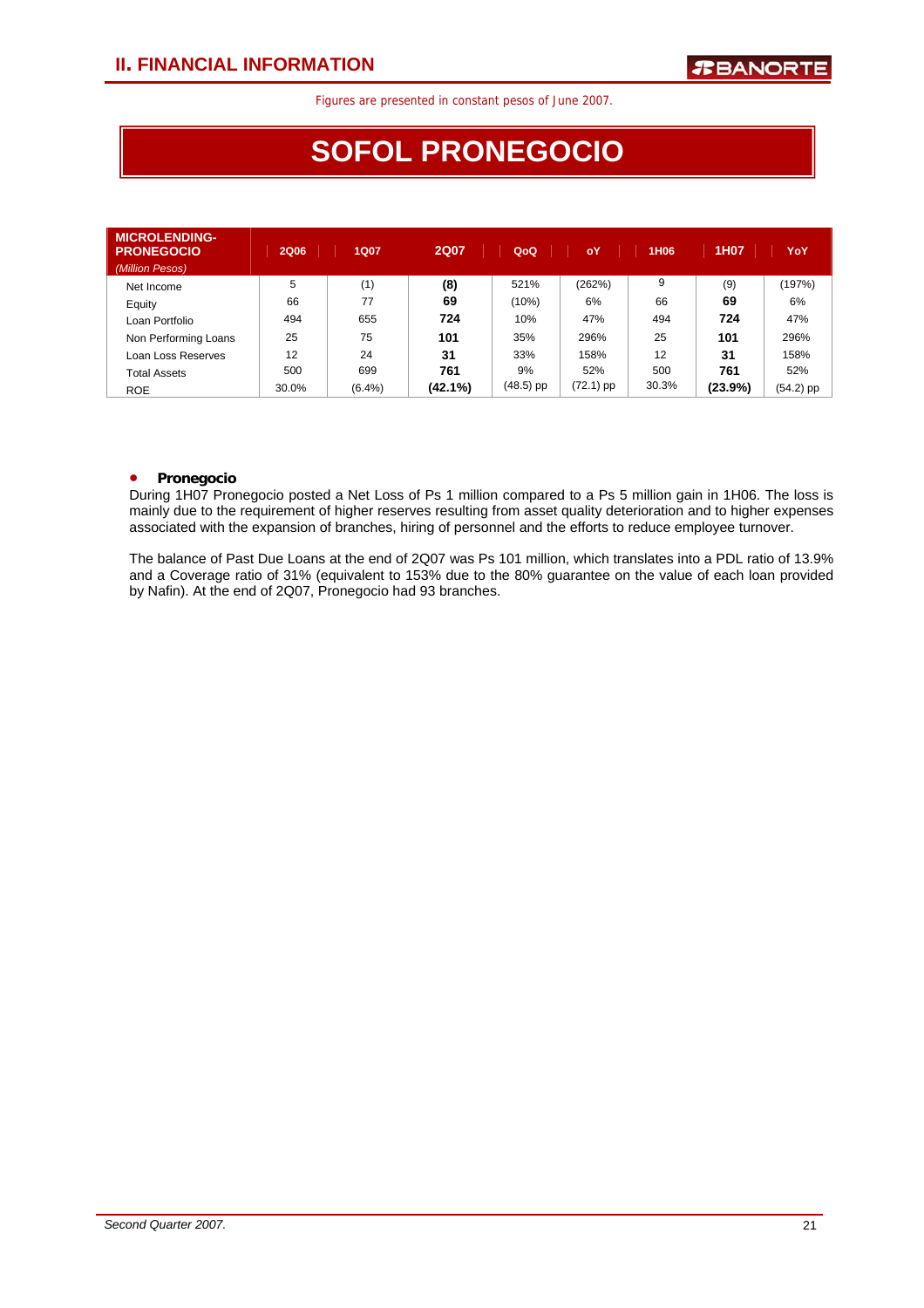# **RATINGS**

| <b>International Ratings</b> |                             |                                                |                                                                                                           |                  |  |  |  |  |  |
|------------------------------|-----------------------------|------------------------------------------------|-----------------------------------------------------------------------------------------------------------|------------------|--|--|--|--|--|
| <b>Rating Agency</b>         | Rated<br><b>Institution</b> | Rating                                         | Category                                                                                                  | Date             |  |  |  |  |  |
|                              |                             | Stable<br>$C -$                                | Outlook<br><b>Modest Financial Strength</b>                                                               |                  |  |  |  |  |  |
| Moody's                      | Banorte                     | Baa1<br>$P-2$<br>$A-2$                         | Foreign long - term bank deposits<br>Foreign short- term bank deposits<br>Local long - term bank deposits | May 2007         |  |  |  |  |  |
|                              |                             | $P-1$<br>Positive                              | Local short- term bank deposits<br>Outlook                                                                |                  |  |  |  |  |  |
| Standard & Poors             | Banorte                     | BBB-<br>BBB-                                   | Long Term foreign issuer credit<br>Long Term local currency deposits                                      |                  |  |  |  |  |  |
|                              |                             | $A-3$<br>$A-3$                                 | Short term foreign issuer credit<br>Short tem local issuer credit                                         | <b>July 2007</b> |  |  |  |  |  |
|                              | Banorte                     | Stable<br><b>BBB</b>                           | Outlook<br>Long Term Foreign currency                                                                     |                  |  |  |  |  |  |
| Fitch                        | Grupo                       | <b>BBB</b><br>F <sub>2</sub><br>F <sub>3</sub> | Long Term Local currency<br><b>Short Term Local Currency</b><br><b>Short Term Foreign Currency</b>        | <b>July 2006</b> |  |  |  |  |  |
|                              | Financiero<br>Banorte       | C<br>3                                         | Individual - Foreign Currency<br><b>Support Rating</b>                                                    |                  |  |  |  |  |  |
|                              |                             | 55                                             | <b>Support Rating</b>                                                                                     |                  |  |  |  |  |  |

|                            |                                 |                                                      | <b>Domestic Ratings</b>                                                                                                              |                  |
|----------------------------|---------------------------------|------------------------------------------------------|--------------------------------------------------------------------------------------------------------------------------------------|------------------|
| Agency                     | <b>Rated Institution</b>        | Rating                                               | Category                                                                                                                             | Date             |
| Fitch                      | Banorte                         | $F1 + (mex)$<br>AA (mex)<br>$F1 + (mex)$<br>AA (mex) | Short term counterparty risk<br>Long term counterparty risk<br>Short term CD's and Term Deposits<br>Long term CD's and Term Deposits | <b>July 2006</b> |
|                            | Arrendadora y<br>Factor Banorte | AA (mex)<br>$F1 + (mex)$                             | <b>Medium and Long Term</b><br><b>Short Term</b>                                                                                     | May 2007         |
| Moody's Escala<br>Nacional | Banorte                         | Aaa.mx<br>$MX-1$                                     | <b>Long Term Deposits</b><br><b>ShortTerm Deposits</b>                                                                               | May 2007         |
|                            | Arrendadora<br>Banorte          | Aaa.mx                                               | <b>Issue Rating in National Scale</b>                                                                                                | May 2007         |
|                            | Factor<br>Banorte               | Aaa.mx                                               | <b>Issue Rating in National Scale</b>                                                                                                | May 2007         |
| <b>Other Ratings</b>       |                                 |                                                      |                                                                                                                                      |                  |
| Fitch                      | Sólida                          | AAFC1-(mex)                                          | <b>Financial Asset Administrator</b>                                                                                                 | January 2007     |
|                            | Seguros Banorte<br>Generali     | AA- (mex)                                            | <b>Insurance Financial Strength</b>                                                                                                  | August 2002      |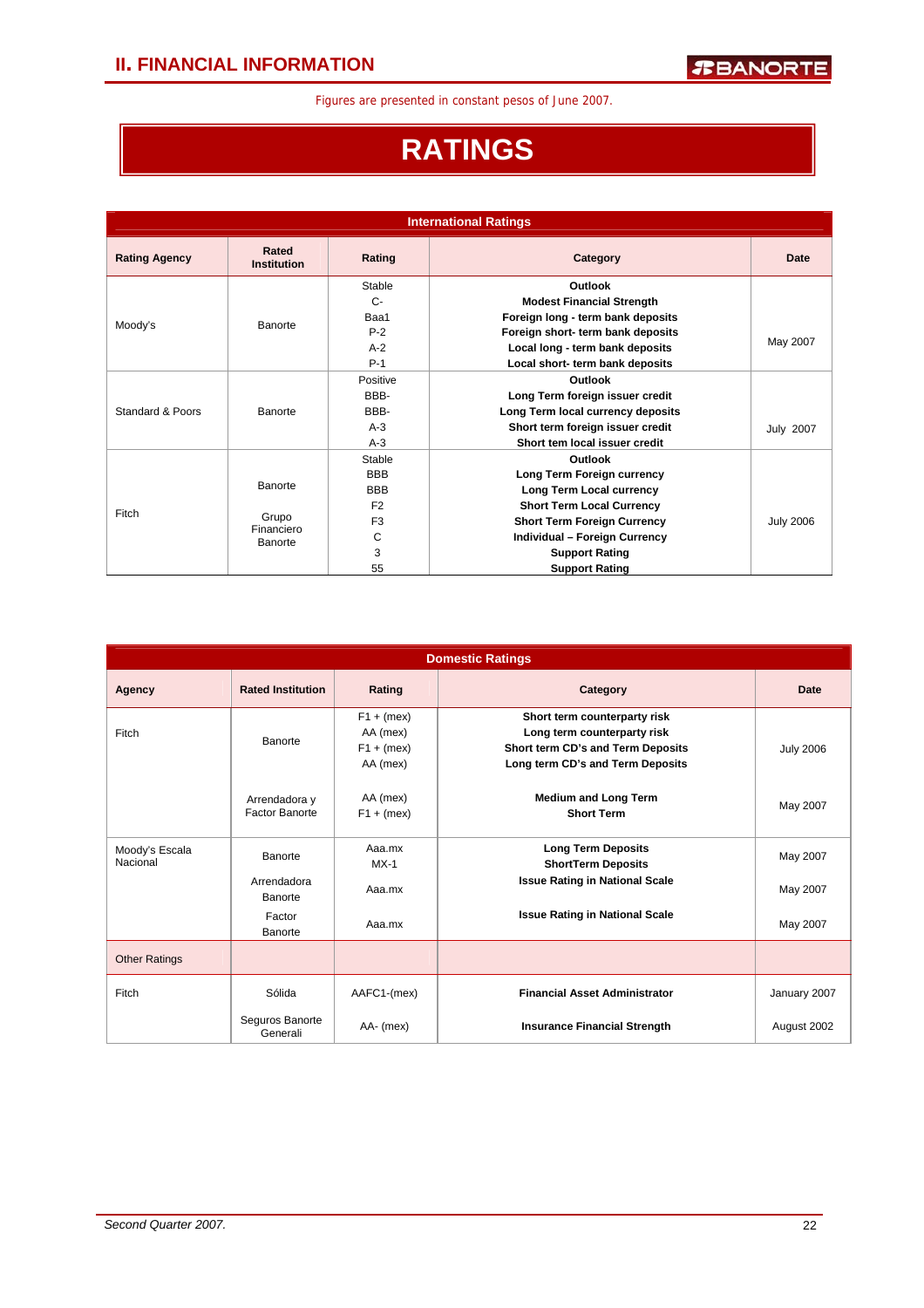# **INFRASTRUCTURE**

| <b>INFRASTRUCTURE</b> | 2Q06   | 1Q07   | <b>2Q07</b> |
|-----------------------|--------|--------|-------------|
| <b>Employees</b>      | 15,258 | 16,343 | 16,552      |
| Banking Sector (1)    | 12,788 | 13,671 | 13,806      |
| Other Sectors         | 2,470  | 2,672  | 2,746       |
| Branches (2)(3)       | 973    | 1,001  | 1,008       |
| <b>INB</b>            |        | 18     | 18          |
| Pronegocio            | 42     | 90     | 93          |
| In Process of Opening |        |        | 18          |
| <b>ATM</b>            | 2,967  | 3,245  | 3,384       |

(1) Includes INB since 4Q06 and Uniteller since 1Q07.<br>(2) Includes banking modules and Remote Teller Windows. Excludes 1 branch located in Cayman Island.<br>(3) During 1Q07, the opening of 7 branches was omitted.

• As part of the branch expansion program, 11 new branches were opened during 1H07 nationwide, of which 7 branches are in Mexico City. And 2 relocations and 5 extensions were made.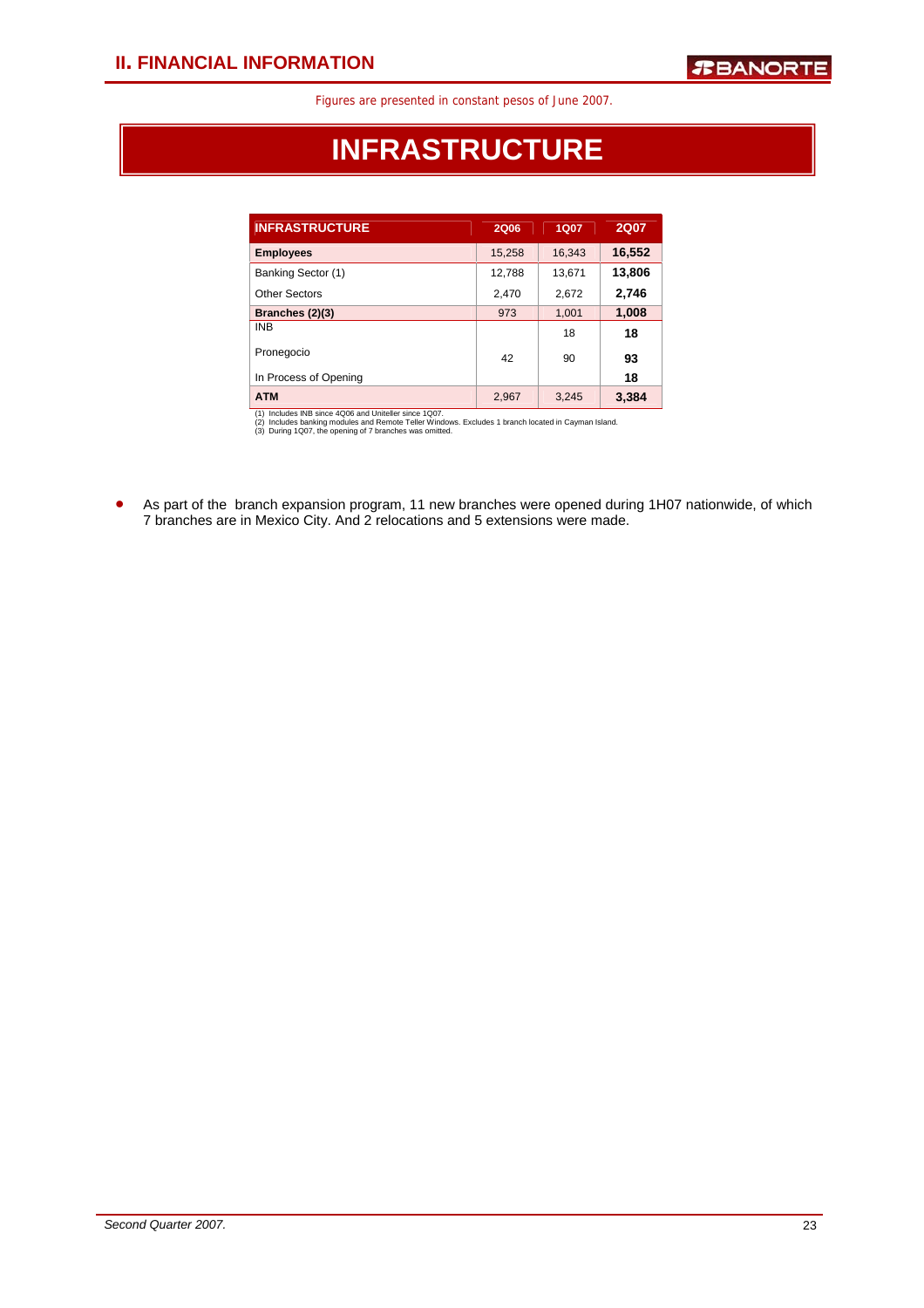# **ANNEXES**

### 1. GROUP´S GENERAL INFORMATION

2. SUMMARY OF RESULTS AND FINANCIAL **STATEMENTS** 

3. ACOUNTING CHANGES AND REGULATIONS

### 4. LOAN PORTFOLIO SALES TO SOLIDA ADMINISTRADORA DE PORTAFOLIOS

5. NOTES TO THE GROUP´S FINANCIAL STATEMENTS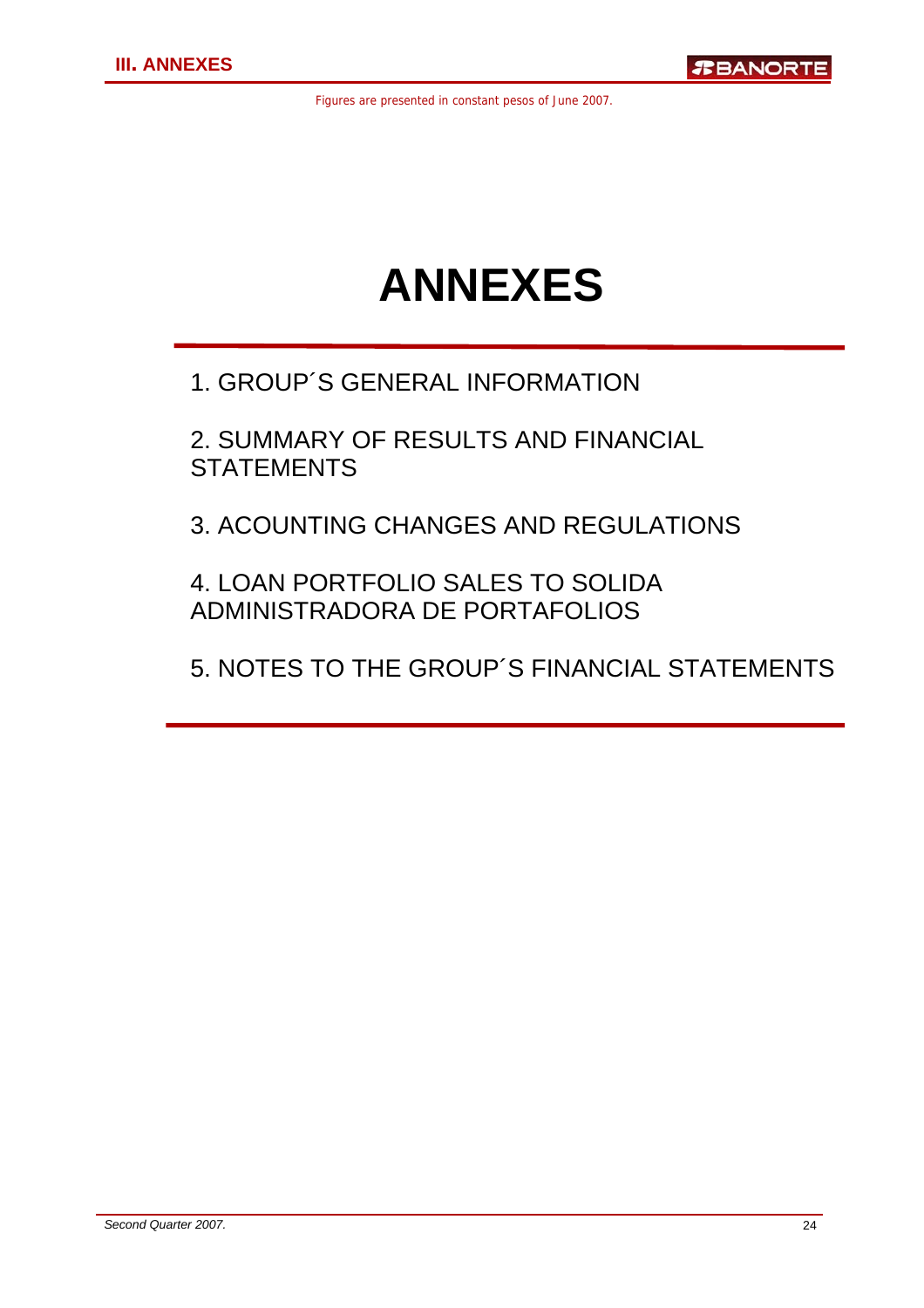# **GROUP´S GENERAL INFORMATION**

| <b>GFNorte Ownership on Subsidiaries</b> | <b>2Q07</b> |
|------------------------------------------|-------------|
| Banco Mercantil del Norte (1)            | 97.06%      |
| <b>Brokerage House</b>                   | 99.99%      |
| Retirement Funds - Afore(2)              | 51.00%      |
| Insurance                                | 51.00%      |
| Annuities                                | 51.00%      |
| Leasing                                  | 99.99%      |
| Factor                                   | 99.99%      |
| Warehouse                                | 99.99%      |
| Mcrocredit Unit - Pronegocio             | 99.99%      |
| Banorte USA (2)                          | 100.00%     |

1) As a resukt of merging Bancen on August 2006.. 2) Subsidiaries of Banco Mercantil del Norte. Banorte USA owns 100% of Uniteller and 70% of INB.

**Holding company Capital Structure Number of Shares SERIE O SERIE O As of June 30, 2007**  Number of shares outstanding **2,018,347,548 2** Shares held on Treasury **0 0** 

|                                     | <b>Group Officers</b>                            |
|-------------------------------------|--------------------------------------------------|
| <b>NAME</b>                         | <b>CURRENT POSITION</b>                          |
| Luis Peña Kegel                     | Chief exectuive Officer                          |
| <b>LINE</b>                         |                                                  |
| Manuel Sescosse Varela              | Managing Director - Commercial                   |
| Jesús Garza Martínez                | Managing Director - Consumer                     |
| Antonio Ortiz Cobos                 | Managing Director - Corporate & Entrepreneurial  |
| Alejandro Valenzuela del Río        | Managing Director - Treasury and Capital Markets |
| Luis Fernando Orozco                | Managing Director - Asset Recovery               |
| Fernando Solís Soberón              | Managing Director - Long Term Savings            |
| Carlos Garza                        | Managing Director - Banorte USA                  |
|                                     |                                                  |
| <b>STAFF</b>                        |                                                  |
| Sergio García Robles Gil            | <b>Chief Financial Officer</b>                   |
| Joaquín López Doriga López Ostolaza | Managing Director - Corporate Affairs            |
| Alma Rosa Moreno                    | Managing Director - Administration               |
| Prudencio Frigolet Gómez            | Managing Director - Operations and Technology    |
| Aurora Cervantes Martínez           | Managing Director - Legal                        |
| Cecilia Miller Suárez               | Managing Director - Marketing                    |
| Eduardo Sastre de la Riva           | Managing Director - Institutional Relations      |
| Román Martínez Méndez               | Managing Director - Audit                        |
| Gerardo Coindreau Farías            | Managing Director - Risk Management              |
|                                     |                                                  |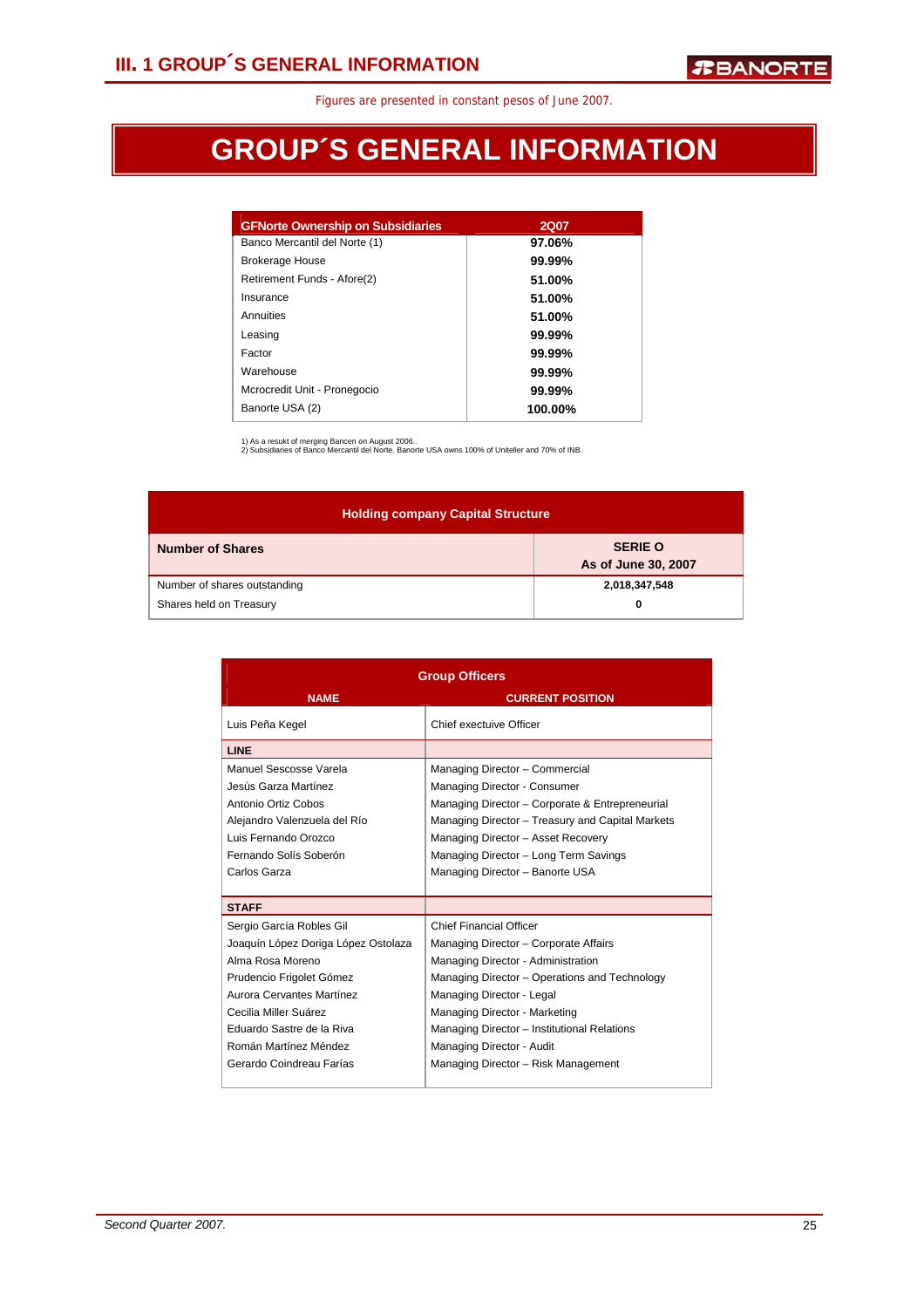## **SUMMARY OF RESULTS**

**Grupo Financiero Banorte** announced its operating results at the close of 2H07, reporting a net profit of Ps 3,292 million, which is 12% higher than in 1H06. GFNorte´s annualized Return on Equity for the first half of '07 was 24%, while the Return on Assets was 2.7%.

The Banking Sector contributed with 84% of the Group's profits, amounting to Ps 2,772 million in 1H07; 20% higher than in 1H06. During the period, there was a sustained recovery in recurrent income produced by traditional banking activities, due to the growth in the loan portfolio and deposits, as well as to higher loan recoveries.

During 1H07, Net Interest Income increased 11% vs. 1H06, mainly because of a 28% annual growth in performing loans and a 22% increase in deposits. Net Interest Margin decreased from 7.6% in 1H06 to 7.3% in 1H07 due to several reasons: a 27 bp reduction in market interest rates, the incorporation of the INB portfolio which has a lower margin, an 80% decrease in commissions charged as a consequence of the new accounting standards that took effect in January 2007. Nevertheless, on a quarterly basis, the NIM increased from 7.1% to 7.5% due to a greater volume of productive assets driven by robust loan growth during the quarter and an average increase of 10bp in market rates.

Service fees increased 10% YoY during 1H07, driven by a 35% YoY expansion in Credit Card fees due to a 78% growth in card placements and an increase of 12% in electronic banking services.

The 8% YoY growth of Non Interest Expense during 1H07 was mainly due to the incorporation of INB, the branch expansion program and higher expenses resulting from the expansion of the Credit Card business and the costs of point redemptions related to our loyalty program. The increase in the efficiency ratio from 56% in 1H06 to 57% in 1H07 is explained by the infrastructure expansion program and by the effects of the new accounting standards which, among other things, require the deferral of fees throughout the life of the loan, as well as the consolidation of Solida Administradora de Portafolios and the reclassification of income from portfolios acquired, which was previously recorded in the non interest income line item, to the non operating income line item. On a comparable basis, excluding these effects, the efficiency ratio would have been 54%.

Total deposits, excluding third-party accounts, reported a balance of Ps 175.8 billion for 1H07, an 18% increase YoY which was driven by an 18% increase in Demand Deposits and a 28% increase in Term Deposits. The increases are due to the widespread promotion of deposit products, the incorporation of attractive features to such products and the positive acceptance by our clientele of PagaMás, which offers attractive returns.

The Performing Loan Portfolio had a 28% real growth compared to 1H06 due to the higher credit demand industrywide and the bank's efforts to improve its product offering. Commercial loans increased 35% YoY in 2Q07, amounting to Ps 62.6 billion. Corporate loans reached Ps 30 billion, with a 36% YoY growth, while Government Loans amounted to Ps 16.7 billion, a 25% yearly increase.

Consumer loans represent 33% of the total performing loan portfolio; during the quarter they posted solid growth Credit cards expanded by 45% YoY, amounting to Ps 11.6 billion. Payroll and personal loans increased by 26% in real tems, reaching a Ps 5.5 billion balance (Ps 1.2 billion correspond to personal loans). Car loans had a balance of Ps 6.7 billion, while mortgage loans increased to Ps 30.2 billion, 11% higher in real terms. Excluding the prepayments of FOVISSSTE, the securitization of the mortgage portfolio on 2006 and the contributions from INB, the expansion was 25%.

Regarding past due loans, the balance reached Ps 2.5 billion, 22% higher than last year. The spike in this line is a consequence of the strategy to provide loans with higher risk, such as credit cards, which are also more profitable. Nonetheless, asset quality indicators remain among the best in the industry. The PDL ratio at the end of 2Q07 was 1.5%, while the coverage ratio was 141%

The Long Term Savings Sector (Afore, Insurance and Annuities) reported a net income of PS 250 million during 1H07.

Other Finance Companies (Leasing, Factoring and Warehouse) registered profits of Ps 144 million, 10% higher YoY. The Brokerage Sector's a net income amounted to Ps 122 million during 1H07, 59% higher than 1H06.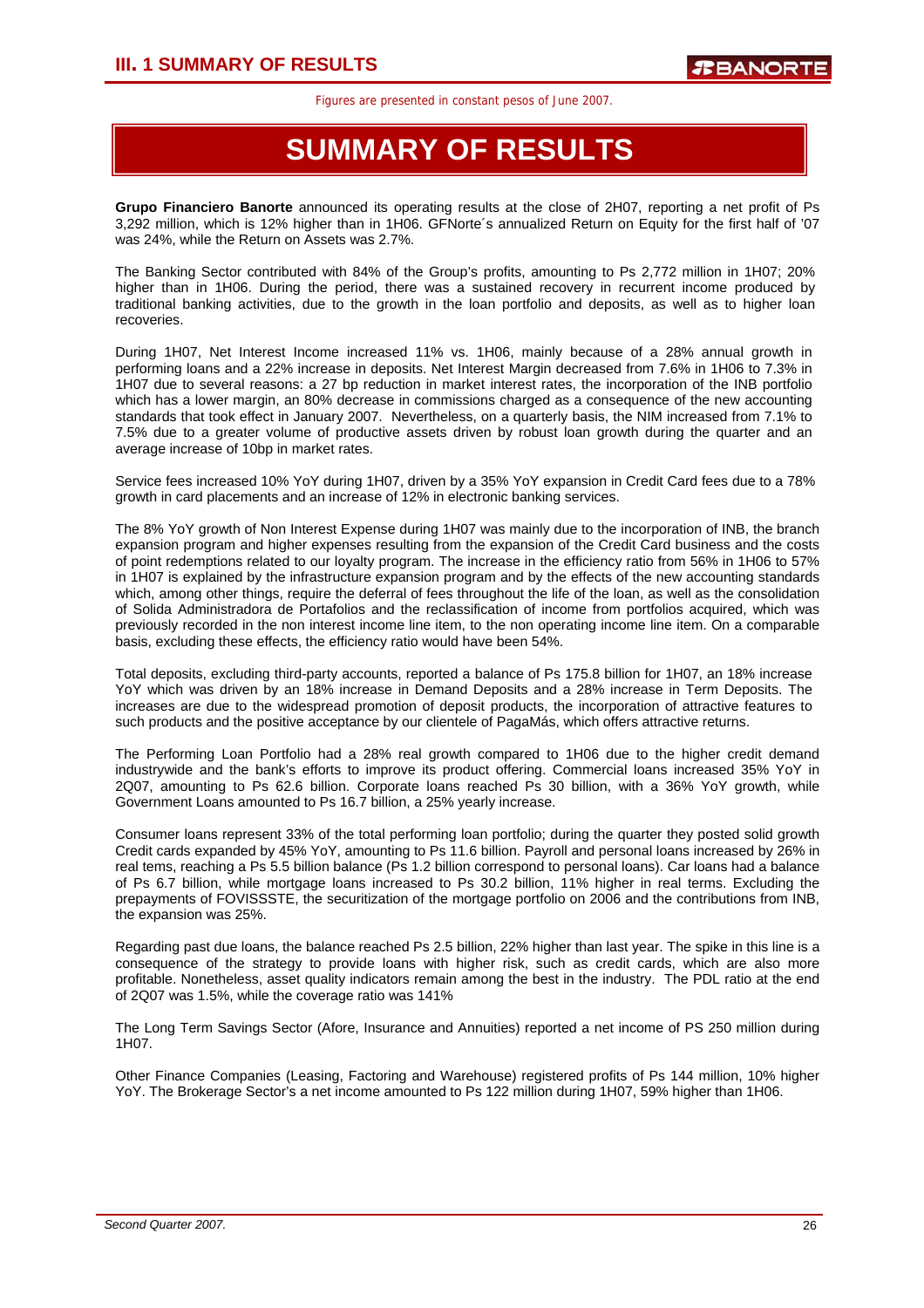ř.

| <b>HOLDING</b>                                       |                |                |                |       |                |             |                          |                |  |
|------------------------------------------------------|----------------|----------------|----------------|-------|----------------|-------------|--------------------------|----------------|--|
| <b>Holding - INCOME STATEMENT</b><br>(Million Pesos) | <b>1Q06</b>    | <b>2Q06</b>    | Accum.<br>1H06 | 3Q06  | 4Q06           | <b>1Q07</b> | <b>2Q07</b>              | Accum.<br>1H07 |  |
| Income from Subsidiaries and Interest                | 1,421          | 1,522          | 2,943          | 1,556 | 1,518          | 1,607       | 1,676                    | 3,283          |  |
| Interest Expense                                     |                |                |                |       |                |             |                          |                |  |
| Fees & Tarifs                                        |                |                |                |       |                |             |                          |                |  |
| <b>Trading Income</b>                                |                |                |                |       |                |             |                          |                |  |
| <b>REPOMO</b>                                        | (1)            | $\Omega$       | (1)            | (1)   | (1)            |             |                          |                |  |
| <b>Total Operating Income</b>                        | 1,420          | 1.522          | 2,942          | 1,555 | 1,517          | 1.606       | 1,677                    | 3,283          |  |
| Operation & Administrative Expenses                  | 1              | 1              | 2              |       |                |             |                          | 2              |  |
| <b>Operating Income</b>                              | 1,419          | 1,522          | 2.941          | 1,554 | 1.516          | 1.605       | 1,676                    | 3,281          |  |
| Non Operating Income                                 |                |                |                |       |                | 18          |                          | 18             |  |
| Non Operating Expense                                | (1)            |                | (1)            | (1)   | 0              | (1)         |                          |                |  |
| <b>Non Operating Income</b>                          | (1)            |                | (1)            | (1)   | $\Omega$       | 18          | $\overline{a}$           | 18             |  |
| <b>Pre.tax Income</b>                                | 1,418          | 1,522          | 2.939          | 1,554 | 1,516          | 1,623       | 1,676                    | 3,299          |  |
| Income Tax & Profit Sharing                          | 1              |                | 1              |       | $\overline{2}$ | 5           |                          |                |  |
| Tax on Assets                                        |                |                |                |       |                |             |                          |                |  |
| Deferred Income Tax & Profit Sharing                 |                |                |                | (1)   |                |             |                          |                |  |
|                                                      | 1              | 1              | $\mathfrak{p}$ |       | 1              | 6           |                          | 7              |  |
| Net Income from Continuous Ops.                      | 1,417          | 1,521          | 2,938          | 1,554 | 1,515          | 1,617       | 1,675                    | 3,292          |  |
| Extraordinary Items, net                             | $\blacksquare$ | $\blacksquare$ | $\blacksquare$ | ٠     | ٠              | ٠           | $\overline{\phantom{0}}$ |                |  |
| <b>Total Net Income</b>                              | 1,417          | 1,521          | 2.938          | 1,554 | 1,515          | 1,617       | 1,675                    | 3,292          |  |

| <b>Holding - BALANCE SHEET</b><br>(Millones de Pesos)         | <b>1Q06</b>    | <b>2Q06</b>    | 3Q06         | 4Q06           | <b>1Q07</b>    | <b>2Q07</b>             |
|---------------------------------------------------------------|----------------|----------------|--------------|----------------|----------------|-------------------------|
| <b>ASSETS</b>                                                 |                |                |              |                |                |                         |
| Cash & Due from Banks                                         | 82             | 41             | 91           | 41             | 55             | 204                     |
| <b>Financial Instruments</b>                                  |                | $\frac{1}{2}$  |              | $\blacksquare$ |                |                         |
| Sundry Debtors & Other Assets                                 | 11             | 10             | 11           | 12             | 162            | 11                      |
| Real Estate, Furniture & Equipment, net                       |                |                |              | ÷              |                |                         |
| <b>Investments in Subsidiaries</b>                            | 22,964         | 23,923         | 25,317       | 26,214         | 27,236         | 28,998                  |
| Deferred Taxes                                                |                | $\blacksquare$ |              |                |                |                         |
| Goodwill                                                      | 39             | 39             | 38           | 36             | 35             | 35                      |
| Other Assets, Deferred Charges & Intangibles                  | $\overline{2}$ | 1              |              |                | $\overline{2}$ | 1                       |
| <b>TOTAL ASSETS</b>                                           | 23,097         | 24,014         | 25,458       | 26,304         | 27,490         | 29,249                  |
| <b>LIABILITIES</b>                                            |                |                |              |                |                |                         |
| Due to Banks & Correspondents                                 |                |                |              |                | Ĭ.             |                         |
| Income Tax & Profit Sharing                                   |                |                |              |                |                |                         |
| Other Payable Accounts                                        | 1              | 1              | 1            | 1              | 5              | 4                       |
| Other Payable Accounts                                        | 1              | 1              | 1            | 1              | 5              | 4                       |
| <b>Deferred Taxes</b>                                         |                |                |              |                |                |                         |
| <b>TOTAL LIABILITIES</b>                                      | $\mathbf{1}$   | $\mathbf{1}$   | $\mathbf{1}$ | 1              | $\overline{5}$ | $\overline{\mathbf{4}}$ |
| <b>STOCKHOLDER'S EQUITY</b>                                   |                |                |              |                |                |                         |
| Paid-in Capital                                               | 11,675         | 11,670         | 11,671       | 11,671         | 11,671         | 11,671                  |
| Share subscription Premiums                                   | 1,805          | 1,805          | 1,809        | 1,809          | 1,808          | 1,809                   |
| Subordinated Convertible Debt                                 |                |                |              |                |                |                         |
| <b>Subscribed Capital</b>                                     | 13,479         | 13,474         | 13,480       | 13,480         | 13,479         | 13,479                  |
| Capital reserves                                              | 1,773          | 2,032          | 2,078        | 2,078          | 2,375          | 2,371                   |
| <b>Retained Earnings</b>                                      | 17,005         | 16,711         | 16,710       | 15,941         | 21,649         | 21,650                  |
| Surplus (Deficit) from Securities                             |                |                |              |                |                |                         |
| Results of Foreign Operations Exchange                        |                |                |              |                |                |                         |
| Surpluss (Deficir) in Capital Restatement                     | (6, 190)       | (6, 211)       | (6, 208)     | (6, 195)       | (6, 195)       | (6, 195)                |
| Non Monetary Assets Results - Fixed Assets                    |                |                |              |                |                |                         |
| Non Monetary Assets Results - Investment                      | (4, 387)       | (4,932)        | (5,093)      | (5,007)        | (5, 440)       | (5, 352)                |
| Adjustment in the Employees Pension                           |                |                |              |                |                |                         |
| <b>Accumulated Deferred Tax Effect</b>                        |                |                |              |                |                |                         |
| Net Income                                                    | 1,417          | 2,938          | 4,491        | 6,006          | 1,617          | 3,292                   |
| <b>Earned Capital</b>                                         | 9,617          | 10,538         | 11,977       | 12,823         | 14,006         | 15,766                  |
| <b>Total Stockholder's Equity</b>                             | 23,097         | 24,013         | 25,457       | 26,303         | 27,485         | 29,245                  |
| <b>TOTAL LIABILITIES &amp; STOCKHOLDER'S</b><br><b>EQUITY</b> | 23,097         | 24,014         | 25,458       | 26,304         | 27,490         | 29,249                  |

| <b>Holding - MEMORANDUM ACCOUNTS</b><br>(Million Pesos) | <b>1Q06</b> | 2006  | 3Q06  | 4T06  | 1Q07  | <b>2Q07</b> |
|---------------------------------------------------------|-------------|-------|-------|-------|-------|-------------|
| Client Securities held in Custody                       | 3.856       | 3.861 | 3.816 | 3.746 | 3.701 | 3.716       |
| Other Trust Account Items                               |             |       |       |       | -     |             |
|                                                         | 3.856       | 3.862 | 3.816 | 3.746 | 3.702 | 3.717       |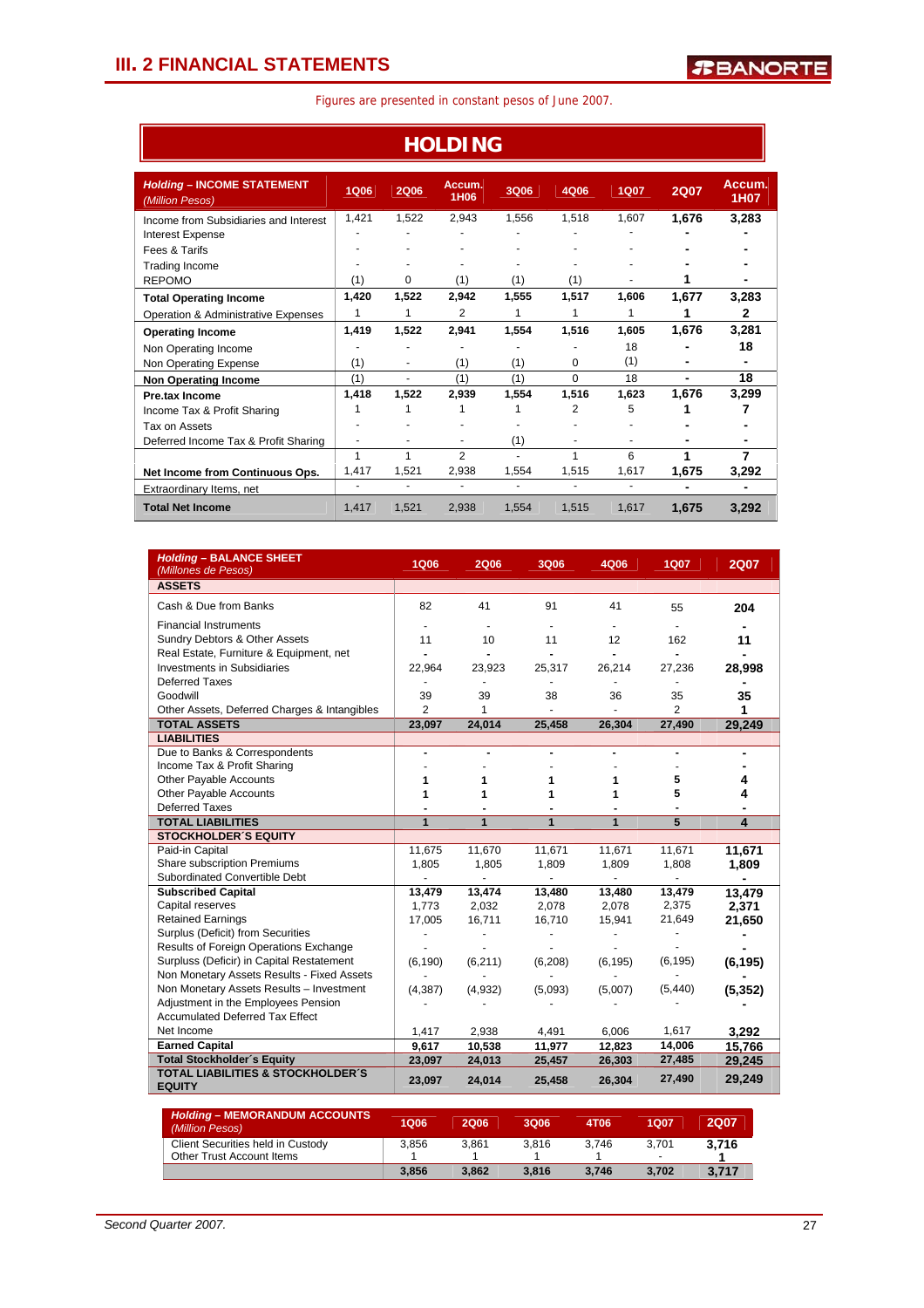### **GRUPO FINANCIERO BANORTE**

| <b>GFNorte - INCOME STATEMENT</b><br>(Million Pesos) | <b>1Q06</b>    | <b>2Q06</b>      | Accum.<br>1H <sub>06</sub> | <b>3Q06</b>              | 4Q06           | 1Q07           | <b>2Q07</b>    | Accum.<br>1H07 |
|------------------------------------------------------|----------------|------------------|----------------------------|--------------------------|----------------|----------------|----------------|----------------|
| Interest Income                                      | 8,931          | 8,459            | 17,390                     | 8.586                    | 9,043          | 8,826          | 9.485          | 18,311         |
| <b>Interest Expense</b>                              | 5,554          | 4,986            | 10,540                     | 4,867                    | 5,215          | 5,070          | 5,424          | 10,494         |
| Loan Fees                                            | 154            | 199              | 353                        | 188                      | 200            | 23             | 44             | 67             |
| <b>Fees Paid</b>                                     | 41             | 39               | 79                         | 46                       | 41             | ٠              |                |                |
| Net Interest Income (NII)                            | 3,491          | 3,633            | 7,124                      | 3,860                    | 3,987          | 3,778          | 4,105          | 7,883          |
| Repomo - Margin                                      | (75)           | 20               | (55)                       | (115)                    | (169)          | (64)           | 23             | (40)           |
| <b>NII after Repomo</b>                              | 3,416          | 3,653            | 7,069                      | 3,745                    | 3,817          | 3,715          | 4,128          | 7,843          |
| Loan Loss Provisions                                 | 367            | 440              | 807                        | 372                      | 331            | 254            | 733            | 987            |
| <b>Loss Sharing Provisions</b>                       | 18             | 14               | 32                         |                          | $\blacksquare$ | $\blacksquare$ |                | $\blacksquare$ |
| <b>NII after Provisions</b>                          | 3,031          | 3,199            | 6,230                      | 3,373                    | 3,486          | 3,460          | 3,395          | 6,856          |
| <b>Fund Transfers</b>                                | 54             | 59               | 113                        | 60                       | 61             | 58             | 56             | 114            |
| <b>Account Management</b>                            | 233            | 241              | 474                        | 246                      | 252            | 235            | 234            | 469            |
| Fiduciary                                            | 57             | 66               | 124                        | 69                       | 74             | 62             | 63             | 125            |
| Income from Loan Portfolios Acquired                 | 623            | 445              | 1,068                      | 331                      | 262            | 112            | 175            | 287            |
| <b>Electronic Banking Services</b>                   | 182            | 201              | 383                        | 209                      | 220            | 207            | 222            | 429            |
| <b>Credit Cards</b>                                  | 340            | 366              | 706                        | 374                      | 436            | 464            | 488            | 952            |
| Fees from IPAB                                       | 9              | 7                | 16                         | 7                        | $\overline{2}$ | $\mathbf{1}$   | $\blacksquare$ | 1              |
| <b>Other Fees</b>                                    | 555            | 518              | 1,073                      | 554                      | 535            | 595            | 564            | 1,159          |
| <b>Fees on Services</b>                              | 2,054          | 1,902            | 3,956                      | 1,850                    | 1,842          | 1,733          | 1,803          | 3,536          |
| <b>Fund Transfers</b>                                | 4              | 4                | 8                          | 4                        | 4              | 5              | 4              | 9              |
| <b>Other Fees</b>                                    | 168            | 177              | 346                        | 175                      | 191            | 238            | 241            | 479            |
| Expenses from Loan Portfolios Acquired               | 246            | 250              | 496                        | 184                      | 132            | $\sim$         | $\blacksquare$ | ٠              |
| <b>Fees Paid</b>                                     | 418            | 432              | 850                        | 363                      | 327            | 242            | 245            | 488            |
| <b>Total Fees</b>                                    | 121            | 99               | 220                        | 88                       | 122            | 90             | 132            | 222            |
| Foreign Exchange                                     | 560            | 183              | 743                        | 256                      | 402            | 496            | (76)           | 419            |
| Securities - Realized Gains                          | (176)<br>506   | 160<br>442       | (15)                       | 2                        | (87)<br>437    | (33)<br>553    | 275            | 242            |
| <b>Market-related Income</b>                         | 2,141          | 1,913            | 948<br>4,054               | 345<br>1,833             | 1,952          | 2,044          | 330<br>1,888   | 884<br>3,932   |
| Non-Interest Income                                  | 5,172          | 5,112            | 10,284                     | 5,206                    | 5,438          | 5,504          | 5,283          | 10,787         |
| <b>Operating Income</b><br>Personnel                 | 1,250          | 1,308            | 2,558                      | 1,030                    | 1,235          | 1,369          | 1,377          | 2,746          |
| <b>Professional Fees</b>                             | 212            | 202              | 415                        | 174                      | 244            | 225            | 199            | 425            |
| Administrative and Promotion Expenses                | 879            | 951              | 1,829                      | 1,004                    | 1,049          | 1,068          | 1,124          | 2.191          |
| Rents, Depreciation and Amortization                 | 447            | 422              | 869                        | 402                      | 438            | 391            | 393            | 784            |
| Other Taxes (other than Income tax)                  | 160            | 125              | 285                        | 136                      | 163            | 150            | 141            | 291            |
| Contribuitons to IPAB                                | 163            | 169              | 332                        | 166                      | 166            | 170            | 186            | 355            |
| <b>Non-Interest Expense</b>                          | 3,111          | 3,177            | 6,288                      | 2,972                    | 3,296          | 3,373          | 3,419          | 6,792          |
| <b>Net Operating Income</b>                          | 2,061          | 1,935            | 3,996                      | 2,234                    | 2,142          | 2,131          | 1,864          | 3,995          |
| <b>Other Revenues</b>                                | 163            | 150              | 313                        | 148                      | 118            | 244            | 193            | 437            |
| Foreign Exchange                                     | ÷,             | $\blacksquare$   | $\blacksquare$             |                          | $\blacksquare$ |                |                |                |
| Recoveries                                           | 151            | 137              | 288                        | 126                      | 83             | 429            | 474            | 903            |
| Repomo - other revenues                              | 4              | $\mathbf{r}$     | 4                          | 4                        | 10             | 6              | (1)            | 5              |
| <b>Non-Operating Income</b>                          | 318            | 287              | 605                        | 278                      | 211            | 679            | 666            | 1,345          |
| <b>Other Expenses</b>                                | (208)          | (237)            | (440)                      | (25)                     | (62)           | (208)          | (120)          | (327)          |
| Foreign Exchange                                     |                | ÷,               |                            | ä,                       | $\blacksquare$ |                |                |                |
| Repomo - otros expenses                              | (105)          | 5                | (100)                      | (100)                    | (160)          | (135)          | 49             | (87)           |
| <b>Non-Operating Expense</b>                         | (313)          | (233)            | (546)                      | (125)                    | (222)          | (343)          | (71)           | (414)          |
| Non Operating Income (Expense), net                  | 5              | 55               | 60                         | 154                      | (11)           | 336            | 595            | 931            |
| <b>Pre-Tax Income</b>                                | 2,067          | 1,989            | 4,056                      | 2,388                    | 2,130          | 2,467          | 2,459          | 4,926          |
| Income Tax                                           | 467            | 481              | 948                        | 732                      | 612            | 678            | 658            | 1,336          |
| <b>Profit Sharing</b>                                | 132            | 148              | 279                        | 178                      | 197            | 235            | 241            | 476            |
| Tax on Assets                                        | $\blacksquare$ | $\blacksquare$   | $\blacksquare$             | $\overline{\phantom{a}}$ | $\blacksquare$ | $\blacksquare$ |                |                |
| Deferred Inc. Tax and Profit Sharing                 | 132            | 113              | 244                        | 45                       | (75)           | (13)           | (56)           | (69)           |
| <b>Taxes</b>                                         | 731            | $\overline{741}$ | 1,472                      | 955                      | 734            | 900            | 842            | 1,742          |
| <b>Net Income before Subsidiaries</b>                | 1,336          | 1,248            | 2,584                      | 1,433                    | 1,396          | 1,567          | 1,617          | 3,184          |
| Subsidiaries' Net Income                             | 152            | 306              | 458                        | 191                      | 154            | 135            | 129            | 264            |
| <b>Net Income form Continuos Operations</b>          | 1,488          | 1,554            | 3,042                      | 1,623                    | 1,551          | 1,702          | 1,746          | 3,448          |
| Extraordinary Items, net                             |                |                  |                            |                          |                |                |                |                |
| Minority Interest                                    | 71             | 33               | 104                        | 70                       | 36             | 85             | 71             | 156            |
| <b>TOTAL NET INCOME</b>                              | 1,417          | 1,521            | 2,938                      | 1,554                    | 1,515          | 1,617          | 1,675          | 3,292          |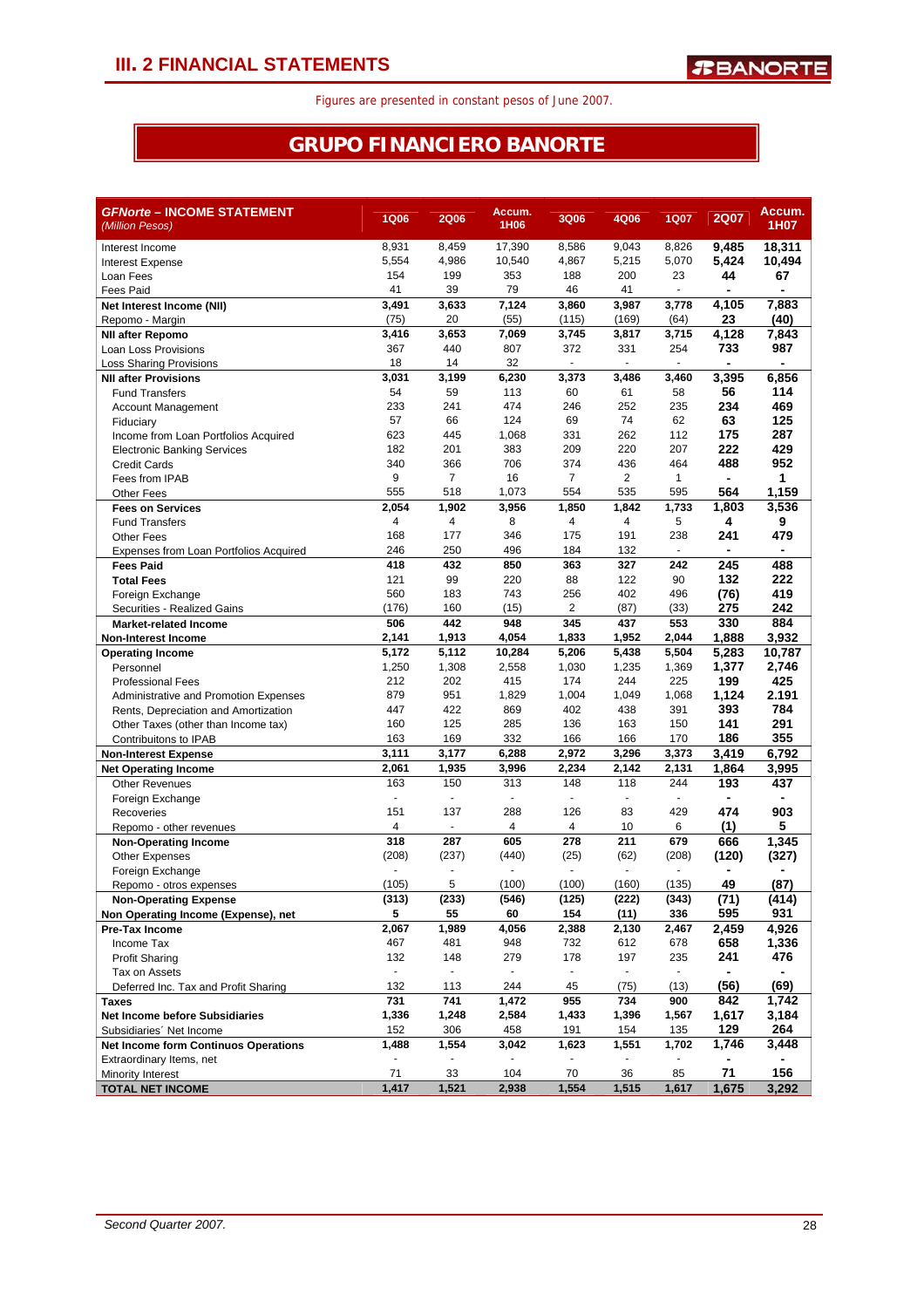| <b>GFNORTE - BALANCE SHEET</b><br>(Millones de Pesos) | <b>1Q06</b>              | QT06                     | <b>3Q06</b>              | 4Q06                     | <b>1Q07</b>              | <b>2Q07</b>    |
|-------------------------------------------------------|--------------------------|--------------------------|--------------------------|--------------------------|--------------------------|----------------|
| <b>ASSETS</b>                                         |                          |                          |                          |                          |                          |                |
| <b>Cash and Due from Banks</b>                        | 40,287                   | 40,737                   | 41,978                   | 43,746                   | 41,185                   | 47,498         |
| Negociable Instruments                                | 14,799                   | 15,317                   | 9,016                    | 15,134                   | 7,539                    | 6,520          |
| Securities Held for Sale                              | 5,381                    | 1,271                    | 1,961                    | 6,304                    | 10,098                   | 8,261          |
| Securities Held to Maturity                           | 4.586                    | 4,593                    | 4,508                    | 4,438                    | 732                      | 757            |
| <b>Financial Instruments</b>                          | 24,766                   | 21,181                   | 15,485                   | 25,875                   | 18,369                   | 15,537         |
| Non-assigned Securities to Pay                        | $\blacksquare$           |                          | $\overline{\phantom{a}}$ | $\blacksquare$           |                          |                |
| Repurchase Agreements, net                            | 123                      | 113                      | 112                      | 25                       | 97                       | 130            |
| Operations with Collateral                            |                          |                          |                          | $\mathbf{r}$             |                          |                |
| Futures Receivable, net                               |                          | $\overline{\phantom{a}}$ | $\overline{\phantom{a}}$ | $\overline{\phantom{a}}$ | $\overline{\phantom{a}}$ | -              |
| <b>Options &amp; Derivatives</b>                      | 570                      | 232                      | 1,167                    | 19                       | 955                      | 282            |
| <b>Repos &amp; Derivatives</b>                        | 693                      | 345                      | 1,279                    | 45                       | 1,052                    | 413            |
| Commercial                                            | 60,955                   | 66,361                   | 68,025                   | 80,927                   | 82,755                   | 86,866         |
| <b>Financial Intermediaries</b>                       | 2,324                    | 2.008                    | 2,142                    | 2,392                    | 2,417                    | 5,776          |
| Consumer                                              | 17,136                   | 18,750                   | 19,678                   | 20,882                   | 22,000                   | 23,828         |
| Mortgage                                              | 26,536                   | 28,737                   | 30,640                   | 28,018                   | 29,258                   | 31,441         |
| <b>Government Entities</b>                            | 15,007                   | 13,397                   | 13,107                   | 10,869                   | 14,818                   | 16,743         |
| <b>IPAB</b>                                           | 173                      | $\overline{\phantom{a}}$ | $\blacksquare$           | $\blacksquare$           |                          |                |
| <b>Fiduciary Collection Rights</b>                    | $\overline{\phantom{a}}$ | $\overline{\phantom{a}}$ | $\overline{\phantom{a}}$ | $\overline{\phantom{a}}$ |                          | -              |
| <b>Performing Loans</b>                               | 122,131                  | 129,252                  | 133,592                  | 143,087                  | 151,248                  | 164,655        |
| Commercial                                            | 725                      | 747                      | 750                      | 736                      | 808                      | 855            |
| <b>Financial Intermediaries</b>                       | Q                        | $\sim$                   | $\blacksquare$           | $\blacksquare$           | $\blacksquare$           | -              |
| Consumer                                              | 446                      | 526                      | 578                      | 613                      | 700                      | 860            |
| Mortgage                                              | 781                      | Q                        | 790                      | 727                      | 717                      | 783            |
| <b>Government Entities</b>                            | $\blacksquare$           | $\blacksquare$           | $\overline{\phantom{a}}$ | ٠                        | $\blacksquare$           | $\blacksquare$ |
| <b>Past Due Loans</b>                                 | 1,952                    | 2,045                    | 2,118                    | 2,076                    | 2,224                    | 2,497          |
| <b>Credit Loans</b>                                   | 124,083                  | 131,297                  | 135,710                  | 145,163                  | 153,472                  | 167,151        |
| Preventive Loan Loss Reserves                         | 3,344                    | 3,559                    | 3,634                    | 3,561                    | 3,308                    | 3,513          |
| <b>Net Loan Portfolio</b>                             | 120,740                  | 127,738                  | 132,076                  | 141,602                  | 150,164                  | 163,638        |
| <b>Acquired Collection Rights</b>                     | 3,886                    | 4,046                    | 3,851                    | 3,647                    | 4,062                    | 3,926          |
| <b>Total Loans</b>                                    | 124,626                  | 131,785                  | 135,927                  | 145,248                  | 154,226                  | 167,564        |
| Sundry Debtors & Other Assets, net                    | 8,080                    | 8,160                    | 5,435                    | 5,683                    | 9,660                    | 13,555         |
| Foreclosed Assets, net                                | 370                      | 306                      | 281                      | 319                      | 411                      | 417            |
| Real Estate, Furniture & Equipment, net               | 5,872                    | 5,884                    | 5,956                    | 6,698                    | 6,717                    | 6,690          |
| <b>Investments in Subsidiaries</b>                    | 2,468                    | 2,749                    | 2,958                    | 3,189                    | 2,465                    | 2,356          |
| <b>Deferred Taxes</b>                                 | 262                      | $\overline{\phantom{a}}$ | $\overline{\phantom{a}}$ | $\blacksquare$           | $\frac{1}{2}$            | -              |
| Goodwill                                              | 57                       | 53                       | 48                       | 3,632                    | 4,097                    | 4,164          |
| Intangibles                                           |                          |                          | $\blacksquare$           | 156                      | 151                      | 154            |
| <b>Other Assets</b>                                   | 1,221                    | 1,210                    | 1,104                    | 1,696                    | 3,373                    | 3,281          |
|                                                       | 18,331                   | 18,362                   | 15,782                   | 21,374                   | 26,875                   | 30,617         |
| <b>TOTAL ASSETS</b>                                   | 208,703                  | 212,410                  | 210,450                  | 236,289                  | 241,707                  | 261,629        |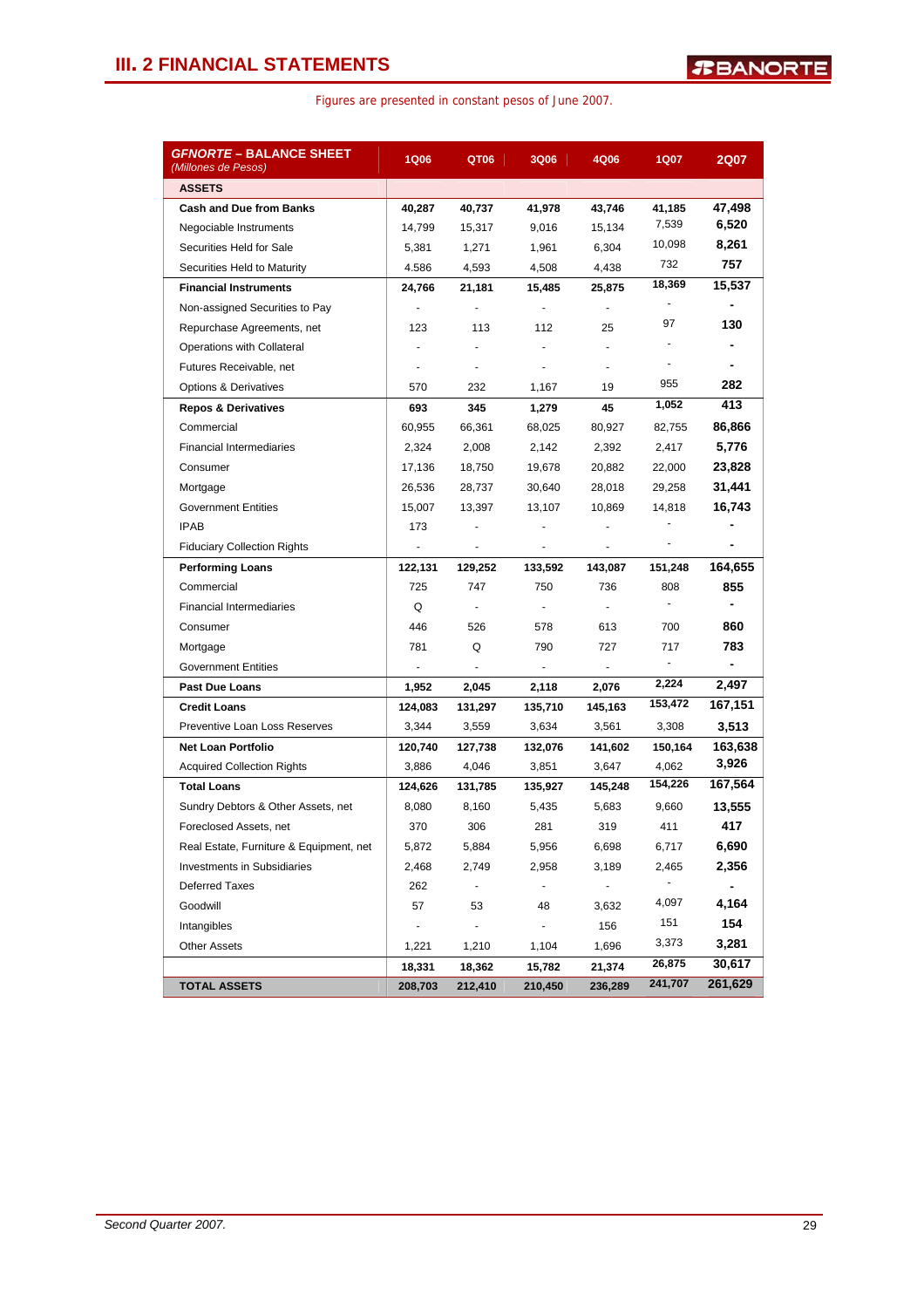| <i>GFNORTE</i> – BALANCE SHEET<br>(Million Pesos)  | <b>1Q06</b>              | <b>2Q06</b>              | 3Q06                     | 4Q06                     | <b>1Q07</b>              | <b>2Q07</b>              |
|----------------------------------------------------|--------------------------|--------------------------|--------------------------|--------------------------|--------------------------|--------------------------|
|                                                    |                          |                          |                          |                          |                          |                          |
| <b>LIABILITIES</b>                                 |                          |                          |                          |                          |                          |                          |
| <b>Demand Deposits</b>                             | 79,165                   | 83,871                   | 81,556                   | 96,155                   | 92,341                   | 97,701                   |
| <b>Time Deposits</b>                               | 66,598                   | 65,802                   | 68,413                   | 74,722                   | 77,297                   | 78,135                   |
| <b>Bonds</b>                                       | $\blacksquare$           | $\blacksquare$           | $\blacksquare$           | $\blacksquare$           | $\overline{\phantom{a}}$ | $\overline{\phantom{a}}$ |
| <b>Deposits</b>                                    | 145,763                  | 149,674                  | 149,969                  | 170,877                  | 169,637                  | 175,836                  |
| Demand                                             | 552                      | 1,629                    | 823                      | 996                      | $\overline{\phantom{a}}$ | 7,278                    |
| Short Term                                         | 4,891                    | 5,048                    | 5,119                    | 5,950                    | 6,732                    | 7,612                    |
| Long Term                                          | 11,451                   | 13,309                   | 12,834                   | 10,037                   | 9,327                    | 9,634                    |
| Due to Banks & Correspondents                      | 16,894                   | 19,987                   | 18,775                   | 16,983                   | 16,059                   | 24,524                   |
| Non-assigned Securities to Pay                     | ÷.                       | $\sim$                   | $\blacksquare$           | $\blacksquare$           |                          | 2,901                    |
| Repurchase Agreements, net                         | 427                      | 190                      | 357                      | 237                      | 397                      | 384                      |
| Operations with Collateral                         |                          | ÷,                       |                          |                          |                          |                          |
| Futures Receivable, net                            |                          | $\overline{\phantom{a}}$ | ٠                        |                          | $\blacksquare$           |                          |
| Options and Derivatives, net                       | 534                      | 191                      | 1,109                    | 2                        | 1,764                    | 956                      |
| <b>Repos &amp; Derivatives</b>                     | 961                      | 381                      | 1,465                    | 239                      | 2,162                    | 4,241                    |
| Income Tax & Profit Sharing                        | 663                      | 683                      | 1,109                    | 1,287                    | 883                      | 1,500                    |
| Other Payable Accounts                             | 15,360                   | 11,492                   | 7,510                    | 7,508                    | 11,807                   | 12,695                   |
| <b>Other Payable Accounts</b>                      | 16,023                   | 12,175                   | 8,619                    | 8,795                    | 12,690                   | 14,195                   |
| Subordinated Non Convertible Debt                  | 4,751                    | 4,798                    | 4,707                    | 11,456                   | 11,596                   | 11,313                   |
| <b>Deferred Taxes</b>                              | $\overline{\phantom{a}}$ | 162                      | 206                      | 145                      | 318                      | 240                      |
| <b>Deferred Credits</b>                            | 109                      | 104                      | 80                       | 72                       | 261                      | 458                      |
| <b>TOTAL LIABILITIES</b>                           | 184,501                  | 187,280                  | 183,822                  | 208,567                  | 212,724                  | 230,808                  |
| <b>STOCKHOLDER S EQUITY</b>                        |                          |                          |                          |                          |                          |                          |
| Paid-in Capital                                    | 11,675                   | 11,670                   | 11,671                   | 11,671                   | 11,671                   | 11,671                   |
| <b>Share Subscription Premiums</b>                 | 1,805                    | 1,805                    | 1,809                    | 1,809                    | 1,808                    | 1,809                    |
| Subordinated Convertible Debentures                | $\blacksquare$           | $\blacksquare$           | $\overline{\phantom{a}}$ |                          | $\blacksquare$           | $\overline{\phantom{0}}$ |
| <b>Subscribed Capital</b>                          | 13,479                   | 13,474                   | 13,480                   | 13,480                   | 13,479                   | 13,479                   |
| <b>Capital Reserves</b>                            | 1,773                    | 2,032                    | 2,078                    | 2,078                    | 2,375                    | 2,371                    |
| <b>Retained Earnings</b>                           | 17,005                   | 16,711                   | 16,710                   | 15.941                   | 21,649                   | 21,650                   |
| Surplus (Deficit) from Securities                  |                          |                          |                          |                          |                          |                          |
| Results of Foreign Operations Exchange             |                          |                          |                          |                          |                          |                          |
| Results from Coverage Securities Valuation         | $\blacksquare$           | $\blacksquare$           | $\blacksquare$           | $\overline{\phantom{a}}$ | $\overline{\phantom{a}}$ | -                        |
| Surplus (Deficit) in Capital Restatement           | (6, 190)                 | (6, 211)                 | (6, 208)                 | (6, 195)                 | (6, 195)                 | (6, 195)                 |
| Non Monetary Assets Results - Fixed Assets         |                          | $\blacksquare$           | $\blacksquare$           | $\blacksquare$           | ۰                        |                          |
| Non Monetary Assets Results - Investment           | (4,387)                  | (4,932)                  | (5,093)                  | (5,007)                  | (5, 440)                 | (5, 352)                 |
| Adjustments in the Employee Pension                |                          |                          | $\overline{\phantom{a}}$ |                          |                          |                          |
| <b>Accumulated Deferred Tax Effect</b>             | $\blacksquare$           | $\blacksquare$           | $\blacksquare$           | $\blacksquare$           |                          |                          |
| Net Income                                         | 1,417                    | 2,938                    | 4,491                    | 6,006                    | 1,617                    | 3,292                    |
| <b>Earned Capital</b>                              | 9,617                    | 10,538                   | 11,977                   | 12,823                   | 14,006                   | 15,766                   |
| Minority Interest                                  | 1,106                    | 1,117                    | 1,172                    | 1,419                    | 1,498                    | 1,577                    |
| <b>Total Stockholder's Equity</b>                  | 24,202                   | 25,130                   | 26,629                   | 27,722                   | 28,983                   | 30,822                   |
| TOTAL LIABILITIES & STOCKHOLDER'S<br><b>EQUITY</b> | 208,703                  | 212,410                  | 210,450                  | 236,289                  | 241,707                  | 261,629                  |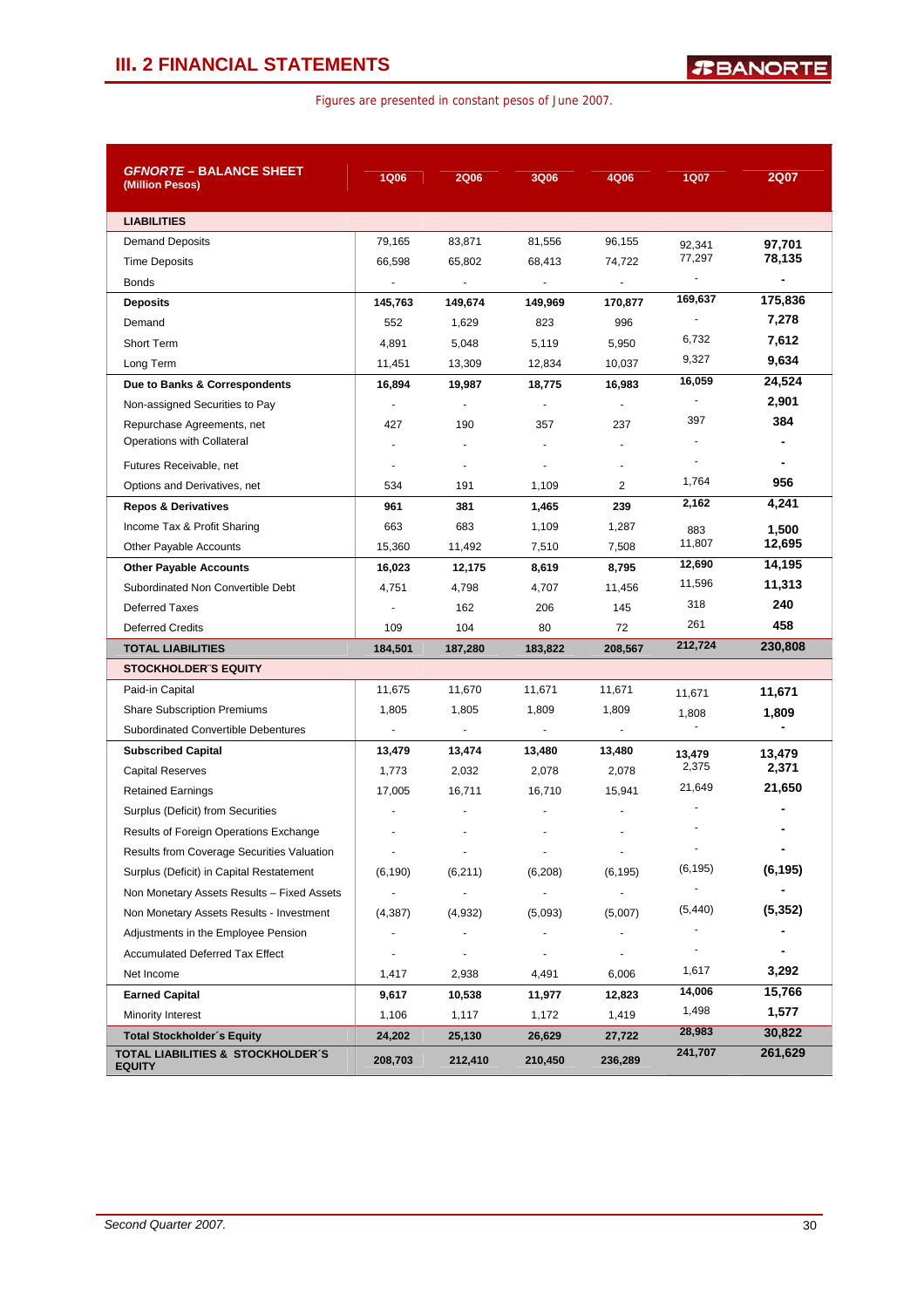| GFNORTE– MEMORANDUM ACCOUNTS<br>(Million Pesos)                          | <b>1Q06</b>              | <b>2Q06</b>          | <b>3Q06</b>     | 4Q06        | <b>1Q07</b>              | <b>2Q07</b>              |
|--------------------------------------------------------------------------|--------------------------|----------------------|-----------------|-------------|--------------------------|--------------------------|
| On behalf of Third Party                                                 |                          |                      |                 |             |                          |                          |
| Customer's Banks                                                         | 13                       | 14                   | 9               | 11          | 23                       | 1                        |
| Dividends Receivable from Customers                                      |                          | $\sim$               |                 | ä,          | $\overline{\phantom{a}}$ |                          |
| Interest Receivable from Customers                                       |                          | $\blacksquare$       |                 | ä,          | $\overline{a}$           |                          |
| <b>Liquidation of Customer Transactions</b>                              | 727                      | 692                  | 448             | 422         | (311)                    | (425)                    |
| <b>Customer Loans</b>                                                    | $\blacksquare$           | $\overline{a}$       | $\blacksquare$  | ٠           | $\overline{\phantom{a}}$ |                          |
| Liquidation with Foreign Currency of Clients                             |                          |                      |                 |             |                          |                          |
| Margin Accounts in Futures Operations                                    |                          |                      |                 |             |                          |                          |
| <b>Other Current Accounts</b>                                            |                          |                      |                 |             |                          |                          |
| <b>Customers Current Account</b>                                         | 740                      | 706                  | 457             | 434         | (287)                    | (425)                    |
| Client Securities Held in Custody                                        | 129,848                  | 129,845              | 145,503         | 164,050     | 173,920                  | 182,607                  |
| Securities and Documents Received in Guarantee                           |                          |                      |                 |             |                          |                          |
| <b>Client Securities Abroad</b>                                          |                          |                      |                 |             |                          |                          |
| <b>Client Securities</b>                                                 | 129,848                  | 129,845              | 145,503         | 164,050     | 173,920                  | 182,607                  |
| Repurchase Operations for Customers                                      | 27,376                   | 34,330               | 37,395          | 22,202      | 27,827                   | 35,955                   |
| <b>Clients Securities Loans</b>                                          |                          |                      |                 |             |                          |                          |
| Purchase of Futures & Forward Contracts                                  | $\overline{\phantom{a}}$ | $\ddot{\phantom{1}}$ |                 |             |                          |                          |
| Sale of Futures and Forward Contracts                                    |                          |                      |                 |             |                          |                          |
| Purchasing Operations (Option Price)                                     | 117                      | 16                   |                 |             | 5                        |                          |
| Sales Operations (Option Price)                                          |                          |                      |                 |             |                          |                          |
| <b>Purchase of Derivative Packages</b>                                   |                          |                      |                 |             |                          |                          |
| Sale of Derivative Packages                                              |                          |                      |                 |             |                          |                          |
| <b>Administration Trust</b>                                              | 2,740                    | 2,651                | 2,479           | 2,789       | 2,741                    | 2,936                    |
| <b>Transaction On Behalf of Clients</b><br>TOTAL ON EHALF OF THIRD PARTY | 30,234                   | 36,998               | 39,875          | 24,991      | 30,573                   | 38,891                   |
| Signatura Guarantees Granted                                             | 160,821                  | 167,549<br>$\sim$    | 185,834<br>÷    | 189,475     | 204,205<br>$\sim$        | 221,073                  |
| Loan Obligations                                                         | $\blacksquare$           |                      |                 | 33<br>3,447 |                          |                          |
| Property in Trust and Guardianship                                       | 2,284<br>72,558          | 2,189<br>73,050      | 2,385<br>76,255 | 85,021      | 2,348<br>82,064          | 2,087<br>84,648          |
| Amounts held in Custody or in Administration                             | 92,028                   | 92,482               | 93,913          | 94,116      | 97,022                   | 100,173                  |
| Amounts committed to Operations with Fobaproa                            | 675                      | 1,160                | 486             | 530         |                          |                          |
| In Transit Drafts                                                        | $\frac{1}{2}$            | $\sim$               | $\blacksquare$  |             | $\sim$                   |                          |
| Certificates of Deposits in Circulation                                  | 473                      | 538                  | 450             | 1,195       | 955                      | 815                      |
| Secured Credit Cards from the Company                                    | $\blacksquare$           | $\sim$               | $\sim$          | $\sim$      | $\sim$                   | $\overline{\phantom{0}}$ |
| Securities given to the Company in Custody                               | 206                      | 261                  | 243             | 206         | 270                      | 289                      |
| Government Securities in Custody of th Company                           | 394                      | 147                  | 236             | 295         | 285                      | 313                      |
| Securities given to the Company on Guarantee                             |                          |                      |                 |             |                          |                          |
| Securities Outside the Country                                           |                          |                      |                 |             |                          |                          |
| Liquidations with Foreign Currencies Abroad                              |                          |                      |                 |             |                          |                          |
| Debits to the Contingency Fund                                           |                          |                      |                 |             |                          |                          |
| Contingent Assets & Liabilities                                          | 267                      | 270                  | 268             | Q           | 261                      | 277                      |
| Banking Transactions on Behalf of Third Parties                          | 107,881                  | 111,542              | 105,002         | 93,455      | 100,307                  | 93,774                   |
| Uncharged Accrued Interest from Past Due Loans                           | 112                      | 119                  | 136             | 55          | 64                       | 75                       |
| Investments in Funds for the Retirement Saving                           |                          |                      |                 |             |                          |                          |
| Integration of the Credit Portfolio                                      |                          |                      |                 |             |                          |                          |
| Amounts Contracted in Derivatives                                        |                          |                      |                 |             |                          |                          |
| Other Trust Account Items                                                |                          |                      |                 |             |                          |                          |
| <b>Own Account Operations</b>                                            | 276,879                  | 281,758              | 279,372         | 278,617     | 283,576                  | 282,451                  |
| Securities to be Received                                                | 244,743                  | 236,255              | 215,987         | 199,940     | 211,331                  | 229,731                  |
| (Less) Securities to be Delivered                                        | (245,080)                | (236, 305)           | (216, 306)      | (200, 152)  | (211,624)                | (230,024)                |
| <b>Repurchase Transactions</b>                                           | (337)                    | (50)                 | (319)           | (212)       | (293)                    | (293)                    |
| Securities to be Received                                                | 69,406                   | 53,152               | 33,373          | 19,672      | 35,499                   | 34,917                   |
| (Less) Securities to be Delivered                                        | (69, 372)                | (53, 178)            | (33, 299)       | (19, 672)   | (35, 506)                | (34, 878)                |
|                                                                          | 33                       | (27)                 | 74              | 1           | (7)                      | 39                       |
| TOTAL ON OWN ACCOUNT                                                     | 276,575                  | 281,681              | 279,127         | 278,406     | 283,275                  | 282,198                  |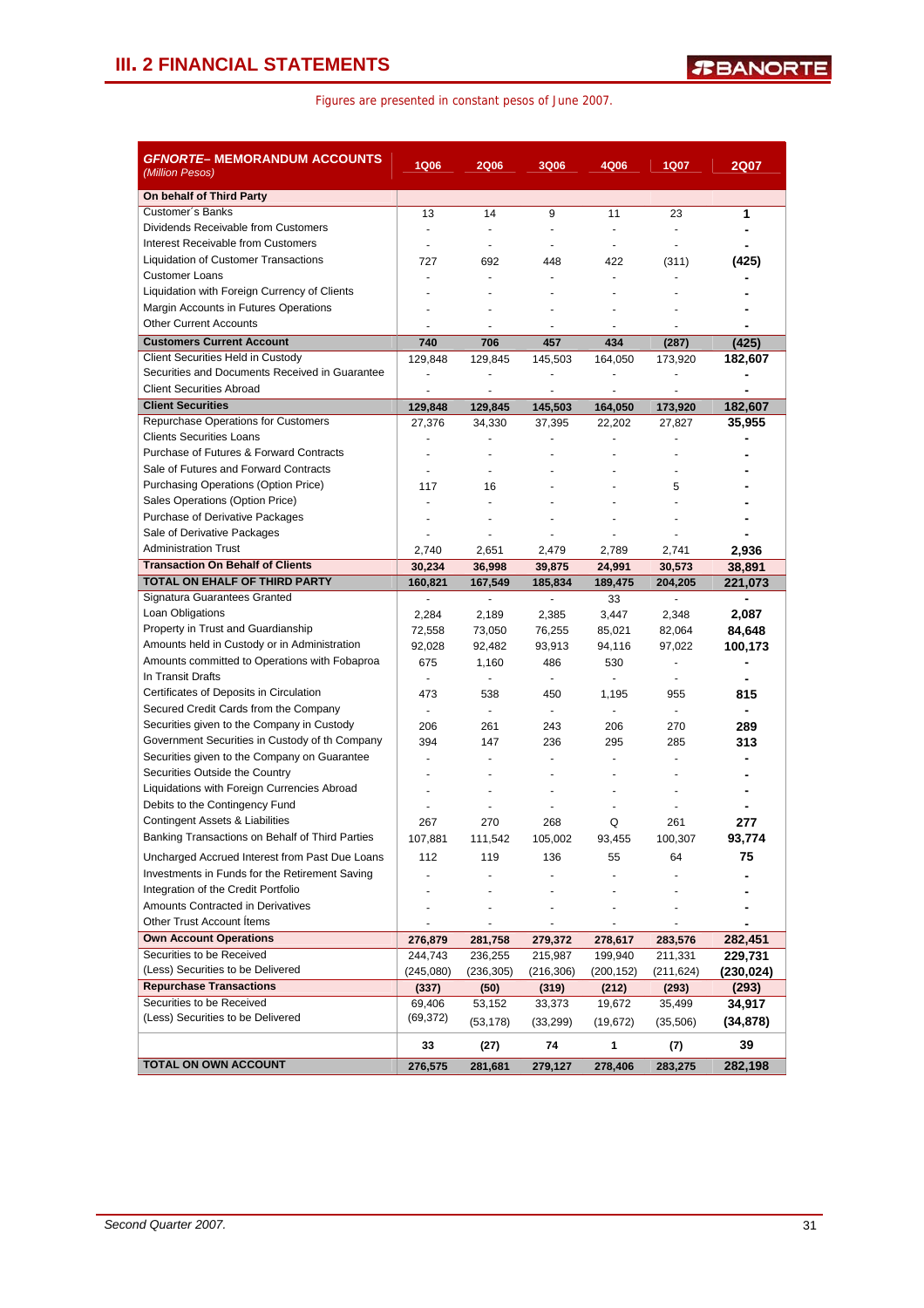| <b>GFNORTE - CONSOLIDATED STATEMENT OF CASH FLOW</b><br>APRIL 1, 2007 - JUNE 30, 2007<br>(Million Pesos) |                      |  |  |
|----------------------------------------------------------------------------------------------------------|----------------------|--|--|
| <b>Cash Flor from Operating Activities</b>                                                               |                      |  |  |
| <b>Net Income</b>                                                                                        | 3,292                |  |  |
| Adjustments to Reconcile Net Income to Net Cash by Operating Activities                                  |                      |  |  |
| Mark to Market Valuation Results                                                                         | (162)                |  |  |
| Provisions for loan losses                                                                               | 987                  |  |  |
| Depreciation and amortization                                                                            | 469                  |  |  |
| <b>Defferred Taxes</b>                                                                                   | (69)                 |  |  |
| Provisions for Obligations                                                                               | 1,403                |  |  |
| Minoritary Interest                                                                                      | 156                  |  |  |
| Undistribuated Earnings of Subsidiaries                                                                  | (264)                |  |  |
|                                                                                                          | 2,520                |  |  |
| <b>Cash Flows From Investing Activities:</b>                                                             |                      |  |  |
| <b>Banks Deposits</b>                                                                                    | 4.959                |  |  |
| Decrease (Increase) loan portfolio                                                                       | (23, 303)            |  |  |
| Decrease (Increase) credit assets portfolio                                                              |                      |  |  |
| Decrease (Increase) treasury operations                                                                  | 10,500               |  |  |
| Decrease (Increase) financial instruments                                                                | 3.634                |  |  |
| Loans from banks and other entities<br>Decrease (Increase) Deferred taxes                                | 7.541<br>164         |  |  |
| Decrease (Increase) in accounts receivable and payable                                                   |                      |  |  |
| Net Resources provided by operations                                                                     | 3.495                |  |  |
|                                                                                                          |                      |  |  |
| <b>Financial Activities:</b>                                                                             |                      |  |  |
| Subordinated Debentures Issue and Interest                                                               | (143)                |  |  |
| Increase in other payable accounts                                                                       | 3,998                |  |  |
| Issuance of stock                                                                                        | (4)                  |  |  |
| Cash Dividends                                                                                           |                      |  |  |
| Net Resources provided by Investing activities                                                           | 3.851                |  |  |
| <b>CASH FLOW FROM FINANCING ACTIVITIES:</b>                                                              |                      |  |  |
| <b>Fixed Assets increase</b>                                                                             | (323)                |  |  |
| Proceeds from issuance of common stock                                                                   | 753                  |  |  |
| Decrease (Increase) Deferred charges or credits                                                          |                      |  |  |
| Decrease (Increase) Foreclosed assets                                                                    | (1,867)              |  |  |
| Increase in other payable accounts                                                                       | (98)                 |  |  |
| Net Cash provided by financing activities                                                                | (7, 871)<br>(9, 406) |  |  |
| Decrease (increase) in cash and due from banks                                                           |                      |  |  |
|                                                                                                          | 3,752                |  |  |
| Cash and due from banks at the beginning of the year                                                     | 43,746               |  |  |
| Cash and due from banks at the end of the year                                                           | 47.498               |  |  |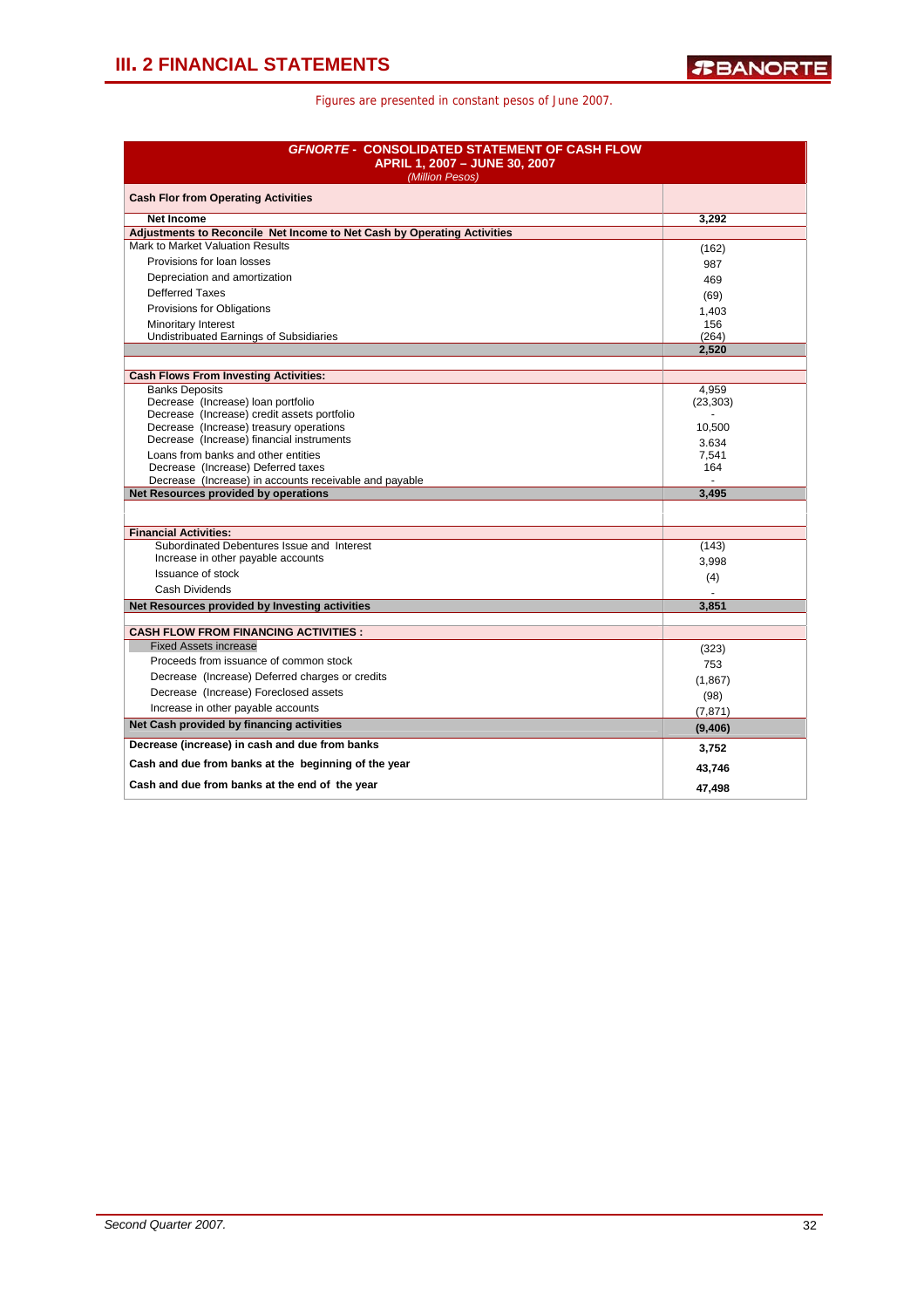| <b>GFNORTE – CONSOLIDATED STATEMENTS OF CHANGES IN STOCKHOLDER 'S EQUITY</b> | APRIL 1, 2007 - JUNE 30, 2007.<br>(Million Pesos) |                                      |  |  |  |  |  |
|------------------------------------------------------------------------------|---------------------------------------------------|--------------------------------------|--|--|--|--|--|
|                                                                              | <b>CONTRIBUTED CAPITAL</b>                        |                                      |  |  |  |  |  |
|                                                                              | Capital<br><b>Social</b>                          | Prima en Venta de<br><b>Acciones</b> |  |  |  |  |  |
| Balance as of December 31,2006                                               | 11,671                                            | 1,808                                |  |  |  |  |  |
| <b>Stock Changes</b>                                                         |                                                   |                                      |  |  |  |  |  |
| Issuance of stock                                                            |                                                   |                                      |  |  |  |  |  |
| <b>Profits Capitalization</b>                                                |                                                   |                                      |  |  |  |  |  |
| <b>Provisions Created</b>                                                    |                                                   |                                      |  |  |  |  |  |
| Increments in Capital                                                        |                                                   |                                      |  |  |  |  |  |
| <b>Total</b>                                                                 |                                                   | -                                    |  |  |  |  |  |
|                                                                              |                                                   |                                      |  |  |  |  |  |
| <b>Total Income</b>                                                          |                                                   |                                      |  |  |  |  |  |
| Total Income:                                                                |                                                   |                                      |  |  |  |  |  |
| Net Income                                                                   |                                                   |                                      |  |  |  |  |  |
| Results of assets holdings                                                   |                                                   |                                      |  |  |  |  |  |
| Minority Interest                                                            |                                                   |                                      |  |  |  |  |  |
| <b>Total</b>                                                                 |                                                   |                                      |  |  |  |  |  |
| Balance as of June 30,2007                                                   | 11,671                                            | 1,808                                |  |  |  |  |  |

|                                | <b>EARNED CAPITAL</b>         |                                              |                                                  |                                                |                                 |                                      |                                     |  |  |
|--------------------------------|-------------------------------|----------------------------------------------|--------------------------------------------------|------------------------------------------------|---------------------------------|--------------------------------------|-------------------------------------|--|--|
|                                | <b>Reservas</b><br>de Capital | <b>Resultado</b><br>de Ejercicio<br>Anterior | Exceso o<br>Insuf. en la<br><b>Actualización</b> | Resultado por<br>Tenencia de<br><b>Activos</b> | <b>Resultado</b><br><b>Neto</b> | <b>Interés</b><br><b>Minoritario</b> | <b>Total</b><br>Capital<br>Contable |  |  |
| Balance as of December 31,2006 | 2,078                         | 15,941                                       | (6, 195)                                         | (5,006)                                        | 6,006                           | 1,419                                | 27,722                              |  |  |
| <b>Stock Changes</b>           |                               |                                              |                                                  |                                                |                                 |                                      |                                     |  |  |
| Issuance of stock              | (4)                           | $\blacksquare$                               | $\blacksquare$                                   | $\blacksquare$                                 | $\blacksquare$                  | ۰                                    | (4)                                 |  |  |
| <b>Profits Application</b>     | $\blacksquare$                | 6,006                                        |                                                  |                                                | (6,006)                         |                                      |                                     |  |  |
| Provisions created             | 297                           | (297)                                        |                                                  | $\overline{\phantom{a}}$                       |                                 |                                      |                                     |  |  |
| Cash Dividends                 |                               |                                              |                                                  |                                                |                                 |                                      |                                     |  |  |
| Increments in Capital          |                               |                                              |                                                  |                                                |                                 |                                      |                                     |  |  |
| <b>Total</b>                   | 293                           | 5,709                                        | ٠                                                | ٠                                              | (6,006)                         | ٠                                    | (4)                                 |  |  |
|                                |                               |                                              |                                                  |                                                |                                 |                                      |                                     |  |  |
| <b>Total Income</b>            |                               |                                              |                                                  |                                                |                                 |                                      |                                     |  |  |
| Total Income:                  |                               |                                              |                                                  |                                                |                                 |                                      |                                     |  |  |
| Net Income                     |                               |                                              |                                                  |                                                | 3,292                           |                                      | 3.292                               |  |  |
| Results of assets holdings     |                               |                                              |                                                  | (346)                                          |                                 |                                      | (346)                               |  |  |
| <b>Total</b>                   |                               |                                              | -                                                | (346)                                          | 3,292                           | ٠                                    | 2,946                               |  |  |
| Minority Interest              |                               |                                              | $\blacksquare$                                   | $\overline{\phantom{a}}$                       | ۰                               | 158                                  | 158                                 |  |  |
|                                |                               |                                              |                                                  |                                                |                                 |                                      |                                     |  |  |
| Balance as of June 30,2007     | 2,371                         | 21,650                                       | (6, 195)                                         | (5, 352)                                       | 3,292                           | 1,577                                | 30,822                              |  |  |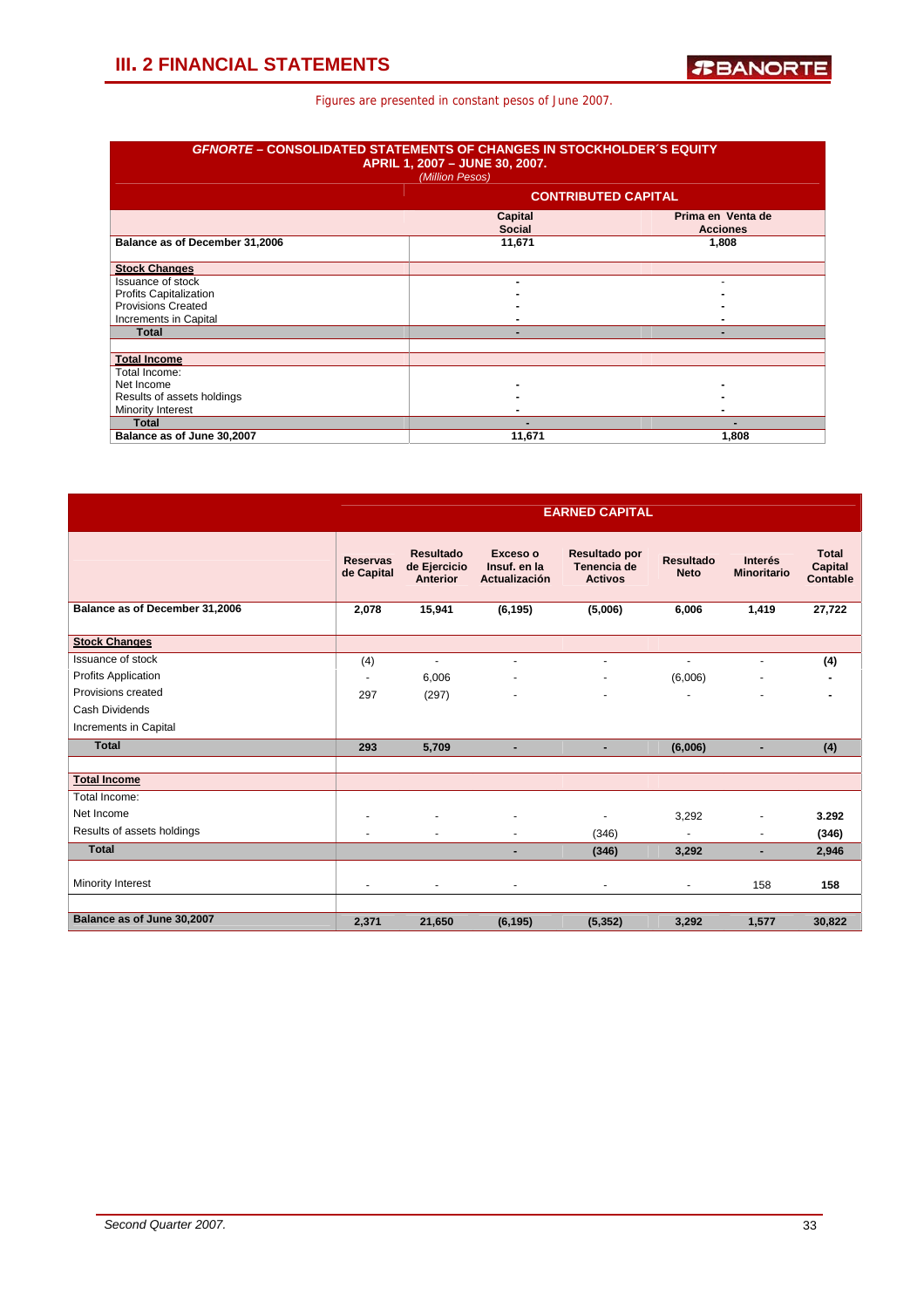### **BANKING SECTOR**

| <b>BANKING SECTOR* – INCOME STATEMENT</b><br>(Million Pesos) | <b>1Q06</b>              | <b>2Q06</b>    | Accum.<br>1H06           | <b>3Q06</b>                 | 4Q06           | 1Q07           | <b>2Q07</b>              | Accum.<br>1H07           |
|--------------------------------------------------------------|--------------------------|----------------|--------------------------|-----------------------------|----------------|----------------|--------------------------|--------------------------|
| Interest Income                                              | 8,621                    | 8,068          | 16,689                   | 8,121                       | 8,496          | 8,530          | 9,078                    | 17,609                   |
| Interest Expense                                             | 5,326                    | 4,714          | 10,040                   | 4,595                       | 4,818          | 4,818          | 5,192                    | 10,010                   |
| Loan Fees                                                    | 149                      | 194            | 343                      | 182                         | 194            | 22             | 42                       | 65                       |
| <b>Fees Paid</b>                                             | 36                       | 34             | 70                       | 40                          | 37             |                | $\blacksquare$           |                          |
| Net Interest Income (NII)                                    | 3,409                    | 3,513          | 6,922                    | 3,667                       | 3,835          | 3,735          | 3,929                    | 7,664                    |
| Repomo - Margin                                              | (55)                     | 17             | (38)                     | (89)                        | (124)          | (37)           | 12                       | (24)                     |
| <b>NII after Repomo</b>                                      | 3,354                    | 3,530          | 6,884                    | 3,578                       | 3,711          | 3,699          | 3,941                    | 7,640                    |
| Loan Loss Provisions                                         | 364                      | 434            | 798                      | 372                         | 321            | 243            | 721                      | 964                      |
| <b>Loss Sharing Provisions</b>                               | 18                       | 14             | 32                       | $\blacksquare$              | $\blacksquare$ |                |                          | $\overline{\phantom{0}}$ |
| <b>NII after Provisions</b>                                  | 2,9723                   | 3,082          | 6,054                    | 3,206                       | 3,390          | 3,456          | 3,220                    | 6,676                    |
| <b>Fund Transfers</b>                                        | 54                       | 59             | 113                      | 60                          | 61             | 58             | 56                       | 114                      |
| <b>Account Management</b>                                    | 233                      | 241            | 474                      | 246                         | 252            | 235            | 234                      | 469                      |
| Fiduciary                                                    | 57                       | 66             | 124                      | 69                          | 74             | 62             | 63                       | 125                      |
| Income from Loan Portfolios Acquired                         | 623                      | 445            | 1,068                    | 331                         | 262            | 112            | 175                      | 287                      |
| <b>Electronic Banking Services</b>                           | 182                      | 201            | 383                      | 209                         | 220            | 207            | 222                      | 429                      |
| <b>Credit Cards</b>                                          | 340                      | 366            | 706                      | 374                         | 436            | 464            | 488                      | 952                      |
| Fees from IPAB                                               | 9                        | $\overline{7}$ | 16                       | $\overline{7}$              | 2              | 1              | $\blacksquare$           | $\mathbf{1}$             |
| Other Fees                                                   | 128                      | 166            | 293                      | 130                         | 160            | 206            | 222                      | 428                      |
| <b>Fees on Services</b>                                      | 1,627                    | 1,550          | 3,177                    | 1,427                       | 1,467          | 1,344          | 1,461                    | 2,805                    |
| <b>Fund Transfers</b>                                        | 4                        | 4              | 8                        | 4                           | 4              | 5              | 4                        | 9                        |
| Other Fees                                                   | 162                      | 172            | 333                      | 166                         | 187            | 220            | 226                      | 446                      |
| Expenses from Loan Portfolios Acquired                       | 246                      | 250            | 496                      | 184                         | 132            | $\blacksquare$ | $\overline{a}$           |                          |
| <b>Fees Paid</b>                                             | 412                      | 426            | 837                      | 354                         | 323            | 225            | 230                      | 455                      |
| <b>Total Fees</b>                                            | 140                      | 132            | 272                      | 108                         | 134            | 109            | 138                      | 247                      |
| Foreign Exchange                                             | 481                      | 96             | 577                      | 223                         | 307            | 282            | (125)                    | 157                      |
| Securities - Realized Gains                                  | (188)                    | 162            | (26)                     | 4                           | (83)           | (27)           | 262                      | 235                      |
| <b>Market-related Income</b>                                 | 432                      | 390            | 823                      | 335                         | 359            | 365            | 275                      | 639                      |
| <b>Non-Interest Income</b>                                   | 1,648                    | 1,514          | 3,162                    | 1,407                       | 1,502          | 1,484          | 1,505                    | 2,989                    |
| <b>Operating Income</b>                                      | 4,619                    | 4,596          | 9,216                    | 4,613                       | 4,892          | 4,940          | 4,726                    | 9,665                    |
| Personnel                                                    | 1,202                    | 1,266          | 2,468                    | 1,001                       | 1,197          | 1,327          | 1,337                    | 2,664                    |
| <b>Professional Fees</b>                                     | 192                      | 179            | 372                      | 151                         | 212            | 220            | 193                      | 413                      |
| Administrative and Promotion Expenses                        | 718                      | 736            | 1,454                    | 800                         | 813            | 875            | 915                      | 1,790                    |
| Rents, Depreciation and Amortization                         | 375                      | 349            | 724                      | 328                         | 357            | 312            | 320                      | 632                      |
| Other Taxes (other than Income tax)                          | 133                      | 99             | 232                      | 100                         | 131            | 123            | 112                      | 235                      |
| Contribuitons to IPAB                                        | 163                      | 169            | 332                      | 166                         | 166            | 170            | 186                      | 355                      |
| <b>Non-Interest Expense</b>                                  | 2,783                    | 2,799          | 5,582                    | 2,545                       | 2,877          | 3,027          | 3,063                    | 6,090                    |
| <b>Net Operating Income</b>                                  | 1,836                    | 1,797          | 3,634                    | 2,068                       | 2,015          | 1,912          | 1,663                    | 3,575                    |
| <b>Other Revenues</b>                                        | 63                       | 81             | 144                      | 167                         | 137            | 127            | 211                      | 339                      |
| Foreign Exchange                                             | ÷.                       | $\overline{a}$ | $\blacksquare$           |                             | ÷.             | $\blacksquare$ | $\blacksquare$           |                          |
| Recoveries                                                   | 141                      | 126            | 267                      | 124                         | 75             | 415            | 463                      | 878                      |
| Repomo - other revenues                                      | 1                        | $\blacksquare$ | 1                        | $\mathbf{1}$                | $\overline{2}$ | 1              | $\overline{\phantom{a}}$ | 1                        |
| <b>Non-Operating Income</b>                                  | 205                      | 207            | 412                      | 293                         | 213            | 544            | 674                      | 1,218                    |
| Other Expenses                                               | (105)                    | (153)          | (258)                    | (23)                        | (61)           | (98)           | (109)                    | (208)                    |
| Foreign Exchange                                             | $\overline{\phantom{a}}$ | $\blacksquare$ |                          | $\blacksquare$              | $\blacksquare$ |                |                          |                          |
| Repomo - otros expenses                                      | (104)                    | 5              | (98)                     | (98)                        | (157)          | (133)          | 48                       | (85)                     |
| <b>Non-Operating Expense</b>                                 | (208)                    | (148)          | (357)                    | (121)                       | (218)          | (231)          | (61)                     | (292)                    |
| Non Operating Income (Expense), net                          | (3)                      | 58             | 55                       | 172                         | (4)            | 313            | 612                      | 925                      |
| <b>Pre-Tax Income</b>                                        | 1,833                    | 1,855          | 3,689                    | 2,240                       | 2,010          | 2,225          | 2,275                    | 4,500                    |
| Income Tax                                                   | 402                      | 446            | 848                      | 697                         | 573            | 610            | 599                      | 1,209                    |
| <b>Profit Sharing</b>                                        | 129                      | 142            | 271                      | 175                         | 183            | 226            | 232                      | 458                      |
| Tax on Assets                                                | $\blacksquare$           | $\blacksquare$ | $\blacksquare$           | $\mathcal{L}_{\mathcal{A}}$ | $\sim$         | ٠              | -                        | ۰                        |
| Deferred Inc. Tax and Profit Sharing                         | 139                      | 120            | 258                      | 46                          | (75)           | (15)           | (41)                     | (56)                     |
| <b>Taxes</b>                                                 | 670                      | 708            | 1,377                    | 917                         | 682            | 821            | 790                      | 1,611                    |
| <b>Net Income before Subsidiaries</b>                        | 1,163                    | 1,148          | 2,311                    | 1,323                       | 1,329          | 1,404          | 1,485                    | 2,889                    |
| Subsidiaries' Net Income                                     | 76                       | 36             | 112                      | 76                          | 83             | 30             | 10                       | 40                       |
| <b>Net Income form Continuos Operations</b>                  | 1,239                    | 1,184          | 2,423                    | 1,399                       | 1,412          | 1,434          | 1,495                    | 2,929                    |
| Extraordinary Items, net                                     |                          | $\blacksquare$ | $\overline{\phantom{m}}$ |                             | $\blacksquare$ |                |                          |                          |
| <b>Minority Interest</b>                                     |                          |                |                          |                             | $\overline{7}$ | 19             | 21                       | 39                       |
| <b>TOTAL NET INCOME</b>                                      | 1,239                    | 1,184          | 2,423                    | 1,399                       | 1,405          | 1,415          | 1,474                    | 2,889                    |

(\*)Afore is included in the Subsidiaries' net income.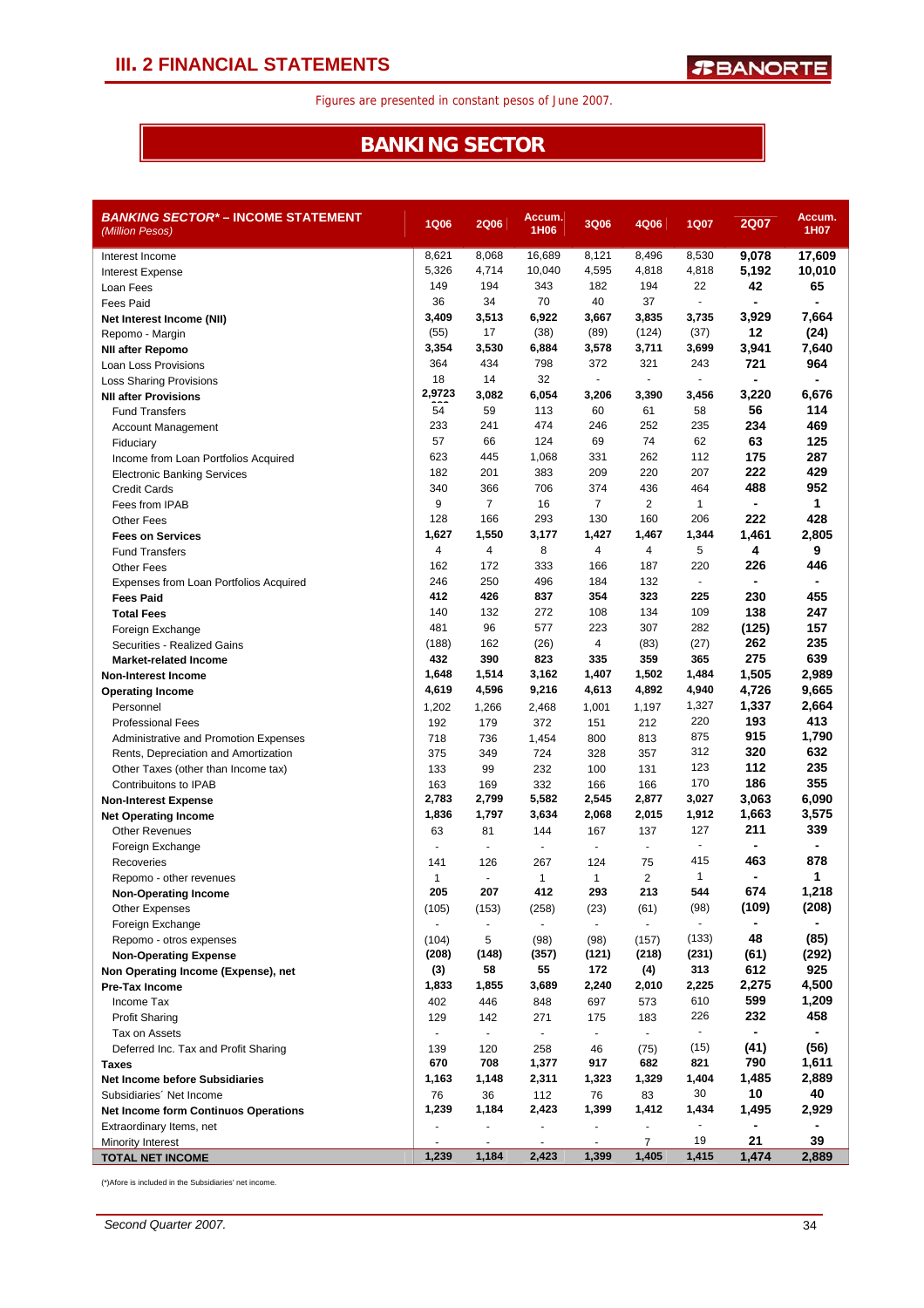| <i>BANKING SECTOR –</i> BALANCE SHEET<br>(Million Pesos) | <b>1Q06</b>              | <b>2Q06</b>              | <b>3Q06</b>    | 4Q06           | <b>1Q07</b>    | <b>2Q07</b> |
|----------------------------------------------------------|--------------------------|--------------------------|----------------|----------------|----------------|-------------|
| <b>ASSETS</b>                                            |                          |                          |                |                |                |             |
| <b>Cash and Due from Banks</b>                           | 40,050                   | 40,468                   | 41,724         | 43,415         | 40,914         | 47,232      |
| Negociable Instruments                                   | 14,381                   | 14,905                   | 8,531          | 14,632         | 6,980          | 5,915       |
| Securities Held for Sale                                 | 5,381                    | 1,271                    | 1,961          | 6,304          | 10,098         | 8,261       |
| Securities Held to Maturity                              | 4,586                    | 4,593                    | 4,508          | 4,438          | 732            | 757         |
| <b>Financial Instruments</b>                             | 24,348                   | 20,769                   | 15,000         | 25.374         | 17,810         | 14,933      |
| Non-assigned Securities to Pay                           |                          | ÷                        | ÷              |                |                | -           |
| Repurchase Agreements, net                               | 105                      | 98                       | 33             | 14             | 59             | 80          |
| Operations with Collateral                               |                          | $\blacksquare$           |                |                |                |             |
| Futures Receivable, net                                  |                          | $\overline{\phantom{a}}$ | ٠              |                |                |             |
| <b>Options &amp; Derivatives</b>                         | 363                      | 215                      | 1,167          | 19             | 927            | 282         |
| <b>Repos &amp; Derivatives</b>                           | 467                      | 313                      | 1,201          | 33             | 985            | 361         |
| Commercial                                               | 55,162                   | 59,797                   | 61,127         | 73,815         | 75,301         | 78,800      |
| <b>Financial Intermediaries</b>                          | 4,346                    | 4,265                    | 4,447          | 4,273          | 4,775          | 8,282       |
| Consumer                                                 | 17,135                   | 18,748                   | 19,676         | 20,879         | 21,997         | 23,825      |
| Mortgage                                                 | 26,536                   | 28,737                   | 30,640         | 28,018         | 29,258         | 31,441      |
| <b>Qovernment Entities</b>                               | 14,972                   | 13,368                   | 13,086         | 10,856         | 14,811         | 16,742      |
| <b>IPAB</b>                                              | 173                      |                          |                |                |                |             |
| <b>Fiduciary Collection Rights</b>                       |                          | ÷                        | $\overline{a}$ | $\blacksquare$ | $\blacksquare$ | -           |
| <b>Performing Loans</b>                                  | 118,324                  | 124,914                  | 128,976        | 137,839        | 146,143        | 159,090     |
| Commercial                                               | 657                      | 672                      | 656            | 638            | 694            | 718         |
| <b>Financial Intermediaries</b>                          | $\overline{\phantom{a}}$ | $\blacksquare$           | $\blacksquare$ | $\sim$         | ÷.             |             |
| Consumer                                                 | 446                      | 526                      | 578            | 613            | 700            | 860         |
| Mortgage                                                 | 781                      | 772                      | 790            | 727            | 717            | 783         |
| <b>Government Entities</b>                               |                          | $\blacksquare$           | $\blacksquare$ | $\blacksquare$ | $\blacksquare$ | -           |
| <b>Past Due Loans</b>                                    | 1,884                    | 1,970                    | 2,024          | 1,978          | 2,110          | 2,360       |
| <b>Credit Loans</b>                                      | 120,208                  | 126,884                  | 131,000        | 139,817        | 148,253        | 161,450     |
| Preventive Loan Loss Reserves                            | 3,246                    | 3,461                    | 3,540          | 3,474          | 3,221          | 3,438       |
| Net Loan Portfolio                                       | 116,963                  | 123,423                  | 127,460        | 136,343        | 145,032        | 158,012     |
| <b>Acquired Collection Rights</b>                        | 3,886                    | 4,046                    | 3,851          | 3,647          | 4,062          | 3,926       |
| <b>Total Loans</b>                                       | 120,848                  | 127,469                  | 131,311        | 139,990        | 149,093        | 161,938     |
| Sundry Debtors & Other Assets, net                       | 7,814                    | 7,880                    | 5,181          | 5,459          | 9,279          | 13,268      |
| Foreclosed Assets, net                                   | 365                      | 306                      | 281            | 319            | 411            | 417         |
| Real Estate, Furniture & Equipment, net                  | 5,132                    | 5,127                    | 5,181          | 5,855          | 5,857          | 5,813       |
| Investments in Subsidiaries                              | 1,402                    | 1,422                    | 1,473          | 1,572          | 901            | 888         |
| <b>Deferred Taxes</b>                                    | 341                      | $\overline{\phantom{a}}$ | $\frac{1}{2}$  |                | $\blacksquare$ | ۰           |
| Goodwill                                                 | 18                       | 14                       | 10             | 3,596          | 4,061          | 4,129       |
| Intangibles                                              | $\overline{\phantom{a}}$ | $\overline{\phantom{a}}$ | $\blacksquare$ | 156            | 151            | 154         |
| <b>Other Assets</b>                                      | 814                      | 885                      | 789            | 1,294          | 3,091          | 3,004       |
|                                                          | 15,886                   | 15,635                   | 12,915         | 18,249         | 23,752         | 27,673      |
| <b>TOTAL ASSETS</b>                                      | 201,600                  | 204,654                  | 202,151        | 227,061        | 232,554        | 252,138     |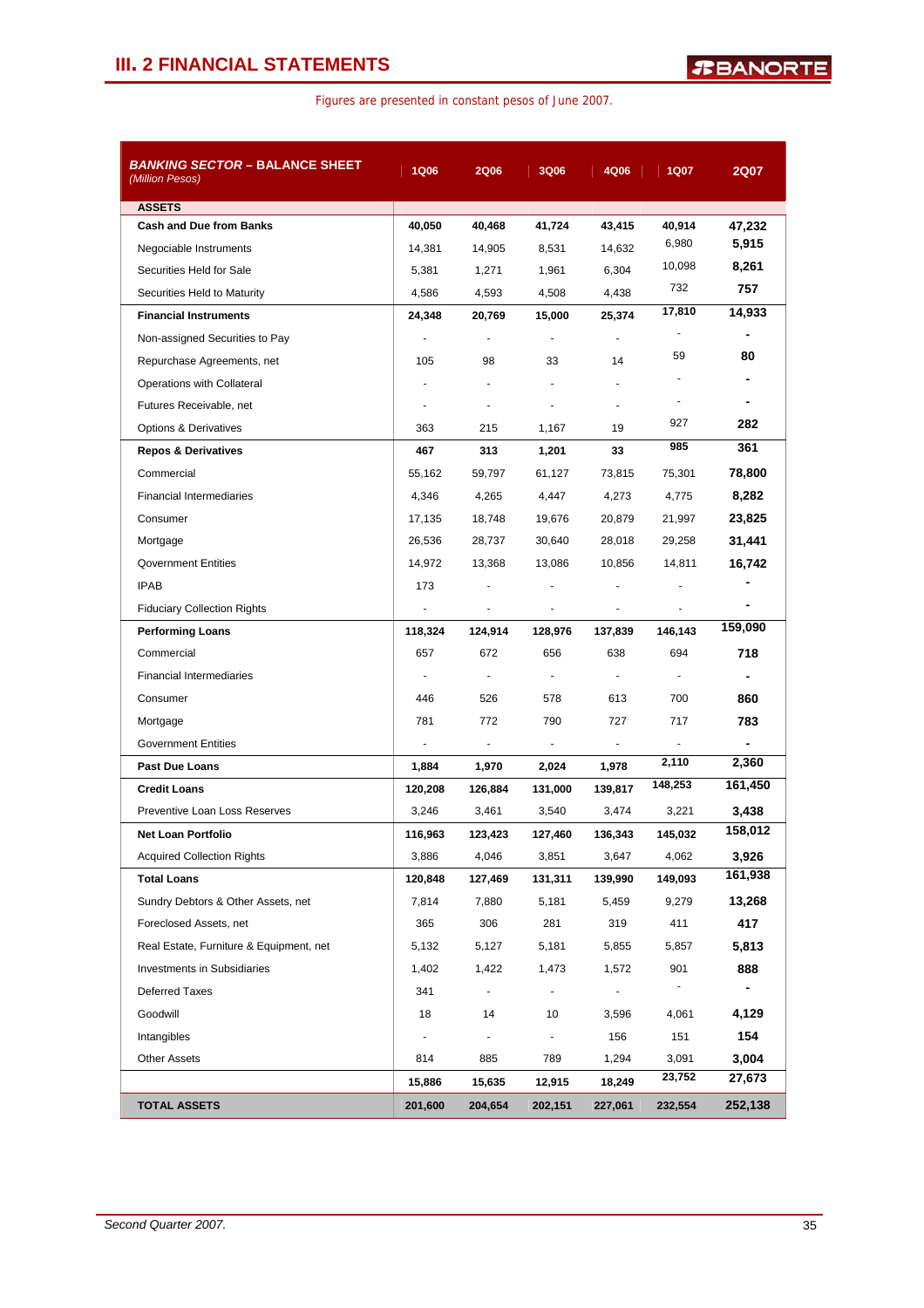| <b>BANKING SECTOR - BALANCE SHEET</b><br>(Million Pesos)                    | <b>1Q06</b>    | <b>2Q06</b>              | <b>3Q06</b>     | 4Q06                     | <b>1Q07</b>              | <b>2Q07</b>     |
|-----------------------------------------------------------------------------|----------------|--------------------------|-----------------|--------------------------|--------------------------|-----------------|
| <b>LIABILITIES</b>                                                          |                |                          |                 |                          |                          |                 |
| <b>Demand Deposits</b>                                                      | 79,195         | 83,929                   | 81,599          | 96,178                   | 92,367                   | 97,735          |
| <b>Time Deposits</b>                                                        | 66,730         | 65,914                   | 68,576          | 74,763                   | 77,402                   | 78,391          |
| <b>Bonds</b>                                                                | $\blacksquare$ | $\blacksquare$           | $\blacksquare$  | $\overline{\phantom{a}}$ | ÷,                       | $\blacksquare$  |
| <b>Deposits</b>                                                             | 145,925        | 149,843                  | 150,174         | 170,941                  | 169,769                  | 176,126         |
| Demand                                                                      | 552            | 1,629                    | 823             | 996                      |                          | 7,278           |
| <b>Short Term</b>                                                           | 2,851          | 2,675                    | 2,480           | 2,495                    | 3,451                    | 3,964           |
| Long Term                                                                   | 10,021         | 11,837                   | 11,356          | 8,579                    | 8,037                    | 8,316           |
| Due to Banks & Correspondents                                               | 13,423         | 16,141                   | 14,659          | 12,069                   | 11,488                   | 19,558          |
| Non-assigned Securities to Pay                                              | $\blacksquare$ | ä,                       | $\blacksquare$  | $\sim$                   | $\blacksquare$           | 2,901           |
| Repurchase Agreements, net                                                  | 413            | 178                      | 281             | 222                      | 362                      | 337             |
| Operations with Collateral                                                  |                | ٠                        | $\blacksquare$  | $\overline{\phantom{a}}$ | $\overline{\phantom{a}}$ |                 |
| Futures Receivable, net                                                     | ÷              | $\blacksquare$           | L.              | ÷                        | ä,                       |                 |
| Options and Derivatives, net                                                | 327            | 174                      | 1,108           | 2                        | 1,737                    | 956             |
| <b>Repos &amp; Derivatives</b>                                              | 740            | 352                      | 1,390           | 224                      | 2,099                    | 4,193           |
| Income Tax & Profit Sharing                                                 | 583            | 580                      | 979             | 1,165                    | 778                      | 1,357           |
| <b>Other Payable Accounts</b>                                               | 14,984         | 11,056                   | 7,102           | 7,111                    | 11,393                   | 12,225          |
| <b>Other Payable Accounts</b>                                               | 15,566         | 11,637                   | 8,081           | 8,276                    | 12,171                   | 13,582          |
| Subordinated Non Convertible Debt                                           | 4,751          | 4,798                    | 4,707           | 11,456                   | 11,596                   | 11,313          |
| <b>Deferred Taxes</b>                                                       |                | 91                       | 136             | 76                       | 249                      | 185             |
| <b>Deferred Credits</b>                                                     | 70             | 56                       | 36              | 44                       | 215                      | 400             |
| <b>TOTAL LIABILITIES</b>                                                    | 180,475        | 182,918                  | 179,182         | 203,088                  | 207,585                  | 225.356         |
| <b>STOCKHOLDER S EQUITY</b>                                                 |                |                          |                 |                          |                          |                 |
| Paid-in Capital                                                             | 10,433         | 10,434                   | 10,434<br>1,120 | 10,434                   | 10,637<br>831            | 10,637          |
| <b>Share Subscription Premiums</b><br>Subordinated Convertible Debentures   | 1,120          | 1,120                    | ÷.              | 1,120                    | $\blacksquare$           | 831             |
| <b>Subscribed Capital</b>                                                   | 11,553         |                          |                 |                          | 11,468                   |                 |
| <b>Capital Reserves</b>                                                     | 3,307          | 11,554<br>3,555          | 11,553<br>3,555 | 11,553<br>3,511          | 3,291                    | 11,468<br>3,291 |
| <b>Retained Earnings</b>                                                    | 8,397          | 7,779                    | 7,779           | 6,988                    | 10,838                   |                 |
|                                                                             |                | (94)                     | (231)           |                          | 40                       | 10,838<br>434   |
| Surplus (Deficit) from Securities<br>Results of Foreign Operations Exchange | 89             |                          |                 | (30)<br>$\blacksquare$   | (503)                    | (651)           |
| Results from Coverage Securities Valuation                                  | ÷              | $\overline{\phantom{a}}$ | $\overline{a}$  |                          | 9                        | 16              |
| Surplus (Deficit) in Capital Restatement                                    |                |                          |                 |                          |                          |                 |
|                                                                             |                |                          |                 | 36                       |                          |                 |
|                                                                             | (2,692)        | (2,699)                  | (2,699)         | (2,702)                  | (1,883)                  | (1,882)         |
| Non Monetary Assets Results - Fixed Assets                                  | 13             | 13                       | 13              | 13                       | $\blacksquare$           |                 |
| Non Monetary Assets Results - Investment                                    | (467)          | (480)                    | (509)           | (545)                    | 30<br>÷.                 | 96              |
| Adjustments in the Employee Pension                                         | ä,             | ÷.                       | $\blacksquare$  | $\blacksquare$           |                          | $\blacksquare$  |
| <b>Accumulated Deferred Tax Effect</b>                                      | (316)          | (316)                    | (316)           | (316)                    |                          |                 |
| Net Income                                                                  | 1,239          | 2,423                    | 3,822           | 5,226                    | 1,415                    | 2,889           |
| <b>Earned Capital</b>                                                       | 9,571<br>1     | 10,182<br>$\mathbf{1}$   | 11,415<br>1     | 12,182                   | 13,236<br>264            | 15,030          |
| Minority Interest<br><b>Total Stockholder's Equity</b>                      | 21,125         | 21,737                   | 22,969          | 238<br>23,974            | 24,968                   | 283<br>26,781   |

| <b>BANKING SECTOR - MEMORANDUM ACCOUNTS</b><br>(Million Pesos) | <b>1Q06</b> | <b>2Q06</b> | 3Q06     | 4Q06       | <b>1Q07</b> | <b>2Q07</b> |
|----------------------------------------------------------------|-------------|-------------|----------|------------|-------------|-------------|
| <b>SignaturE Guarantees Granted</b>                            |             |             |          | 33         |             | -           |
| <b>Contingent Assets &amp; Liabilities</b>                     | 267         | 270         | 268      | 264        | 261         | 277         |
| Irrevocable Lines of Credit                                    | 2,284       | 2,189       | 2,385    | 3,447      | 2,348       | 2.087       |
| Assets held in Trust and Mandate                               | 72,558      | 73,050      | 76,255   | 85,021     | 82,064      | 84,648      |
| Assets held in custody or in administration                    | 88.172      | 88.620      | 90.097   | 90,370     | 93,303      | 96,426      |
| Investment banking transactions for third parties, net         | 107.881     | 111.542     | 105.002  | 93.455     | 100,307     | 93,774      |
| Uncharged accrued interest from past-<br>due loans             | 111         | 116         | 133      | 50         | 57          | 67          |
| Engaged amounts in fobaproa operations                         | 675         | 1,160       | 486      | 530        |             |             |
| Investment of retirement saving funds                          |             |             |          |            |             |             |
| Integration of loan portfolio                                  |             |             |          |            |             |             |
| Received amounts in derivative instruments                     |             |             |          |            |             |             |
| Fobaproa trusts                                                |             |             |          |            |             |             |
| Securities to be received                                      | 215,134     | 200,884     | 171.339  | 173,070    | 183,172     | 193,773     |
| (Less) payable for reversal                                    | (215, 474)  | (200, 939)  | (171,590 | (173, 274) | (183,456)   | (194, 032)  |
| Receivables for reversal                                       | 53,720      | 30,552      | 9,940    | 13,861     | 15,432      | 10,878      |
| (Less) securities to be delivered                              | (53,688)    | (30,576)    | (9,937)  | (13, 864)  | (15, 453)   | (10, 876)   |
| Other control accounts                                         |             |             |          |            |             |             |
|                                                                | 271,640     | 276,868     | 274,377  | 272,963    | 278,036     | 277.023     |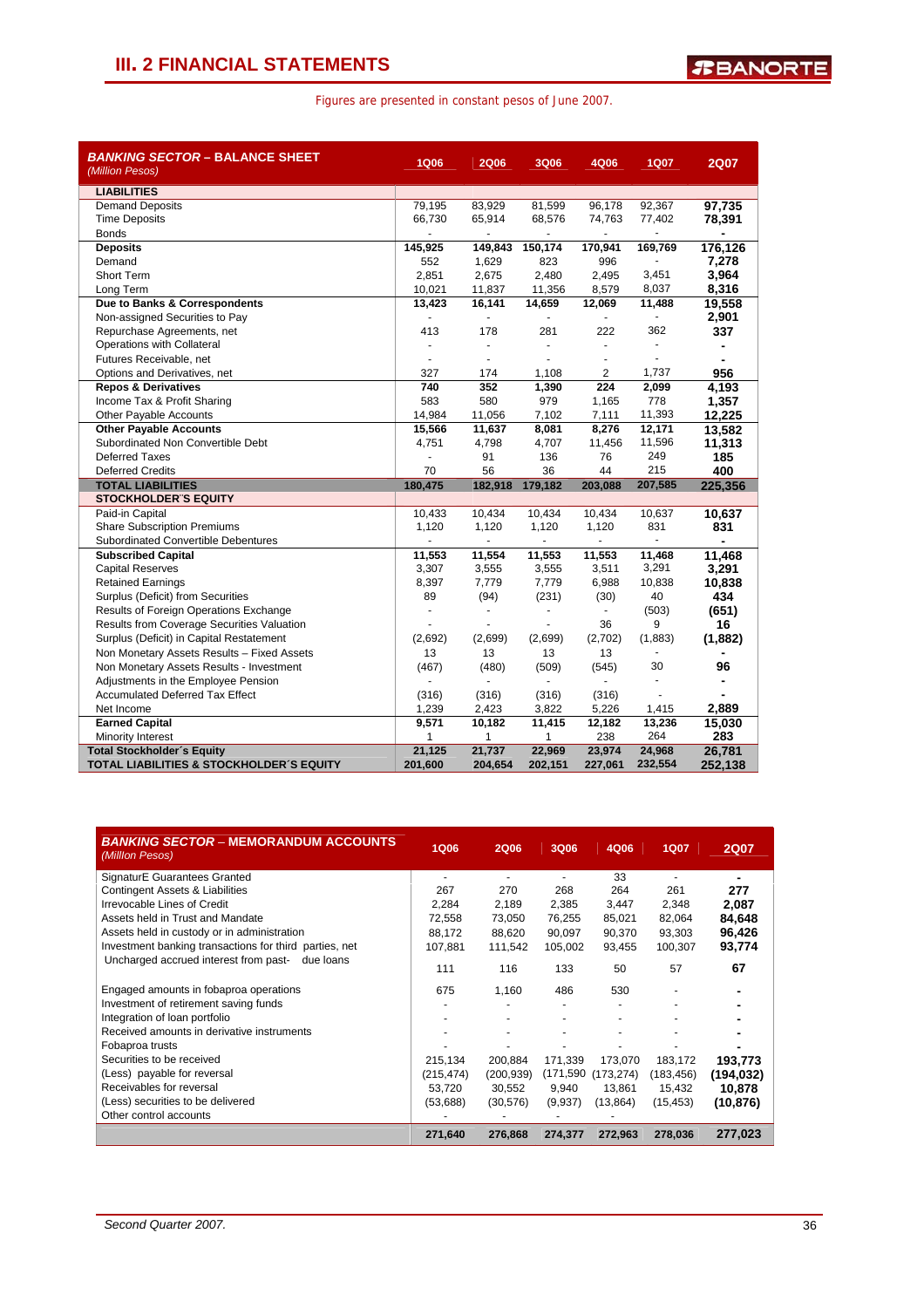### **BANORTE USA**

| Interest Income<br>579<br>277<br>Interest Expense<br>286<br>140<br>Loan Fees<br>$\blacksquare$<br>$\overline{a}$<br><b>Fees Paid</b><br>٠<br>$\overline{\phantom{a}}$<br>Net Interest Income (NII)<br>293<br>137<br>Repomo-Margin<br>(1)<br>(1)<br><b>NII after Repomo</b><br>292<br>136<br>Loan Loss Provisions<br>43<br>27<br><b>Loss Sharing Provisions</b><br>$\blacksquare$<br>$\blacksquare$<br><b>NII after Provisions</b><br>250<br>109<br><b>Fund transfers</b><br>÷.<br>Account management<br>Fiduciary<br>Income from Loan Portfolios Acquired<br><b>Electronic Banking Services</b><br><b>Credit Card</b><br>Fees from IPAB<br>٠<br>Other fees<br>49<br>25<br>Fees on services,<br>49<br>25<br><b>Fund transfers</b><br>Other fees<br>Expenses from Loan Portfolios Acquired<br>$\blacksquare$<br>Fees paid,<br>Foreign exchange<br>Securities -Realized gains<br>Securities- Unrealized gains<br>$\blacksquare$<br>Market-related Income<br>٠<br><b>Total Non Interest Income</b><br>49<br>25<br><b>Total Operating Income</b><br>298<br>133<br>Personnel<br>101<br>51<br><b>Professional Fees</b><br>13<br>7<br>Administrative and Promotion Expenses<br>111<br>61<br>Rents, depreciation and amortization<br>20<br>9<br>Taxes, other than income tax<br>Contributions to IPAB<br>$\overline{a}$<br><b>Non-Interest Expense</b><br>245<br>128<br><b>Operating Income</b><br>53<br>5<br><b>Other Revenues</b><br>69<br>41<br>Foreign exchange<br>٠<br>Recoveries<br>2<br>1<br>Repomo-other revenues<br><b>Non Operating Income</b><br>71<br>42<br>Other Expense<br>٠<br>Foreign exchange<br>Ĭ.<br>Repomo-other Expenses<br>(3)<br>(3)<br><b>Non Operating Expense</b><br>(3)<br>(3)<br>Non Operating Income (Expense), net<br>68<br>39<br>Pre-tax Income<br>122<br>44<br>Income Tax<br>(41)<br>(15)<br>Profit sharing<br>۰<br>Tax on Assets<br>٠<br>Deferred Inc. Tax and Profit sharing<br>-<br>(41)<br>(15)<br>Net Income before subsidiaries<br>81<br>30<br>Subsidiaries net income<br>Net Income from continuos operations<br>81<br>30<br>Extraodinary items, net<br>$\overline{\phantom{a}}$<br>۰<br>Minority Interest<br>(39)<br>(21) | <b>BANORTE USA - INCOME STATEMENT</b><br>(Million Pesos) | <b>2Q07</b> | 1H07 |
|----------------------------------------------------------------------------------------------------------------------------------------------------------------------------------------------------------------------------------------------------------------------------------------------------------------------------------------------------------------------------------------------------------------------------------------------------------------------------------------------------------------------------------------------------------------------------------------------------------------------------------------------------------------------------------------------------------------------------------------------------------------------------------------------------------------------------------------------------------------------------------------------------------------------------------------------------------------------------------------------------------------------------------------------------------------------------------------------------------------------------------------------------------------------------------------------------------------------------------------------------------------------------------------------------------------------------------------------------------------------------------------------------------------------------------------------------------------------------------------------------------------------------------------------------------------------------------------------------------------------------------------------------------------------------------------------------------------------------------------------------------------------------------------------------------------------------------------------------------------------------------------------------------------------------------------------------------------------------------------------------------------------------------------------------------------------------------------------------------------------------------------------------------|----------------------------------------------------------|-------------|------|
|                                                                                                                                                                                                                                                                                                                                                                                                                                                                                                                                                                                                                                                                                                                                                                                                                                                                                                                                                                                                                                                                                                                                                                                                                                                                                                                                                                                                                                                                                                                                                                                                                                                                                                                                                                                                                                                                                                                                                                                                                                                                                                                                                          |                                                          |             |      |
|                                                                                                                                                                                                                                                                                                                                                                                                                                                                                                                                                                                                                                                                                                                                                                                                                                                                                                                                                                                                                                                                                                                                                                                                                                                                                                                                                                                                                                                                                                                                                                                                                                                                                                                                                                                                                                                                                                                                                                                                                                                                                                                                                          |                                                          |             |      |
|                                                                                                                                                                                                                                                                                                                                                                                                                                                                                                                                                                                                                                                                                                                                                                                                                                                                                                                                                                                                                                                                                                                                                                                                                                                                                                                                                                                                                                                                                                                                                                                                                                                                                                                                                                                                                                                                                                                                                                                                                                                                                                                                                          |                                                          |             |      |
|                                                                                                                                                                                                                                                                                                                                                                                                                                                                                                                                                                                                                                                                                                                                                                                                                                                                                                                                                                                                                                                                                                                                                                                                                                                                                                                                                                                                                                                                                                                                                                                                                                                                                                                                                                                                                                                                                                                                                                                                                                                                                                                                                          |                                                          |             |      |
|                                                                                                                                                                                                                                                                                                                                                                                                                                                                                                                                                                                                                                                                                                                                                                                                                                                                                                                                                                                                                                                                                                                                                                                                                                                                                                                                                                                                                                                                                                                                                                                                                                                                                                                                                                                                                                                                                                                                                                                                                                                                                                                                                          |                                                          |             |      |
|                                                                                                                                                                                                                                                                                                                                                                                                                                                                                                                                                                                                                                                                                                                                                                                                                                                                                                                                                                                                                                                                                                                                                                                                                                                                                                                                                                                                                                                                                                                                                                                                                                                                                                                                                                                                                                                                                                                                                                                                                                                                                                                                                          |                                                          |             |      |
|                                                                                                                                                                                                                                                                                                                                                                                                                                                                                                                                                                                                                                                                                                                                                                                                                                                                                                                                                                                                                                                                                                                                                                                                                                                                                                                                                                                                                                                                                                                                                                                                                                                                                                                                                                                                                                                                                                                                                                                                                                                                                                                                                          |                                                          |             |      |
|                                                                                                                                                                                                                                                                                                                                                                                                                                                                                                                                                                                                                                                                                                                                                                                                                                                                                                                                                                                                                                                                                                                                                                                                                                                                                                                                                                                                                                                                                                                                                                                                                                                                                                                                                                                                                                                                                                                                                                                                                                                                                                                                                          |                                                          |             |      |
|                                                                                                                                                                                                                                                                                                                                                                                                                                                                                                                                                                                                                                                                                                                                                                                                                                                                                                                                                                                                                                                                                                                                                                                                                                                                                                                                                                                                                                                                                                                                                                                                                                                                                                                                                                                                                                                                                                                                                                                                                                                                                                                                                          |                                                          |             |      |
|                                                                                                                                                                                                                                                                                                                                                                                                                                                                                                                                                                                                                                                                                                                                                                                                                                                                                                                                                                                                                                                                                                                                                                                                                                                                                                                                                                                                                                                                                                                                                                                                                                                                                                                                                                                                                                                                                                                                                                                                                                                                                                                                                          |                                                          |             |      |
|                                                                                                                                                                                                                                                                                                                                                                                                                                                                                                                                                                                                                                                                                                                                                                                                                                                                                                                                                                                                                                                                                                                                                                                                                                                                                                                                                                                                                                                                                                                                                                                                                                                                                                                                                                                                                                                                                                                                                                                                                                                                                                                                                          |                                                          |             |      |
|                                                                                                                                                                                                                                                                                                                                                                                                                                                                                                                                                                                                                                                                                                                                                                                                                                                                                                                                                                                                                                                                                                                                                                                                                                                                                                                                                                                                                                                                                                                                                                                                                                                                                                                                                                                                                                                                                                                                                                                                                                                                                                                                                          |                                                          |             |      |
|                                                                                                                                                                                                                                                                                                                                                                                                                                                                                                                                                                                                                                                                                                                                                                                                                                                                                                                                                                                                                                                                                                                                                                                                                                                                                                                                                                                                                                                                                                                                                                                                                                                                                                                                                                                                                                                                                                                                                                                                                                                                                                                                                          |                                                          |             |      |
|                                                                                                                                                                                                                                                                                                                                                                                                                                                                                                                                                                                                                                                                                                                                                                                                                                                                                                                                                                                                                                                                                                                                                                                                                                                                                                                                                                                                                                                                                                                                                                                                                                                                                                                                                                                                                                                                                                                                                                                                                                                                                                                                                          |                                                          |             |      |
|                                                                                                                                                                                                                                                                                                                                                                                                                                                                                                                                                                                                                                                                                                                                                                                                                                                                                                                                                                                                                                                                                                                                                                                                                                                                                                                                                                                                                                                                                                                                                                                                                                                                                                                                                                                                                                                                                                                                                                                                                                                                                                                                                          |                                                          |             |      |
|                                                                                                                                                                                                                                                                                                                                                                                                                                                                                                                                                                                                                                                                                                                                                                                                                                                                                                                                                                                                                                                                                                                                                                                                                                                                                                                                                                                                                                                                                                                                                                                                                                                                                                                                                                                                                                                                                                                                                                                                                                                                                                                                                          |                                                          |             |      |
|                                                                                                                                                                                                                                                                                                                                                                                                                                                                                                                                                                                                                                                                                                                                                                                                                                                                                                                                                                                                                                                                                                                                                                                                                                                                                                                                                                                                                                                                                                                                                                                                                                                                                                                                                                                                                                                                                                                                                                                                                                                                                                                                                          |                                                          |             |      |
|                                                                                                                                                                                                                                                                                                                                                                                                                                                                                                                                                                                                                                                                                                                                                                                                                                                                                                                                                                                                                                                                                                                                                                                                                                                                                                                                                                                                                                                                                                                                                                                                                                                                                                                                                                                                                                                                                                                                                                                                                                                                                                                                                          |                                                          |             |      |
|                                                                                                                                                                                                                                                                                                                                                                                                                                                                                                                                                                                                                                                                                                                                                                                                                                                                                                                                                                                                                                                                                                                                                                                                                                                                                                                                                                                                                                                                                                                                                                                                                                                                                                                                                                                                                                                                                                                                                                                                                                                                                                                                                          |                                                          |             |      |
|                                                                                                                                                                                                                                                                                                                                                                                                                                                                                                                                                                                                                                                                                                                                                                                                                                                                                                                                                                                                                                                                                                                                                                                                                                                                                                                                                                                                                                                                                                                                                                                                                                                                                                                                                                                                                                                                                                                                                                                                                                                                                                                                                          |                                                          |             |      |
|                                                                                                                                                                                                                                                                                                                                                                                                                                                                                                                                                                                                                                                                                                                                                                                                                                                                                                                                                                                                                                                                                                                                                                                                                                                                                                                                                                                                                                                                                                                                                                                                                                                                                                                                                                                                                                                                                                                                                                                                                                                                                                                                                          |                                                          |             |      |
|                                                                                                                                                                                                                                                                                                                                                                                                                                                                                                                                                                                                                                                                                                                                                                                                                                                                                                                                                                                                                                                                                                                                                                                                                                                                                                                                                                                                                                                                                                                                                                                                                                                                                                                                                                                                                                                                                                                                                                                                                                                                                                                                                          |                                                          |             |      |
|                                                                                                                                                                                                                                                                                                                                                                                                                                                                                                                                                                                                                                                                                                                                                                                                                                                                                                                                                                                                                                                                                                                                                                                                                                                                                                                                                                                                                                                                                                                                                                                                                                                                                                                                                                                                                                                                                                                                                                                                                                                                                                                                                          |                                                          |             |      |
|                                                                                                                                                                                                                                                                                                                                                                                                                                                                                                                                                                                                                                                                                                                                                                                                                                                                                                                                                                                                                                                                                                                                                                                                                                                                                                                                                                                                                                                                                                                                                                                                                                                                                                                                                                                                                                                                                                                                                                                                                                                                                                                                                          |                                                          |             |      |
|                                                                                                                                                                                                                                                                                                                                                                                                                                                                                                                                                                                                                                                                                                                                                                                                                                                                                                                                                                                                                                                                                                                                                                                                                                                                                                                                                                                                                                                                                                                                                                                                                                                                                                                                                                                                                                                                                                                                                                                                                                                                                                                                                          |                                                          |             |      |
|                                                                                                                                                                                                                                                                                                                                                                                                                                                                                                                                                                                                                                                                                                                                                                                                                                                                                                                                                                                                                                                                                                                                                                                                                                                                                                                                                                                                                                                                                                                                                                                                                                                                                                                                                                                                                                                                                                                                                                                                                                                                                                                                                          |                                                          |             |      |
|                                                                                                                                                                                                                                                                                                                                                                                                                                                                                                                                                                                                                                                                                                                                                                                                                                                                                                                                                                                                                                                                                                                                                                                                                                                                                                                                                                                                                                                                                                                                                                                                                                                                                                                                                                                                                                                                                                                                                                                                                                                                                                                                                          |                                                          |             |      |
|                                                                                                                                                                                                                                                                                                                                                                                                                                                                                                                                                                                                                                                                                                                                                                                                                                                                                                                                                                                                                                                                                                                                                                                                                                                                                                                                                                                                                                                                                                                                                                                                                                                                                                                                                                                                                                                                                                                                                                                                                                                                                                                                                          |                                                          |             |      |
|                                                                                                                                                                                                                                                                                                                                                                                                                                                                                                                                                                                                                                                                                                                                                                                                                                                                                                                                                                                                                                                                                                                                                                                                                                                                                                                                                                                                                                                                                                                                                                                                                                                                                                                                                                                                                                                                                                                                                                                                                                                                                                                                                          |                                                          |             |      |
|                                                                                                                                                                                                                                                                                                                                                                                                                                                                                                                                                                                                                                                                                                                                                                                                                                                                                                                                                                                                                                                                                                                                                                                                                                                                                                                                                                                                                                                                                                                                                                                                                                                                                                                                                                                                                                                                                                                                                                                                                                                                                                                                                          |                                                          |             |      |
|                                                                                                                                                                                                                                                                                                                                                                                                                                                                                                                                                                                                                                                                                                                                                                                                                                                                                                                                                                                                                                                                                                                                                                                                                                                                                                                                                                                                                                                                                                                                                                                                                                                                                                                                                                                                                                                                                                                                                                                                                                                                                                                                                          |                                                          |             |      |
|                                                                                                                                                                                                                                                                                                                                                                                                                                                                                                                                                                                                                                                                                                                                                                                                                                                                                                                                                                                                                                                                                                                                                                                                                                                                                                                                                                                                                                                                                                                                                                                                                                                                                                                                                                                                                                                                                                                                                                                                                                                                                                                                                          |                                                          |             |      |
|                                                                                                                                                                                                                                                                                                                                                                                                                                                                                                                                                                                                                                                                                                                                                                                                                                                                                                                                                                                                                                                                                                                                                                                                                                                                                                                                                                                                                                                                                                                                                                                                                                                                                                                                                                                                                                                                                                                                                                                                                                                                                                                                                          |                                                          |             |      |
|                                                                                                                                                                                                                                                                                                                                                                                                                                                                                                                                                                                                                                                                                                                                                                                                                                                                                                                                                                                                                                                                                                                                                                                                                                                                                                                                                                                                                                                                                                                                                                                                                                                                                                                                                                                                                                                                                                                                                                                                                                                                                                                                                          |                                                          |             |      |
|                                                                                                                                                                                                                                                                                                                                                                                                                                                                                                                                                                                                                                                                                                                                                                                                                                                                                                                                                                                                                                                                                                                                                                                                                                                                                                                                                                                                                                                                                                                                                                                                                                                                                                                                                                                                                                                                                                                                                                                                                                                                                                                                                          |                                                          |             |      |
|                                                                                                                                                                                                                                                                                                                                                                                                                                                                                                                                                                                                                                                                                                                                                                                                                                                                                                                                                                                                                                                                                                                                                                                                                                                                                                                                                                                                                                                                                                                                                                                                                                                                                                                                                                                                                                                                                                                                                                                                                                                                                                                                                          |                                                          |             |      |
|                                                                                                                                                                                                                                                                                                                                                                                                                                                                                                                                                                                                                                                                                                                                                                                                                                                                                                                                                                                                                                                                                                                                                                                                                                                                                                                                                                                                                                                                                                                                                                                                                                                                                                                                                                                                                                                                                                                                                                                                                                                                                                                                                          |                                                          |             |      |
|                                                                                                                                                                                                                                                                                                                                                                                                                                                                                                                                                                                                                                                                                                                                                                                                                                                                                                                                                                                                                                                                                                                                                                                                                                                                                                                                                                                                                                                                                                                                                                                                                                                                                                                                                                                                                                                                                                                                                                                                                                                                                                                                                          |                                                          |             |      |
|                                                                                                                                                                                                                                                                                                                                                                                                                                                                                                                                                                                                                                                                                                                                                                                                                                                                                                                                                                                                                                                                                                                                                                                                                                                                                                                                                                                                                                                                                                                                                                                                                                                                                                                                                                                                                                                                                                                                                                                                                                                                                                                                                          |                                                          |             |      |
|                                                                                                                                                                                                                                                                                                                                                                                                                                                                                                                                                                                                                                                                                                                                                                                                                                                                                                                                                                                                                                                                                                                                                                                                                                                                                                                                                                                                                                                                                                                                                                                                                                                                                                                                                                                                                                                                                                                                                                                                                                                                                                                                                          |                                                          |             |      |
|                                                                                                                                                                                                                                                                                                                                                                                                                                                                                                                                                                                                                                                                                                                                                                                                                                                                                                                                                                                                                                                                                                                                                                                                                                                                                                                                                                                                                                                                                                                                                                                                                                                                                                                                                                                                                                                                                                                                                                                                                                                                                                                                                          |                                                          |             |      |
|                                                                                                                                                                                                                                                                                                                                                                                                                                                                                                                                                                                                                                                                                                                                                                                                                                                                                                                                                                                                                                                                                                                                                                                                                                                                                                                                                                                                                                                                                                                                                                                                                                                                                                                                                                                                                                                                                                                                                                                                                                                                                                                                                          |                                                          |             |      |
|                                                                                                                                                                                                                                                                                                                                                                                                                                                                                                                                                                                                                                                                                                                                                                                                                                                                                                                                                                                                                                                                                                                                                                                                                                                                                                                                                                                                                                                                                                                                                                                                                                                                                                                                                                                                                                                                                                                                                                                                                                                                                                                                                          |                                                          |             |      |
|                                                                                                                                                                                                                                                                                                                                                                                                                                                                                                                                                                                                                                                                                                                                                                                                                                                                                                                                                                                                                                                                                                                                                                                                                                                                                                                                                                                                                                                                                                                                                                                                                                                                                                                                                                                                                                                                                                                                                                                                                                                                                                                                                          |                                                          |             |      |
|                                                                                                                                                                                                                                                                                                                                                                                                                                                                                                                                                                                                                                                                                                                                                                                                                                                                                                                                                                                                                                                                                                                                                                                                                                                                                                                                                                                                                                                                                                                                                                                                                                                                                                                                                                                                                                                                                                                                                                                                                                                                                                                                                          |                                                          |             |      |
|                                                                                                                                                                                                                                                                                                                                                                                                                                                                                                                                                                                                                                                                                                                                                                                                                                                                                                                                                                                                                                                                                                                                                                                                                                                                                                                                                                                                                                                                                                                                                                                                                                                                                                                                                                                                                                                                                                                                                                                                                                                                                                                                                          |                                                          |             |      |
|                                                                                                                                                                                                                                                                                                                                                                                                                                                                                                                                                                                                                                                                                                                                                                                                                                                                                                                                                                                                                                                                                                                                                                                                                                                                                                                                                                                                                                                                                                                                                                                                                                                                                                                                                                                                                                                                                                                                                                                                                                                                                                                                                          |                                                          |             |      |
|                                                                                                                                                                                                                                                                                                                                                                                                                                                                                                                                                                                                                                                                                                                                                                                                                                                                                                                                                                                                                                                                                                                                                                                                                                                                                                                                                                                                                                                                                                                                                                                                                                                                                                                                                                                                                                                                                                                                                                                                                                                                                                                                                          |                                                          |             |      |
|                                                                                                                                                                                                                                                                                                                                                                                                                                                                                                                                                                                                                                                                                                                                                                                                                                                                                                                                                                                                                                                                                                                                                                                                                                                                                                                                                                                                                                                                                                                                                                                                                                                                                                                                                                                                                                                                                                                                                                                                                                                                                                                                                          |                                                          |             |      |
|                                                                                                                                                                                                                                                                                                                                                                                                                                                                                                                                                                                                                                                                                                                                                                                                                                                                                                                                                                                                                                                                                                                                                                                                                                                                                                                                                                                                                                                                                                                                                                                                                                                                                                                                                                                                                                                                                                                                                                                                                                                                                                                                                          |                                                          |             |      |
|                                                                                                                                                                                                                                                                                                                                                                                                                                                                                                                                                                                                                                                                                                                                                                                                                                                                                                                                                                                                                                                                                                                                                                                                                                                                                                                                                                                                                                                                                                                                                                                                                                                                                                                                                                                                                                                                                                                                                                                                                                                                                                                                                          |                                                          |             |      |
|                                                                                                                                                                                                                                                                                                                                                                                                                                                                                                                                                                                                                                                                                                                                                                                                                                                                                                                                                                                                                                                                                                                                                                                                                                                                                                                                                                                                                                                                                                                                                                                                                                                                                                                                                                                                                                                                                                                                                                                                                                                                                                                                                          |                                                          |             |      |
|                                                                                                                                                                                                                                                                                                                                                                                                                                                                                                                                                                                                                                                                                                                                                                                                                                                                                                                                                                                                                                                                                                                                                                                                                                                                                                                                                                                                                                                                                                                                                                                                                                                                                                                                                                                                                                                                                                                                                                                                                                                                                                                                                          |                                                          |             |      |
|                                                                                                                                                                                                                                                                                                                                                                                                                                                                                                                                                                                                                                                                                                                                                                                                                                                                                                                                                                                                                                                                                                                                                                                                                                                                                                                                                                                                                                                                                                                                                                                                                                                                                                                                                                                                                                                                                                                                                                                                                                                                                                                                                          |                                                          |             |      |
|                                                                                                                                                                                                                                                                                                                                                                                                                                                                                                                                                                                                                                                                                                                                                                                                                                                                                                                                                                                                                                                                                                                                                                                                                                                                                                                                                                                                                                                                                                                                                                                                                                                                                                                                                                                                                                                                                                                                                                                                                                                                                                                                                          |                                                          |             |      |
|                                                                                                                                                                                                                                                                                                                                                                                                                                                                                                                                                                                                                                                                                                                                                                                                                                                                                                                                                                                                                                                                                                                                                                                                                                                                                                                                                                                                                                                                                                                                                                                                                                                                                                                                                                                                                                                                                                                                                                                                                                                                                                                                                          |                                                          |             |      |
|                                                                                                                                                                                                                                                                                                                                                                                                                                                                                                                                                                                                                                                                                                                                                                                                                                                                                                                                                                                                                                                                                                                                                                                                                                                                                                                                                                                                                                                                                                                                                                                                                                                                                                                                                                                                                                                                                                                                                                                                                                                                                                                                                          |                                                          |             |      |
|                                                                                                                                                                                                                                                                                                                                                                                                                                                                                                                                                                                                                                                                                                                                                                                                                                                                                                                                                                                                                                                                                                                                                                                                                                                                                                                                                                                                                                                                                                                                                                                                                                                                                                                                                                                                                                                                                                                                                                                                                                                                                                                                                          |                                                          |             |      |
|                                                                                                                                                                                                                                                                                                                                                                                                                                                                                                                                                                                                                                                                                                                                                                                                                                                                                                                                                                                                                                                                                                                                                                                                                                                                                                                                                                                                                                                                                                                                                                                                                                                                                                                                                                                                                                                                                                                                                                                                                                                                                                                                                          |                                                          |             |      |
|                                                                                                                                                                                                                                                                                                                                                                                                                                                                                                                                                                                                                                                                                                                                                                                                                                                                                                                                                                                                                                                                                                                                                                                                                                                                                                                                                                                                                                                                                                                                                                                                                                                                                                                                                                                                                                                                                                                                                                                                                                                                                                                                                          | <b>TOTAL NET INCOME</b>                                  | 9           | 42   |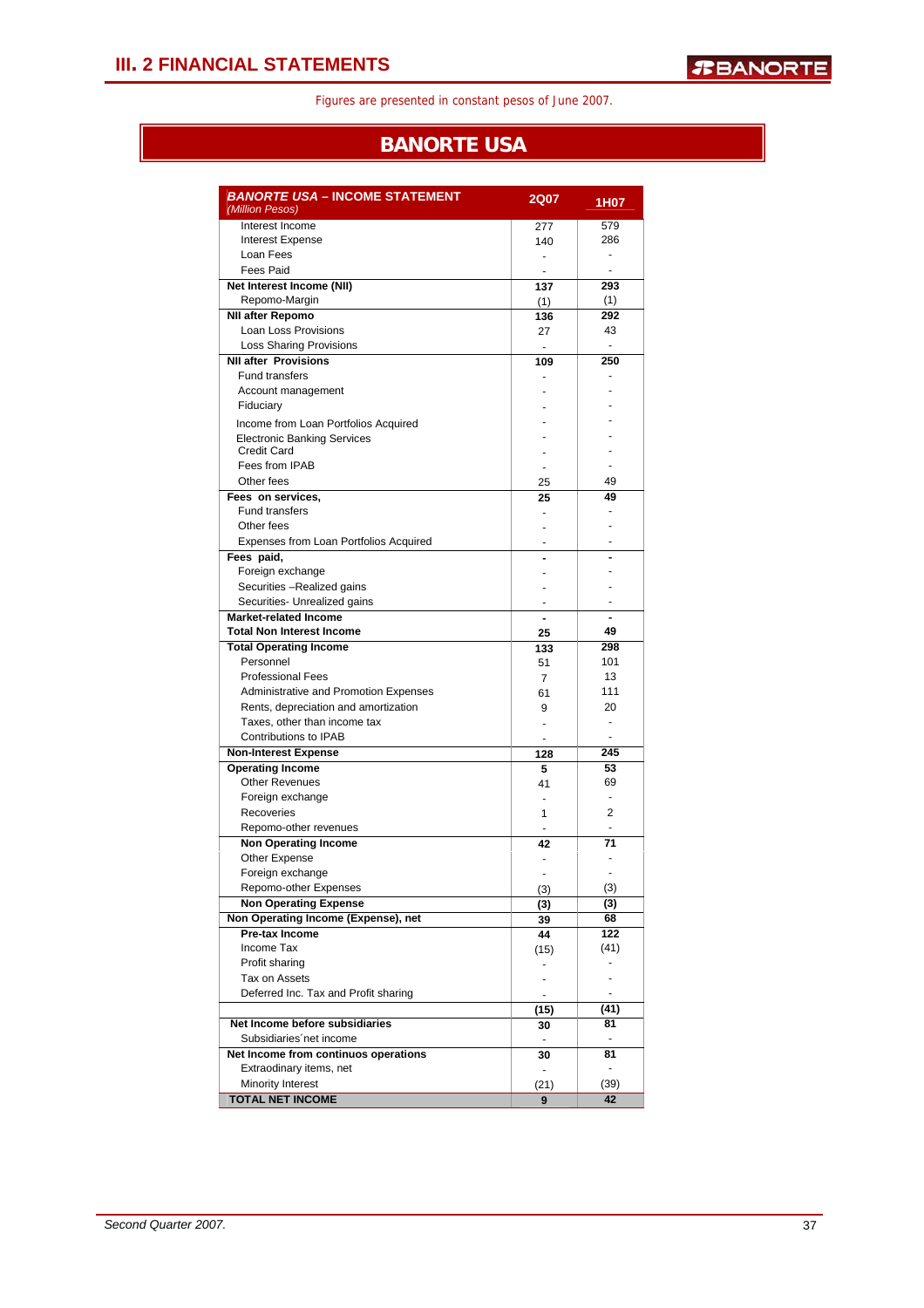| <b>BANORTE USA - BALANCE SHEET</b><br>(Million Pesos) | 2Q07   |
|-------------------------------------------------------|--------|
| <b>ASSETS</b>                                         |        |
| <b>Cash and due from Banks</b>                        | 395    |
| Negotiable Instruments                                |        |
| Securities held for sale                              | 3,861  |
| Securities held to maturity                           | 11     |
| <b>Financial Instruments:</b>                         | 3,872  |
| Non-assigned securities to pay                        |        |
| Repurchase agreements, net                            |        |
| Operations with collateral                            |        |
| Futures receivable, net                               |        |
| Options and derivatives, net                          |        |
| <b>Repos &amp; Derivatives:</b>                       |        |
| Commercial                                            | 9,252  |
| <b>Financial Intermediaries</b>                       |        |
| Consumer                                              | 154    |
| Mortgage                                              | 703    |
| <b>Goverment Entities</b>                             |        |
| <b>IPAB</b>                                           |        |
| Fiduciary collection rights                           |        |
| <b>Performing Loans</b>                               | 10,109 |
| Commercial                                            | 48     |
| <b>Financial Intermediaries</b>                       |        |
| Consumer                                              |        |
| Mortgage                                              | 10     |
| <b>Goverment Entities</b>                             |        |
| Past Due Loans                                        | 58     |
| <b>Total Loans</b>                                    | 10,167 |
| Preventive loan loss reserves                         | 208    |
| <b>Net Loan Portfolio</b>                             | 9,959  |
| Credit Assets Portfolio                               |        |
| Sundry debtors and other assets, net                  | 14     |
| Foreclosed assets, net                                | 15     |
| Real Estate, Furniture & Equipment, net               | 553    |
| Investments in subsidiaries                           | 7      |
| Deferred taxes                                        |        |
| Risk Coverage for Mortgage                            |        |
| GoodWill                                              | 2.571  |
| Intangible                                            | 154    |
| <b>Otros Assets</b>                                   | 404    |
| <b>Other Assets</b>                                   | 3,718  |
| <b>TOTAL ASSETS</b>                                   | 17,943 |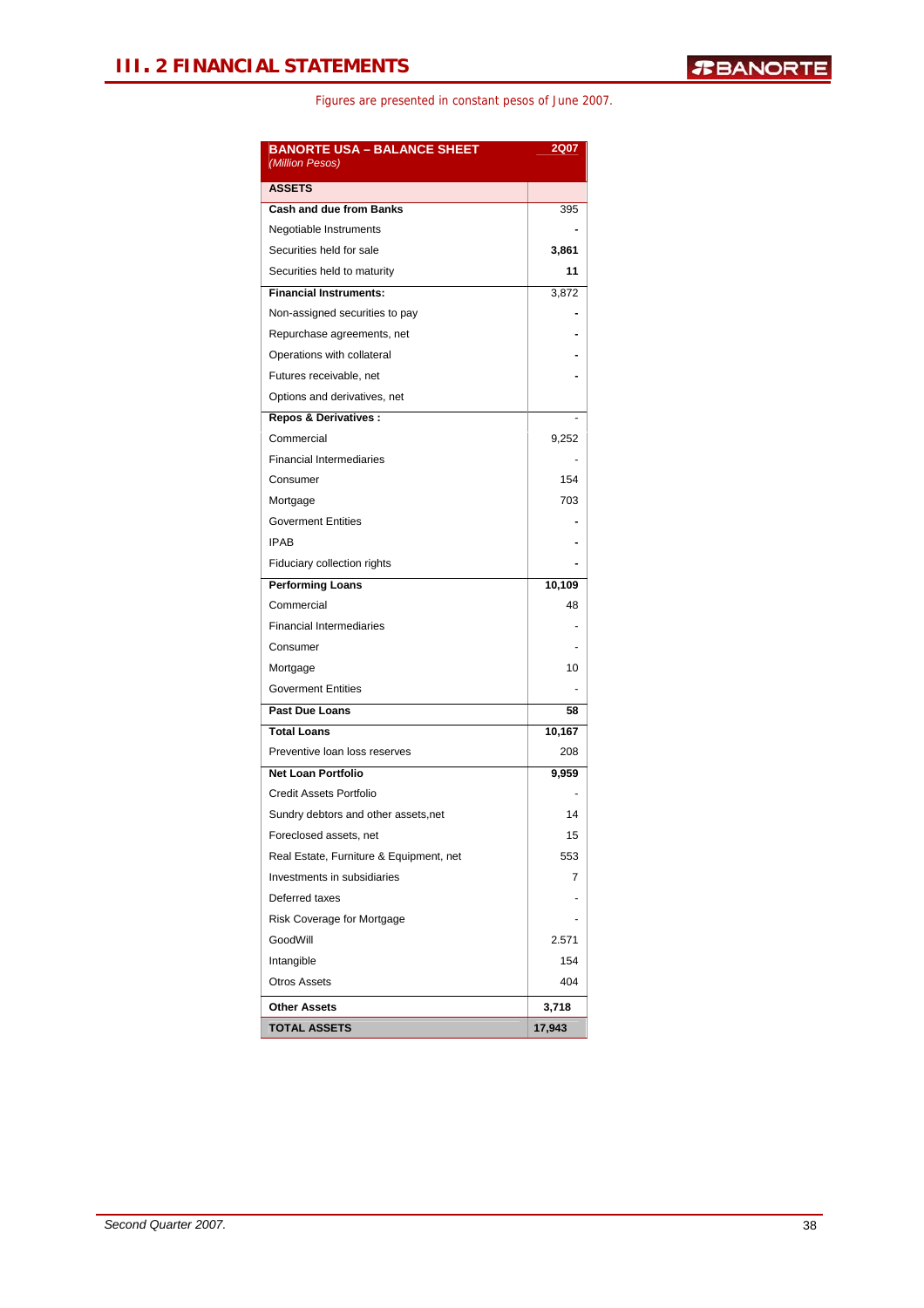| <b>BANORTE USA - BALANCE SHEET</b>          | <b>2Q07</b>     |
|---------------------------------------------|-----------------|
| (Million Pesos)                             |                 |
| <b>LIABILITIES</b>                          |                 |
| <b>Demand Deposits</b>                      | 7,423           |
| <b>Time Deposits</b>                        | 6,394           |
| <b>Bonds</b>                                |                 |
| <b>Deposits</b>                             | 13,817          |
| Demand                                      |                 |
| Short term                                  | 108             |
| Long term                                   | 83              |
| Due to banks and correspondents             | 190             |
| Non-assigned securities to pay              |                 |
| Repurchase agreements, net                  |                 |
| Operations with collateral                  |                 |
| Futures receivable, net                     |                 |
| Options and derivatives, net                |                 |
| <b>Repos &amp; Derivatives:</b>             |                 |
| Income Tax & Profit Sharing                 |                 |
| Other Payable accounts                      | 119             |
| Other payable accounts                      | 119             |
| Subordinated non Convertible Debenture      | 223             |
| Deferred Taxes                              | 7               |
| Deferred credits                            | 19              |
| <b>TOTAL LIABILITIES</b>                    | 14,375          |
| <b>STOCKHOLDER'S EQUITY</b>                 |                 |
| Paid-in Capital                             | 3,253           |
| Share subscription premiums                 |                 |
| Subordinated Convertible Debentures         |                 |
| <b>Subscribed Capital</b>                   | 3,253           |
| <b>Capital Reserves</b>                     |                 |
| <b>Retained Earnings</b>                    | 10              |
| Surplus (Deficit) from securities           | 2               |
| Results of foreign operations exchange      | (25)            |
| Excess (Insuf.) in capital restatement      |                 |
| Non Mon assets results Fixed Assets         |                 |
| Non Mon assets results Investm subsidiaries |                 |
| Adjustment in the employees pension funds   |                 |
| <b>Accumulated Deferred tax effect</b>      |                 |
| Net Income                                  | 42              |
| <b>Earned Capital</b>                       | 29              |
| <b>Minority Holdings</b>                    | 287             |
| <b>Total Stockholder's Equity</b>           |                 |
| TOTAL LIABILITIES & STOCKHOLDER'S CAPITAL   | 3,568<br>17,943 |

| <b>BANORTE USA - MEMORANDUM ACCOUNTS</b><br>(Million Pesos) | 2Q07 |
|-------------------------------------------------------------|------|
| Signature guarantees granted                                |      |
| Other contingent obligations                                |      |
| Irrevocable lines of credit                                 |      |
| Credit commitments                                          | 21   |
| Assets held in trust and mandate                            |      |
| Assets held in custody or in administration                 |      |
| Investment banking transactions for third parties, net      |      |
| Engaged amounts in fobaproa operations                      |      |
| Investment of retirement saving funds                       |      |
| Integration of loan portfolio                               |      |
| Received amounts in derivative instruments                  |      |
| Fobaproa trusts                                             |      |
| Securities to be received                                   |      |
| (Less) payable for reversal                                 |      |
| Receivables for reversal                                    |      |
| (Less) securities to be delivered                           |      |
| Other control accounts                                      |      |
| Signature quarantees granted                                | 21   |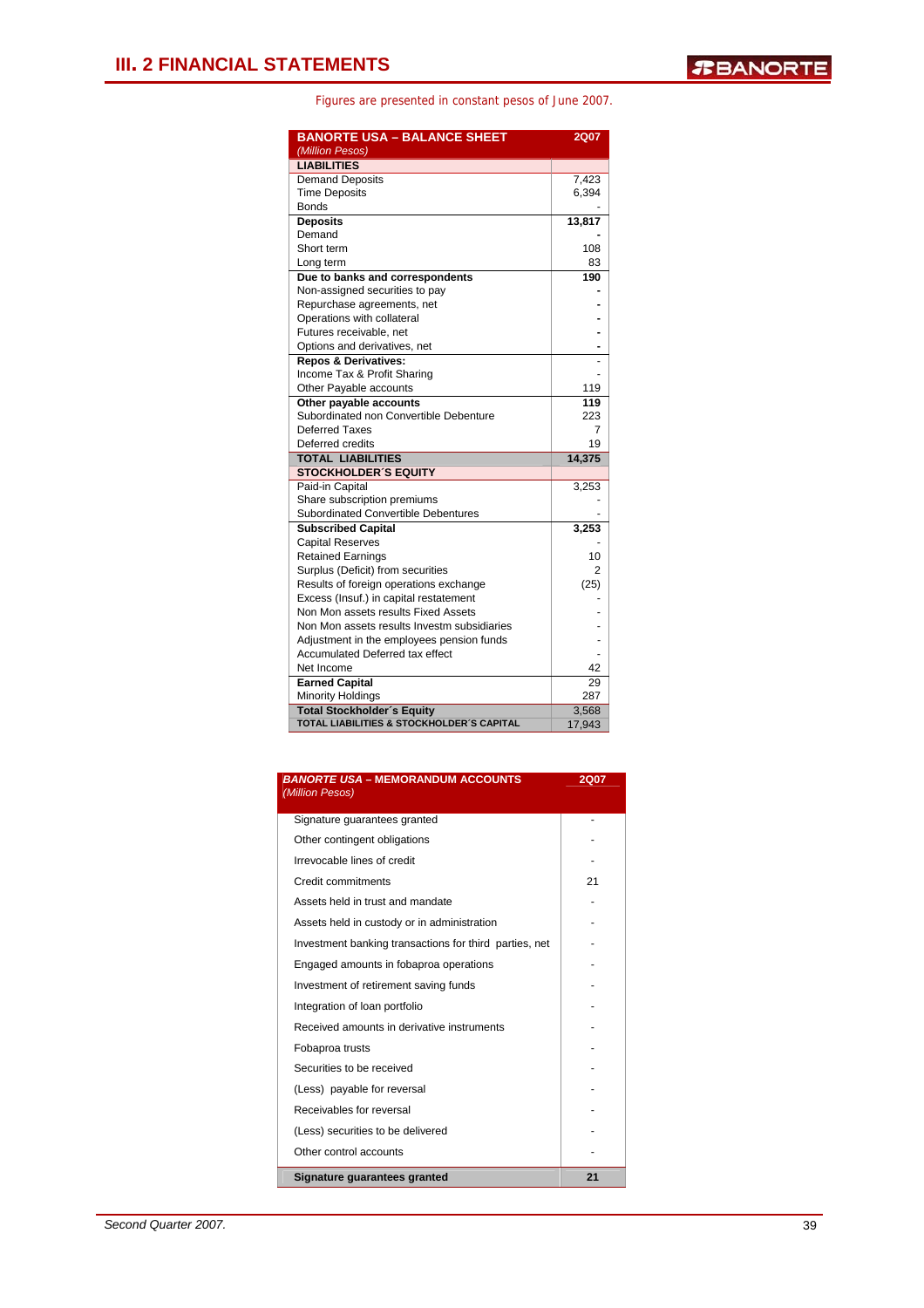# **ACCOUNTING CHANGES AND REGULATIONS**

### • **General provisions applicable to the financial information of the regulating agencies of financial institutions subject to CNByV supervision.**

On April 27, 2005, the CNByV issued general provisions applicable to the financial information of the regulating agencies of financial groups. The purpose is to uniform the type of financial information of the financial groups that the regulating agencies make public in order to make the analysis of their solvency and economic stability easier and serve as a basis for informed decision-making. GFNorte´s Financial Statements can be found in GFNorte´s website at www.banorte.com/informacion\_financiera

### • **Provisions for implementation of the new Basel Capital Agreement.**

Last October 3th, 2005, the CNBV (Mexico's National Banking and Securities Commission) published the agreement signed by financial authorities and the Mexican Association of Banks for implementation of the new Capital Agreement, which contains the standards and principles known as Basel II . The agreement establishes the principles and guidelines that enable bank capital to better reflect credit, market and operational risks.

#### • **New rules for banking institutions´ capital requirements.**

On December 28, 2005, Secretaria de Hacienda y Credito Publico (SHCP), issued new regulations for capital requirements in which new ranges and higher capital requirements are established. These new regulations came into effect as of January, 2006.

#### • **Changes to accounting criteria.**

In September 2006, the National Banking and Securities Commission (CNBV) issued changes to accounting standard to make them consistent with financial information reporting standards (IFRS) established both in Mexico and internationally, in order to facilitate the comparability of the information that Banking institutions disclose to the authorities, the public and the markets in general. Such changes became effective as of January 1, 2007.

The most relevant changes are listedbelow:

- Companies that are not part of the financial system are included for financial statement consolidation.

- Repossessed assets will be revalued with the adjustment of the UDI (CPI unit of account), which was generating an expense in Repomo as it was considered a monetary asset.

- The fees charged for new loans will be deferred over the life of the loan in the income statement instead of being fully reflected at the time they are originated.

- The loan loss reserves in excess of the amount required by the classification method will be credited against the P&L results of the following quarterly risk rating.

- The recoveries from previously written off loans will be recognized directly in the P&L results.

### • **B-11 Bulletin.**

The investments in collection rights, will recognize their income and amortizations according to established in the B-11 critera of the CNBV, having used some of the three different methods established in this critera for such effect.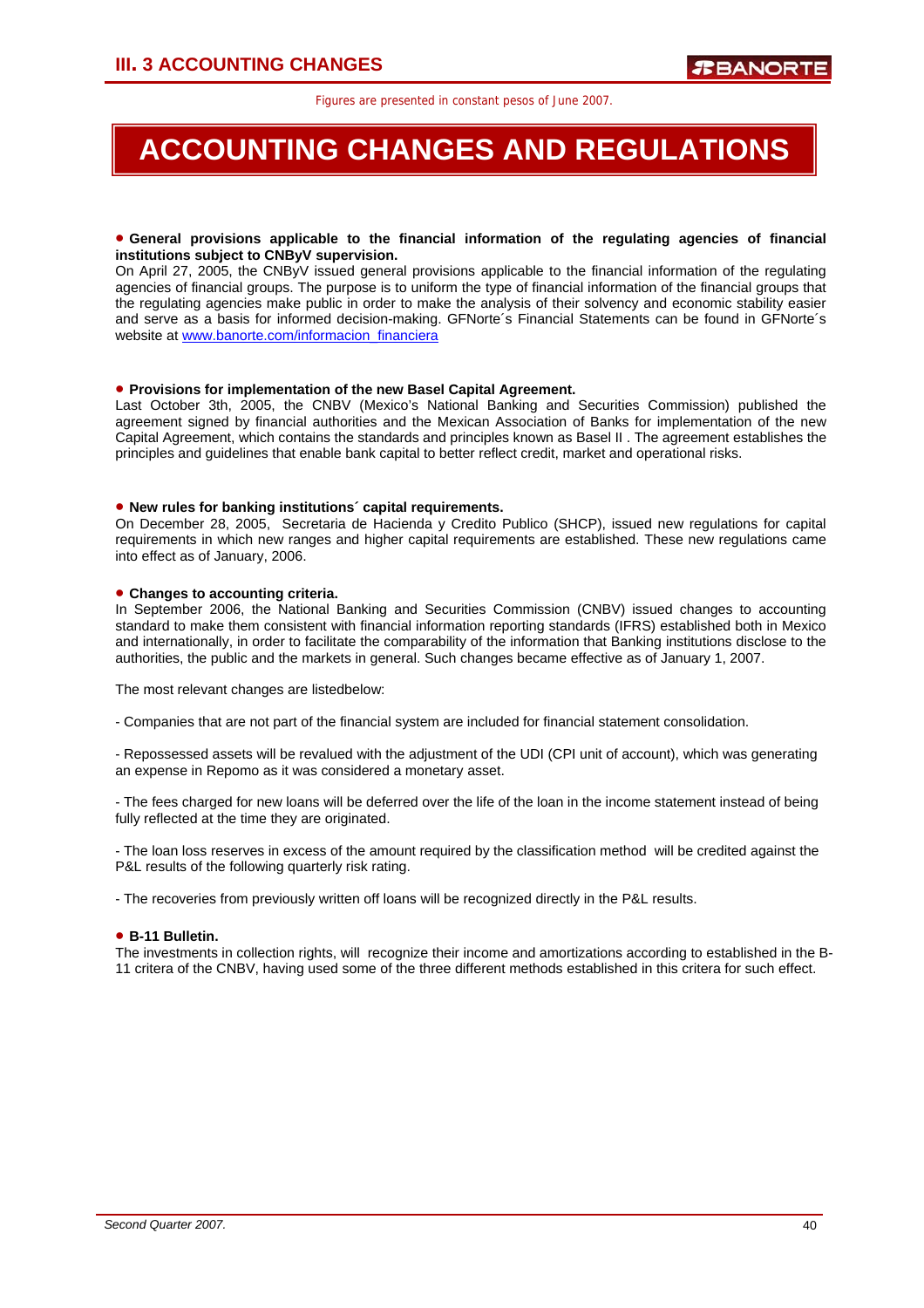# **LOAN PORTFOLIO SALES TO SOLIDA ADMINISTRADORA DE PORTAFOLIOS**

On February, 2003 Banorte sold Ps 1.9 billion (Ps 1.861 billion in Past-due loans & Ps 64 million in Performing loans) of its own portfolio (including interests) to its subsidiary Sólida Administradora de Portafolios, S.A. de C.V. for Ps 378 million. As the transaction was based on the August 2002 figures, the final figure that affected the February balance was Ps 1.856 billion, once considered the collections made since August 2002. Along with the past-due portfolio, Ps 1.577 billion in associated loan reserves were cancelled.

As instructed by the CNBV, we show the integration of the loan portfolio sold in 1Q03 by Banorte to its subsidiary Sólida Administradora de Portafolios, S.A. de C.V. The Purpose of this sale was to concentrate the portfolio in this specialized recovery unit as it had been managing the collections of this loans since before. This was a one time operation and is not a recurrent procedure to transfer loans to Sólida.

|                             |        | <b>Local Currency (2)</b> |                          |                          | <b>Foreign Currency (USD)(3)</b> |                          |        | <b>Total</b>   |               |
|-----------------------------|--------|---------------------------|--------------------------|--------------------------|----------------------------------|--------------------------|--------|----------------|---------------|
| (Millions of Nominal Pesos) | Aug'02 | <b>Mar</b> "07            | <b>Jun'07</b>            | Aug'02                   | <b>Mar</b> "07                   | Jun'07                   | Aug'02 | <b>Mar</b> "07 | <b>Jun'07</b> |
| <b>Performing Loans</b>     |        |                           |                          |                          |                                  |                          |        |                |               |
| Commercial                  | 5      |                           |                          | 5                        |                                  |                          |        |                |               |
| Consumer                    |        | ۰                         | $\overline{\phantom{a}}$ | $\overline{\phantom{a}}$ | $\overline{a}$                   | ٠                        |        |                |               |
| Mortgage                    | 54     | 90                        | 81                       |                          | ٠                                | ٠                        | 54     | 90             | 81            |
| Total                       | 59     | 90                        | 81                       | 5                        | ۰                                | ۰                        | 64     | 90             | 81            |
| <b>Non Performing Loans</b> |        |                           |                          |                          |                                  |                          |        |                |               |
| Commercial                  | 405    | 388                       | 385                      | 293                      | 128                              | 126                      | 698    | 516            | 511           |
| Consumer                    | 81     | 73                        | 73                       | $\overline{\phantom{0}}$ | $\overline{\phantom{a}}$         | $\overline{\phantom{a}}$ | 81     | 73             | 73            |
| Mortgage                    | 1,112  | 490                       | 485                      |                          | $\overline{\phantom{a}}$         | $\overline{\phantom{a}}$ | 1,112  | 490            | 485           |
| <b>Total</b>                | 1,598  | 951                       | 943                      | 293                      | 128                              | 126                      | 1,891  | 1,079          | 1,069         |
| <b>TOTAL LOANS</b>          | 1,657  | 1,041                     | 1,024                    | 298                      | 128                              | 126                      | 1,955  | 1,169          | 1,150         |
| Loan Loss Reserves (1)      |        |                           |                          |                          |                                  |                          |        |                |               |
| Commercial                  | 326    | 371                       | 368                      | 246                      | 123                              | 120                      | 572    | 494            | 488           |
| Consumer                    | 77     | 73                        | 73                       |                          |                                  | ۰                        | 77     | 73             | 73            |
| Mortgage                    | 669    | 459                       | 454                      |                          |                                  | ۰                        | 669    | 459            | 454           |
| <b>Total</b>                | 1,072  | 903                       | 895                      | 246                      | 123                              | 120                      | 1,318  | 1,026          | 1,015         |

(1) Reserve requirements using the same classification method used for the bank.<br>(2) Includes UDIS.<br>(3) The dollar portfolio and reserves are re-expressed in pesos.<br>Note 1. There was a Reserve deficit of Ps 83 million as o

In 2Q07 the Loan portfolio showed changes due to: collections for Ps 12 million, re-structures for Ps 2 million, repossessed assets for Ps 0.4 millons and Ps 20 million in charge-offs and discounts. In the Loan loss provisions there were charge-offs and discounts for Ps 2 million and repossessed assets for Ps 5 million. There were transfers from performing loans to past due loans for Ps 9 million and transfers from past due loans to performing loans for Ps 3 million.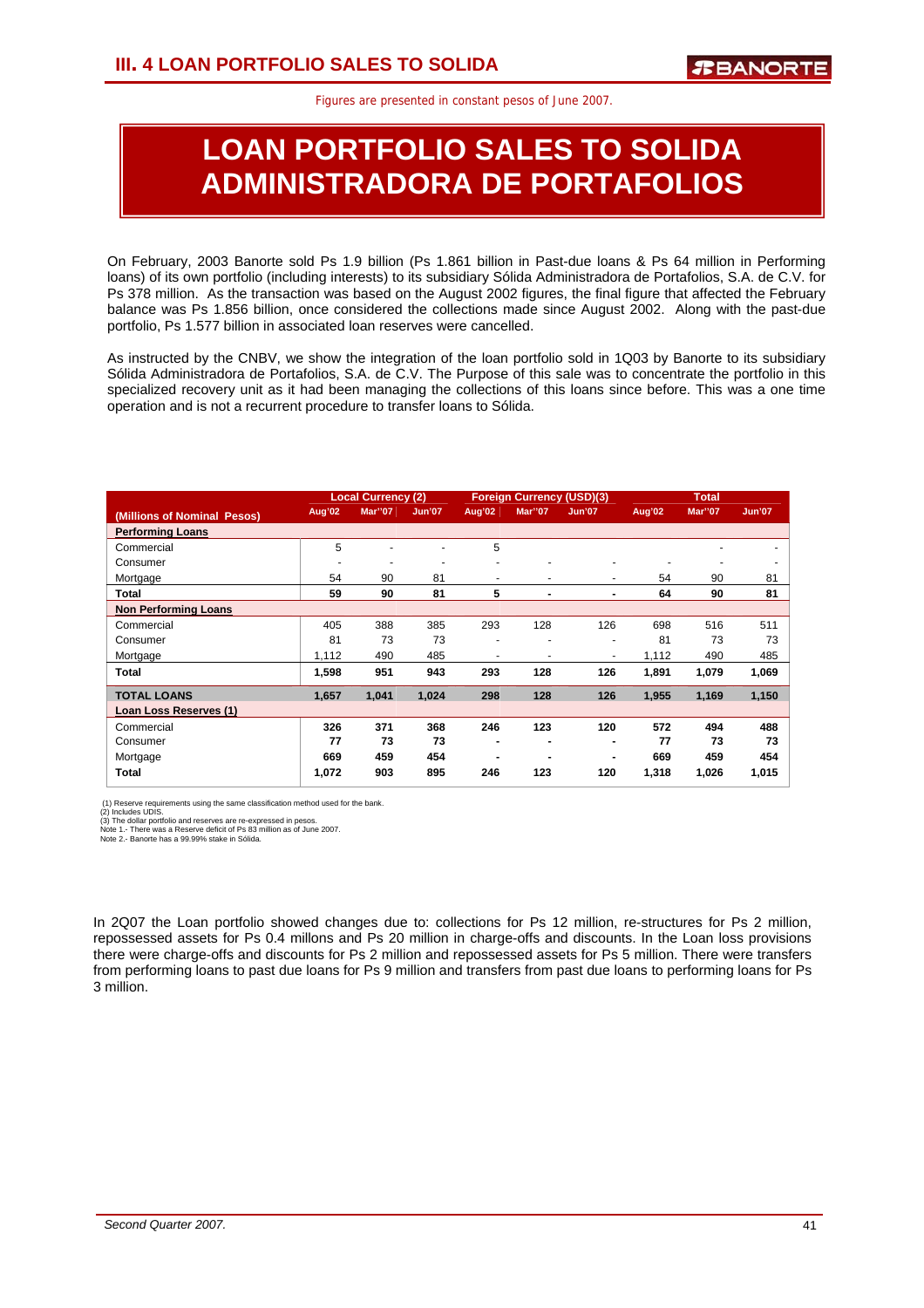### **III. 4 LOAN PORTFOLIO SALES TO SOLIDA**

*R***BANORTE** 

|                             |                | Local Currency (1) | Foreign Currency (USD)(2) |                |                | <b>Total</b>   |
|-----------------------------|----------------|--------------------|---------------------------|----------------|----------------|----------------|
| (Millions of Nominal Pesos) | Dec'06         | <b>Jun'07</b>      | <b>Dec'06</b>             | <b>Jun'07</b>  | <b>Dec'06</b>  | <b>Jun'07</b>  |
| <b>Performing Loans</b>     |                |                    |                           |                |                |                |
| Commercial                  | 75,832         | 82,112             | 12,855                    | 14,136         | 88,687         | 96,248         |
| Consumer                    | 21,935         | 23,671             | Ĭ.                        | $\overline{a}$ | 21,935         | 23,671         |
| Mortgage                    | 28,761         | 30,819             |                           | ä,             | 28,761         | 30,819         |
| Fobaproa / IPAB             | $\blacksquare$ | $\blacksquare$     | $\overline{\phantom{a}}$  | $\blacksquare$ | $\blacksquare$ | $\blacksquare$ |
| <b>Performing Loans</b>     | 126,528        | 136,602            | 12,855                    | 14,136         | 139,383        | 150,738        |
|                             |                |                    |                           |                |                |                |
| <b>Non Performing Loans</b> |                |                    |                           |                |                |                |
| Commercial                  | 974            | 1,022              | 167                       | 160            | 1,141          | 1,182          |
| Consumer                    | 775            | 932                | ä,                        | ۰              | 775            | 932            |
| Mortgage                    | 1,204          | 1,258              | $\overline{a}$            | $\blacksquare$ | 1,204          | 1,258          |
| <b>Non Performing Loans</b> | 2,953          | 3,212              | 167                       | 160            | 3,120          | 3,372          |
|                             |                |                    |                           |                |                |                |
| <b>TOTAL LOANS</b>          | 129,481        | 139,814            | 13,022                    | 14,296         | 142,503        | 154,110        |
|                             |                |                    |                           |                |                |                |
| <b>Loan Loss Reserves</b>   | 3,794          | 3,986              | 280                       | 259            | 4,074          | 4,245          |
| Net Loan Portfolio          | 125,687        | 135,828            | 12,742                    | 14,037         | 138,429        | 149,865        |
| <b>Loan Loss Reserves</b>   |                |                    |                           |                | 130.58%        | 125,.89%       |
| % Past Due Loans            |                |                    |                           |                | 2.2%           | 2.2%           |

Figures are presented in constant pesos of June 2007.

(1) Includes UDIS. (2) The dollar portfolio and reserves are re-expressed in pesos.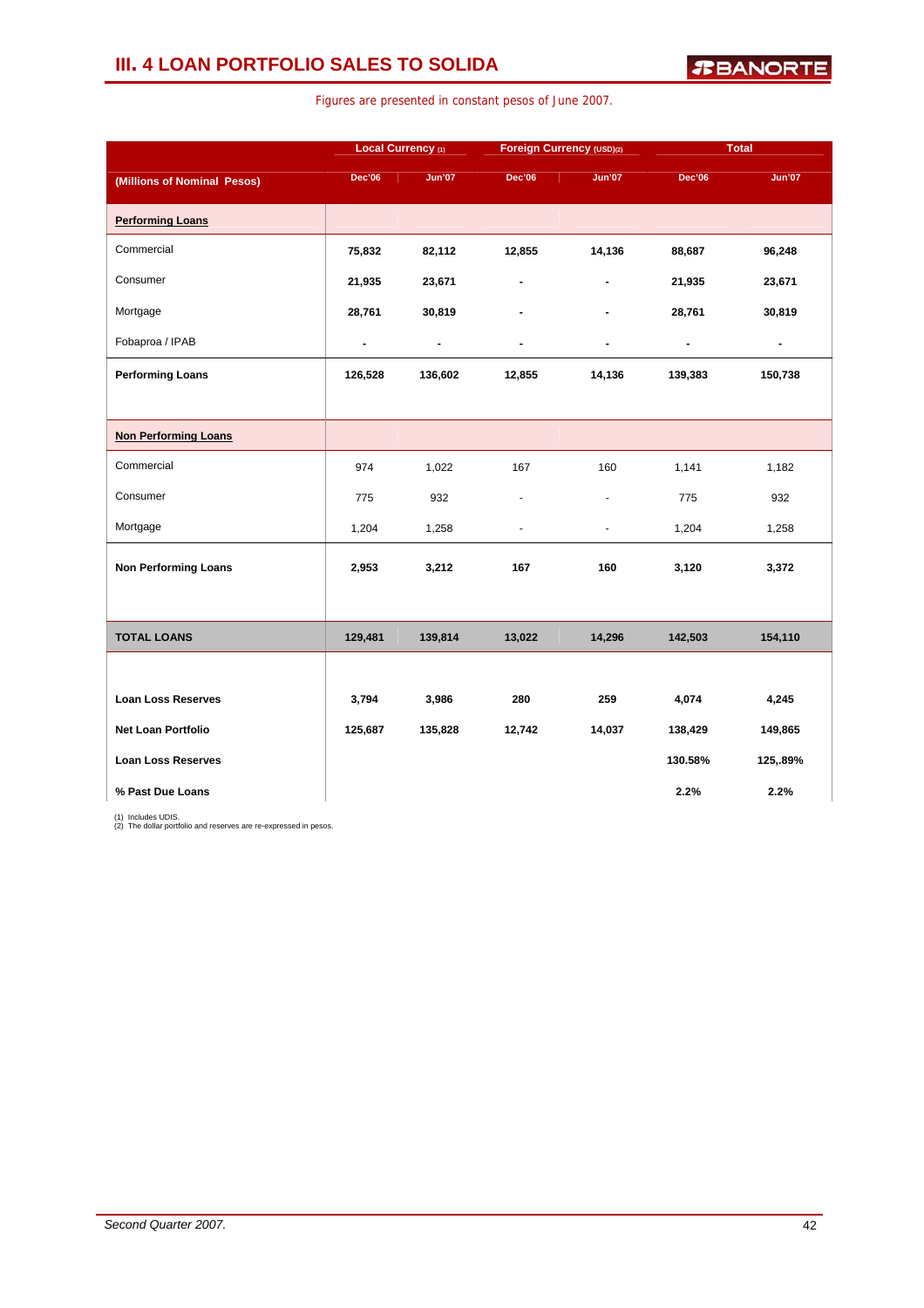### **NOTES TO FINANCIAL STATEMENTS**

### **FINANCIAL INSTRUMENTS AND VALUATION EFFECTS 2Q07**

| (Million Pesos)                     |                             |                          |                     |                                         |
|-------------------------------------|-----------------------------|--------------------------|---------------------|-----------------------------------------|
| <b>NEGOTIABLE INSTRUMENTS</b>       | <b>BOOK</b><br><b>VALUE</b> | <b>INTEREST</b>          | <b>MARKET VALUE</b> | <b>UNREALIZED</b><br><b>GAIN (LOSS)</b> |
| <b>Goverment Securities</b>         | 667                         | $\overline{a}$           | 669                 | $\overline{2}$                          |
| <b>Banking Securities</b>           | 5,441                       | 10                       | 5,463               | 12                                      |
| Private                             | 179                         | 3                        | 208                 | 26                                      |
| Banks paper                         | ٠                           |                          |                     |                                         |
| <b>Treasury Bonds</b>               |                             |                          |                     |                                         |
| <b>UMS</b>                          | $\overline{\phantom{a}}$    |                          |                     | ٠                                       |
| <b>Commercial Paper</b>             | 154                         |                          | 144                 | (10)                                    |
| Shares listed in the SIC            | 1                           |                          | 1                   |                                         |
| Guarantee (collateral) for futures  | $\overline{2}$              |                          | 2                   |                                         |
| <b>Mutual Funds</b>                 | 21                          |                          | 33                  | 12                                      |
| Swap of Coverage purposes           | $\blacksquare$              |                          |                     |                                         |
| <b>Total</b>                        | 6.465                       | 14                       | 6,520               | 41                                      |
| <b>SECURITIES HELD FOR SALE</b>     |                             |                          |                     |                                         |
| <b>Goverment Securities</b>         | 3,954                       | 16                       | 3,859               | (110)                                   |
| Mexican Government Securities (UMS) | 519                         | 13                       | 530                 | (3)                                     |
| <b>Treasury Bonds</b>               | (1)                         | 1                        | 2                   | $\overline{2}$                          |
| Bonds public company                | 19                          |                          | 71                  | 52                                      |
| Eurobonds                           | 2                           |                          | 2                   |                                         |
| Banks paper                         |                             |                          |                     |                                         |
| Structured note                     |                             |                          |                     | $\blacksquare$                          |
| <b>PEMEX</b>                        | 3,441                       | 45                       | 3,462               | (24)                                    |
| Subordinate securities              | 21                          |                          | 335                 | 315                                     |
| Swap of Coverage purposes           |                             | $\overline{\phantom{a}}$ | $\blacksquare$      | ٠                                       |
| <b>Total</b>                        | 7,955                       | 75                       | 8,261               | 231                                     |
| <b>SECURITIES HELD TO MATURITY</b>  |                             |                          |                     |                                         |
| <b>Special Cetes</b>                | 628                         | $\overline{7}$           | 635                 | $\overline{a}$                          |
| <b>Trust Bonds</b>                  | $\sim$                      |                          |                     |                                         |
| <b>Fiduciary Rights</b>             | 34                          |                          | 8                   | (25)                                    |
| <b>Bonds</b>                        | $\blacksquare$              |                          |                     |                                         |
| Mexican Government Securities (UMS) | $\ddot{\phantom{1}}$        |                          |                     |                                         |
| Government securities               | 10                          |                          | 11                  |                                         |
| PEMEX (dlls)                        | $\blacksquare$              |                          |                     |                                         |
| <b>Bonos Strip</b>                  | 23                          |                          | 23                  |                                         |
| Subordinate securities              | 80                          | $\overline{a}$           | 80                  |                                         |
| <b>Total</b>                        | 775                         | 7                        | 757                 | (25)                                    |
| <b>TOTAL</b>                        | 15,195                      | 95                       | 15,537              | 247                                     |

| <b>ASSIGNED VALUES FOR SETTLEMENT 2Q07</b><br>(Million Pesos) |                             |                 |                     |                                         |
|---------------------------------------------------------------|-----------------------------|-----------------|---------------------|-----------------------------------------|
| <b>ASSIGNED VALUES FOR SETTLEMENT</b>                         | <b>BOOK</b><br><b>VALUE</b> | <b>INTEREST</b> | <b>MARKET VALUE</b> | <b>UNREALIZED</b><br><b>GAIN (LOSS)</b> |
| Government securities                                         | 2,912                       | 8               | 2,901               | 3                                       |
| <b>Banking securities</b>                                     |                             |                 |                     |                                         |
| Private                                                       |                             |                 |                     |                                         |
| Banks paper                                                   |                             |                 |                     |                                         |
| <b>Treasury Bonds</b>                                         |                             |                 |                     |                                         |
| <b>UMS</b>                                                    |                             |                 |                     |                                         |
| <b>Commercial Paper</b>                                       |                             |                 |                     |                                         |
| Shares listed in the SIC                                      |                             |                 |                     |                                         |
| Guarantee (collateral) for futures                            |                             |                 |                     |                                         |
| <b>Mutual Funds</b>                                           |                             |                 |                     |                                         |
| Swap of Coverage Purposes                                     |                             |                 |                     |                                         |
| <b>Total</b>                                                  | 2.912                       | 8               | 2,901               | 3                                       |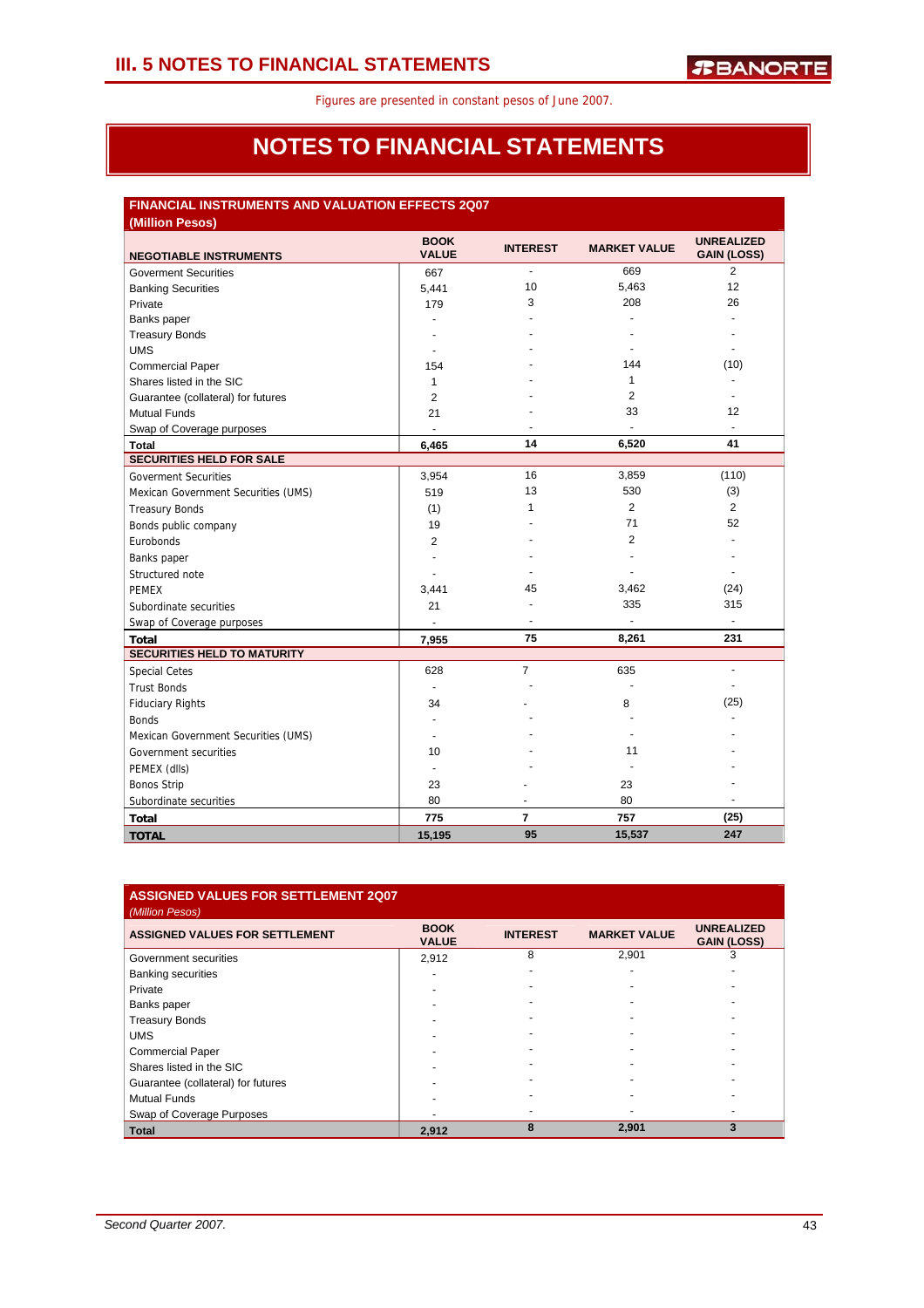### **III. 5 NOTES TO FINANCIAL STATEMENTS**

*T***BANORTE** 

| <b>REPURCHASE AGREEMENT OPERATIONS 2Q07</b><br>(Million Pesos) |                                                                |                                             |                                  |                                |                                    |  |
|----------------------------------------------------------------|----------------------------------------------------------------|---------------------------------------------|----------------------------------|--------------------------------|------------------------------------|--|
| <b>FINANCIAL STATEMENT</b>                                     |                                                                |                                             |                                  |                                |                                    |  |
| <b>SALES</b>                                                   | <b>INDIVIDUAL</b><br><b>COMPENSATION</b>                       |                                             |                                  |                                |                                    |  |
|                                                                | <b>RECEIVABLES ON</b><br><b>REPURCHASE</b><br><b>AGREEMENT</b> | <b>SECURITIES TO</b><br><b>BE DELIVERED</b> | <b>GLOBAL</b><br><b>POSITION</b> | <b>ASSET</b><br><b>BALANCE</b> | <b>LIABILITY</b><br><b>BALANCE</b> |  |
| <b>Goverment Securities</b>                                    | 195.742                                                        | 196,043                                     | (301)                            | 46                             | 346                                |  |
| <b>Banking Securities</b>                                      | 17.962                                                         | 17,945                                      | 17                               | 27                             | 10                                 |  |
| <b>Private Securities</b>                                      | 16.027                                                         | 16.036                                      | (9)                              | 6                              | 15                                 |  |
| <b>Total</b>                                                   | 229,731                                                        | 230,024                                     | (293)                            | 78                             | 371                                |  |

|                                        |                                                                |                                             |                                  |                                | <b>FINANCIAL STATEMENT</b>               |
|----------------------------------------|----------------------------------------------------------------|---------------------------------------------|----------------------------------|--------------------------------|------------------------------------------|
| <b>MARKET VALUE</b><br><b>PURCHASE</b> |                                                                |                                             |                                  |                                | <b>INDIVIDUAL</b><br><b>COMPENSATION</b> |
|                                        | <b>RECEIVABLES ON</b><br><b>REPURCHASE</b><br><b>AGREEMENT</b> | <b>SECURITIES TO</b><br><b>BE DELIVERED</b> | <b>GLOBAL</b><br><b>POSITION</b> | <b>ASSET</b><br><b>BALANCE</b> | <b>LIABILITY</b><br><b>BALANCE</b>       |
| <b>Goverment Securities</b>            | 27,592                                                         | 27,563                                      | (30)                             | 40                             | 10                                       |
| <b>Banking Securities</b>              | 1.924                                                          | 1,922                                       | (2)                              | $\overline{2}$                 | ٠                                        |
| <b>Private Securities</b>              | 5,401                                                          | 5.394                                       | (7)                              | 10                             | 3                                        |
| <b>Total</b>                           | 34,917                                                         | 34,878                                      | (39)                             | 53                             | 14                                       |
|                                        |                                                                |                                             | Balance                          | 130                            | 384                                      |

|                                                           | <b>DERIVATIVE FINANCIAL INSTRUMENTS OPERATIONS 2Q07</b><br>(Million Pesos) |                   |                |  |  |  |
|-----------------------------------------------------------|----------------------------------------------------------------------------|-------------------|----------------|--|--|--|
| <b>INSTRUMENT</b>                                         | <b>TO RECEIVE</b>                                                          | <b>TO DELIVER</b> | <b>NET</b>     |  |  |  |
| <b>FORWARDS</b>                                           |                                                                            |                   |                |  |  |  |
| Over INPC                                                 | $\overline{a}$                                                             |                   |                |  |  |  |
| forward contract with foreign currencies                  |                                                                            |                   |                |  |  |  |
| <b>Market Value</b>                                       |                                                                            |                   |                |  |  |  |
| <b>Agreed Price</b>                                       | 1,084                                                                      | 1,590             | 2,673          |  |  |  |
| Coverage                                                  | 1,101                                                                      | 1,576             | 2,677          |  |  |  |
| <b>Market Value</b>                                       |                                                                            |                   |                |  |  |  |
| <b>Agreed Price</b>                                       | 2,832                                                                      |                   | 2,832          |  |  |  |
| <b>SWAPS</b>                                              | 2,796                                                                      |                   | 2,796          |  |  |  |
| Capital                                                   |                                                                            |                   |                |  |  |  |
| Interest rate                                             |                                                                            |                   |                |  |  |  |
| Valuation                                                 | 18,015                                                                     | (18,037)          | (22)           |  |  |  |
|                                                           | 527                                                                        | (523)             | $\overline{4}$ |  |  |  |
| Coverage                                                  | 20,749                                                                     | (20, 636)         | 112            |  |  |  |
| Capital                                                   | 39,291                                                                     | (39, 196)         | 94             |  |  |  |
| Interest rate                                             |                                                                            |                   |                |  |  |  |
| Valuation                                                 | 13,066                                                                     | (13,520)          | (454)          |  |  |  |
|                                                           | 204                                                                        | (115)             | 89             |  |  |  |
| <b>OPTIONS WITH FOREIGN CURRENCIES</b>                    | 2,149                                                                      | (2,714)           | (565)          |  |  |  |
| <b>Actives</b>                                            | 15,419                                                                     | (16, 349)         | (931)          |  |  |  |
| Swaptions                                                 |                                                                            |                   |                |  |  |  |
| <b>Rate Options</b>                                       |                                                                            |                   |                |  |  |  |
| Index Options (ipc)                                       | 8                                                                          | (4)               | 3              |  |  |  |
|                                                           | 755                                                                        | (624)             | 131            |  |  |  |
| <b>Passives</b>                                           | 23                                                                         | (23)              | $\mathbf{1}$   |  |  |  |
| Swaptions                                                 | 786                                                                        | (651)             | 135            |  |  |  |
| <b>Currency Options</b>                                   |                                                                            |                   |                |  |  |  |
| Rate Options                                              | (12)                                                                       | 7                 | (5)            |  |  |  |
| Index Oprions (ipc)                                       | ÷                                                                          |                   | ÷,             |  |  |  |
|                                                           | (647)                                                                      | 631               | (17)           |  |  |  |
| <b>Debt Balance</b>                                       | (659)                                                                      | (638)             | (22)           |  |  |  |
| <b>Creditor Balance</b>                                   |                                                                            |                   |                |  |  |  |
| <b>FORWARDS</b>                                           | 29                                                                         | (29)              |                |  |  |  |
| Over INPC                                                 | $\blacksquare$                                                             | ٠                 | $\blacksquare$ |  |  |  |
| <b>FORWARD CONTRACT WITH FOREIGN</b><br><b>CURRENCIES</b> | 64                                                                         | (47)              | 17             |  |  |  |
| Market Value                                              |                                                                            |                   |                |  |  |  |
| <b>Agreed Price</b>                                       | 93                                                                         | (76)              | 17             |  |  |  |
| Coverage                                                  |                                                                            |                   | 282            |  |  |  |
| <b>Market Value</b>                                       |                                                                            |                   | (956)          |  |  |  |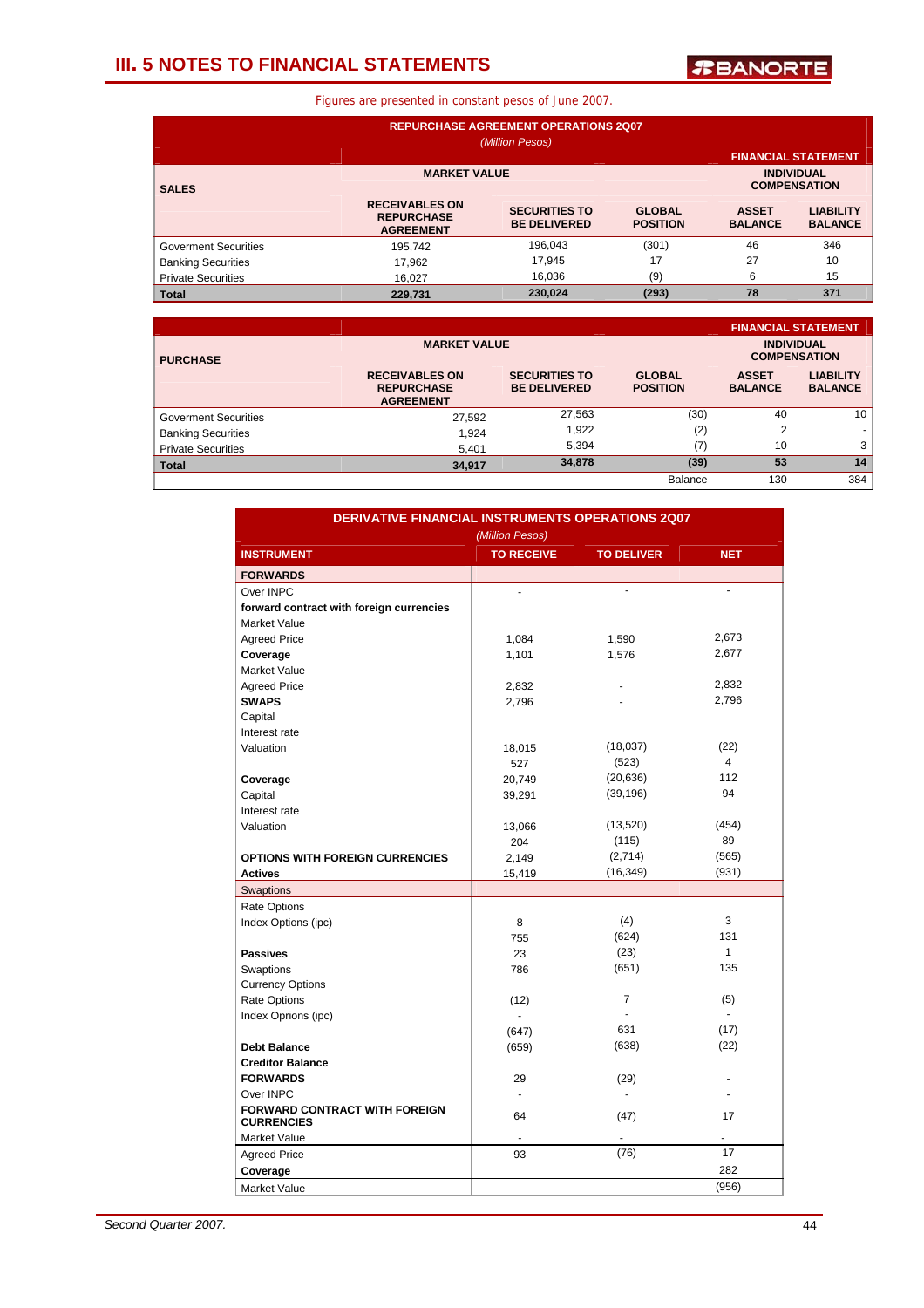| NOTIONAL PRINCIPAL AMOUNT IN DERIVATIVE OPERATIONS 2Q07 |              |                                  |                 |                 |  |  |
|---------------------------------------------------------|--------------|----------------------------------|-----------------|-----------------|--|--|
|                                                         |              | (Millones de Pesos)              |                 |                 |  |  |
| <b>PRODUCT</b>                                          | <b>KIND</b>  | <b>UNDERLYING</b>                | <b>CURRENCY</b> | <b>POSITION</b> |  |  |
| <b>Forwards of Foreign Currency</b>                     | Purchases    | <b>Exchange Rate</b><br>(Dollar) | <b>MXN</b>      | 1,122           |  |  |
| <b>Forwards of Foreign Currency</b>                     | <b>Sells</b> | Exchange Rate<br>(Dollar)        | <b>MXN</b>      | 4,465           |  |  |
|                                                         |              |                                  |                 | 5,587           |  |  |
| <b>Options with Foreign Currency</b>                    | Purchases    | <b>Exchange Rate</b><br>(Dollar) | <b>MXN</b>      | ٠               |  |  |
| <b>Options with Foreign Currency</b>                    | <b>Sells</b> | Exchange Rate<br>(Dollar)        | <b>MXN</b>      | 4               |  |  |
|                                                         |              |                                  |                 | $\overline{4}$  |  |  |
| <b>Rate Options</b>                                     | Purchases    | <b>TIIE</b>                      | <b>MXN</b>      | 1,799,400       |  |  |
| <b>Rate Options</b>                                     | <b>Sells</b> | <b>TIIE</b>                      | <b>MXN</b>      | 1,773,406       |  |  |
|                                                         |              |                                  |                 | 3,572,806       |  |  |
| <b>Swaps with Rate</b>                                  | USLI/IRS     | <b>TIIE</b>                      | <b>MXN</b>      | 17,800          |  |  |
| <b>Swaps with Rate</b>                                  | TIIE/IRS     | <b>TIIE</b>                      | <b>MXN</b>      | 1,425           |  |  |
|                                                         |              |                                  |                 | 19,225          |  |  |
| <b>Swaps with Rate</b>                                  | USLI/IRS     | <b>LIBOR</b>                     | <b>MXN</b>      | 162             |  |  |
| <b>Swaps with Rate</b>                                  | TIIE/IRS     | <b>TIIE</b>                      | <b>MXN</b>      | 87,710          |  |  |
|                                                         |              |                                  |                 | 87,872          |  |  |
| <b>Swaps with Rate</b>                                  | CETE-US/CS   | <b>CETE</b>                      | <b>MXN</b>      | 4,642           |  |  |
| <b>Swaps with Foreign Currency</b>                      | TIIE-EU/CS   | <b>TIIE</b>                      | <b>MXN</b>      | 846             |  |  |
| <b>Swaps with Foreign Currency</b>                      | MXP-US/CSF   | <b>FIX/FIX</b>                   | <b>MXN</b>      | 14,403          |  |  |
| <b>Swaps with Foreign Currency</b>                      | TIIE-US/BS   | <b>TIIE/LIBOR</b>                | <b>MXN</b>      | 4,242           |  |  |
| <b>Swaps with Foreign Currency</b>                      | TIIE-US/CS   | <b>TIIE</b>                      | <b>MXN</b>      | 6,939           |  |  |
| <b>Swaps with Foreign Currency</b>                      | IMPL-US/CS   | <b>IMPLICIT</b>                  | <b>MXN</b>      | $\blacksquare$  |  |  |
|                                                         |              |                                  |                 | 31,071          |  |  |
| <b>Forwards in MEXDER</b>                               | Purchases    | <b>TIIE</b>                      | <b>MXN</b>      | 85,561          |  |  |
| <b>Forwards in MEXDER</b>                               | <b>Sells</b> | <b>TIIE</b>                      | <b>MXN</b>      |                 |  |  |
|                                                         |              |                                  |                 | 85,561          |  |  |
| <b>Forwards in MEXDER</b>                               | Purchases    | <b>CETE</b>                      | <b>MXN</b>      | 300             |  |  |
| <b>Forwards in MEXDER</b>                               | <b>Sells</b> | <b>CETE</b>                      | <b>MXN</b>      | $\overline{a}$  |  |  |
|                                                         |              |                                  |                 | 300             |  |  |
| <b>Forwards in MEXDER</b>                               | Purchases    | M10                              | <b>MXN</b>      | $\overline{a}$  |  |  |
| <b>Forwards in MEXDER</b>                               | <b>Sells</b> | M10                              | <b>MXN</b>      | 20              |  |  |
|                                                         |              |                                  |                 | 20              |  |  |

| NON GOVERNMENTAL FINANCIAL INSTRUMENTS ABOVE BY 5% OF NET CAPITAL 2Q07<br>(Million Pesos) |                              |               |                      |  |  |
|-------------------------------------------------------------------------------------------|------------------------------|---------------|----------------------|--|--|
| <b>INDUSTRY</b>                                                                           | <b>INVESTMENT INSTRUMENT</b> | <b>AMOUNT</b> | <b>% NET CAPITAL</b> |  |  |
| <b>BANCOMER</b>                                                                           | Banking Bond                 | 3.640         | 11.5%                |  |  |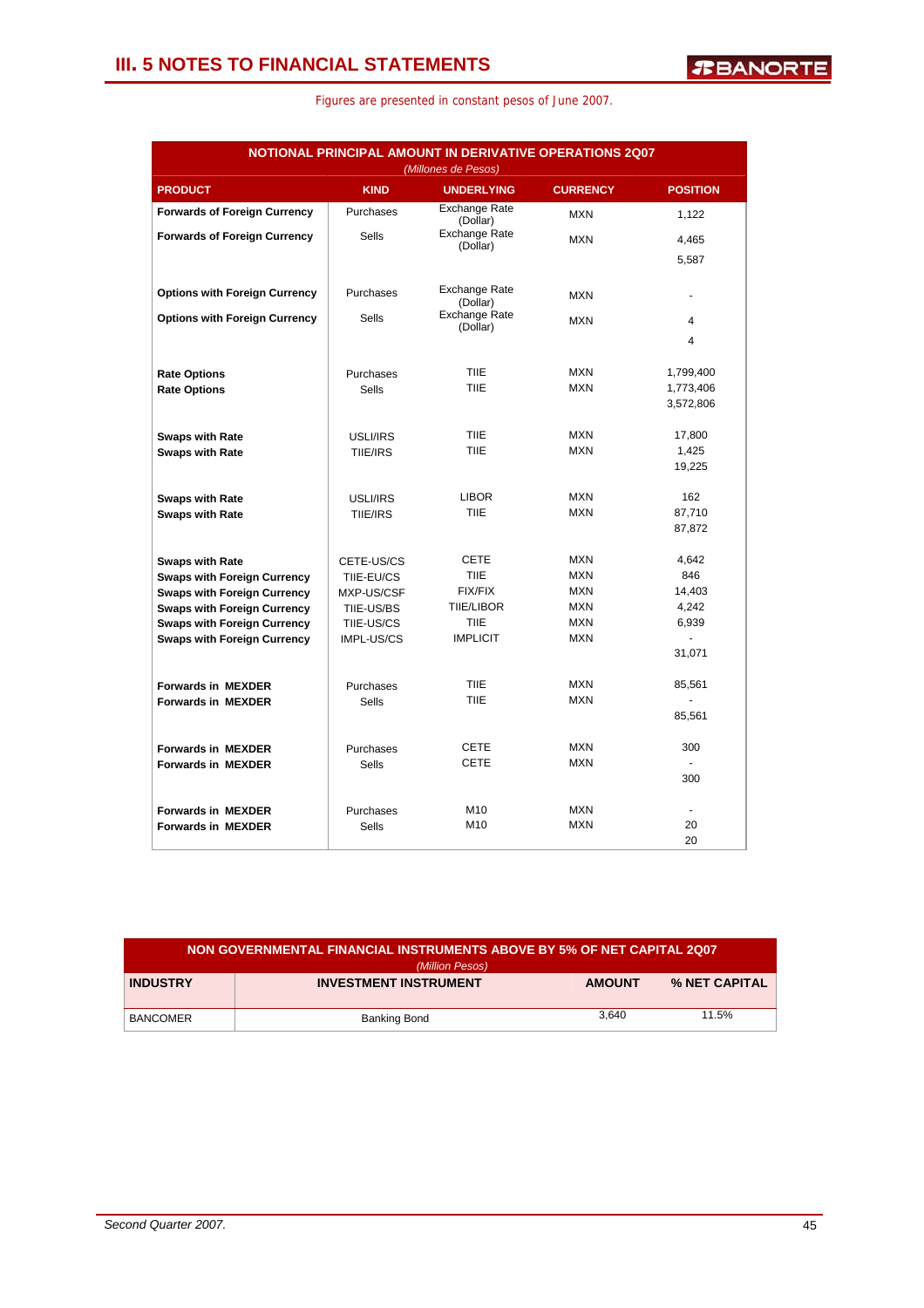| Figures are presented in constant pesos of June 2007. |  |  |  |  |  |  |  |
|-------------------------------------------------------|--|--|--|--|--|--|--|
|-------------------------------------------------------|--|--|--|--|--|--|--|

|                                 |             | <b>LOAN PORTFOLIO</b><br><b>)Million Pesos)</b> |                          |                          |                          |                          |
|---------------------------------|-------------|-------------------------------------------------|--------------------------|--------------------------|--------------------------|--------------------------|
|                                 |             | <b>Local Currency</b>                           | <b>Foreign Currency</b>  |                          | <b>Total</b>             |                          |
|                                 | <b>2Q06</b> | <b>2Q07</b>                                     | <b>2Q06</b>              | <b>2Q07</b>              | <b>2Q06</b>              | <b>2Q07</b>              |
| <b>Performing Loans</b>         |             |                                                 |                          |                          |                          |                          |
| Commercial                      | 54.884      | 63,402                                          | 11,477                   | 23,465                   | 66,361                   | 86,866                   |
| <b>Financial Intermediaries</b> | 1,125       | 4,863                                           | 883                      | 913                      | 2,008                    | 5,776                    |
| Consumer                        | 18,750      | 23,674                                          | $\overline{\phantom{a}}$ | 155                      | 18,750                   | 23,828                   |
| Mortgages                       | 28,737      | 30,738                                          | $\overline{\phantom{a}}$ | 703                      | 28,737                   | 31,441                   |
| <b>Goverment Entities</b>       | 12.870      | 16,346                                          | 526                      | 397                      | 13,397                   | 16,743                   |
| Fobaproa                        | ٠           | $\sim$                                          | $\overline{\phantom{a}}$ | ٠                        | $\blacksquare$           | $\blacksquare$           |
| Total                           | 116,365     | 139,022                                         | 12,887                   | 25,632                   | 129,252                  | 164,655                  |
| <b>Past Due Loans</b>           |             |                                                 |                          |                          |                          |                          |
| Commercial                      | 666         | 772                                             | 81                       | 82                       | 747                      | 855                      |
| <b>Financial Intermediaries</b> | ۰           | $\overline{\phantom{a}}$                        |                          |                          |                          | $\overline{\phantom{a}}$ |
| Consumer                        | 526         | 859                                             |                          | ٠                        | 526                      | 860                      |
| Mortgages                       | 772         | 773                                             |                          | 10                       | 772                      | 783                      |
| <b>Goverment Entities</b>       |             | $\overline{\phantom{a}}$                        | $\overline{\phantom{a}}$ | $\overline{\phantom{a}}$ | $\overline{\phantom{a}}$ | $\overline{\phantom{a}}$ |
| <b>Total</b>                    | 1,964       | 2,404                                           | 81                       | 92                       | 2,045                    | 2,497                    |
| <b>Total Propietary Loans</b>   | 118,329     | 141,426                                         | 12,968                   | 25,725                   | 131,297                  | 167,151                  |

(\*) Includes valued UDIs Note: There is no écheme for Mortgage Earnings.

| <b>COST OF BALANCES OF FINAPE, FOPIME, MORTGAGE UDIS AND MORTGAGE FOVI</b><br><b>LOAN PORTFOLIOS AS OF 2007</b><br><b>)Million Pesos)</b> |                    |                                            |  |  |  |
|-------------------------------------------------------------------------------------------------------------------------------------------|--------------------|--------------------------------------------|--|--|--|
|                                                                                                                                           |                    | <b>TOTAL</b>                               |  |  |  |
|                                                                                                                                           | <b>PERIOD COST</b> | <b>BALANCE OF LOAN</b><br><b>PORTFOLIO</b> |  |  |  |
| <b>FINAPE</b>                                                                                                                             | 0.2                | 0.2                                        |  |  |  |
| <b>FOPYME</b>                                                                                                                             |                    |                                            |  |  |  |
| Mortgage UDIS                                                                                                                             | 20.6               | 38.2                                       |  |  |  |
| Mortgage FOVI                                                                                                                             | 9.8                | 10.0                                       |  |  |  |
|                                                                                                                                           | 30.6               | 48.4                                       |  |  |  |

The quarter ending with a balance of Ps 48.4 million pesos in debtors support programs with a cost of the period of Ps 30.6 million. The 99% of this portfolio are concentrated in Banorte.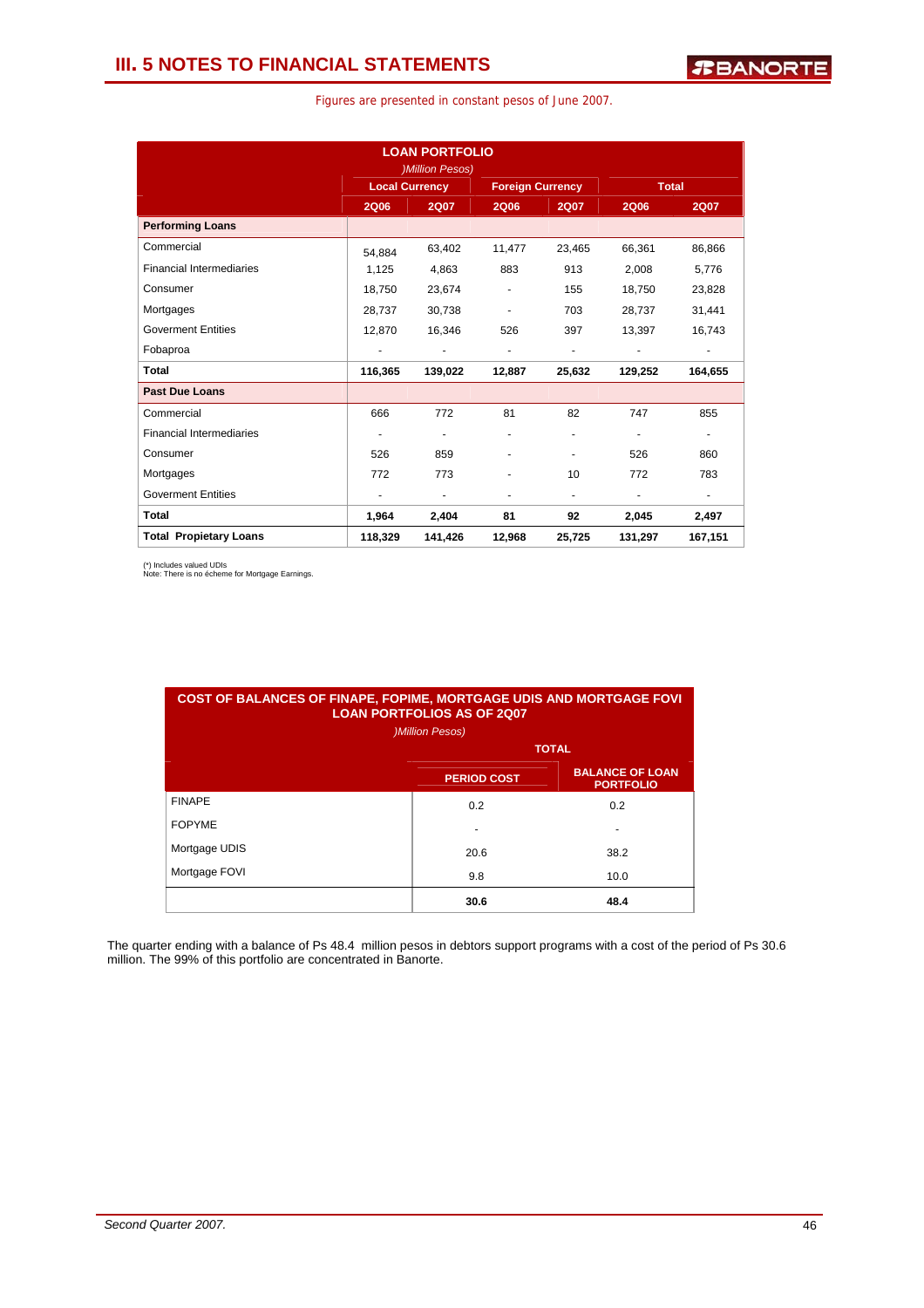### • **Troubled Portfolio**

The National Banking and Securities Commission (CNByV) accepted the Proposal of the Bankers Association of Mexico (ABM), to consider as a Troubled Portfolio the D and E risk grades of the portfolio classification. The following table shows the troubled portfolio.

| (Million Pesos)                          | Total            |
|------------------------------------------|------------------|
| <b>Troubled Portfolio</b><br>Total Loans | 1,599<br>167.151 |
| <b>Troubled Portfolio / Total Loans</b>  | 1.0%             |

| <b>DEFERRED TAXES</b>                                                                           |                   |                                 |            |  |  |
|-------------------------------------------------------------------------------------------------|-------------------|---------------------------------|------------|--|--|
| (Million Pesos)                                                                                 |                   |                                 |            |  |  |
| <b>ASSETS</b>                                                                                   | <b>INCOME TAX</b> | <b>PROFIT</b><br><b>SHARING</b> | <b>NET</b> |  |  |
| Taxes losses pending amortization                                                               | 36                |                                 | 36         |  |  |
| Unrealized loss from Securities held for sale                                                   | 39                |                                 | 39         |  |  |
| Provisions for possible loss in loans                                                           | 34                |                                 | 34         |  |  |
| Deferred compensation                                                                           | 4                 |                                 | 4          |  |  |
| Non deductible provisions and accumulative income                                               | 165               | 57                              | 222        |  |  |
| Excess of accunting value over fiscal value on Reposessed Assets                                | 325               | 65                              | 390        |  |  |
| Diminishable profit sharing                                                                     | 171               |                                 | 171        |  |  |
| Past-due loan reserves                                                                          | 16                |                                 | 16         |  |  |
| Anticipated Income and Expenses                                                                 | 1                 |                                 | 1          |  |  |
| <b>Installation expenses</b>                                                                    | 8                 |                                 | 8          |  |  |
| Tax on Assets to recover                                                                        | 2                 |                                 | 2          |  |  |
| <b>Total Assets</b>                                                                             | 801               | 122                             | 923        |  |  |
| <b>LIABILITIES</b>                                                                              |                   |                                 |            |  |  |
| Accrued interest and inflationary component of Fixed Assets,<br>Foreclosed, Intangible & Others | (204)             | $\blacksquare$                  | (204)      |  |  |
| Loan Portfolio Acquisitions                                                                     | (609)             | (88)                            | (697)      |  |  |
| Capitalizable projects                                                                          | (4)               | (2)                             | (6)        |  |  |
| Income tax to pay on UDIS Trust funds                                                           | (36)              |                                 | (36)       |  |  |
| Book value depreciation                                                                         | (31)              |                                 | (31)       |  |  |
| Dividends Federal Home Ioon Bank                                                                | (4)               |                                 | (4)        |  |  |
| Intangibles amortizations                                                                       | (49)              |                                 | (49)       |  |  |
| Expenses paid in advance                                                                        | (3)               |                                 | (3)        |  |  |
| Effects of other accounts                                                                       | (2)               | (1)                             | (2)        |  |  |
| Effects of other accounts                                                                       | (2)               | (4)                             | (6)        |  |  |
| Sale Cost Revers                                                                                | (13)              |                                 | (13)       |  |  |
| Organization and Recording Expenses & Installation Expenses                                     | (15)              |                                 | (15)       |  |  |
| Unrealized capital gain from investments in siefore                                             | (43)              |                                 | (43)       |  |  |
| Trust Revenue "Meseta"                                                                          | (56)              |                                 | (56)       |  |  |
| <b>Total liabilities</b>                                                                        | (1,069)           | (94)                            | (1, 163)   |  |  |
| <b>Assets (Liabilities) Accumulated Net</b>                                                     | (268)             | 28                              | (240)      |  |  |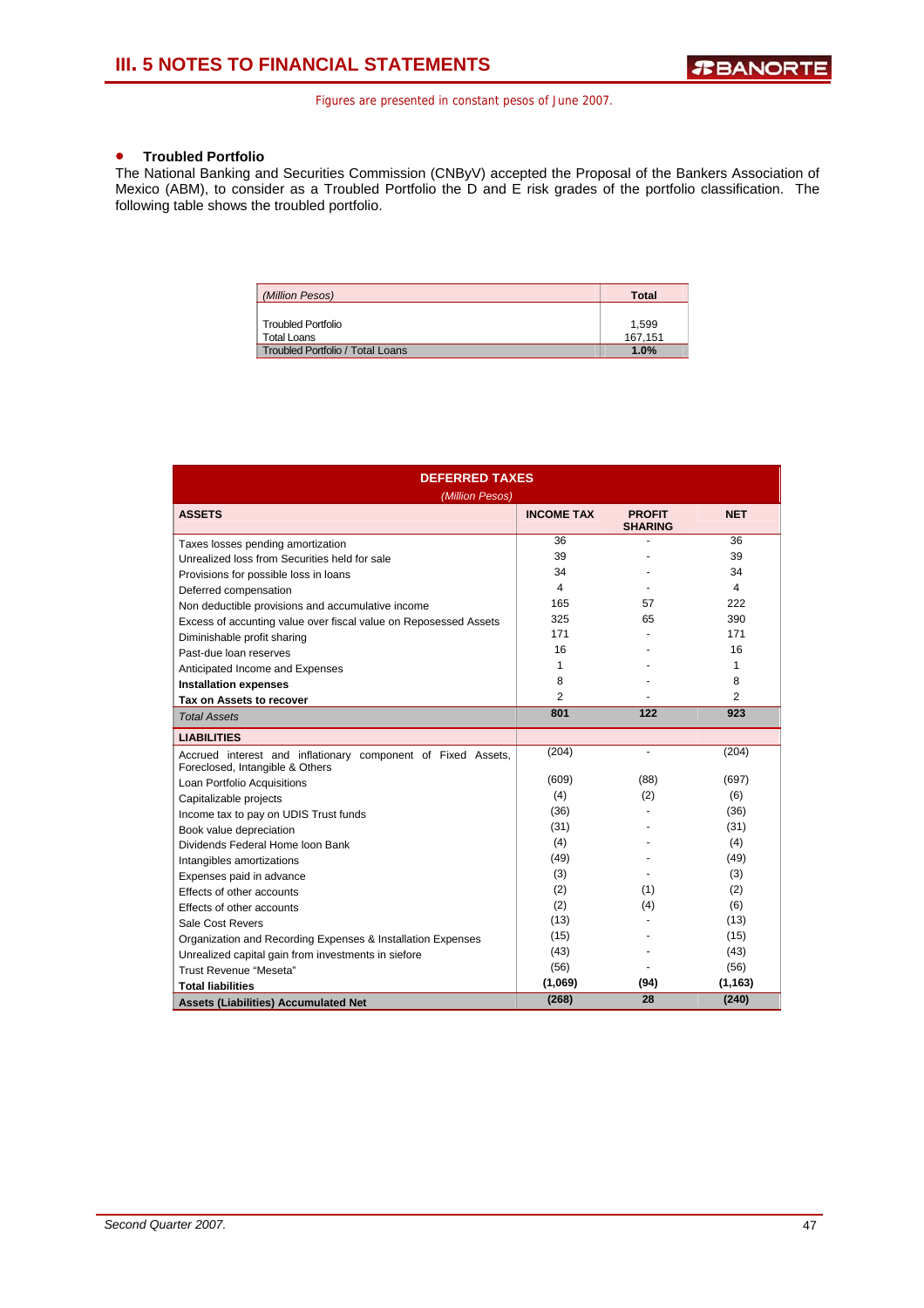### **III. 5 NOTES TO FINANCIAL STATEMENTS**

| <b>LONG TERM DEBT AS OF 2007</b><br>(Million Pesos) |                            |                                |                          |                                                                      |             |                                |                 |                                   |
|-----------------------------------------------------|----------------------------|--------------------------------|--------------------------|----------------------------------------------------------------------|-------------|--------------------------------|-----------------|-----------------------------------|
| <b>TYPE OF DEBT</b>                                 | <b>CURR</b><br><b>ENCY</b> | <b>DATE OF</b><br><b>ISSUE</b> | <b>AMOUNT</b><br>(Pesos) | <b>ORIGINAL</b><br><b>AMOUNT</b><br>(Million<br>Ps, Dils or<br>UDIS) | <b>TERM</b> | <b>INTEREST</b><br><b>RATE</b> | <b>MATURITY</b> | <b>INTEREST</b><br><b>PAYMENT</b> |
| CD's- Banorte U01001                                | <b>UDIS</b>                | $11 - Jan-01$                  | 344                      | 90                                                                   | 10<br>años  | 8.13%                          | 30-Dec-10       | $E/182$ days                      |
| Non Convertible Subordinate<br>Bonds OBanorte 02D   | Ps                         | 28-Nov-02                      | 1,208                    | 1,136                                                                | 10<br>años  | 8.00%                          | 28-Nov-12       | $E/182$ days                      |
| Step-Up Subordinated Callable<br>Notes Due 2014     | <b>Dlls</b>                | 17-Feb-04                      | 3,283                    | 300                                                                  | 10<br>años  | 5.875%                         | 17-Feb-14       | $E/180$ days                      |
| Non Convertible Subordinate<br><b>Bonds 2006</b>    | <b>Dlls</b>                | 13-Oct-06                      | 4,376                    | 400                                                                  | 10<br>años  | 6.135%                         | 13-Apr-16       | $E/180$ days                      |
| Non Convertible Subordinate<br><b>Bonds 2006</b>    | <b>Dlls</b>                | 13-Oct-06                      | 2,188                    | 200                                                                  | 15<br>años  | 6.862%                         | 13-Apr-21       | $E/180$ days                      |

| <b>BANK AND OTHER ENTITIES LOANS AS OF 2007</b>              |                                 |                                           |                          |                                   |                                |                          |              |
|--------------------------------------------------------------|---------------------------------|-------------------------------------------|--------------------------|-----------------------------------|--------------------------------|--------------------------|--------------|
|                                                              |                                 | (Million Pesos)                           |                          |                                   |                                |                          |              |
|                                                              | <b>LOCAL</b><br><b>CURRENCY</b> | <b>INTER</b><br><b>EST</b><br><b>RATE</b> | <b>TERM</b><br>(DAYS)    | <b>FOREIGN</b><br><b>CURRENCY</b> | <b>INTEREST</b><br><b>RATE</b> | <b>TERM</b><br>(DAYS)    | <b>TOTAL</b> |
| <b>LOANS FROM LOCAL BANKS</b>                                |                                 |                                           |                          | 879                               | 5.32%                          | 260                      | 879          |
| LOANS FROM FOREIGN BANK CONCERTED<br><b>FROM THE COUNTRY</b> | $\overline{a}$                  |                                           |                          | 683                               | $L + 0.9$                      | 1,096                    | 683          |
| LOANS FROM FOREIGN BANK CONCERTED<br><b>FROM CAYMAN</b>      |                                 |                                           | $\overline{\phantom{0}}$ | 2.133                             | 5.84%                          | 807                      | 2,133        |
| LOANS FROM DEVELOPING BANKS                                  | 3,828                           | 9.11%                                     | 789                      | 349                               | 10.30%                         | 2800                     | 4,177        |
| LOANS FROM PUBLIC FUNDS                                      | 8.408                           | 7.16%                                     | 597                      | 85                                | 5.89%                          | 695                      | 8,493        |
| <b>LOANS FROM BANKS</b>                                      | $\overline{\phantom{0}}$        | ۰                                         |                          | -                                 | ٠                              | $\overline{\phantom{0}}$ | ٠            |
| <b>CALL MONEY</b>                                            | 7,433                           | 7.24%                                     | 3                        | $\overline{\phantom{a}}$          | ٠                              | ۰                        | 7,433        |
| LOANS FROM FIDUCIARY FUNDS                                   | 658                             | 2.72%                                     | 5,129                    | ٠                                 | ٠                              | $\overline{\phantom{0}}$ | 658          |
| PROVISIONS FOR INTEREST                                      | 68                              | N.A                                       | N.A                      |                                   | -                              | $\overline{\phantom{0}}$ | 68           |
|                                                              | 20,395                          |                                           |                          | 4,129                             |                                |                          | 24,524       |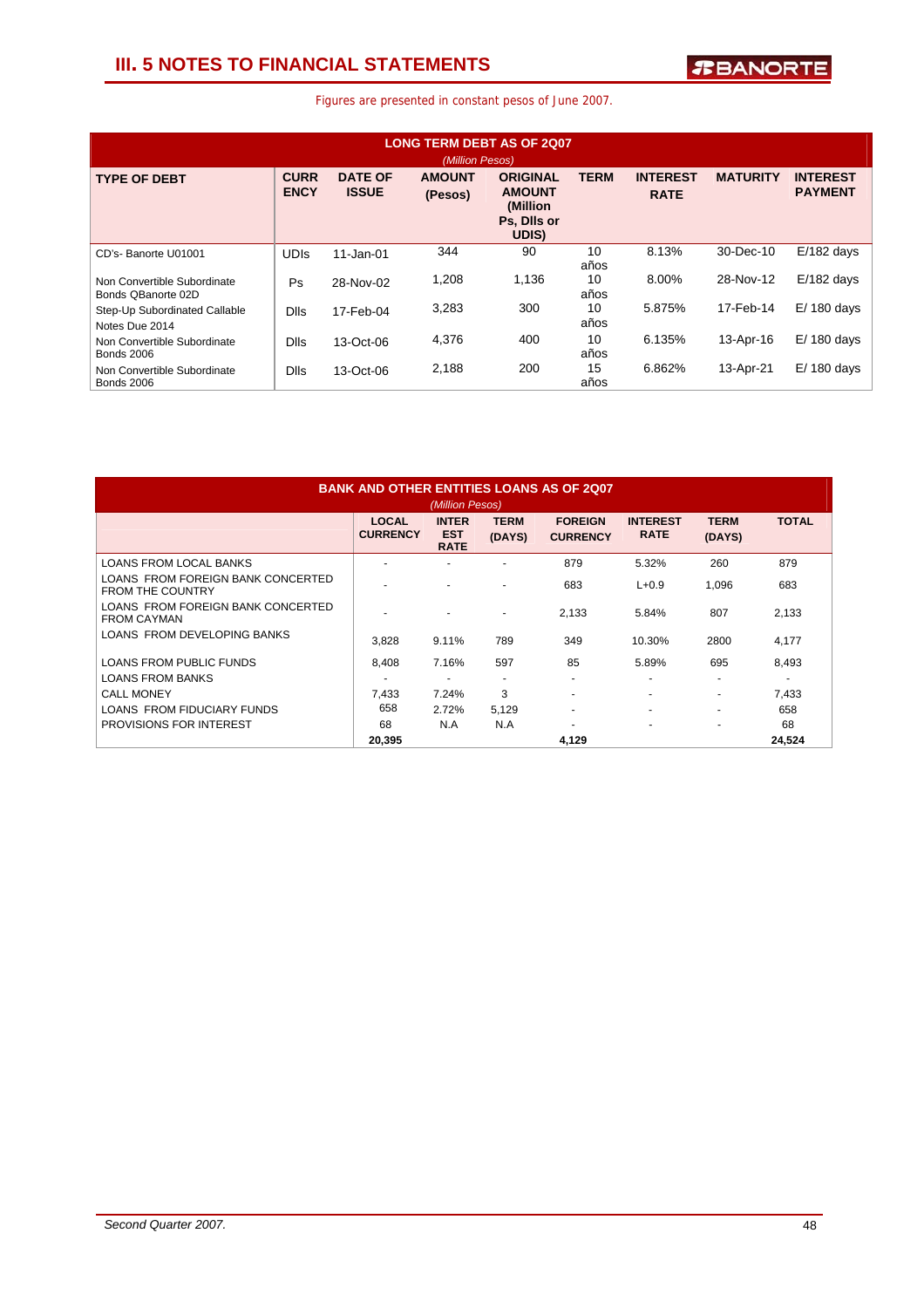| <b>TRADING INCOME 2Q07</b><br>(Million Pesos)  |      |  |  |
|------------------------------------------------|------|--|--|
| <b>VALUATION EFFECTS</b>                       |      |  |  |
| Negotiable Instruments                         | 5    |  |  |
| Securities Held to Maturity                    |      |  |  |
| Repurchase                                     | 119  |  |  |
| Derived instruments                            | 118  |  |  |
| <b>Futures</b>                                 | 1    |  |  |
| Securities Ioans                               |      |  |  |
| Range                                          |      |  |  |
| Inflation Adjustment                           |      |  |  |
| <b>Total</b>                                   | 243  |  |  |
| <b>RESULTS FORM BUYING AND SELLING</b>         |      |  |  |
| Negotiable Instruments                         | 386  |  |  |
| Securities Held for Sell                       | (59) |  |  |
| Derived for coverage purposes                  | 93   |  |  |
| <b>Inflation Adjustment</b>                    |      |  |  |
| <b>Total of Buying and Selling Instruments</b> | 420  |  |  |
| <b>FX Spot</b>                                 | 228  |  |  |
| <b>FX Forwards</b>                             |      |  |  |
| <b>FX Futures</b>                              |      |  |  |
| <b>FX Futures TIIE</b>                         |      |  |  |
| Forwards                                       |      |  |  |
| Trading currencies securitization              | (6)  |  |  |
| Gain from metal intermediation                 | 1    |  |  |
| <b>Metals Valuation</b>                        |      |  |  |
| <b>Total of Foreign Exchange</b>               | 223  |  |  |
| <b>Inflation Adjustment</b>                    | 2    |  |  |
| <b>Total of Buying and Selling</b>             | 641  |  |  |
| <b>TOTAL TRADING INCOME</b>                    | 884  |  |  |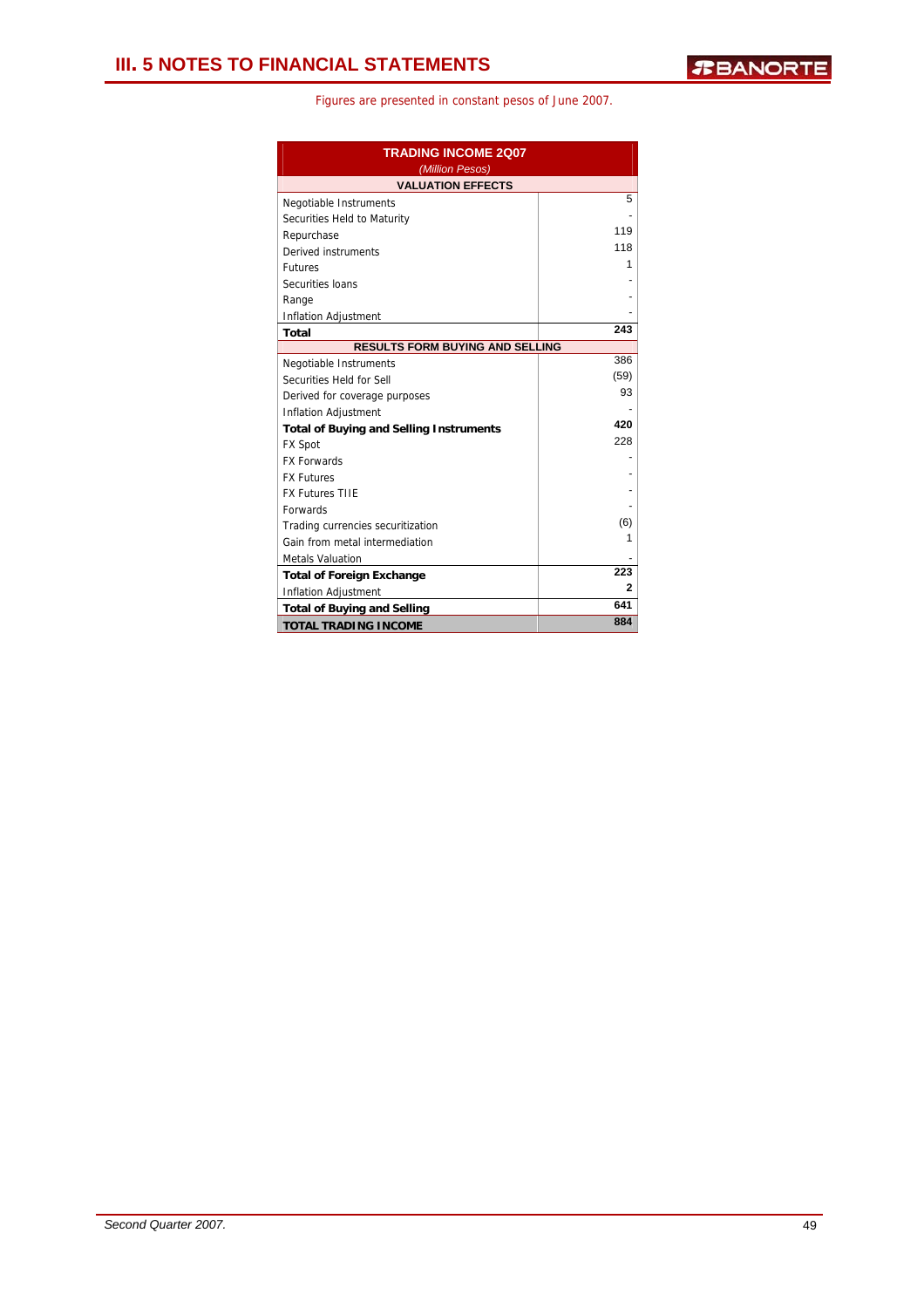### **III. 5 NOTES TO FINANCIAL STATEMENTS**

Figures are presented in constant pesos of June 2007.

### • **Risk Management**

### ¾ **Credit Risk**

Credit risk is the risk of clients failing to meet their payments. Therefore, it is essential to correctly manage such a risk in order to maintain a quality loan portfolio.

The objectives of credit risk management at GFNorte are:

- Improve the quality, diversification and composition of the loan portfolio in order to optimize the riskperformance (yield) ratio
- Provide Executive Management with reliable, timely information to assist decision making regarding loans.
- Provide the Business Areas with clear and sufficient tools to support loan placement and follow-up.
- Create economic value for shareholders by efficient loan risk management.
- Comply with the information requirements that the authorities set forth regarding loan risk management.
- Perform risk management in accordance with the best practices, implementing models, methodologies, procedures and systems based on the main advances worldwide.

### ¾ **Individual Credit Risk**

The Bank of the Group separate the loan portfolio into two large groups: consumer loans and company loans. The individual loan risk for consumer loans is identified, measured and controlled by a parametric system (scoring) that includes origination and behavior models for each of the consumer products: mortgage, car, payroll loans and credit cards.

The individual risk for company loans is identified, measures and controlled by the Target Markets, Risk Acceptance Criteria and Banorte's Internal Risk Qualification (CIR).

The Target Markets and Risk Acceptance Criteria are tools that, along with the Internal Risk Qualification, are part of GFNorte's Loan Strategy and give support to loan risk level estimation.

The Target Markets are activities selected by region and economic activity – backed by economic research and loan behavior analysis – where Banorte is interested in placing loans.

The Risk Acceptance Criteria are parameters that describe the risk identified by the industry, which makes it possible to estimate the risk involved for the bank when granting a loan to customer on the bases of their economic activity. The types of risk contemplated in the Risk Acceptance Criteria are financial risk, operation risk, market risk, company life cycle, legal, regulatory, loan experience and management quality.

Banorte's CIR aligns with the "general PROVISIONS applicable to the loan qualification method of loan institution" issued by the CNByV on December 2, 2005. Banorte's CIR was certified by the CNBV and by an international external auditor in 2001.

Banorte's CIR is applied to commercial loans equal to or greater than an amount in Mexican pesos equivalent to nine hundred thousand investment units on the qualification date.

### ¾ **Portfolio Credit Risk**

GFNorte has designed a portfolio credit risk method that, besides contemplating the major and latest international practices in identification, measurement, control and follow-up, has been adapted to work within the context of the Mexican Financial System.

This credit risk methodology makes it possible to know the current value of the portfolio loans of the Banks (including Banco Mercantil del Norte and Banco del Centro), that is, *the loan exposure*, allowing surveillance of the risk concentration levels per risk qualification, geographical regions, economic activities, currency and type of product in order to know the portfolio's profile and take action to direct it toward a diversification which will maximize profitability with the lowest risk.

Calculating loan exposure implies generating a cash flow of each one of the loans, of both capital and interest to discount it later. This exposure is sensible to changes in the market, thereby facilitating calculations under different economic scenarios.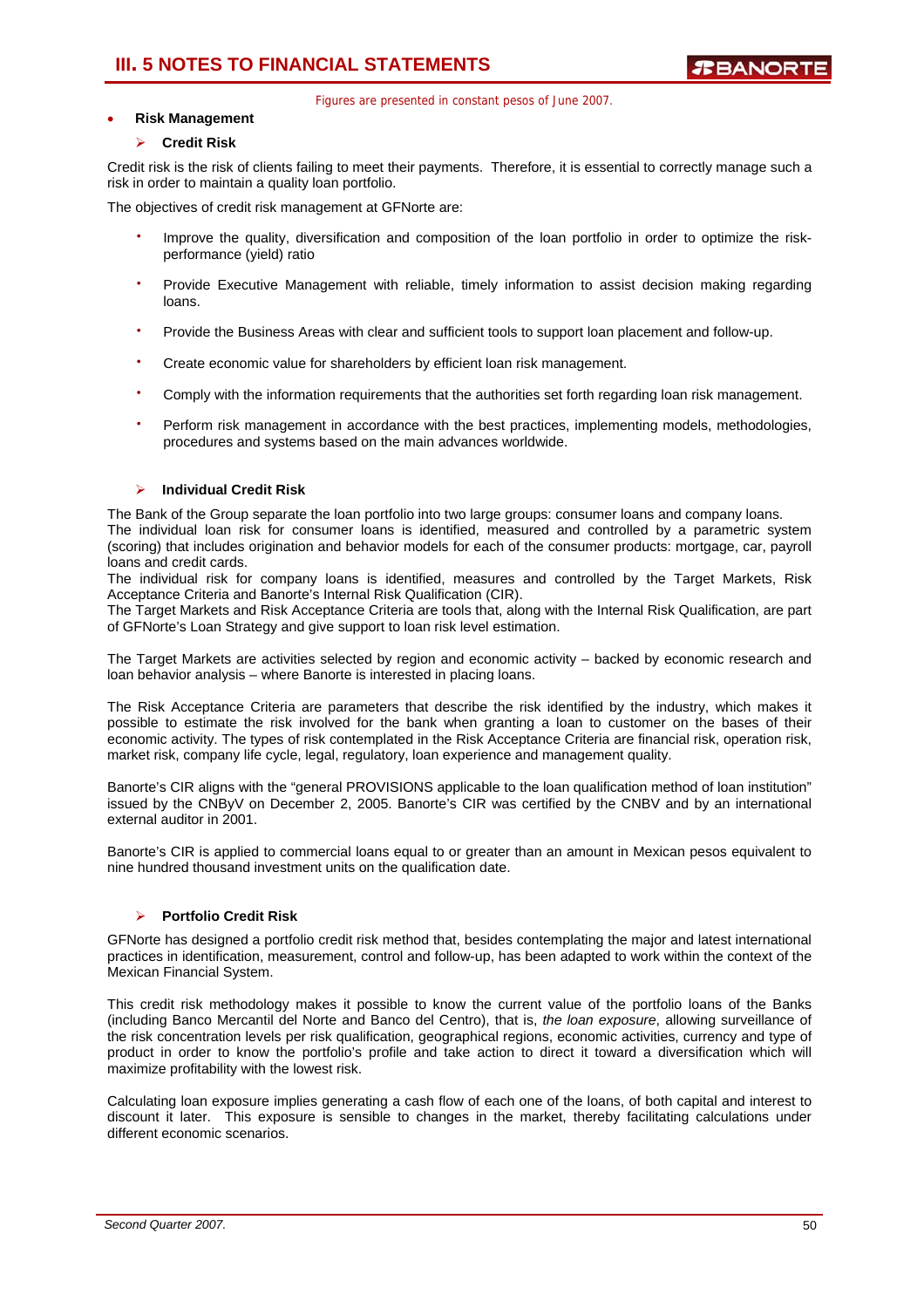The method, in addition to contemplating loan exposure, takes into consideration the probability of noncompliance, the recovery level associated to each client and the classification of the debtor based on the Merton model. The *probability of non-compliance* is the probability that the debtor will not meet his/her debt obligation with the bank according to the originally agreed terms and conditions. The probability of non-compliance is based on the transition matrixes that the Banks calculate from the migration of the debtors through different risk qualification levels. The *recovery ratio* is the percentage of total exposure that is estimated to be recovered if the debtor fails to comply. The *classification of the debtor*, based on the Merton model, associates the debtor's future behavior to loan and market factors on which his "credit health" depends, as determined by statistical techniques.

The results are risk measures such as the expected and unexpected loss at a one-year horizon. The expected loss is the credit portfolio's loss distribution average, which is used to measure the following year's expected loss due to noncompliance or variations in debtors' credit quality. This unexpected loss is an indicator of the loss that could be expected in extreme scenarios and is measured as the difference between the maximum loss given the distribution of losses, at a specific reliability level that in the case of the Banking Sector is 95%, and the expected loss.

The results obtained are used as a tool for better decision-making in granting loans and in the diversification of the portfolio, according to the Banks' global strategy. The individual risk identification tools and the portfolio credit risk methodology are periodically checked and updated to allow the application of new techniques that may support or strengthen them.

By June 30, 2007, the Banco Mercantil del Norte total portfolio was Ps 152,911 million. The expected loss represents 1.8% and the unexpected loss is 3.4% with respect to the total portfolio. The average expected loss is 1.8% during the period between April 2007 and June 2007.

### ¾ **General rules for risk diversification in asset and liability operations applicable to loan institutions**

In compliance with the risk diversification rules in asset and liability operations, Banco Mercantil del Norte submits the following information:

Basic capital by March 31, 2007 **\$20,898** 

I. Financings whose individual amount represents

more than 10% of the basic capital:

Credit operations

|     | $\overline{\phantom{0}}$ | Number of financings                         | 0          |
|-----|--------------------------|----------------------------------------------|------------|
|     | $\qquad \qquad -$        | Total amount of financings                   | <u>\$0</u> |
|     |                          | $-$ % vs. basic capital                      | 0%         |
|     |                          | Money Market operations                      |            |
|     | $\qquad \qquad -$        | Number of financings                         | 3          |
|     |                          | Total amount of financings                   | \$8.665    |
|     |                          | $-$ % vs. basic capital                      | 41%        |
|     |                          |                                              |            |
| II. |                          | Maximum amount of financing with the 3 major |            |

Common Risk debtors and groups  $$12,398$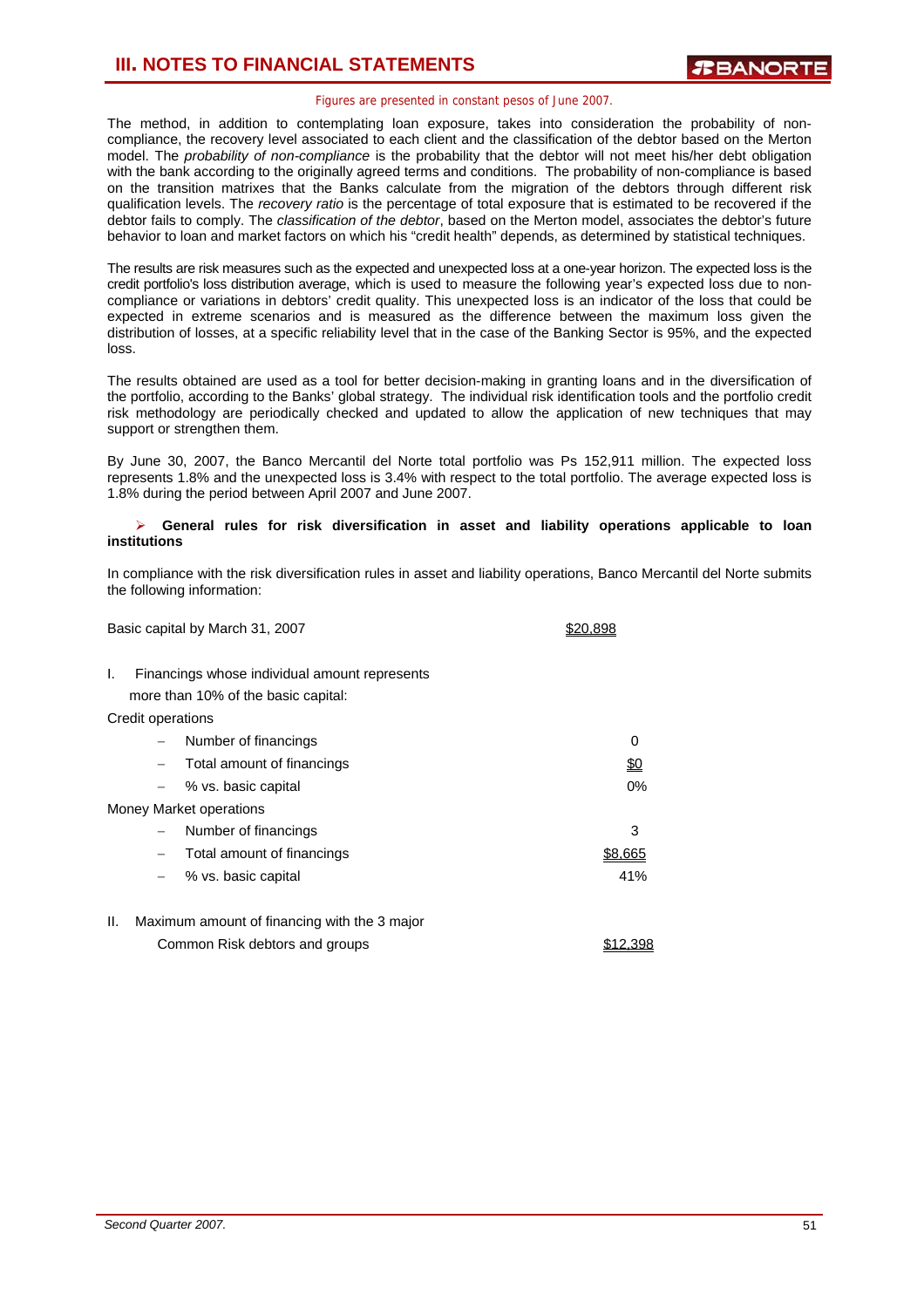### ¾ **Market Risk**

#### ⋅ *Value at Risk*

The exposure to market risk is determined through the calculation of the Value at Risk ("VaR"). The meaning of the VaR under this method is the potential loss which could be generated in the valuation of the portfolios at a given date. This methodology is used both for the calculation of market risk and for the establishment and control of internal limits.

In order to calculate the Value at Risk (VaR), the Institution applies the nonparametric historical simulation method, considering for such purpose a 99% confidence level, using the 500 immediate historical scenarios, multiplying the result by a security factor that fluctuates between 3 and 4 depending on the annual Back Testing results calculated up to the previous quarter, also considering 10 days to break up the risk portfolio in question. These measures make it possible to insure considering unforeseen volatilities in the main risk factors that affect such portfolios.

Such methodology is applied to all financial instrument portfolios within and beyond the balance, including money market and treasury transactions, capital, foreign-exchange and derivatives held for trading and hedging purposes, which are exposed to variations in their value due to changes in the risk factors affecting their market valuation (domestic and foreign interest rates, exchange rates and indexes, among others).

The average VaR for the April - June 2007 quarter for the portfolio is Ps 1,748 million.

| <b>Million Pesos</b>   | 2006   | 3006   | 4006   | 1007   | 2007   |
|------------------------|--------|--------|--------|--------|--------|
| Total Var <sup>*</sup> | 1.020  | 1.043  | 1.499  | 1.648  | 1.748  |
| Net Capital ***        | 24.455 | 26.405 | 31.151 | 31.043 | 32.364 |
| VaR/Net Capital        | 4.17%  | 3.95%  | 4.81%  | 5.31%  | 5.40%  |

\* Quarter Average of Bank and Brokerage House \*\* Net capital of the Banking Sector is the arithmetic sum of the net capitals of Bank and Brokerage House.

Moreover, the average Value at Risk per risk factor of the portfolio of instruments described for the Bank and Brokerage House, during the Second quarter of 2007 is shown below:

| <b>Risk Factor</b>                           | <b>VaR</b> |
|----------------------------------------------|------------|
| Domestic interest rate                       | 2,044      |
| Foreign interest rate                        | 145        |
| Exchange rate                                | 113        |
| Capitals                                     | 16         |
| Prices of Bonds in Foreign Currency          | 130        |
| <b>Total VaR of Bank and Brokerage House</b> | 1,748      |

The VaR for each of the risk factors shown is determined by simulating 500 historical scenarios of the variables that make up each of such factors, maintaining constant the variables that affect the other risk factors mentioned above. Similarly, the consolidated Value at Risk for the Bank and Brokerage House considers the correlations of all the risk factors that affect portfolio valuation. That is why the arithmetic sum of the Value at Risk per Risk Factor does not match.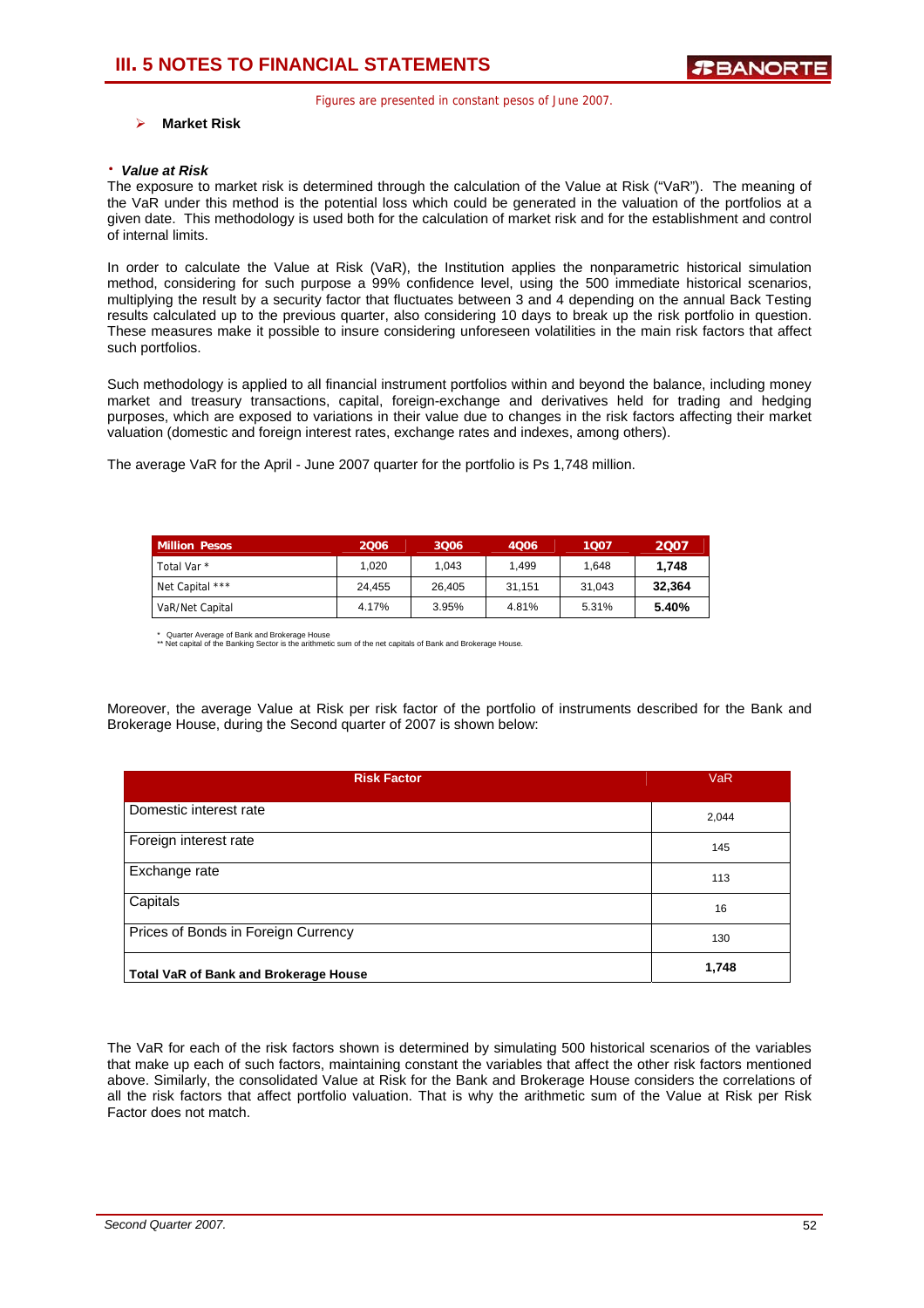### ⋅ *Backtesting Analysis*

In order to validate the daily VaR calculation measurement effectiveness, as a measure of market risk, the Backtesting analysis is updated weekly. This analysis makes it possible to compare the results estimated by VaR with the actual results.

### ⋅ *Sensitivity Analysis and Extreme Conditions Test*

To enrich the analysis and to obtain the desired impact that movements on risk factors may have on positions, sensitivity analizes and tests under extreme conditions are periodically implemented. These analizes prevent the Institution from negative situations that could arise in which extraordinary losses result from the valuation of financial instruments in position.

### ¾ **Liquidity Risk and Balance**

In response to the Banking Sector's need to measure Liquidity Risk and to have consistent follow-up, the Banks us financial ratios, such as the Liquidity Ratios (Liquid Assets / Liquid Liabilities). Liquid Assets include availabilities, securities to negotiate and securities available for sale. Liquid Liabilities include demand deposits, demand interbanking loans and short-term interbanking loans.

For liquidity risk quantification and follow-up, the Banking Sector uses for the dollar portfolios, the criteria that the Bank of Mexico established for developing the Liquidity Coefficient, which makes it possible to evaluate the differentials between asset and liability flows in different periods of time. This promotes a healthier distribution of terms for these assets.

Moreover, to prevent the risk of concentrating terms and re-appreciation date for each of the Banks in the Banking Sector, a Gap Analysis is made to face the resources with sources of funding, detecting any concentration in advance. These analyses are made separately per currency (domestic, foreign, and udis).

Additionally a balance simulation analysis is made for each of the Banks in the Banking Sector. It is used to evaluate the future behavior of the Balance Sheet in a statistic and dynamic manner. An analysis of sensitivity to changes in domestic, foreign and actual rates is made on the base scenario. Tests are also made under extreme condition to evaluate the result of extreme changes in rates, funding and the exchange rate.

As a measure of the evaluation effectiveness of the simulation model, projections are periodically compared with actual data. These tests make it possible to evaluate the assumptions and the method used, and to make any necessary adjustments.

### ¾ **Operational Risk**

As of January 2003, GFNorte established a formal operational risk department called the "Operational Risk Management Department" (ARO) within the General Directorship of Risk Management.

In our institution, Operational Risk is defined as the risk of loss from a lack of appropriateness in or failure of the processes, personnel, internal systems or external events. This definition includes Technological and Legal risk.

The objectives of the Operational Risk Management are: a) To allow and support the organization to reach its institutional objectives through the prevention and management of operational risks; b) To insure that the existing operational risks and the required controls are duly identified, assessed and in line with the risk strategy established by the organization; and c) To insure that the operational risks are duly quantified in order to make the proper capital allocation per operational risk.

### **Pillars of Operational Risk Management**

### **I. Policies, Objectives and Guidelines**

As part of the institutional regulations, there are documented policies, objectives, guidelines, methodologies and responsible areas in Operating Risk management.

The Operating Risk Directorship maintains close communication and coordination with the Regulatory Comptrollership in order to facilitate effective Internal Control in which the proper procedures and controls are established that will mitigate Operating Risk in the processes, and provide follow up through the Internal Audit Department.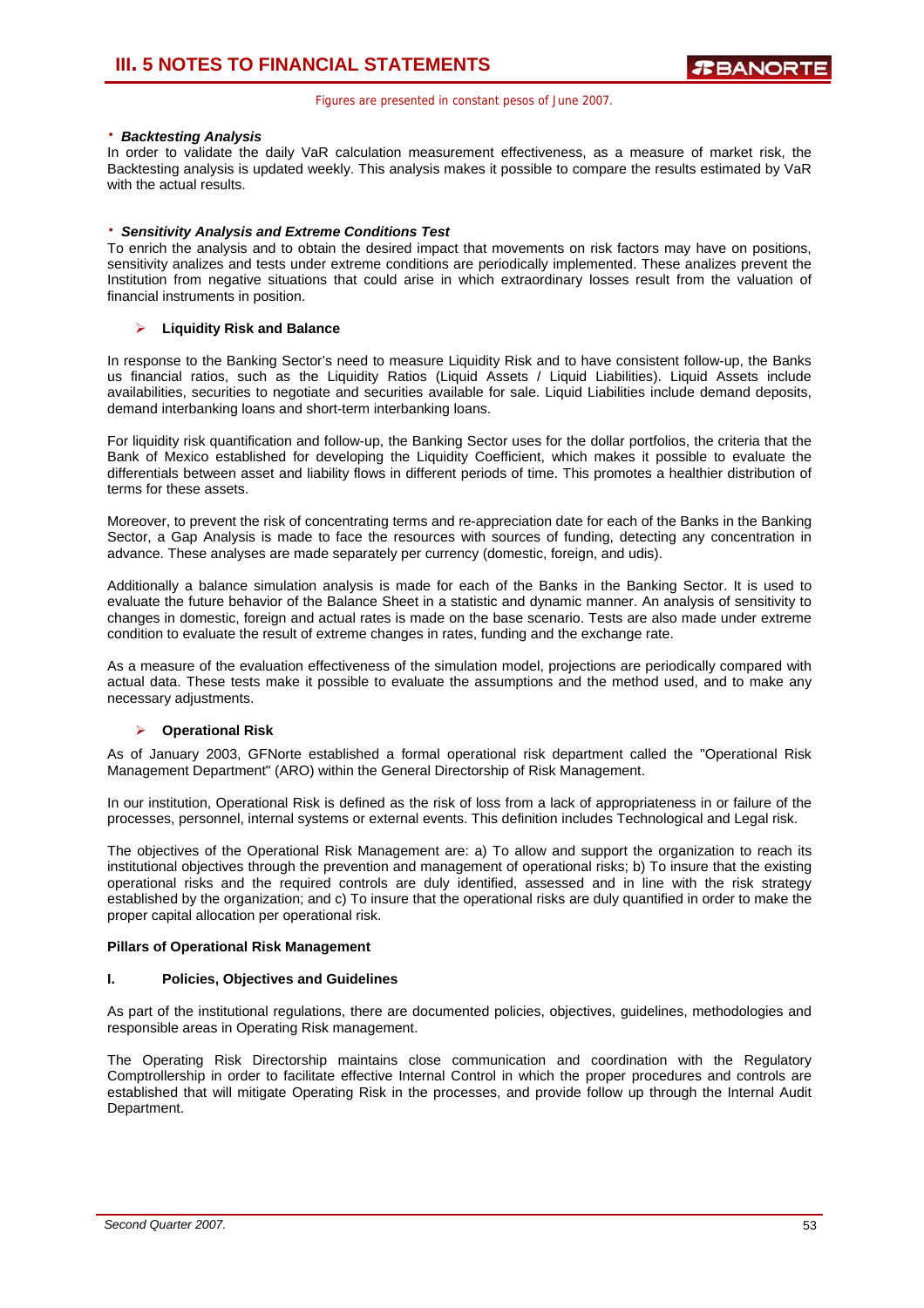The Regulatory Comptrollership, as part of the Internal Control System, carries out the following activities to mitigate risk: a) Internal control validations; b) Institutional regulations management and control; c) Monitoring of operating processes' internal control by means of control indicators reports, that are reported by the process comptrollers in the various areas; d) Money Laundering Prevention process management; e) Control and follow up of the regulatory provisions; f) Analysis and assessment of the operating processes and projects with the participation of the responsible directors of each process in order to insure adequate internal control.

### **II. Quantitative and Qualitative Measuring Tools**

### Operating Losses Database

To record operating loss events, a system has been developed internally known as the "Operating Loss and Events Capture System" (SCERO). This system enables the central information supplier areas to directly record such events online, which are classified by Type of Event in accordance with the following categories (in line with those proposed by the Basle II Agreement):

| <b>Types of Events</b>             | <b>Description</b>                                                                                                                                                                     |
|------------------------------------|----------------------------------------------------------------------------------------------------------------------------------------------------------------------------------------|
| Internal Fraud                     | Acts entended to defraud, usurp the property or avoid the regulation, law or policies of the<br>Institution that involve at least one internal party.                                  |
| <b>External Fraud</b>              | Acts, by a third party, entended to defraud, usurp the property or avoid the law.                                                                                                      |
| <b>Labor Relations</b>             | Acts that are inconsistent with the laws or agreements of employment, health or safety, or<br>that result in payment of claims for personal damage or regarding discrimination issues. |
| <b>Practices with Clients</b>      | Negligent or unintentional faults that hinder compliance with the professional obligations with<br>clients, or faults derived from the nature or designo f a product or service.       |
| Damage to Assets                   | Loss or damage to physical assets due to natural disasters or other events.                                                                                                            |
| <b>System Failures</b>             | Interruption of business activities because of information system failures.                                                                                                            |
| Execution, Delivery &<br>Processes | Failures in processing transactions or in process management and in relationships with<br>counterparts and suppliers.                                                                  |

This historical Database provides the statistics of the operating events in which the institution has incurred so as to be able to determine their trends, frequencies, impact and distribution. Moreover, the Database will make it possible in the future to have enough information to calculate the capital requirements per Advances Models.

### ⋅ *Legal and Fiscal Contingencies Database*

For the recording and follow-up of legal, administrative and tax issues that may arise from adverse unappealable ruling, an internal system called "Legal Risk Issues Monitoring System" (SMARL) was developed. This system enables the central data supplying areas to record such events directly and on-line, which are then classified by company, sector and legal issue, among others.

As part of GFNorte's legal risk management, legal and fiscal contingencies are estimated by the attorneys that process the issues based on an internal methodology. This makes it possible to create the necessary book reserve to face such estimated contingencies.

### ⋅ *Risk Management Model*

GFNorte has defined objectives, which are achieved through different plans, programs and projects. Compliance with such objectives may be adversely affected due to operating risks, for which reason a methodology must be in place to manage them within the organization. Consequently, operating risk management is now an institutional policy defined and supported by senior management.

To perform Operating Risk Management, each of the operating risks involved in the processes must be identified in order to analyze them. In this regard, the risks identified by the Regulatory Comptrollership are recorded in a risk matrix and processed in order to eliminate or mitigate them (seeking to reduce their severity or frequency) by defining tolerance levels, as the case may be. At present, work is being done on developing a new Institution Operating Risk Management Model and the technological tools needed to implement it.

### **III. Required Capital Calculation**

The capital requirement calculation is currently done under the Basic Model proposed by Basle II. We are waiting for the new provisions the local regulator will issue.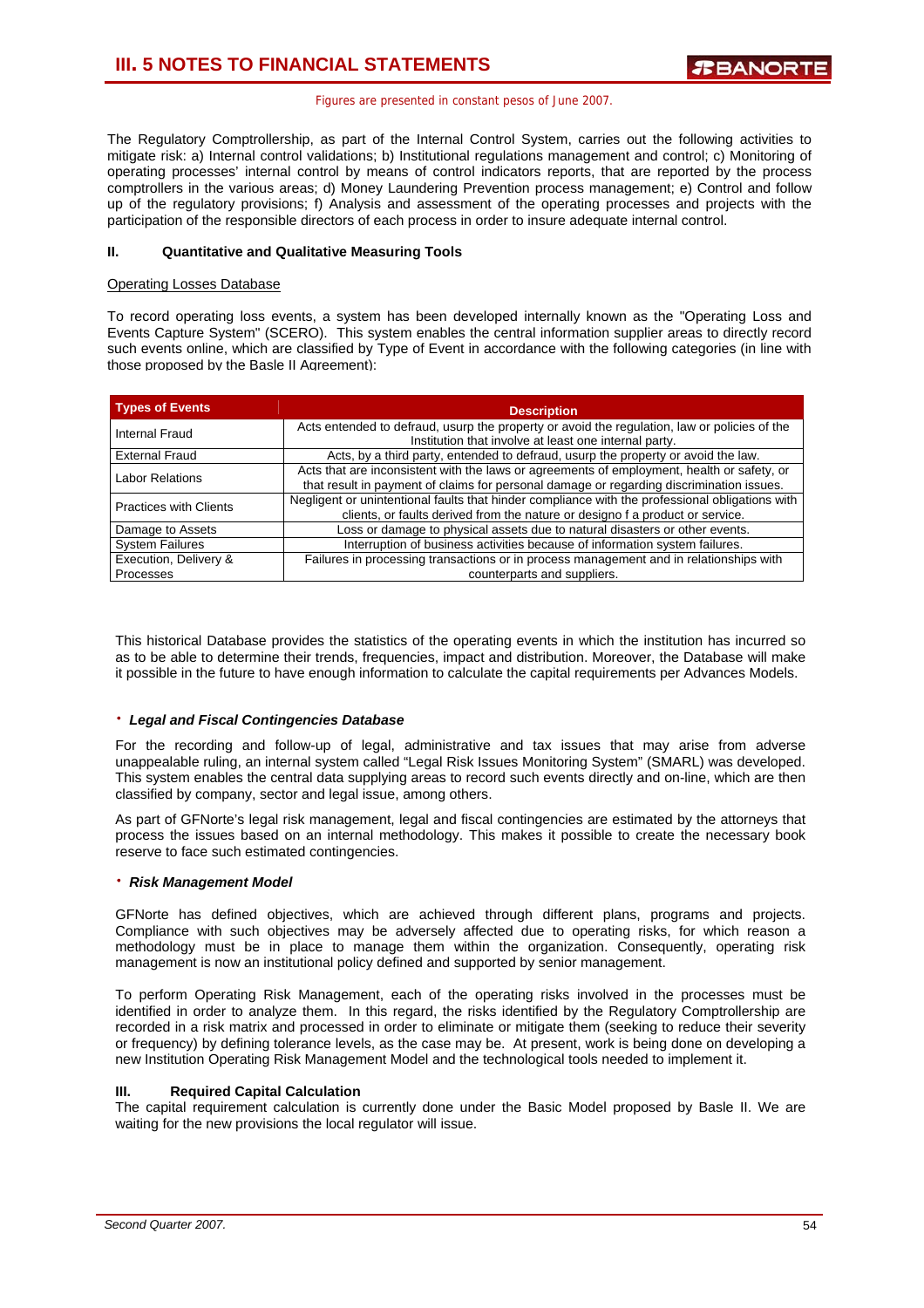### **IV. Information and Reporting**

The information generated by the Database and the Management Model is processes periodically to report to the Risk Policies Committee and the Board of Directors regarding the main operating events that were detected, the trends, identified risks (risk matrix) and their mitigating strategies. Reporting is also done on the status of the main Operating Risk mitigation initiatives implemented by the various areas of the organization.

### ¾ **Technology risk**

Technological Risk is defined in our institution as all potential losses from damage, interruption, alteration or failures derived from the use of or dependence on hardware, software, systems, applications, networks and any other information distribution channel in the rendering of banking services to the customers.. This risk forms an inherent part of Operating Risk, which is why its management is handled collectively throughout the entire organization.

To address the Operating Risk associated with information integrity, and "Integrity Committee" has been created. Its objectives are to align security and information control efforts under a prevention focus, to define new strategies, policies, processes or procedures and to provide solutions to information security issues that affect or may affect the Institutional patrimony.

The functions established by the CNBV or Technology Risk Management are performed by the Institution under institution regulatory and Integrity Committee guidelines.

To address the Operating Risk caused by high impact external events, GFNorte has a Business Continuity Plan (BCP) and Disaster Recovery Plan (DRP) based on a same-time data replication system at an alternate computer site. All the above cover the back up and recovery of the Institution's critical applications in the event or any relevant operating contingency.

### ¾ **Legal risk**

Legal Risk is defined as the potential loss from penalties derived from a failure to comply with the legal and administrative provisions, as well as the issuance of indisputable unfavorable court rulings.

The Legal Risk must be measured as an inherent part of Operating Risk in order to understand and estimate its impact. Therefore, those legal issues which result in actual operating losses of the SMARL system are later recorded in the SCERO in accordance with a predetermined classification.

Based on the statistics of the current legal issues and real loss events, the Institution can identify specific legal or operating risks, which are analyzed in order to eliminate or mitigate them in an attempt to reduce or limit their future occurrence or impact.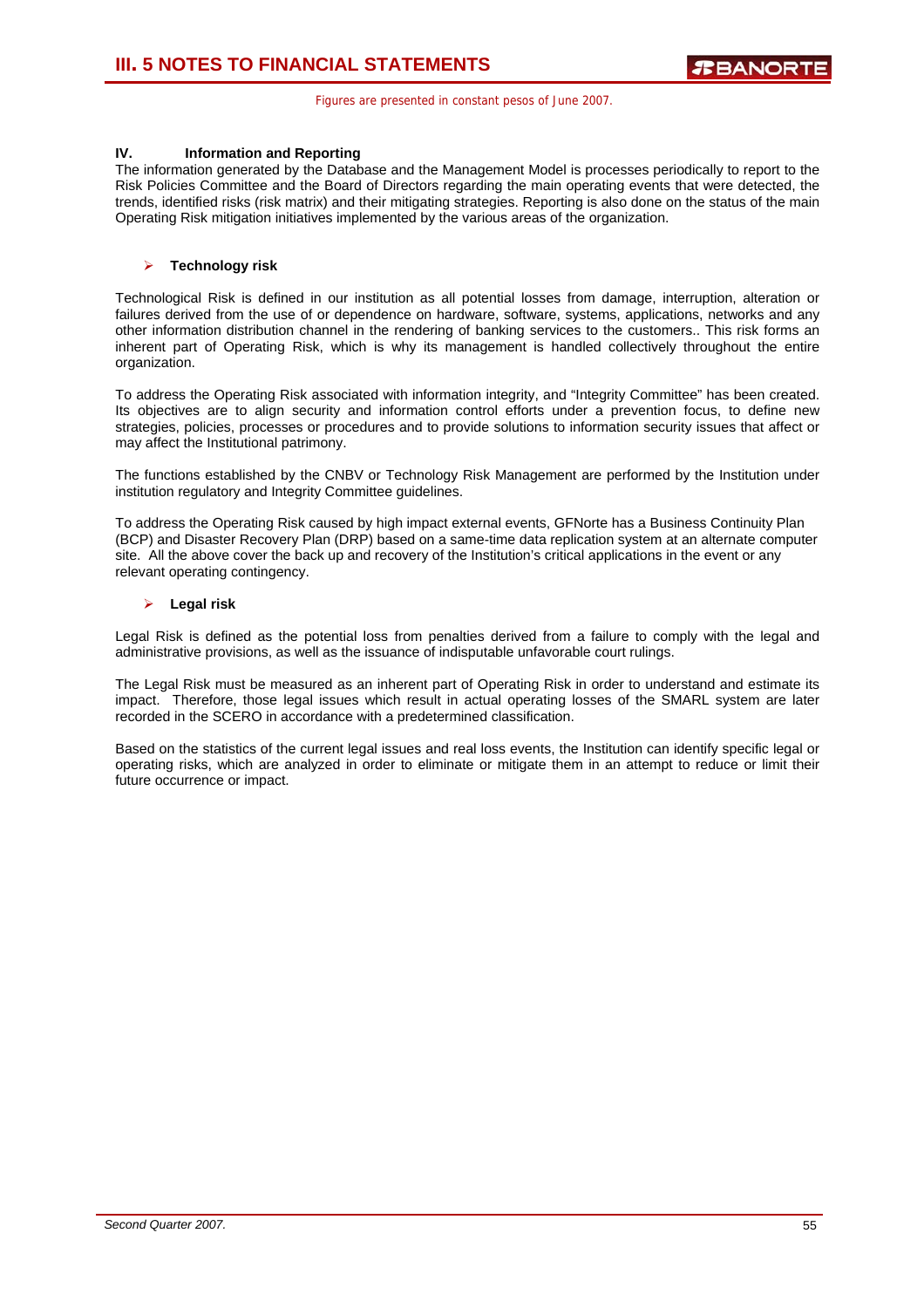### • **Information by Segments**

| <b>GFNORTE - BALANCE SHEET 2007</b><br>(Million Pesos) |                |                |                  |                          |                |                |                          |        |                          |                  |
|--------------------------------------------------------|----------------|----------------|------------------|--------------------------|----------------|----------------|--------------------------|--------|--------------------------|------------------|
|                                                        | Holding        | <b>Banorte</b> | <b>Brokerage</b> | Leasing                  | Factoring      | Wareh<br>ouse  | Pronego<br>cio           | Total  | Eliminatio<br>ns         | Final<br>Balance |
| Interest Income                                        | 4              | 17,622         | 993              | 259                      | 218            | $\overline{2}$ | 129                      | 19,227 | (916)                    | 18,311           |
| <b>Interest Expense</b>                                |                | 10,010         | 1,076            | 105                      | 131            |                | 23                       | 11,345 | (850)                    | 10,494           |
| Loan Fees                                              | ÷              | 65             | $\blacksquare$   | $\blacksquare$           | $\blacksquare$ | $\blacksquare$ | $\overline{2}$           | 67     | $\blacksquare$           | 67               |
| Net Interest Income (NII)                              | 4              | 7,677          | 83               | 154                      | 87             | $\mathbf{2}$   | 109                      | 7,949  | (66)                     | 7,883            |
| Repomo-Margin                                          | $\blacksquare$ | (30)           | (3)              | (2)                      | (5)            | 1              | (1)                      | (40)   | $\overline{\phantom{a}}$ | (40)             |
| NII after Repomo                                       | 5              | 7,647          | (86)             | 152                      | 82             | $\overline{2}$ | 108                      | 7,909  | (66)                     | 7,843            |
| Loan Loss & Loss Sharing Provisions                    | $\blacksquare$ | 964            | $\blacksquare$   | $\blacksquare$           | 3              | $\blacksquare$ | 20                       | 987    | $\overline{\phantom{a}}$ | 987              |
| NII after Provisions                                   | 5              | 6,683          | (86)             | 152                      | 79             | $\overline{2}$ | 88                       | 6,921  | (66)                     | 6,856            |
| Fees on services,                                      |                | 3,259          | 306              |                          | 6              | 16             | $\blacksquare$           | 3,587  | (51)                     | 3,536            |
| Fees paid,                                             |                | 466            | $\blacksquare$   |                          | 8              |                | 14                       | 489    | (1)                      | 488              |
| Market-related Income                                  | $\blacksquare$ | 639            | 244              | $\overline{\phantom{a}}$ | $\blacksquare$ | $\blacksquare$ | ÷,                       | 884    | $\blacksquare$           | 884              |
| <b>Total Non Interest Income</b>                       | $\blacksquare$ | 3,432          | 550              | $\blacksquare$           | (2)            | 16             | (14)                     | 3,982  | (52)                     | 3,932            |
| <b>Total Operating Income</b>                          | 5              | 10,114         | 464              | 152                      | 77             | 19             | 74                       | 10,904 | (116)                    | 10.787           |
| Non-Interest Expense                                   | 2              | 6,474          | 271              | 98                       | 14             | 10             | 84                       | 6,953  | (161)                    | 6,792            |
| Operating Income                                       | $\mathbf{2}$   | 3,641          | 193              | 54                       | 63             | 8              | (11)                     | 3,950  | 45                       | 3,995            |
| Non Operating Income                                   | 18             | 1,218          | 4                | 23                       | 14             | 111            | 3                        | 1,390  | (45)                     | 1,345            |
| Non Operating Expense                                  |                | 292            | 9                | 1                        | 1              | 109            | 2                        | 414    |                          | 414              |
| Non Operating Income (Expense) NET                     | 18             | 931            | (6)              | 22                       | 13             | 3              | $\mathbf{1}$             | 983    | (45)                     | 931              |
| Pre-tax Income                                         | 20             | 4,566          | 187              | 76                       | 76             | 11             | (9)                      | 4,926  | $\blacksquare$           | 4,926            |
| Tax and Profit sharing                                 | $\overline{7}$ | 1,638          | 69               | $\blacksquare$           | 24             | 4              | $\overline{\phantom{a}}$ | 1,742  | $\blacksquare$           | 1,742            |
| Net Income before subsidiaries                         | 13             | 2,928          | 118              | 75                       | 52             | $\overline{7}$ | (9)                      | 3,184  | $\blacksquare$           | 3,184            |
| Subsidiaries 'net income                               | 3,279          | 32             | 5                | $\blacksquare$           | $\blacksquare$ | $\omega$       | $\blacksquare$           | 3,316  | (3,052)                  | 264              |
| Net Inc. from continuos operations                     | 3,292          | 2,960          | 122              | 75                       | 52             | $\overline{7}$ | (9)                      | 6,500  | (3,052)                  | 3,448            |
| Extraodinary items, net                                |                | ٠              | $\blacksquare$   | ٠                        |                |                | $\blacksquare$           | ÷,     |                          |                  |
| Minority Interest                                      |                | (71)           | $\blacksquare$   | $\ddot{\phantom{1}}$     | $\blacksquare$ | ä,             | $\blacksquare$           | (71)   | (85)                     | (156)            |
| <b>TOTAL NET INCOME</b>                                | 3,292          | 2,889          | 122              | 75                       | 52             | $\overline{7}$ | (9)                      | 6,429  | (3, 137)                 | 3,292            |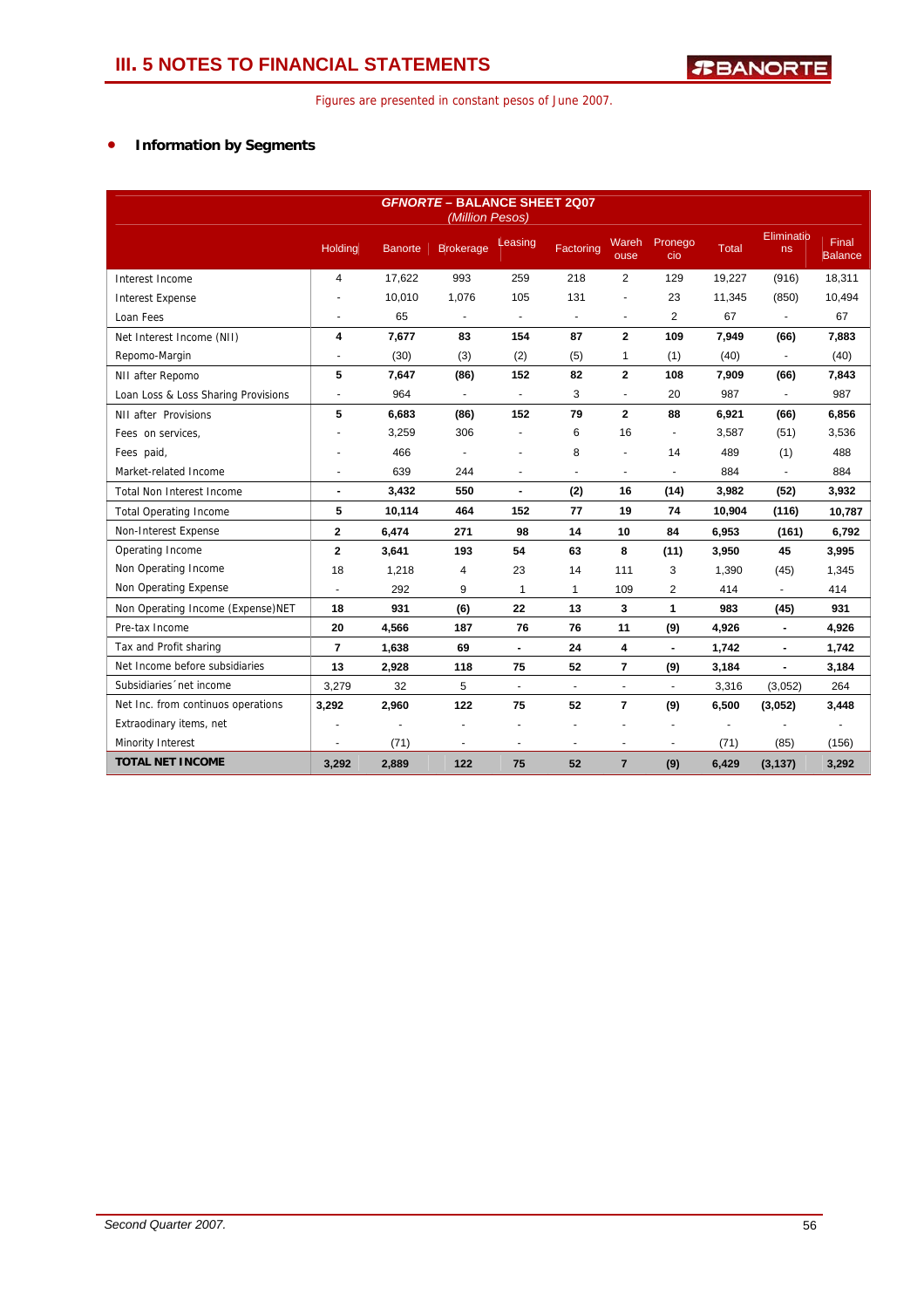### **III. 5 NOTES TO FINANCIAL STATEMENTS**

| <b>GFNORTE - BALANCE SHEET AS OF 2007</b><br>(Million Pesos) |                          |         |                      |                         |                 |      |                |              |                   |                  |
|--------------------------------------------------------------|--------------------------|---------|----------------------|-------------------------|-----------------|------|----------------|--------------|-------------------|------------------|
| <b>ASSETS</b>                                                | Holding                  |         | ge                   | Banorte Brokera Leasing | Factoring Wareh | ouse | Pronego<br>cio | <b>Total</b> | Eliminatio<br>ns. | Final<br>balance |
| Cash and due from Banks                                      | 204                      | 47,492  | 1                    |                         |                 |      | $\mathbf{1}$   | 47,771       | (273)             | 47,498           |
| Negotiable Instruments                                       |                          | 5,915   | 604                  |                         |                 |      |                | 6,520        |                   | 6,520            |
| Securities held for sale                                     |                          | 8,261   |                      |                         |                 |      |                | 8,261        |                   | 8,261            |
| Securities held to maturity                                  |                          | 757     |                      |                         |                 |      |                | 757          |                   | 757              |
| <b>Financial Instruments:</b>                                | $\blacksquare$           | 14,933  | 604                  |                         |                 |      | $\blacksquare$ | 15,537       | ä,                | 15,537           |
| Non-assigned securities to pay                               |                          |         |                      |                         |                 |      |                |              |                   |                  |
| Futures receivable, net                                      |                          | 80      | 51                   |                         |                 |      |                | 130          |                   | 130              |
| Options and derivatives, net                                 |                          | 282     | $\mathbf{1}$         |                         |                 |      |                | 282          |                   | 282              |
| Repos & Derivatives :                                        | $\blacksquare$           | 361     | 51                   |                         |                 |      | $\mathbf{r}$   | 413          | L.                | 413              |
| Commercial                                                   |                          | 78,800  | $\blacksquare$       | 2,513                   |                 |      | 623            | 86,866       |                   | 86,866           |
| <b>Financial Intermediaries</b>                              |                          | 8,282   |                      | 290                     |                 |      | $\blacksquare$ | 8,571        | (2,796)           | 5,776            |
| Consumer                                                     |                          | 23,825  |                      | 3                       |                 |      |                | 23.828       |                   | 23,828           |
| Mortgage                                                     |                          | 31,441  |                      |                         |                 |      |                | 31,441       |                   | 31,441           |
| <b>Goverment Entities</b>                                    |                          | 16,742  |                      |                         |                 |      |                | 16,743       |                   | 16,743           |
| Fobaproa                                                     |                          |         |                      |                         |                 |      |                |              |                   |                  |
| Performing Loans                                             | $\blacksquare$           | 159,090 |                      |                         |                 |      | 623            | 167,450      | (2,796)           | 164,655          |
| Commercial                                                   |                          | 718     |                      |                         |                 |      | 101            | 855          |                   | 855              |
| <b>Financial Intermediaries</b>                              |                          |         |                      |                         |                 |      |                |              |                   |                  |
| Consumer                                                     |                          | 860     |                      |                         |                 |      |                | 860          |                   | 860              |
| Mortgage                                                     |                          | 783     |                      |                         |                 |      |                | 783          |                   | 783              |
| <b>Goverment Entities</b>                                    |                          |         |                      |                         |                 |      |                |              |                   |                  |
| Past Due Loans                                               | $\blacksquare$           | 2,360   | $\blacksquare$       |                         |                 |      | 101            | 2,497        | ä,                | 2,497            |
| <b>Total Credit</b>                                          | $\blacksquare$           | 161,450 |                      |                         |                 |      | 724            | 169,947      |                   | 167,152          |
| Preventive loan loss reserves                                | $\blacksquare$           | 3,438   |                      |                         |                 |      | 31             | 3,513        |                   | 3,513            |
| Net Loan Portfolio                                           | $\overline{\phantom{a}}$ | 158,012 | $\blacksquare$       |                         |                 |      | 692            | 166,434      | (2,796)           | 163,638          |
| Acquired collection rights                                   | ÷,                       | 3,926   |                      |                         |                 |      | ٠              | 3,926        |                   | 3,926            |
| <b>Total Loans</b>                                           | ÷                        | 161,938 | $\blacksquare$       |                         |                 |      | 692            | 170,360      | (2,796)           | 167,564          |
| Sundry debtors and other assets, net                         | 11                       | 13,361  | 116                  | 20                      |                 | 37   | 10             | 13,555       |                   | 13,555           |
| Merchandise Inventory                                        |                          |         |                      |                         |                 |      | $\blacksquare$ |              |                   |                  |
| Foreclosed assets, net                                       |                          | 417     | $\ddot{\phantom{1}}$ |                         |                 |      |                | 417          |                   | 417              |
| Real Estate, Furniture & Equipment, net                      |                          | 5.937   | 19                   | 630                     | 1               | 55   | 49             | 6,690        |                   | 6,690            |
| Investments in subsidiaries                                  | 28.998                   | 1.012   | 64                   |                         |                 |      | $\blacksquare$ | 30,075       | (27, 719)         | 2,356            |
| Deferred taxes                                               |                          |         |                      |                         | 5               |      | 9              | 14           | (14)              |                  |
| GoodWill                                                     | 35                       | 4,129   |                      |                         |                 |      |                | 4,164        |                   | 4,164            |
| Intangible                                                   |                          | 154     |                      |                         |                 |      |                | 154          |                   | 154              |
| <b>Otros Assets</b>                                          | $\mathbf{1}$             | 3,018   | 253                  |                         |                 |      |                | 3,287        | (6)               | 3,281            |
| <b>Total Other Assets</b>                                    | 29,045                   | 28,029  | 453                  |                         |                 |      | 68             | 58,536       | (27, 739)         | 30.617           |
| <b>TOTAL ASSETS</b>                                          | 29,249                   | 252,753 | 1,109                | 3.457                   | 4,95            | 156  | 761            | 292.437      | (30, 808)         | 261,629          |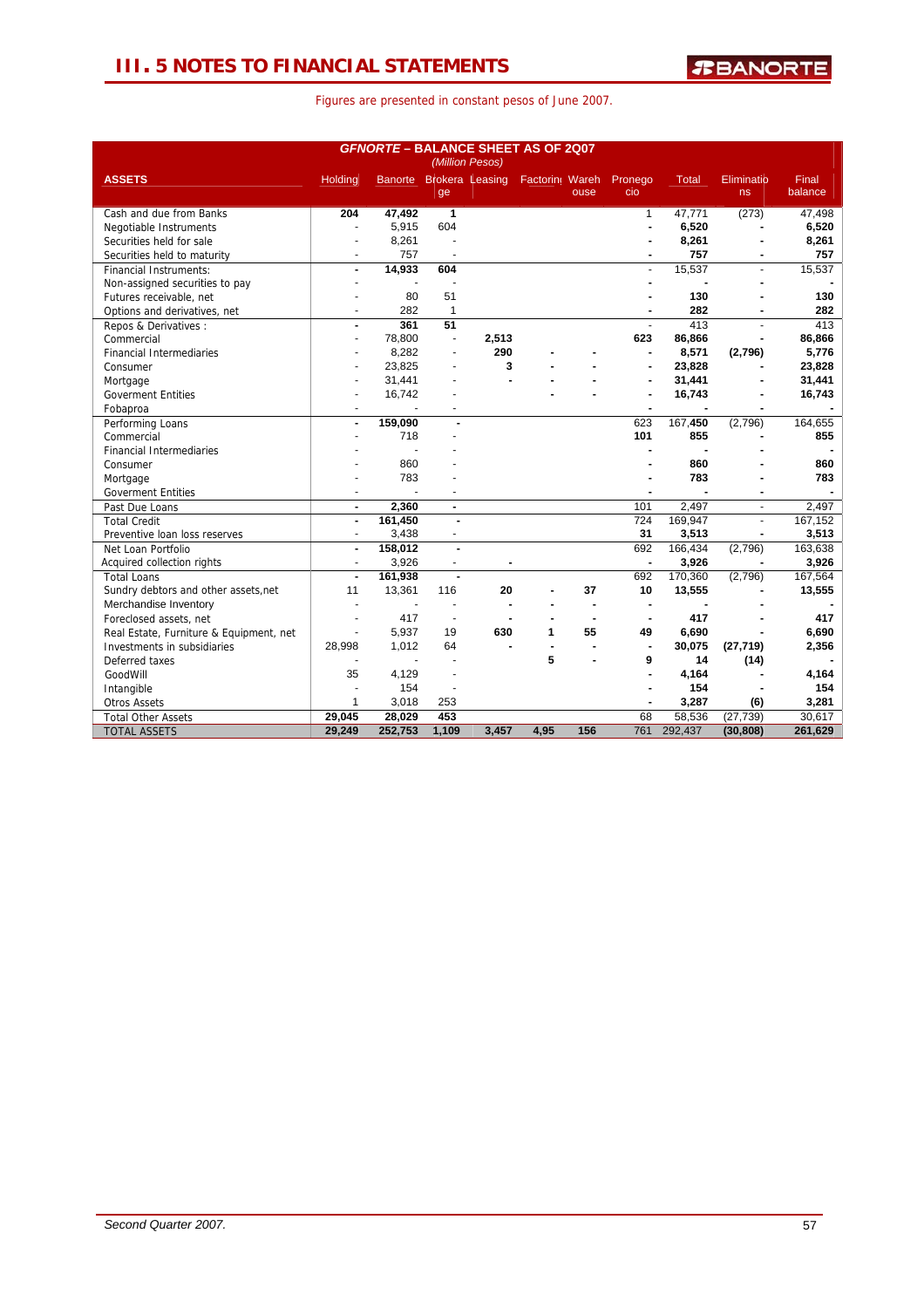### **III. 5 NOTES TO FINANCIAL STATEMENTS**

| <b>GFNORTE - BALANCE SHEET AS OF 2Q07</b><br>(Million Pesos) |                      |                |                                  |       |                      |                      |                 |              |                              |                         |
|--------------------------------------------------------------|----------------------|----------------|----------------------------------|-------|----------------------|----------------------|-----------------|--------------|------------------------------|-------------------------|
| <b>LIABILITIES</b>                                           | <b>Holding</b>       |                | <b>Banorte Brokerage Leasing</b> |       | Factoring            | Wareho<br><b>use</b> | Prone-<br>gocio | <b>Total</b> | <b>Eliminati</b><br>ons      | <b>Final</b><br>balance |
| <b>Demand Deposits</b>                                       | $\blacksquare$       | 97,734         |                                  |       |                      |                      | ä,              | 97,734       | (33)                         | 97,701                  |
| <b>Time Deposits</b>                                         | $\overline{a}$       | 78,391         |                                  |       |                      |                      |                 | 78,391       | (256)                        | 78,135                  |
| <b>Bonds</b>                                                 | $\blacksquare$       |                |                                  |       |                      |                      |                 |              | ٠                            | $\blacksquare$          |
| <b>Deposits</b>                                              | $\blacksquare$       | 176,124        | ۰                                |       | ٠                    |                      | $\blacksquare$  | 176,124      | (288)                        | 175,836                 |
| Demand                                                       | $\blacksquare$       | 7,278          | ä,                               |       | ÷.                   |                      | $\blacksquare$  | 7,278        | ä,                           | 7,278                   |
| Short term                                                   | $\blacksquare$       | 3,964          | $\overline{\phantom{0}}$         | 1,406 | 4,379                | $\blacksquare$       | 652             | 10,401       | (2,789)                      | 7,612                   |
| Long term                                                    | $\overline{a}$       | 8,316          | $\blacksquare$                   | 1,244 | 74                   |                      |                 | 9,634        |                              | 9,634                   |
| Due to banks & corresp.                                      | ٠                    | 19,558         |                                  | 2,650 | 4,453                |                      | 652             | 27,313       | (2,789)                      | 24,524                  |
| Non-assigned securities to pay                               | $\blacksquare$       | $\blacksquare$ | ٠                                |       |                      |                      | ä,              | ä,           | ۰                            | ۰.                      |
| Futures receivable, net                                      | $\blacksquare$       | 337            | 47                               |       |                      |                      | $\blacksquare$  | 384          | $\blacksquare$               | 384                     |
| Options and derivatives, net                                 | $\blacksquare$       | 956            | ٠                                |       |                      |                      | $\blacksquare$  | 956          | $\blacksquare$               | 956                     |
| <b>Repos &amp; Derivatives:</b>                              | $\blacksquare$       | 1,292          | 47                               |       | $\blacksquare$       |                      | $\blacksquare$  | 1,340        | $\blacksquare$               | 1,340                   |
| Income Tax & Profit Sharing                                  | 3                    | 1,388          | 98                               | ÷     | 8                    | $\mathbf{1}$         | $\mathbf{1}$    | 1,500        | $\qquad \qquad \blacksquare$ | 1,500                   |
| Other Payable accounts                                       | $\mathbf{1}$         | 12,251         | 120                              | 270   | $\overline{7}$       | 13                   | 26              | 12,687       | 8                            | 12,695                  |
| Other payable accounts                                       | 4                    | 13,639         | 218                              | 270   | 15                   | 14                   | 27              | 14,187       | 8                            | 14,195                  |
| Subordinated non Convertible<br>Debenture                    | $\blacksquare$       | 11,313         | ٠                                |       |                      |                      | $\overline{a}$  | 11,313       | $\qquad \qquad \blacksquare$ | 11,313                  |
| <b>Deferred Taxes</b>                                        | $\ddot{\phantom{1}}$ | 229            | 8                                |       | $\ddot{\phantom{1}}$ | 16                   | $\blacksquare$  | 254          | (14)                         | 240                     |
| Deferred credits                                             | $\blacksquare$       | 400            | $\blacksquare$                   | 52    | $\blacksquare$       | $\blacksquare$       | 12              | 464          | (6)                          | 458                     |
| <b>TOTAL LIABILITIES</b>                                     | 4                    | 225,457        | 274                              | 2,972 | 4,468                | 30                   | 691             | 233,896      | (3,089)                      | 230,808                 |

| <b>STOCKHOLDER 'S EQUITY</b>                        |                          |         |                |                |                      |                      |     |          |           |          |
|-----------------------------------------------------|--------------------------|---------|----------------|----------------|----------------------|----------------------|-----|----------|-----------|----------|
| Paid-in Capital                                     | 11,671                   | 10,637  | 524            | 161            | 136                  | 85                   | 76  | 23,290   | (11, 619) | 11,671   |
| Share subscription premiums                         | 1,809                    | 831     |                |                |                      |                      |     | 2,639    | (831)     | 1,809    |
| Subordinated Convertible Debentures                 |                          |         |                |                |                      |                      |     |          |           |          |
| <b>Subscribed Capital</b>                           | 13,479                   | 11,468  | 524            | 161            | 136                  | 85                   | 76  | 25,930   | (12, 450) | 13,479   |
| <b>Capital Reserves</b>                             | 2,371                    | 3,291   | 56             | 77             | 58                   | 13                   |     | 5,867    | (3, 495)  | 2,371    |
| <b>Retained Earnings</b>                            | 21,650                   | 10,838  | 662            | 368            | 324                  | 82                   | 2   | 33,926   | (12, 276) | 21,650   |
| Surplus (Deficit) from securities                   |                          | 434     |                |                |                      |                      |     | 434      | (434)     |          |
| Results from coverage securities                    |                          | (651)   |                |                |                      |                      |     | (651)    | 651       |          |
| valuation<br>Results of foreign operations          |                          | 16      | 2              |                |                      |                      |     | 17       | (17)      |          |
| exchange<br>Excess (Insuf.) in capital restatement  | (6, 195)                 | (1,882) | (514)          | (197)          | (85)                 | (3)                  |     | (8, 877) | 2.681     | (6, 195) |
| Non Mon assets results Fixed Assets                 |                          |         | 1              |                |                      |                      |     | 1        | (1)       |          |
| Non Mon assets results Investm                      | (5,352)                  | 96      | (17)           |                |                      | (60)                 |     | (5, 333) | (19)      | (5, 352) |
| subsidiaries<br>Adjustment in the employees pension |                          |         |                |                |                      |                      |     |          |           |          |
| funds<br>Net Income                                 | 3,292                    | 2.889   | 122            | 75             | 52                   | $\overline{7}$       | (9) | 6,429    | (3, 137)  | 3,292    |
| <b>Earned Capital</b>                               | 15,766                   | 15,030  | 312            | 323            | 348                  | 41                   | (7) | 31,813   | (16, 047) | 15,766   |
| <b>Minority Holdings</b>                            | $\overline{\phantom{a}}$ | 798     | $\blacksquare$ | $\overline{a}$ | $\ddot{\phantom{1}}$ | $\ddot{\phantom{1}}$ | ÷.  | 798      | 778       | 1,577    |
| Total Stockholder 's Equity                         | 29,245                   | 27,296  | 836            | 485            | 484                  | 125                  | 69  | 58,541   | (27, 719) | 30,822   |
| TOT. LIAB. & STOCKHOL. EQUITY                       | 29,249                   | 252,753 | 1,109          | 3,457          | 4,952                | 156                  | 761 | 292,437  | (30, 808) | 261,629  |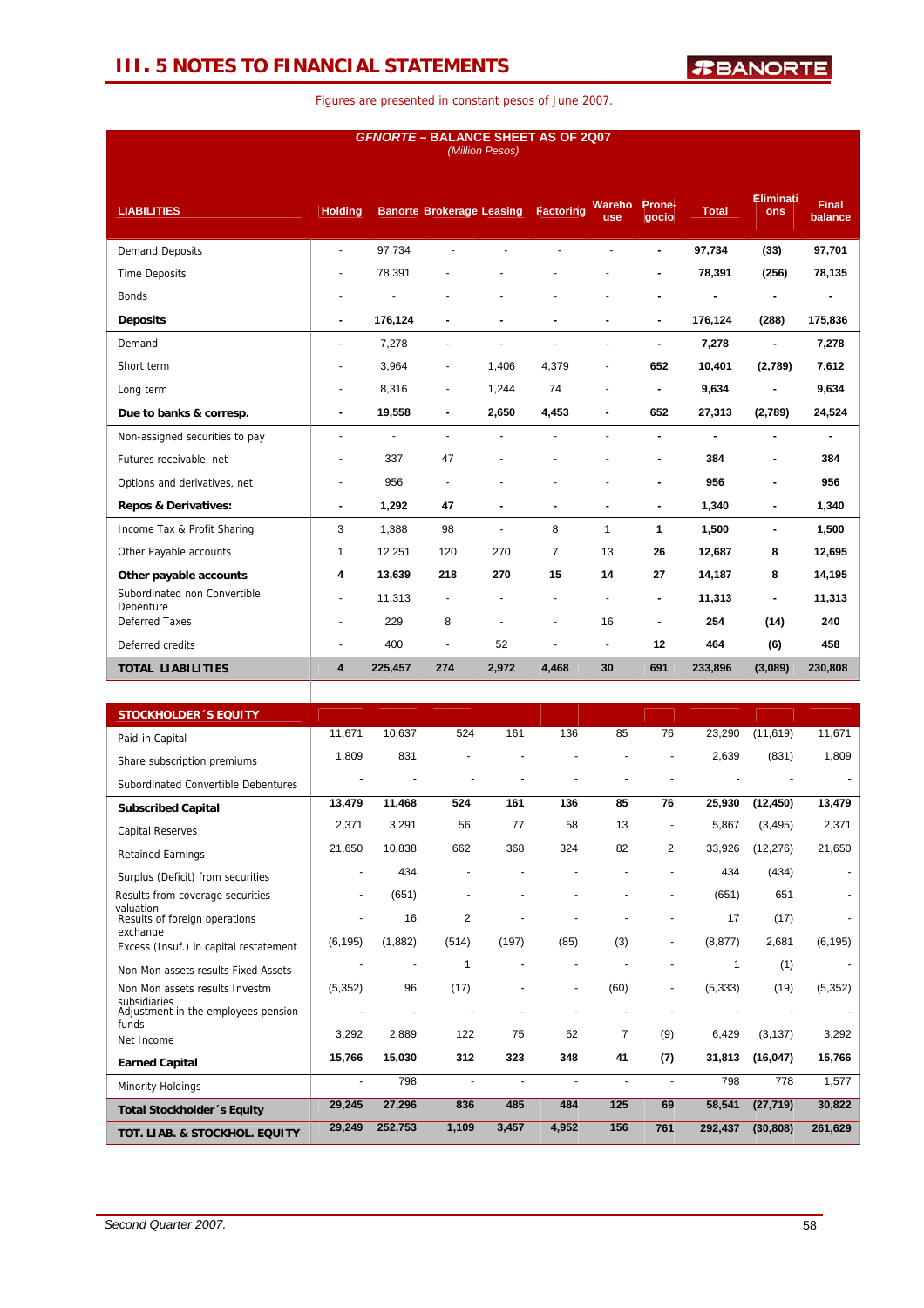### • **Internal Control**

The companies that make up GFNorte have an Internal Control System (SCI) that complies with the guidelines established by both the Board of Directors and the regulatory authorities.

The mission of the Internal Control structure is to help ensure the proper working order of adequate internal control of its operations. Said structure is made up of several components:

- A. The Board of Directors with the support of the Risk Policy Committee and the Audit Committee and Company Practices (The company practice functions, that are established in the new Stock Market Law, were incorporated in the Audit Committee in 4Q06).
- B. General Management and its support areas, to wit the Comprehensive Risk Management Unit (UAIR), and the Legal and Comptrollership Departments, which are in charge of ensuring that adequate control and risk levels are maintained in the Group's operations.
- C. Internal Audit, External Audit and the Statutory Accountant (As of 4Q06, the Commissary only applies to the GFNorte subsidiaries), as structures of additional support to watch over the proper working order of the Internal Control System and to provide reasonable certainty as to the reliability of the information generated.
- D. Documents that specify the general control criteria which must be followed to operate and register transactions; to put our human, material and technological resources to good use; to ensure proper usage, security, timeliness and reliability of information; due compliance with external and internal rules and regulations; and a Code of Conduct that regulates the conduct of all Group directors, officers and employees during the performance of their activities.
- E. Manuals of policies and procedures that regulate the operations undertaken by the institution and that establish the points of control to be observed and the parties responsible for compliance thereof.

During 2Q07, SCI continued working to develop activities associated with strenghtening risk control, assessment and management, establishing and monitoring controls and insuring information quality.

### • **Treasury Policy**

GFNorte's Banking Sector Treasury is the central unit in charge of balancing its resource needs, monitoring and managing the regulatory levels, eliminating the rate risk of fixed-rate placement operations by using coverage and implementing arbitrage strategies.

The cash currencies and investment in securities are in Mexican pesos and U.S. dollars.

### • **Internal and External Liquidity Sources**

The internal liquidity sources, in local as well as foreign currency, come from the various deposit products that the institution offers its customers, that is checking accounts and term deposits. Another source is the sales of the institution's assets.

External liquidity sources include various mechanisms to access the debt and capital markets. For instance, issuing credit titles, loans from other institution including the Central Bank and international agencies, as well as issuing subordinate debts. This concept also considers the liquidity that the bank obtains by reporting the securities the institution has that are feasible for this type of operation. Another alternative for getting resources is by issuing capital shares.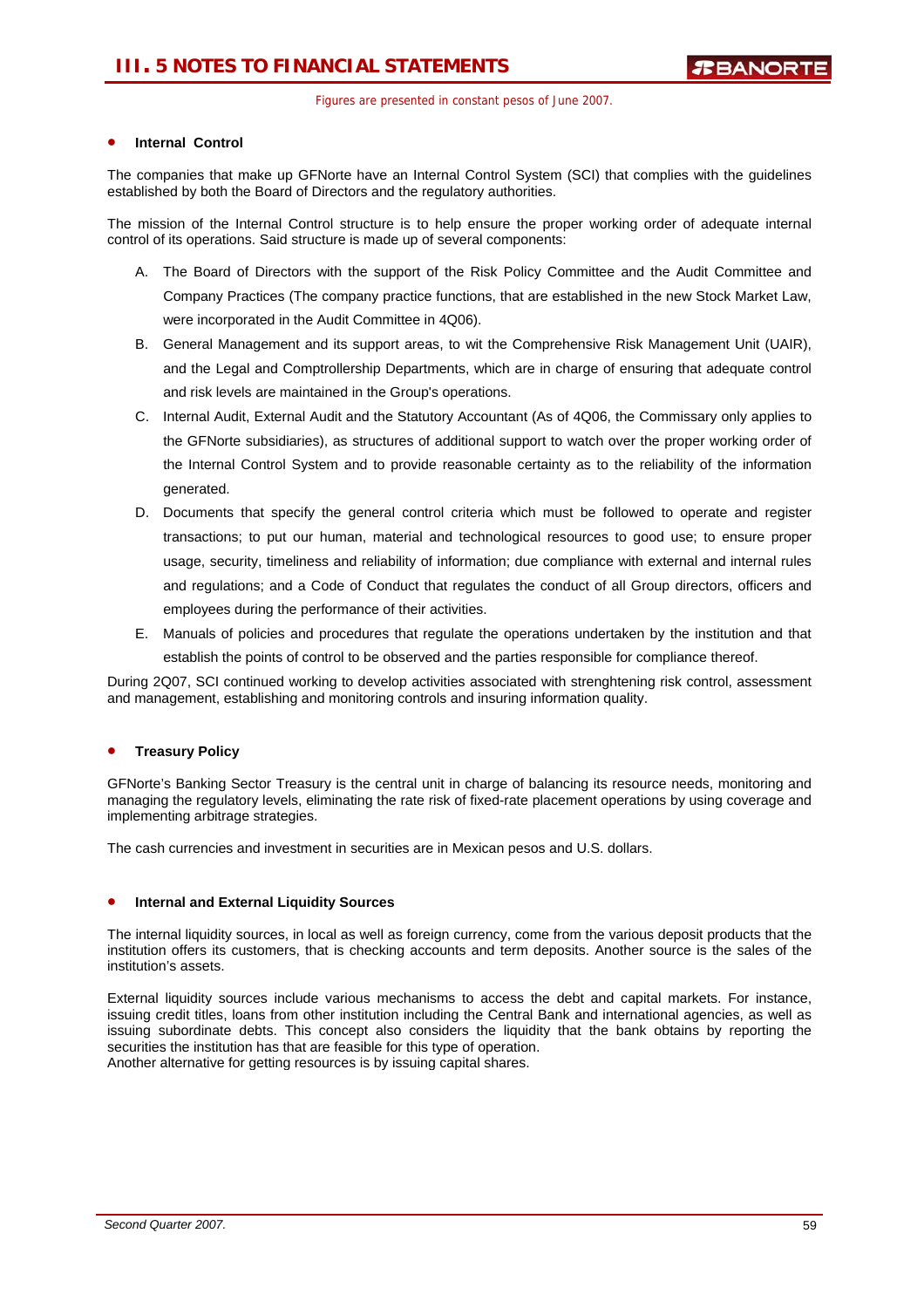### • **Dividend Policy**

During the April 30, 2003 session, the Board of Directors approved a dividend payment policy in which it will propose to the General Ordinary Stockholders' Meeting a dividend payment consisting of at leas 15% of the Partnership's net recurring profit, providing that there is no legal impediment and that market conditions and the Partnership's financial situation allow it.

### • **Related Parties Loans**

At GFNorte, the amount of the loans performed with related individuals and companies, does not exceed the established limit of 75% of the Tier 1 capital. As of June 30, 2007 and March 31, 2007, the loans granted to related parties totaled Ps 4,480 million and Ps. 5,626 million, respectively.

### • **People in Charge**

The undersigned represent under oath that, within the scope of our respective functions, we have drawn up the information relative to Grupo Financiero Banorte contained in this report, which, to the best of our knowledge, reasonably reflects its situation.

Ing. Luis Peña Kegel Chief Executive Officer of Grupo Financiero Banorte, S. A. de C. V.

Ing. Sergio García Robles Gil Chief Financial Officer

C.P. Román Martínez Méndez Managing Director Audit

Lic. Jorge Eduardo Vega Camargo Executive Director Comptrollership

C.P. Nora Elia Cantú Suárez Executive Director Accounting